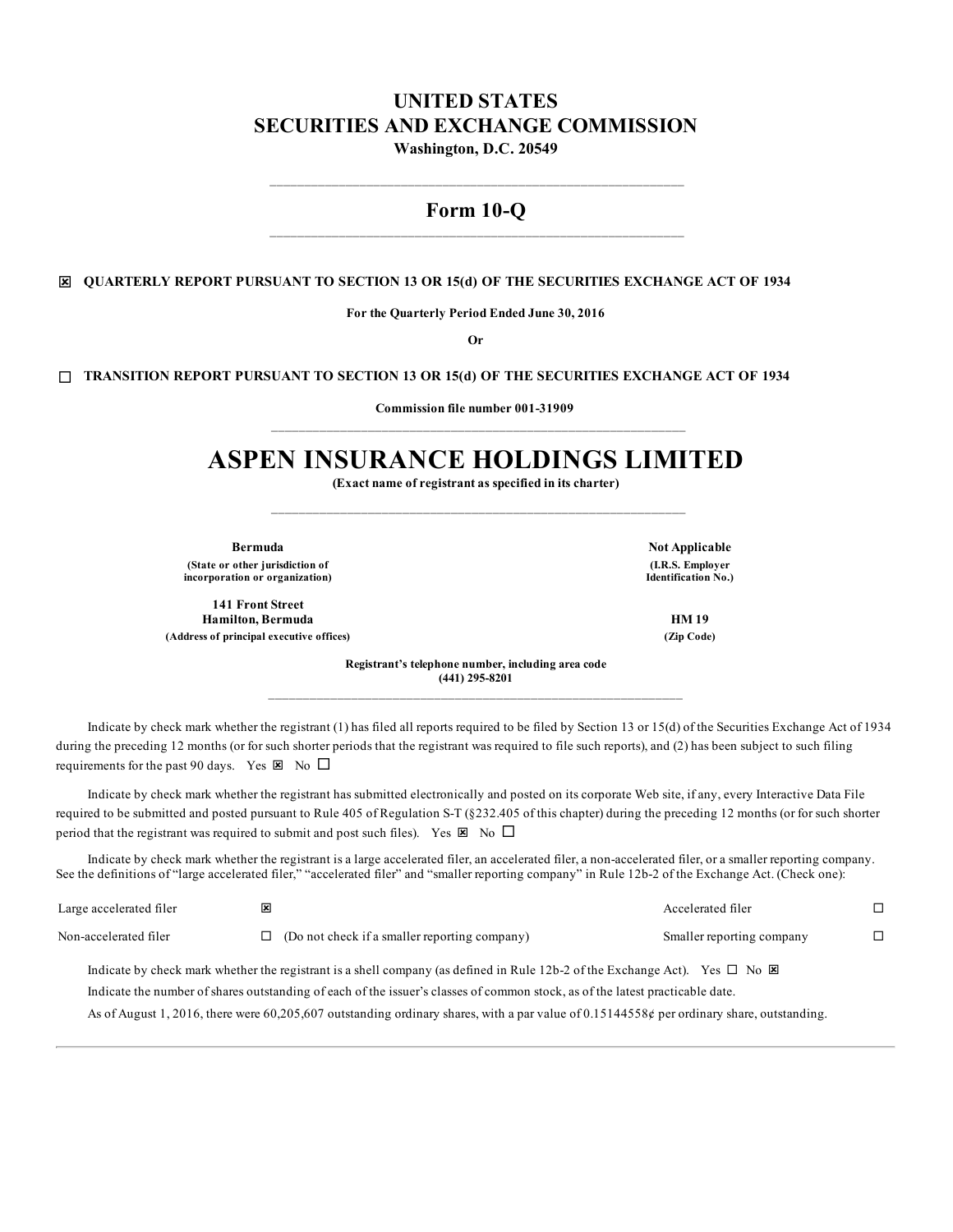# **INDEX**

|                       |                                                                                                                                                       | Page            |
|-----------------------|-------------------------------------------------------------------------------------------------------------------------------------------------------|-----------------|
|                       | <b>PART I. FINANCIAL INFORMATION</b>                                                                                                                  |                 |
| Item 1.               | Unaudited Condensed Consolidated Financial Statements                                                                                                 | $\overline{3}$  |
|                       | Unaudited Condensed Consolidated Balance Sheets as at June 30, 2016 and December 31, 2015                                                             | $\overline{3}$  |
|                       | Unaudited Condensed Consolidated Statements of Operations and Other Comprehensive Income for the Three and Six Months Ended<br>June 30, 2016 and 2015 | $\overline{2}$  |
|                       | Unaudited Condensed Consolidated Statements of Changes in Shareholders' Equity for the Six Months Ended June 30, 2016 and                             |                 |
|                       | 2015                                                                                                                                                  | $\underline{6}$ |
|                       | Unaudited Condensed Consolidated Statements of Cash Flows for the Six Months Ended June 30, 2016 and 2015                                             | $\overline{1}$  |
|                       | Notes to the Unaudited Condensed Consolidated Financial Statements                                                                                    | $\overline{9}$  |
| Item 2.               | <u>Management's Discussion and Analysis of Financial Condition and Results of Operations</u>                                                          | 43              |
| Item 3.               | Quantitative and Qualitative Disclosures About Market Risk                                                                                            | 66              |
| Item 4.               | <b>Controls and Procedures</b>                                                                                                                        | 68              |
|                       | <b>PART II. OTHER INFORMATION</b>                                                                                                                     |                 |
| Item 1.               | <b>Legal Proceedings</b>                                                                                                                              | 69              |
| Item 1A.              | <b>Risk Factors</b>                                                                                                                                   | <u>69</u>       |
| Item 2.               | Unregistered Sales of Equity Securities and Use of Proceeds                                                                                           | 70              |
| Item 3.               | <b>Defaults Upon Senior Securities</b>                                                                                                                | $\overline{20}$ |
| Item 4.               | <b>Mine Safety Disclosures</b>                                                                                                                        | $\overline{20}$ |
| Item 5.               | <b>Other Information</b>                                                                                                                              | $\overline{20}$ |
| Item 6.               | <b>Exhibits</b>                                                                                                                                       | $\overline{12}$ |
| <b>SIGNATURES</b>     |                                                                                                                                                       | <u>73</u>       |
| <b>CERTIFICATIONS</b> |                                                                                                                                                       |                 |
|                       |                                                                                                                                                       |                 |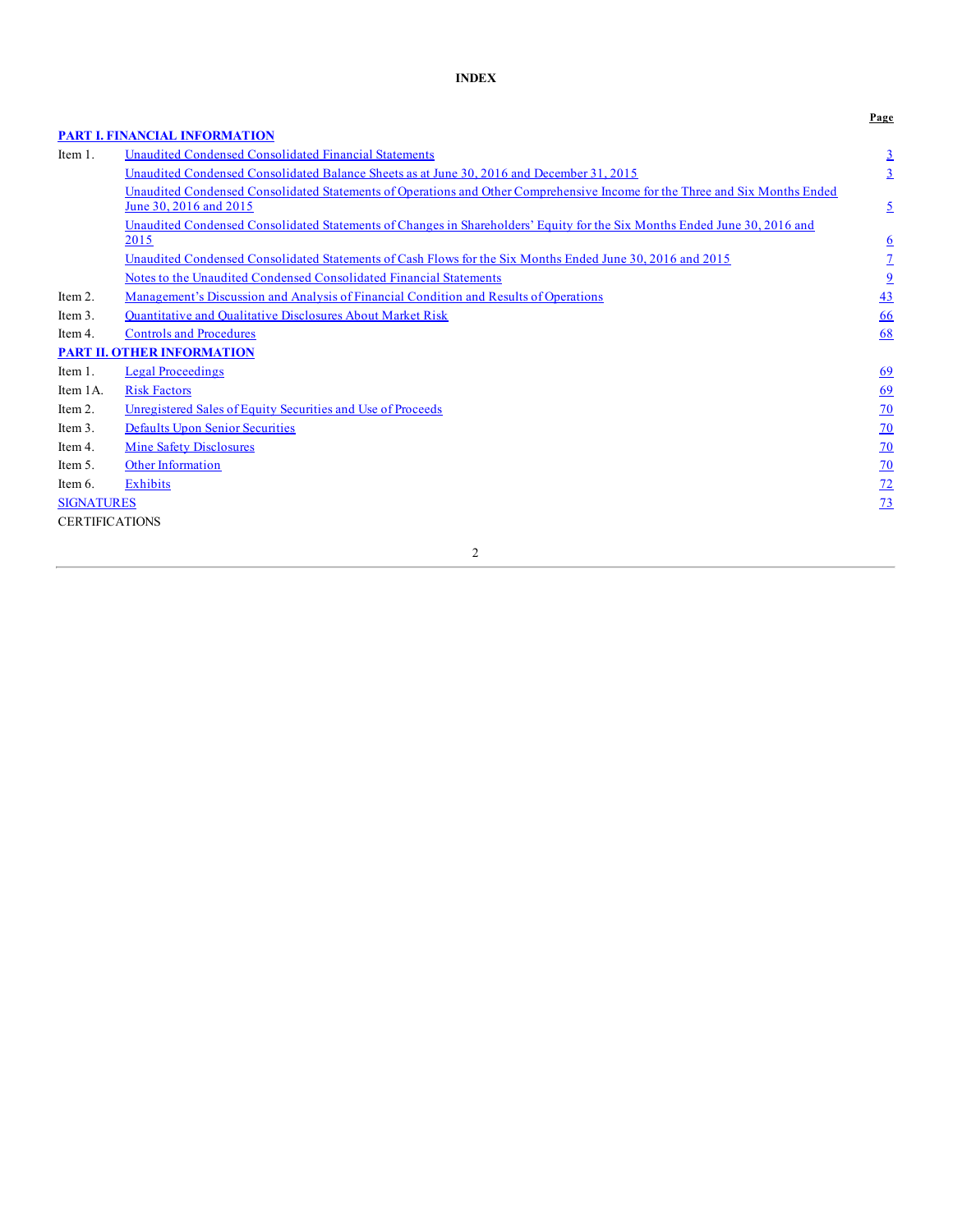# **PART I**

# **FINANCIAL INFORMATION**

#### <span id="page-2-0"></span>**Item 1.** *Unaudited Condensed Consolidated Financial Statements*

## **ASPEN INSURANCE HOLDINGS LIMITED**

#### **UNAUDITED CONDENSED CONSOLIDATED BALANCE SHEETS As at June 30, 2016 and December 31, 2015**

**(\$ in millions, except share and per share amounts)**

|                                                                                                           |              | As at June 30,<br>2016   |              | As at December 31, 2015 |
|-----------------------------------------------------------------------------------------------------------|--------------|--------------------------|--------------|-------------------------|
| <b>ASSETS</b>                                                                                             |              |                          |              |                         |
| Investments:                                                                                              |              |                          |              |                         |
| Fixed income securities, available for sale at fair value<br>(amortized cost $-$ \$5,797.2 and \$5,867.5) | $\mathbb{S}$ | 6,008.1                  | $\mathbb{S}$ | 5,951.1                 |
| Fixed income securities, trading at fair value<br>(amortized cost $-$ \$924.5 and \$794.2)                |              | 957.8                    |              | 788.0                   |
| Equity securities, trading at fair value<br>$(cos t - $730.9$ and \$722.5)                                |              | 785.6                    |              | 736.4                   |
| Short-term investments, available for sale at fair value<br>(amortized cost $-$ \$108.8 and \$162.9)      |              | 108.9                    |              | 162.9                   |
| Short-term investments, trading at fair value<br>(amortized cost $-$ \$12.9 and \$9.5)                    |              | 12.9                     |              | 9.5                     |
| Catastrophe bonds, trading at fair value (cost - \$21.5 and \$55.2)                                       |              | 21.5                     |              | 55.4                    |
| Other investments, equity method                                                                          |              | 8.7                      |              | 8.9                     |
| Total investments                                                                                         |              | 7,903.5                  |              | 7,712.2                 |
| Cash and cash equivalents (including \$151.1 and \$243.3 within consolidated variable interest entities)  |              | 1,038.8                  |              | 1,099.5                 |
| Reinsurance recoverables                                                                                  |              |                          |              |                         |
| Unpaid losses                                                                                             |              | 410.4                    |              | 354.8                   |
| Ceded unearned premiums                                                                                   |              | 226.2                    |              | 168.9                   |
| Receivables                                                                                               |              |                          |              |                         |
| Underwriting premiums                                                                                     |              | 1,428.5                  |              | 1.115.6                 |
| Other                                                                                                     |              | 124.6                    |              | 94.3                    |
| Funds withheld                                                                                            |              | 46.0                     |              | 36.0                    |
| Deferred policy acquisition costs                                                                         |              | 409.1                    |              | 361.1                   |
| Derivatives at fair value                                                                                 |              | 12.9                     |              | 9.2                     |
| Receivable for securities sold                                                                            |              | 30.0                     |              | 0.6                     |
| Office properties and equipment                                                                           |              | 83.9                     |              | 70.6                    |
| Deferred taxation                                                                                         |              | $\overline{\phantom{0}}$ |              | 3.7                     |
| Other assets                                                                                              |              | 1.0                      |              | 4.1                     |
| Intangible assets and goodwill                                                                            |              | 72.0                     |              | 18.2                    |
| Total assets                                                                                              | \$           | 11,786.9                 | \$           | 11,048.8                |

See accompanying notes to unaudited condensed consolidated financial statements.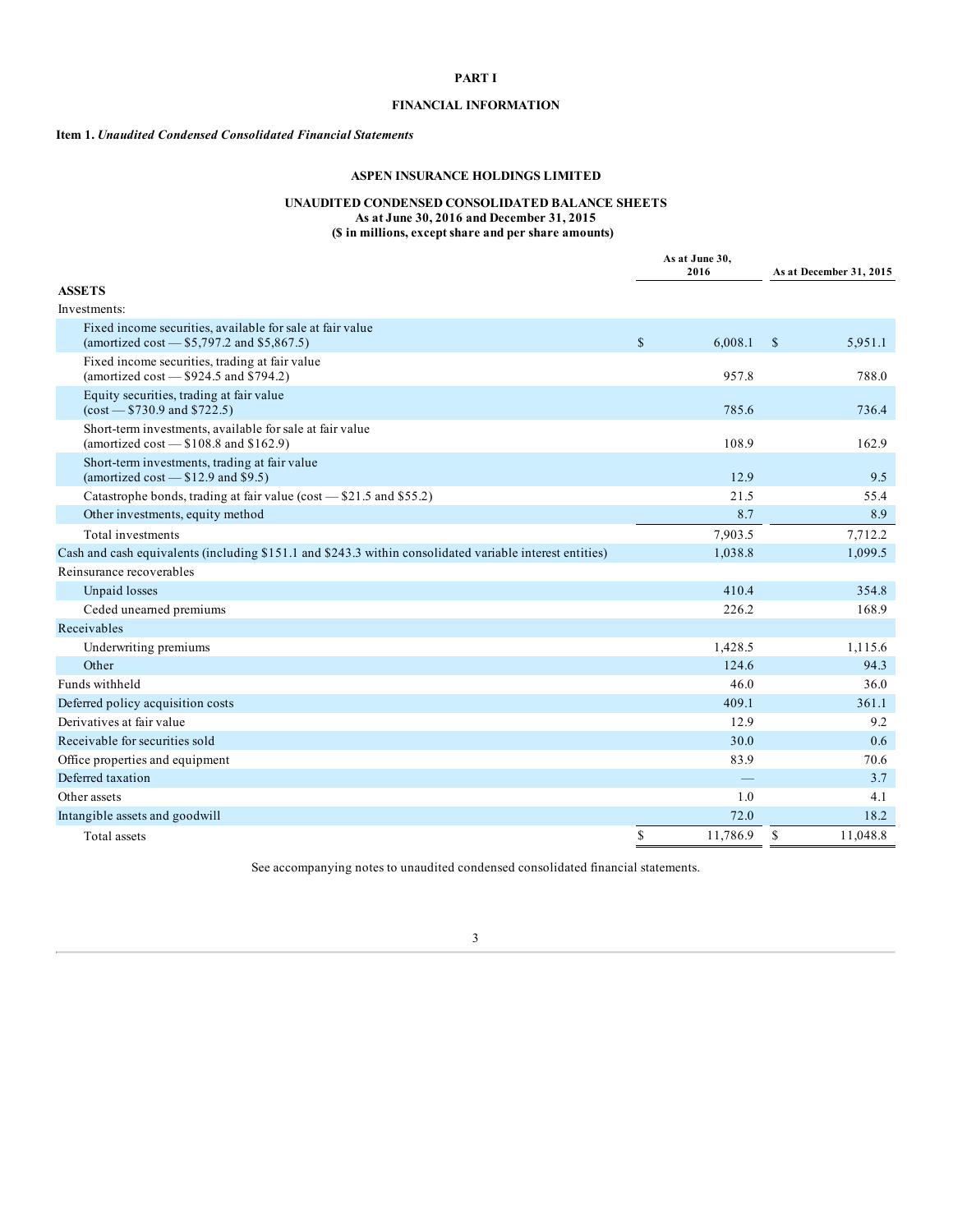### **UNAUDITED CONDENSED CONSOLIDATED BALANCE SHEETS As at June 30, 2016 and December 31, 2015 (\$ in millions, except share and per share amounts)**

<span id="page-3-0"></span>

|                                                                                            | As at June 30,<br>2016 |               | As at December 31, 2015 |
|--------------------------------------------------------------------------------------------|------------------------|---------------|-------------------------|
| <b>LIABILITIES</b>                                                                         |                        |               |                         |
| Insurance reserves                                                                         |                        |               |                         |
| Losses and loss adjustment expenses                                                        | \$<br>5,181.5          | <sup>\$</sup> | 4,938.2                 |
| Unearned premiums                                                                          | 1,819.4                |               | 1,587.2                 |
| Total insurance reserves                                                                   | 7,000.9                |               | 6,525.4                 |
| Payables                                                                                   |                        |               |                         |
| Reinsurance premiums                                                                       | 142.7                  |               | 92.7                    |
| Current taxation                                                                           | 17.1                   |               | 10.8                    |
| Deferred taxation                                                                          | 11.4                   |               |                         |
| Accrued expenses and other payables                                                        | 333.1                  |               | 343.8                   |
| Liabilities under derivative contracts                                                     | 11.5                   |               | 4.0                     |
| Total payables                                                                             | 515.8                  |               | 451.3                   |
| Loan notes issued by variable interest entities, at fair value                             | 104.1                  |               | 103.0                   |
| Long-term debt                                                                             | 549.3                  |               | 549.2                   |
| <b>Total liabilities</b>                                                                   | \$<br>8,170.1          | \$            | 7,628.9                 |
| Commitments and contingent liabilities (see Note 16)                                       |                        |               |                         |
| <b>SHAREHOLDERS' EQUITY</b>                                                                |                        |               |                         |
| Ordinary shares:                                                                           |                        |               |                         |
| 60,329,175 shares of par value 0.15144558¢ each (December 31, 2015 - 60,918,373)           | \$<br>0.1              | $\mathcal{S}$ | 0.1                     |
| Preference shares:                                                                         |                        |               |                         |
| 11,000,000 5.95% shares of par value 0.15144558¢ each<br>(December 31, 2015 - 11,000,000)  |                        |               |                         |
| 5,327,500 7.401% shares of par value 0.15144558¢ each<br>(December 31, 2015 $-$ 5,327,500) |                        |               |                         |
| 6,400,000 7.250% shares of par value 0.15144558¢ each<br>(December 31, 2015 – 6,400,000)   |                        |               |                         |
| Non-controlling interest                                                                   | 1.5                    |               | 1.3                     |
| Additional paid-in capital                                                                 | 1,040.5                |               | 1,075.3                 |
| Retained earnings                                                                          | 2,417.6                |               | 2,283.6                 |
| Accumulated other comprehensive income, net of taxes                                       | 157.1                  |               | 59.6                    |
| Total shareholders' equity                                                                 | 3,616.8                |               | 3,419.9                 |
| Total liabilities and shareholders' equity                                                 | \$<br>11,786.9         | <sup>\$</sup> | 11,048.8                |

See accompanying notes to unaudited condensed consolidated financial statements.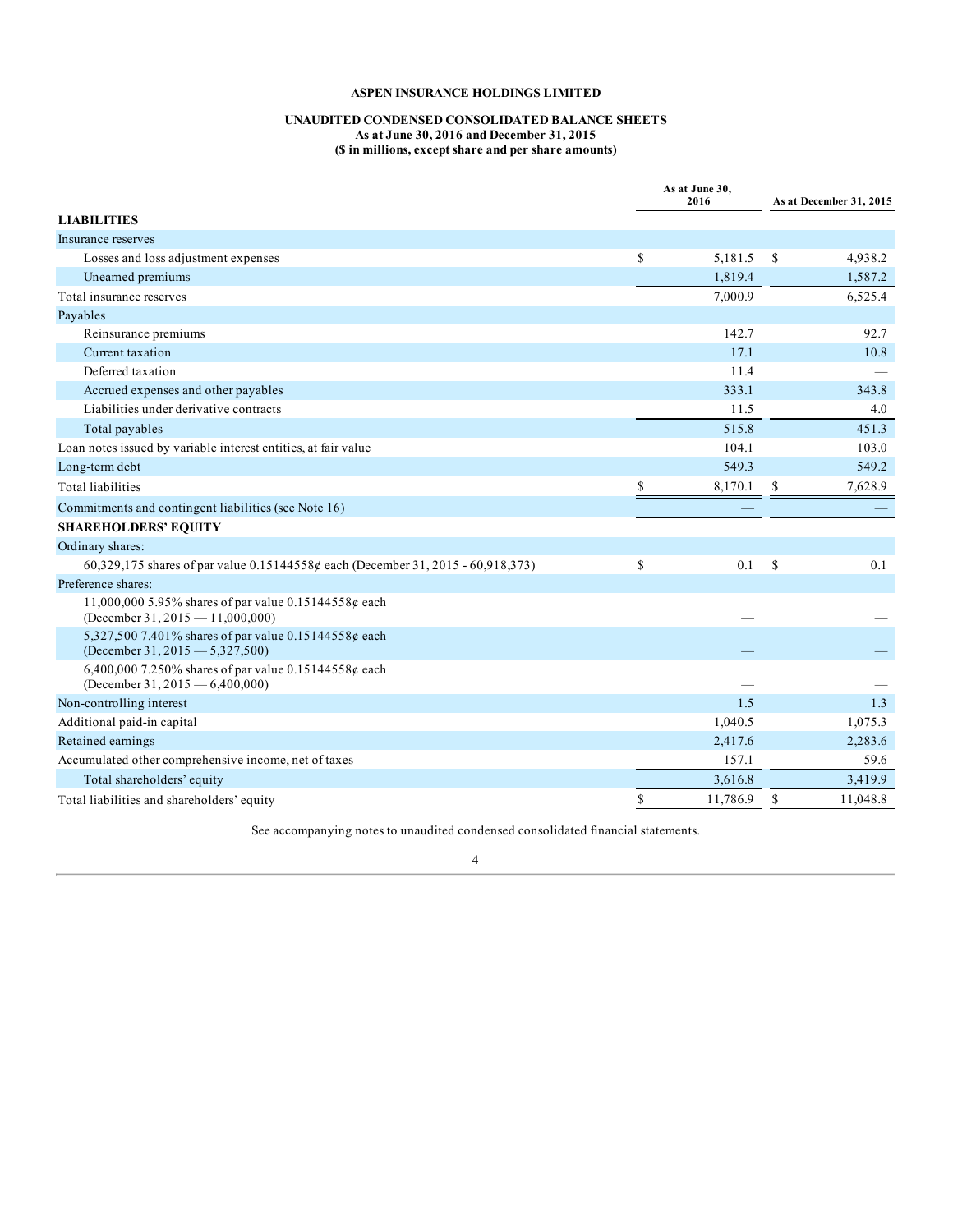#### **UNAUDITED CONDENSED CONSOLIDATED STATEMENTS OF OPERATIONS AND OTHER COMPREHENSIVE INCOME (\$ in millions, except share and per share amounts)**

|                                                                                                                            | Three Months Ended June 30, |               |                    |            |                  | Six Months Ended June 30, |               |            |
|----------------------------------------------------------------------------------------------------------------------------|-----------------------------|---------------|--------------------|------------|------------------|---------------------------|---------------|------------|
|                                                                                                                            |                             | 2016          |                    | 2015       |                  | 2016                      |               | 2015       |
| <b>Revenues</b>                                                                                                            |                             |               |                    |            |                  |                           |               |            |
| Net earned premium                                                                                                         | \$                          | 680.8         | <sup>\$</sup>      | 609.4      | \$               | 1,343.9                   | \$            | 1,203.0    |
| Net investment income                                                                                                      |                             | 48.0          |                    | 46.7       |                  | 97.5                      |               | 94.1       |
| Realized and unrealized investment gains                                                                                   |                             | 45.1          |                    | 13.5       |                  | 110.7                     |               | 70.9       |
| Other income                                                                                                               |                             | (0.5)         |                    | (1.2)      |                  | 0.9                       |               | 2.7        |
| Total revenues                                                                                                             |                             | 773.4         |                    | 668.4      |                  | 1,553.0                   |               | 1,370.7    |
| <b>Expenses</b>                                                                                                            |                             |               |                    |            |                  |                           |               |            |
| Losses and loss adjustment expenses                                                                                        |                             | 442.2         |                    | 360.5      |                  | 799.6                     |               | 666.6      |
| Amortization of deferred policy acquisition costs                                                                          |                             | 126.7         |                    | 114.1      |                  | 256.9                     |               | 233.4      |
| General, administrative and corporate expenses                                                                             |                             | 116.4         |                    | 95.4       |                  | 236.2                     |               | 197.6      |
| Interest on long-term debt                                                                                                 |                             | 7.4           |                    | 7.3        |                  | 14.8                      |               | 14.7       |
| Change in fair value of derivatives                                                                                        |                             | 0.4           |                    | (2.0)      |                  | 7.6                       |               | 5.8        |
| Change in fair value of loan notes issued by variable interest entities                                                    |                             | (0.5)         |                    | 3.3        |                  | 3.9                       |               | 6.2        |
| Realized and unrealized investment losses                                                                                  |                             | 8.3           |                    | 28.8       |                  | 28.9                      |               | 43.3       |
| Net realized and unrealized foreign exchange losses                                                                        |                             | 5.3           |                    | 11.6       |                  | 21.0                      |               | 18.0       |
| Other expenses                                                                                                             |                             | 1.0           |                    | (1.8)      |                  | 1.0                       |               | 0.8        |
| Total expenses                                                                                                             |                             | 707.2         |                    | 617.2      |                  | 1,369.9                   |               | 1,186.4    |
| Income from operations before income tax                                                                                   |                             | 66.2          |                    | 51.2       |                  | 183.1                     |               | 184.3      |
| Income tax expense                                                                                                         |                             | (1.3)         |                    | (2.2)      |                  | (3.8)                     |               | (7.3)      |
| Net income                                                                                                                 | \$                          | 64.9          | <b>S</b>           | 49.0       | \$               | 179.3                     | \$            | 177.0      |
| Amount attributable to non-controlling interest                                                                            |                             | (0.4)         |                    | (0.5)      |                  | (0.2)                     |               | (0.5)      |
| Net income attributable to Aspen Insurance Holdings Limited's ordinary                                                     | \$                          | 64.5          | S                  | 48.5       | \$               | 179.1                     | \$            | 176.5      |
| shareholders<br><b>Other Comprehensive Income:</b>                                                                         |                             |               |                    |            |                  |                           |               |            |
|                                                                                                                            |                             |               |                    |            |                  |                           |               |            |
| Available for sale investments:                                                                                            |                             |               |                    |            |                  |                           |               |            |
| Reclassification adjustment for net realized (gains) on investments included in net income                                 | \$                          | (1.1)         | $\mathbf{\hat{s}}$ | 0.6        | $\mathbb{S}$     | (5.3)                     | $\mathbb{S}$  | (31.7)     |
| Change in net unrealized gains on available for sale securities held                                                       |                             | 43.3          |                    | (78.2)     |                  | 132.5                     |               | (45.8)     |
| Net change from current period hedged transactions                                                                         |                             | (2.9)         |                    | 5.1        |                  | (5.0)                     |               | 2.7        |
| Change in foreign currency translation adjustment                                                                          |                             | (3.1)<br>36.2 |                    | (15.7)     |                  | (16.6)<br>105.6           |               | (43.4)     |
| Other comprehensive income, gross of tax<br>Tax thereon:                                                                   |                             |               |                    | (88.2)     |                  |                           |               | (118.2)    |
|                                                                                                                            |                             | 0.1           |                    |            |                  | 0.6                       |               | 0.4        |
| Reclassification adjustment for net realized gains on investments included in net income                                   |                             | (5.1)         |                    | 4.2        |                  | (13.7)                    |               | 0.9        |
| Change in net unrealized gains on available for sale securities held<br>Net change from current period hedged transactions |                             | 0.5           |                    |            |                  | 1.2                       |               |            |
| Change in foreign currency translation adjustment                                                                          |                             | 1.3           |                    | (0.5)      |                  | 3.8                       |               | 1.1        |
| Total tax on other comprehensive income                                                                                    |                             | (3.2)         |                    | 3.7        |                  | (8.1)                     |               | 2.4        |
| Other comprehensive income/(loss) net of tax                                                                               |                             | 33.0          |                    | (84.5)     |                  | 97.5                      |               | (115.8)    |
| Total comprehensive income attributable to Aspen Insurance Holdings Limited's                                              |                             |               |                    |            |                  |                           |               |            |
| ordinary shareholders                                                                                                      | \$                          | 97.5          | <sup>\$</sup>      | (36.0)     | $\boldsymbol{s}$ | 276.6                     | \$            | 60.7       |
| Per Share Data                                                                                                             |                             |               |                    |            |                  |                           |               |            |
| Weighted average number of ordinary share and share equivalents                                                            |                             |               |                    |            |                  |                           |               |            |
| Basic                                                                                                                      |                             | 60,705,028    |                    | 61,408,633 |                  | 60,771,601                |               | 61,775,646 |
| Diluted                                                                                                                    |                             | 62, 192, 142  |                    | 62,896,907 |                  | 62,263,209                |               | 63,164,863 |
| Basic earnings per ordinary share adjusted for preference share dividends                                                  | \$                          | 0.91          | \$                 | 0.64       | \$               | 2.64                      | \$            | 2.55       |
| Diluted earnings per ordinary share adjusted for preference share dividends                                                | $\mathbb S$                 | 0.89          | $\mathbb{S}$       | 0.62       | $\mathbb{S}$     | 2.57                      | $\mathcal{S}$ | 2.50       |

See accompanying notes to unaudited condensed consolidated financial statements.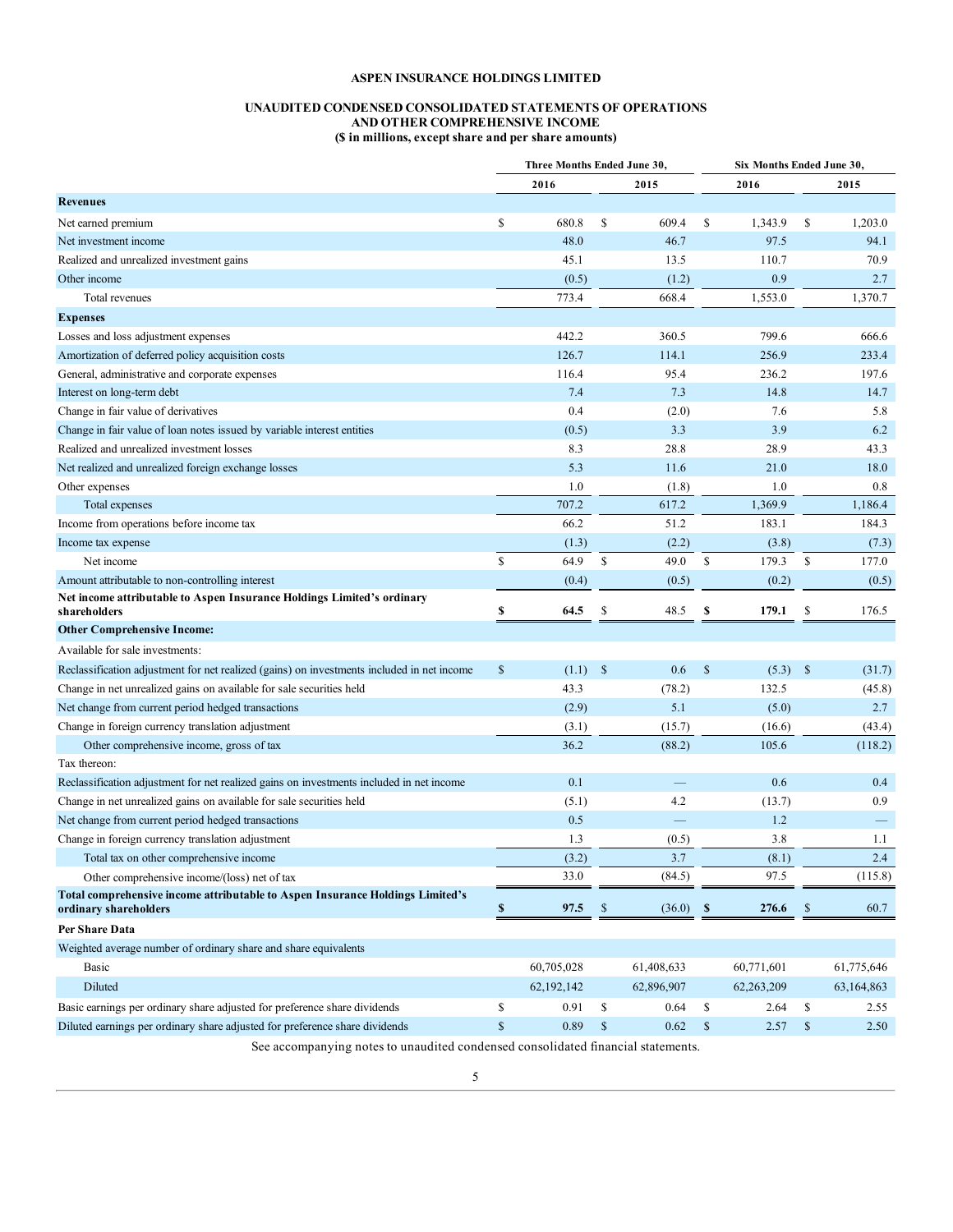#### **UNAUDITED CONDENSED CONSOLIDATED STATEMENTS OF CHANGES IN SHAREHOLDERS' EQUITY (\$ in millions)**

<span id="page-5-0"></span>

|                                                                    |                         | Six Months Ended June 30, |
|--------------------------------------------------------------------|-------------------------|---------------------------|
|                                                                    | 2016                    | 2015                      |
| Ordinary shares                                                    |                         |                           |
| Beginning and end of the period                                    | \$<br>0.1               | \$<br>0.1                 |
| Preference shares                                                  |                         |                           |
| Beginning and end of the period                                    |                         |                           |
| Non-controlling interest                                           |                         |                           |
| Beginning of the period                                            | 1.3                     | 0.5                       |
| Net change attributable to non-controlling interest for the period | 0.2                     | 0.5                       |
| End of the period                                                  | 1.5                     | 1.0                       |
| Additional paid-in capital                                         |                         |                           |
| Beginning of the period                                            | 1,075.3                 | 1,134.3                   |
| New ordinary shares issued                                         | 1.9                     | 4.0                       |
| Ordinary shares repurchased and cancelled                          | (43.5)                  | (83.7)                    |
| Share-based compensation                                           | 6.8                     | 7.1                       |
| End of the period                                                  | 1,040.5                 | 1,061.7                   |
| Retained earnings                                                  |                         |                           |
| Beginning of the period                                            | 2,283.6                 | 2,050.1                   |
| Net income for the period                                          | 179.3                   | 177.0                     |
| Dividends on ordinary shares                                       | (26.2)                  | (25.4)                    |
| Dividends on preference shares                                     | (18.9)                  | (18.9)                    |
| Net change attributable to non-controlling interest for the period | (0.2)                   | (0.5)                     |
| End of the period                                                  | 2,417.6                 | 2,182.3                   |
| Accumulated other comprehensive income:                            |                         |                           |
| Cumulative foreign currency translation adjustments, net of taxes: |                         |                           |
| Beginning of the period                                            | 0.6                     | 72.7                      |
| Change for the period, net of income tax                           | (12.8)                  | (42.3)                    |
| End of the period                                                  | (12.2)                  | 30.4                      |
| Loss on derivatives, net of taxes:                                 |                         |                           |
| Beginning of the period                                            | (1.2)                   | (3.8)                     |
| Net change from current period hedged transaction                  | (3.8)                   | 2.7                       |
| End of the period                                                  | (5.0)                   | (1.1)                     |
| Unrealized appreciation on investments, net of taxes:              |                         |                           |
| Beginning of the period                                            | 60.2                    | 165.4                     |
| Change for the period, net of taxes                                | 114.1                   | (76.2)                    |
| End of the period                                                  | 174.3                   | 89.2                      |
| Total accumulated other comprehensive income, net of taxes         | 157.1                   | 118.5                     |
|                                                                    |                         |                           |
| Total shareholders' equity                                         | $\mathbb{S}$<br>3.616.8 | $\mathcal{S}$<br>3,363.6  |

See accompanying notes to unaudited condensed consolidated financial statements.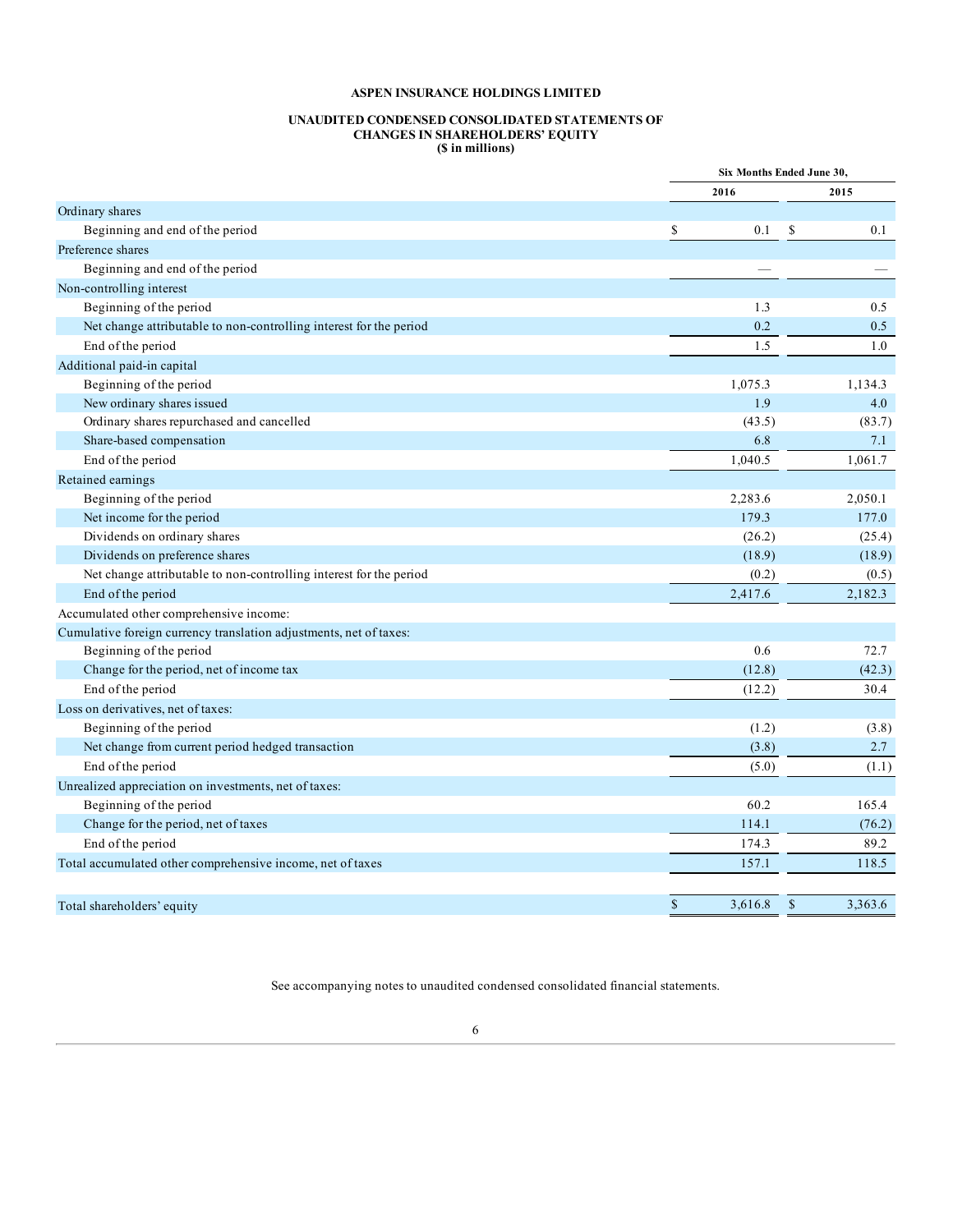#### **UNAUDITED CONDENSED CONSOLIDATED STATEMENTS OF CASH FLOWS (\$ in millions)**

|                                                                                  |             | Six Months Ended June 30, |         |  |
|----------------------------------------------------------------------------------|-------------|---------------------------|---------|--|
|                                                                                  |             | 2016                      | 2015    |  |
| Cash flows from operating activities:                                            |             |                           |         |  |
| Net income                                                                       | S           | 179.3<br>S                | 177.0   |  |
| Proportion due to non-controlling interest                                       |             | (0.2)                     | (0.5)   |  |
| Adjustments to reconcile net income to net cash flows from operating activities: |             |                           |         |  |
| Depreciation and amortization                                                    |             | 23.1                      | 15.0    |  |
| Share-based compensation                                                         |             | 6.8                       | 7.1     |  |
| Realized and unrealized investment (gains)                                       |             | (110.7)                   | (70.9)  |  |
| Realized and unrealized investment losses                                        |             | 28.9                      | 43.3    |  |
| Change in fair value of loan notes issued by variable interest entities          |             | 3.9                       | 6.2     |  |
| Net realized and unrealized investment foreign exchange losses                   |             | 79.9                      | 12.4    |  |
| Loss on derivative contracts                                                     |             | (3.8)                     | 2.7     |  |
| Changes in:                                                                      |             |                           |         |  |
| Insurance reserves:                                                              |             |                           |         |  |
| Losses and loss adjustment expenses                                              |             | 189.4                     | 90.9    |  |
| Unearned premiums                                                                |             | 212.3                     | 235.6   |  |
| Reinsurance recoverables:                                                        |             |                           |         |  |
| Unpaid losses                                                                    |             | (48.7)                    | 11.5    |  |
| Ceded unearned premiums                                                          |             | (55.7)                    | (50.4)  |  |
| Other receivables                                                                |             | (27.5)                    | (20.9)  |  |
| Deferred policy acquisition costs                                                |             | (47.9)                    | (49.7)  |  |
| Reinsurance premiums payable                                                     |             | 47.8                      | 73.1    |  |
| Funds withheld                                                                   |             | (10.0)                    | 2.4     |  |
| Premiums receivable                                                              |             | (287.0)                   | (249.8) |  |
| Deferred taxes                                                                   |             | 14.9                      | 7.2     |  |
| Income tax payable                                                               |             | 6.9                       | (4.8)   |  |
| Accrued expenses and other payables                                              |             | 32.4                      | (40.6)  |  |
| Fair value of derivatives and settlement of liabilities under derivatives        |             | 3.8                       | (3.2)   |  |
| Long-term debt and loan notes issued by variable interest entities               |             | 1.2                       | 0.1     |  |
| Other assets                                                                     |             | 3.1                       | 10.7    |  |
| Net cash generated from operating activities                                     | $\mathbb S$ | $\mathbb{S}$<br>242.2     | 204.4   |  |

See accompanying notes to unaudited condensed consolidated financial statements.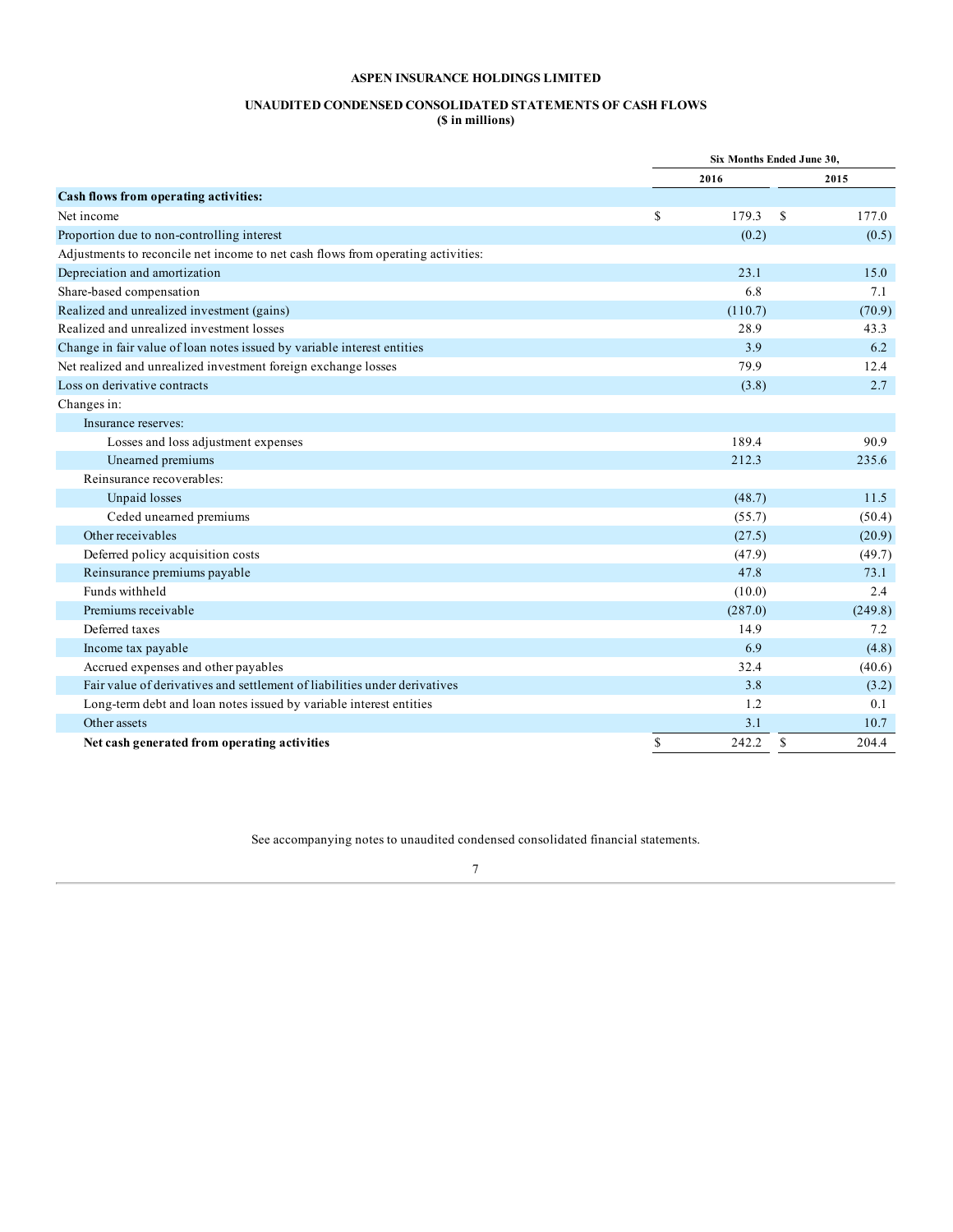### **UNAUDITED CONDENSED CONSOLIDATED STATEMENTS OF CASH FLOWS (\$ in millions)**

|                                                                                    | Six Months Ended June 30, |                |               |         |
|------------------------------------------------------------------------------------|---------------------------|----------------|---------------|---------|
|                                                                                    |                           | 2016           |               | 2015    |
| Cash flows (used in) investing activities:                                         |                           |                |               |         |
| (Purchases) of fixed income securities — Available for sale                        | \$                        | $(1,191.6)$ \$ |               | (939.3) |
| (Purchases) of fixed income securities — Trading                                   |                           | (414.4)        |               | (275.5) |
| Proceeds from sales and maturities of fixed income securities — Available for sale |                           | 1,188.1        |               | 861.5   |
| Proceeds from sales and maturities of fixed income securities — Trading            |                           | 300.9          |               | 264.5   |
| (Purchases) of equity securities - Trading                                         |                           | (118.5)        |               | (268.9) |
| Net proceeds of catastrophe bonds - Trading                                        |                           | 33.5           |               | 1.8     |
| Proceeds from sales of equity securities - Available for sale                      |                           |                |               | 108.6   |
| Proceeds from sales of equity securities - Trading                                 |                           | 107.4          |               | 151.1   |
| (Purchases) of short-term investments - Available for sale                         |                           | (81.6)         |               | (109.3) |
| Proceeds from sales of short-term investments — Available for sale                 |                           | 139.7          |               | 172.4   |
| (Purchases) of short-term investments - Trading                                    |                           | (5.0)          |               | (15.7)  |
| Proceeds from sales of short-term investments - Trading                            |                           | 1.8            |               | 14.8    |
| Net change in (payable)/receivable for securities (purchased)/sold                 |                           | (7.6)          |               | 5.8     |
| Net (purchases) of equipment                                                       |                           | (18.5)         |               | (6.0)   |
| Payments for acquisitions and investments, net of cash acquired                    |                           | (52.7)         |               | (0.8)   |
| Net cash (used in) investing activities                                            |                           | (118.5)        |               | (35.0)  |
|                                                                                    |                           |                |               |         |
| Cash flows (used in) financing activities:                                         |                           |                |               |         |
| Proceeds from the issuance of ordinary shares, net of issuance costs               |                           | 1.9            |               | 4.0     |
| Ordinary shares repurchased                                                        |                           | (43.5)         |               | (83.7)  |
| Repayment of long-term debt issued by Silverton                                    |                           | (89.0)         |               | (67.0)  |
| Dividends paid on ordinary shares                                                  |                           | (26.2)         |               | (25.4)  |
| Dividends paid on preference shares                                                |                           | (18.9)         |               | (18.9)  |
| Net cash (used in) financing activities                                            |                           | (175.7)        |               | (191.0) |
|                                                                                    |                           |                |               |         |
| Effect of exchange rate movements on cash and cash equivalents                     |                           | (8.7)          |               | (8.5)   |
|                                                                                    |                           |                |               |         |
| (Decrease) in cash and cash equivalents                                            |                           | (60.7)         |               | (30.1)  |
| Cash and cash equivalents at beginning of period                                   |                           | 1,099.5        |               | 1,178.5 |
| Cash and cash equivalents at end of period                                         | $\$$                      | 1,038.8        | $\mathbb{S}$  | 1,148.4 |
|                                                                                    |                           |                |               |         |
| Supplemental disclosure of cash flow information:                                  |                           |                |               |         |
| Net cash (received) during the period for income tax                               | \$                        | (2.6)          | -S            | (4.0)   |
| Cash paid during the period for interest                                           | $\mathbf S$               | 14.5           | $\mathcal{S}$ | 14.5    |

See accompanying notes to unaudited condensed consolidated financial statements.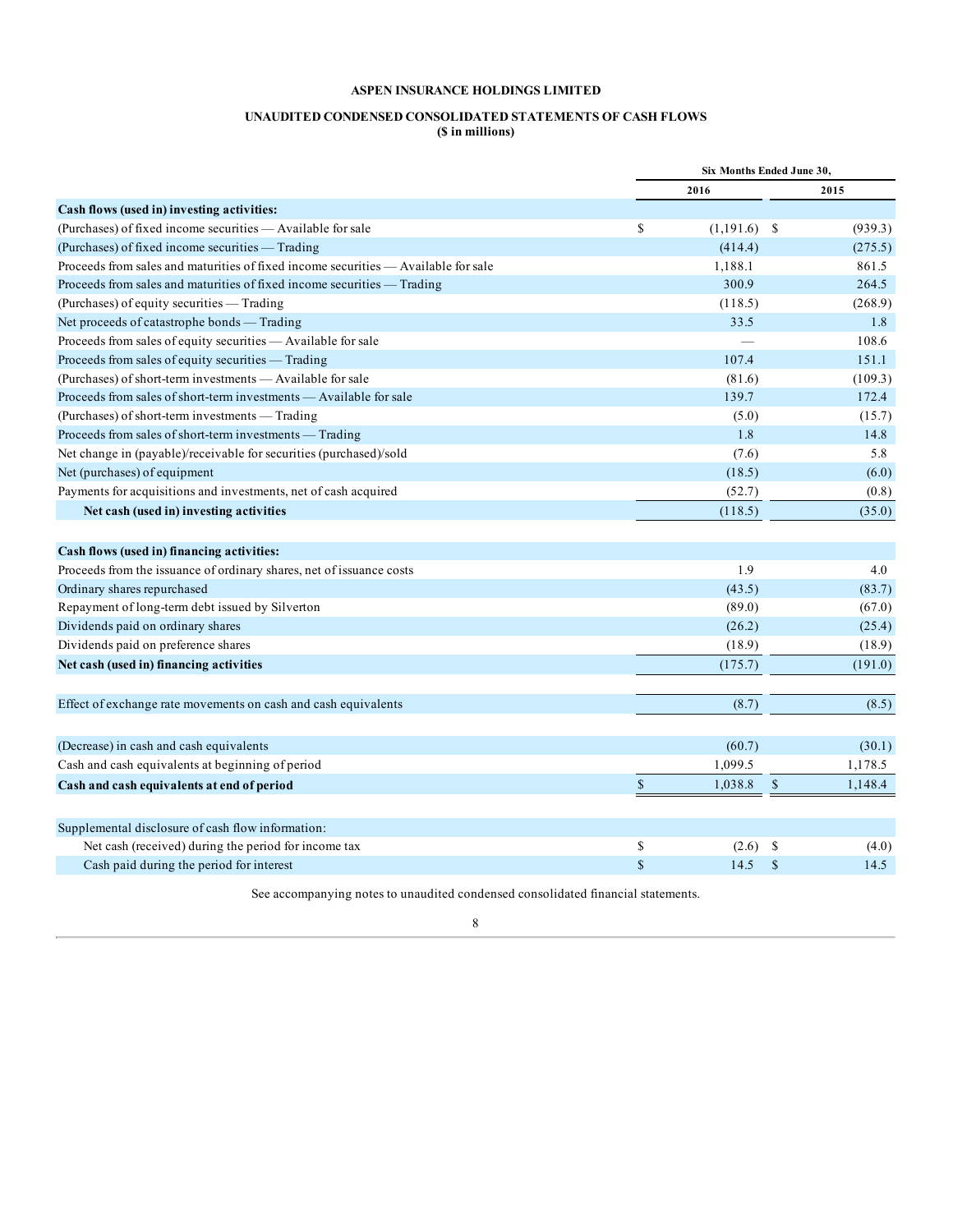### **NOTES TO THE UNAUDITED CONDENSED CONSOLIDATED FINANCIAL STATEMENTS**

#### <span id="page-8-0"></span>**1. History and Organization**

Aspen Insurance Holdings Limited ("Aspen Holdings") was incorporated on May 23, 2002 and holds subsidiaries that provide insurance and reinsurance on a worldwide basis. Its principal operating subsidiaries are Aspen Insurance UK Limited ("Aspen U.K."), Aspen Bermuda Limited ("Aspen Bermuda"), Aspen Specialty Insurance Company ("Aspen Specialty"), Aspen American Insurance Company ("AAIC") and Aspen Underwriting Limited (corporate member of Lloyd's Syndicate 4711, "AUL") (collectively, the "Operating Subsidiaries"). We also established Aspen Capital Management, Ltd and other related entities (collectively, "ACM") to leverage our existing underwriting franchise, increase our operational flexibility in the capital markets and provide investors direct access to our underwriting expertise. Silverton Re Ltd. ("Silverton"), a sidecar, was established in 2013 to attract third-party capital and to provide additional collateralized capacity to support Aspen Re's global reinsurance business. References to the "Company," "we," "us" or "our" refer to Aspen Holdings or Aspen Holdings and its subsidiaries.

#### **2. Basis of Preparation**

The accompanying unaudited condensed consolidated financial statements have been prepared on the basis of generally accepted accounting principles in the United States ("U.S. GAAP") for interim financial information and in accordance with the instructions to Form 10-Q and Article 10 of Regulation S-X. Accordingly, they do not include all of the information and footnotes required by U.S. GAAP for complete financial statements. In the opinion of management, all adjustments (consisting of normal recurring accruals) considered necessary for a fair presentation have been included. Results for the three and six months ended June 30, 2016 are not necessarily indicative of the results that may be expected for the year ended December 31, 2016. The unaudited condensed consolidated financial statements include the accounts of Aspen Holdings and its subsidiaries. All intercompany transactions and balances have been eliminated on consolidation.

The balance sheet as at December 31, 2015 has been derived from the audited consolidated financial statements at that date, but does not include all of the information and footnotes required by U.S. GAAP for complete financial statements. These unaudited condensed consolidated financial statements and notes thereto should be read in conjunction with the consolidated financial statements and notes thereto for the year ended December 31, 2015 contained in the Company's Annual Report on Form 10-K filed with the United States Securities and Exchange Commission (the "SEC") on February 19, 2016 (File No. 001-31909). There have been no changes to significant accounting policies from those disclosed in the Company's Annual Report on Form 10-K.

Assumptions and estimates made by management have a significant effect on the amounts reported within the unaudited condensed consolidated financial statements. The most significant of these relate to losses and loss adjustment expenses, the value of investments, reinsurance recoverables and the fair value of derivatives. All material assumptions and estimates are regularly reviewed and adjustments made as necessary, but actual results could be significantly different from those expected when the assumptions or estimates were made.

#### *Accounting Pronouncements Adopted in 2016*

On May 21, 2015, the Financial Accounting Standards Board (the "FASB") issued ASU 2015-09, *"Financial Services - Insurance (Topic 944) Disclosures About Short-Duration Contracts*" which requires insurance entities to disclose additional information about the liability for unpaid claims and claim adjustment expenses, disclose information about significant changes in methodologies and assumptions used to calculate the liability for unpaid claims and claim adjustment expenses and disclose a roll forward of the liability for unpaid claims and claims adjustment expenses. This ASU is effective for annual periods beginning after December 15, 2015 and interim periods within annual periods beginning after December 15, 2016. The Company does not expect this ASU to have a material impact on its consolidated financial results but it will have an impact on the disclosures in the Company's 2016 Annual Report on Form 10-K and its Quarterly Reports on Form 10-Q throughout 2017.

On September 25, 2015, the FASB issued ASU 2015-16, "*Business Combinations (Topic 805)*" which requires an acquirer to adjust retrospectively to provisional amounts recognized in a business combination. This ASU is effective for annual periods beginning after December 15, 2015 and may impact the Company's provisional amounts booked in respect to the acquisition of AG Logic Holdings LLC ("AgriLogic").

Other accounting pronouncements were adopted during the six months ended June 30, 2016 which were either not relevant to the Company or did not impact the Company's consolidated financial statements.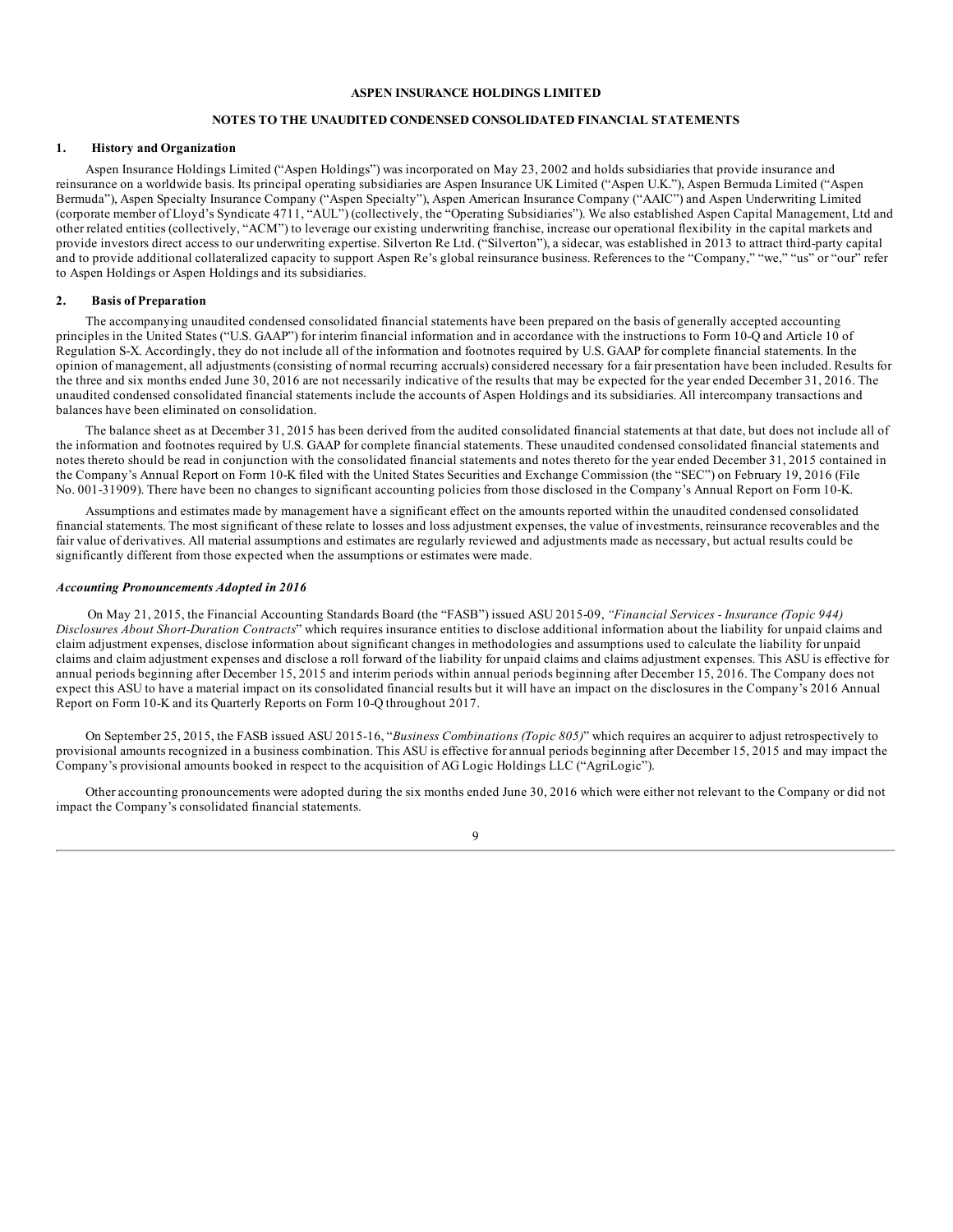#### *Accounting Pronouncements Not Yet Adopted*

On June 16, 2016, the FASB issued ASU 2016-13, "*Financial Instruments - Credit Losses (Topic 326)*" which introduces a new impairment model, known as the current expected credit loss model, which is based on expected losses rather than incurred losses. Under the new credit loss model, the Company would recognize an allowance for its estimate of expected credit losses and this would apply to most debt instruments (other than those measured at fair value), trade receivables, lease receivables, reinsurance receivables, financial guarantee contracts and loan commitments. Available-for-sale debt securities are outside the model's scope and the ASU made limited amendments to the impairment model for available-for-sale debt securities. There are other amendments required as a result of this ASU that are effective for fiscal years beginning after December 15, 2016. The Company is currently assessing the impact the adoption of ASU 2016-13 will have on future financial statements and disclosures.

Other accounting pronouncements were issued during the three months ended June 30, 2016 which were not relevant to the Company.

#### **3. Reclassifications from Accumulated Other Comprehensive Income**

The following tables set out the components of the Company's accumulated other comprehensive income ("AOCI") that are reclassified into the unaudited condensed consolidated statement of operations for the three and six months ended June 30, 2016 and 2015:

|                                                                                        |                                                                                          | <b>Amount Reclassified from AOCI</b> |                                                                                                 |  |  |  |
|----------------------------------------------------------------------------------------|------------------------------------------------------------------------------------------|--------------------------------------|-------------------------------------------------------------------------------------------------|--|--|--|
| <b>Details about the AOCI Components</b>                                               | <b>Three Months Ended</b><br><b>Three Months Ended</b><br>June 30, 2016<br>June 30, 2015 |                                      | Affected Line Item in the Unaudited<br><b>Condensed Consolidated Statement</b><br>of Operations |  |  |  |
|                                                                                        |                                                                                          | (\$ in millions)                     |                                                                                                 |  |  |  |
| Available for sale securities:                                                         |                                                                                          |                                      |                                                                                                 |  |  |  |
| Realized gains on sale of securities                                                   | S<br>2.4                                                                                 | S<br>2.1                             | Realized and unrealized investment gains                                                        |  |  |  |
| Realized (losses) on sale of securities                                                | (1.3)                                                                                    | (2.7)                                | Realized and unrealized investment losses                                                       |  |  |  |
|                                                                                        | 1.1                                                                                      | (0.6)                                | Income from operations before income tax                                                        |  |  |  |
| Tax on net realized gains of securities                                                | (0.1)                                                                                    |                                      | Income tax expense                                                                              |  |  |  |
|                                                                                        | 1.0                                                                                      | S<br>(0.6)                           | Net income                                                                                      |  |  |  |
| Foreign currency translation adjustments:                                              |                                                                                          |                                      |                                                                                                 |  |  |  |
| Foreign currency translation adjustments,<br>before income tax                         |                                                                                          | S<br>(0.5)                           | Net realized and unrealized foreign exchange<br>gains/(losses)                                  |  |  |  |
| Tax on foreign currency translation adjustments                                        |                                                                                          |                                      | Income tax expense                                                                              |  |  |  |
|                                                                                        |                                                                                          | (0.5)                                | Net income                                                                                      |  |  |  |
| Realized derivatives:                                                                  |                                                                                          |                                      |                                                                                                 |  |  |  |
| Net realized (losses)/gains on settled derivatives \$                                  | (1.4)                                                                                    | -S<br>0.1                            | General, administrative and corporate expenses                                                  |  |  |  |
| Tax on settled derivatives                                                             | 0.5                                                                                      |                                      | Income tax expense                                                                              |  |  |  |
|                                                                                        | (0.9)                                                                                    | S<br>0.1                             | Net income                                                                                      |  |  |  |
|                                                                                        |                                                                                          |                                      |                                                                                                 |  |  |  |
| Total reclassifications from AOCI to the statement of<br>operations, net of income tax | 0.1                                                                                      | (1.0)                                | Net income                                                                                      |  |  |  |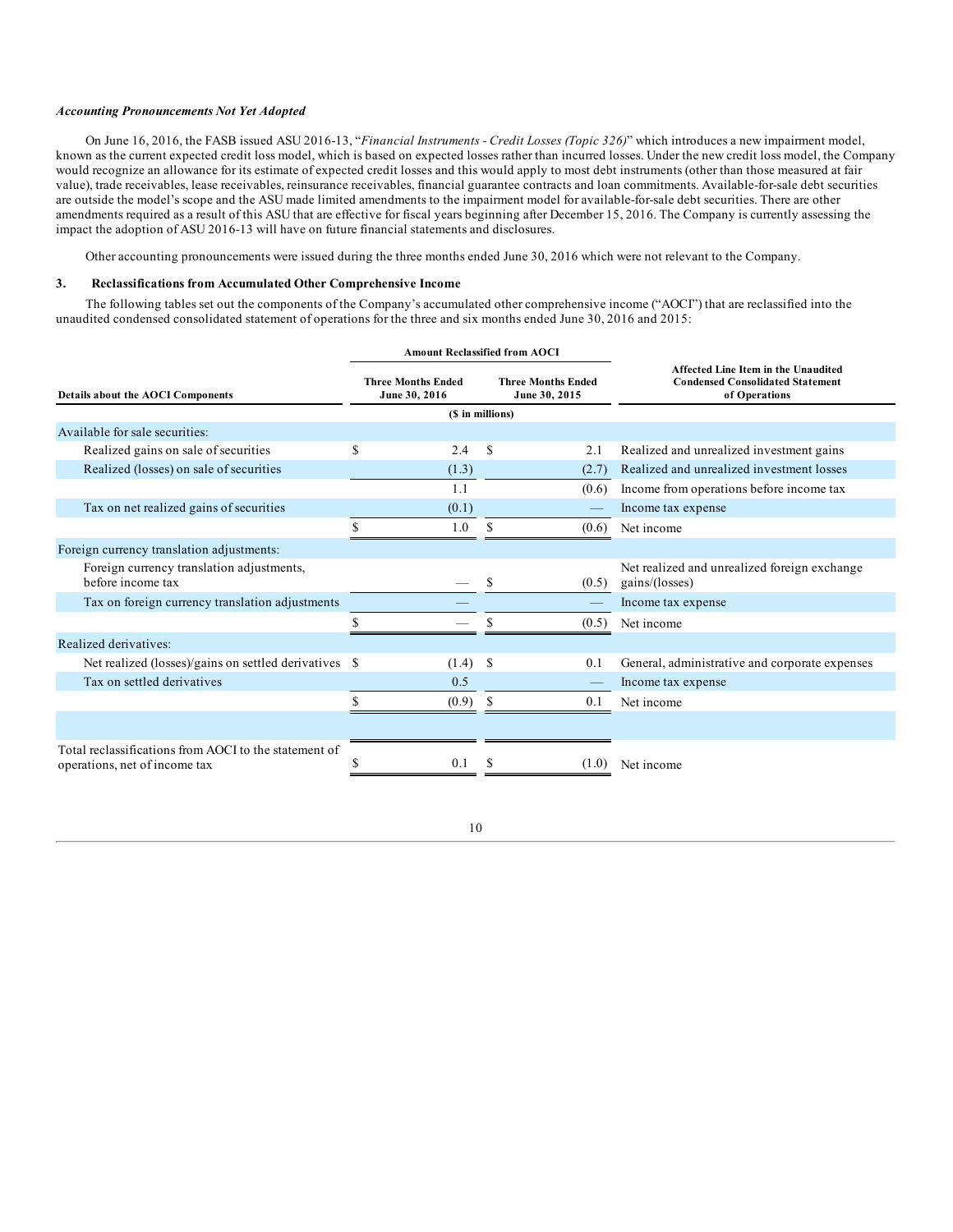|                                                                                        |                                          | <b>Amount Reclassified from AOCI</b> |                                          |       |                                                                                                 |  |  |  |
|----------------------------------------------------------------------------------------|------------------------------------------|--------------------------------------|------------------------------------------|-------|-------------------------------------------------------------------------------------------------|--|--|--|
| <b>Details about the AOCI Components</b>                                               | <b>Six Months Ended June</b><br>30, 2016 |                                      | <b>Six Months Ended June</b><br>30, 2015 |       | Affected Line Item in the Unaudited<br><b>Condensed Consolidated Statement</b><br>of Operations |  |  |  |
|                                                                                        |                                          |                                      | (\$ in millions)                         |       |                                                                                                 |  |  |  |
| Available for sale securities:                                                         |                                          |                                      |                                          |       |                                                                                                 |  |  |  |
| Realized gains on sale of securities                                                   | S                                        | 9.5                                  | S                                        | 35.6  | Realized and unrealized investment gains                                                        |  |  |  |
| Realized (losses) on sale of securities                                                |                                          | (4.2)                                |                                          | (3.9) | Realized and unrealized investment losses                                                       |  |  |  |
|                                                                                        |                                          | 5.3                                  |                                          | 31.7  | Income from operations before income tax                                                        |  |  |  |
| Tax on net realized gains of securities                                                |                                          | (0.6)                                |                                          | (0.4) | Income tax expense                                                                              |  |  |  |
|                                                                                        | ¢                                        | 4.7                                  | \$                                       | 31.3  | Net income                                                                                      |  |  |  |
| Foreign currency translation adjustments:                                              |                                          |                                      |                                          |       |                                                                                                 |  |  |  |
| Foreign currency translation adjustments,<br>before income tax                         |                                          |                                      | S                                        | 1.1   | Net realized and unrealized foreign exchange<br>gains/(losses)                                  |  |  |  |
| Tax on foreign currency translation adjustments                                        |                                          |                                      |                                          |       | Income tax expense                                                                              |  |  |  |
|                                                                                        |                                          |                                      |                                          | 1.1   | Net income                                                                                      |  |  |  |
| Realized derivatives:                                                                  |                                          |                                      |                                          |       |                                                                                                 |  |  |  |
| Net realized (losses) on settled derivatives                                           | S                                        | $(2.5)$ \$                           |                                          | (2.7) | General, administrative and corporate expenses                                                  |  |  |  |
| Tax on settled derivatives                                                             |                                          | 0.5                                  |                                          |       | Income tax expense                                                                              |  |  |  |
|                                                                                        |                                          | (2.0)                                | S                                        | (2.7) | Net income                                                                                      |  |  |  |
|                                                                                        |                                          |                                      |                                          |       |                                                                                                 |  |  |  |
| Total reclassifications from AOCI to the statement of<br>operations, net of income tax |                                          | 2.7                                  |                                          | 29.7  | Net income                                                                                      |  |  |  |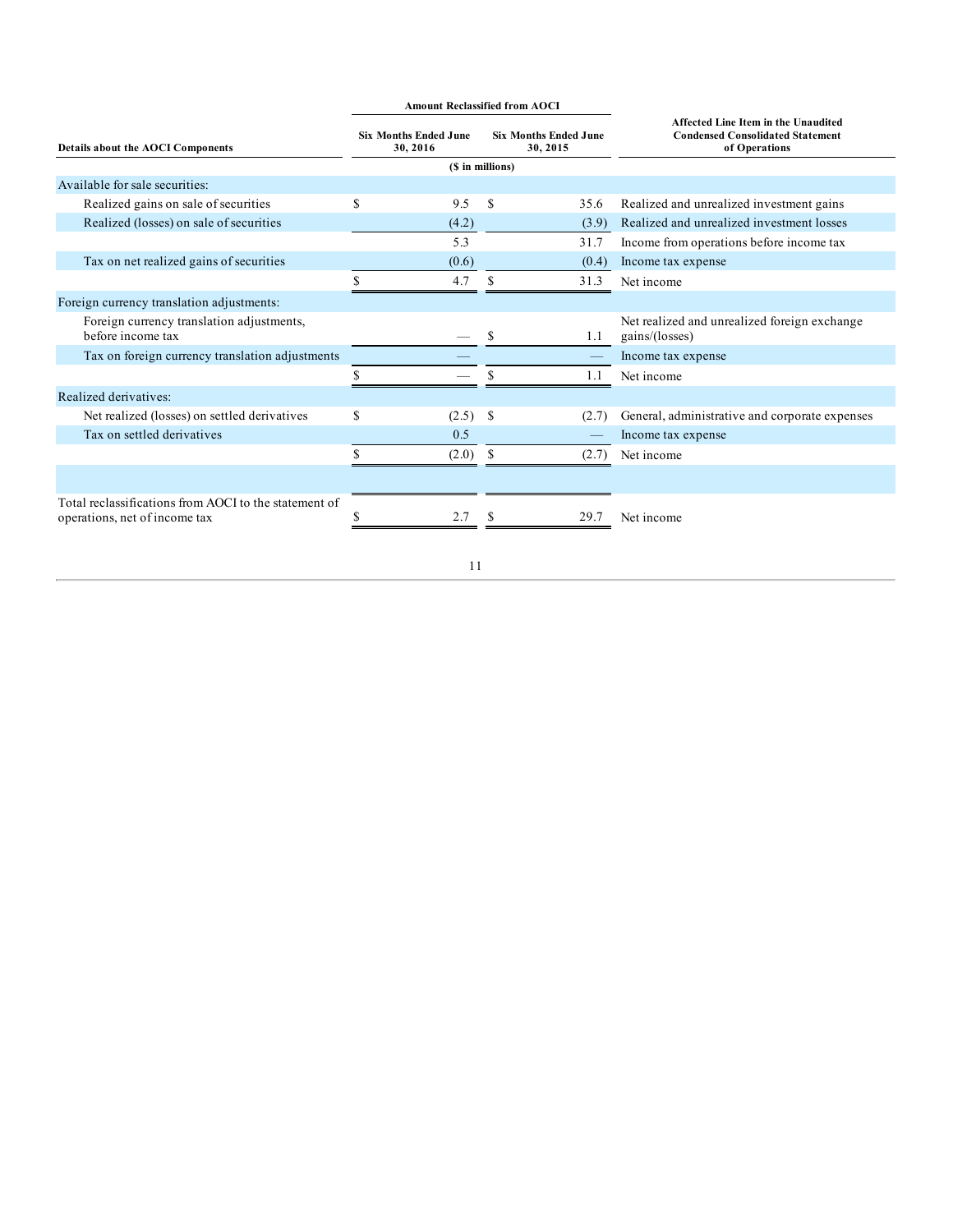#### **4. Earnings per Ordinary Share**

Basic earnings per ordinary share are calculated by dividing net income available to holders of Aspen Holdings' ordinary shares by the weighted average number of ordinary shares outstanding. Diluted earnings per ordinary share are based on the weighted average number of ordinary shares and dilutive potential ordinary shares outstanding during the period of calculation using the treasury stock method. The following table sets forth the computation of basic and diluted earnings per ordinary share for the three and six months ended June 30, 2016 and 2015, respectively:

|                                                                 | Three Months Ended June 30. |            |              |                                                      | Six Months Ended June 30, |            |               |            |
|-----------------------------------------------------------------|-----------------------------|------------|--------------|------------------------------------------------------|---------------------------|------------|---------------|------------|
|                                                                 | 2016                        |            |              | 2015                                                 |                           | 2016       |               | 2015       |
|                                                                 |                             |            |              | (\$ in millions, except share and per share amounts) |                           |            |               |            |
| Net income                                                      | \$                          | 64.9       | $\mathbf{s}$ | 49.0                                                 | \$                        | 179.3      | <sup>\$</sup> | 177.0      |
| Preference share dividends                                      |                             | (9.4)      |              | (9.4)                                                |                           | (18.9)     |               | (18.9)     |
| Net amount attributable to non-controlling interest             |                             | (0.4)      |              | (0.5)                                                |                           | (0.2)      |               | (0.5)      |
| Basic and diluted net income available to ordinary shareholders |                             | 55.1       | -S           | 39.1                                                 | S                         | 160.2      | S.            | 157.6      |
| Ordinary shares:                                                |                             |            |              |                                                      |                           |            |               |            |
| Basic weighted average ordinary shares                          |                             | 60,705,028 |              | 61,408,633                                           |                           | 60,771,601 |               | 61,775,646 |
| Weighted average effect of dilutive securities <sup>(1)</sup>   |                             | 1,487,114  |              | 1,488,274                                            |                           | 1,491,608  |               | 1,389,217  |
| Total diluted weighted average ordinary shares                  |                             | 62,192,142 |              | 62,896,907                                           |                           | 62,263,209 |               | 63,164,863 |
| Earnings per ordinary share:                                    |                             |            |              |                                                      |                           |            |               |            |
| Basic                                                           |                             | 0.91       | S            | 0.64                                                 | <sup>\$</sup>             | 2.64       | S             | 2.55       |
| Diluted                                                         |                             | 0.89       |              | 0.62                                                 |                           | 2.57       |               | 2.50       |

(1) Dilutive securities comprise: employee options, restricted share units and performance shares associated with the Company's long-term incentive plan, employee share purchase plans and director restricted stock units and options as described in Note 14.

*Dividends.* On July 27, 2016, the Company's Board of Directors ("Board of Directors") declared the following quarterly dividends:

|                          | <b>Dividend</b> | Pavable on:      | <b>Record Date:</b>  |  |
|--------------------------|-----------------|------------------|----------------------|--|
| Ordinary shares          | 0.22            | August 30, 2016  | August 12, 2016      |  |
| 7.401% preference shares | 0.462563        | October $1,2016$ | September $15, 2016$ |  |
| 7.250% preference shares | 0.4531          | October $1,2016$ | September $15, 2016$ |  |
| 5.95% preference shares  | 0.3719          | October $1,2016$ | September 15, 2016   |  |

#### **5. Segment Reporting**

The Company has two reporting business segments: Insurance and Reinsurance. In addition to the way the Company manages its business, the Company has considered similarities in economic characteristics, products, customers, distribution, the regulatory environment of the Company's business segments and quantitative thresholds to determine the Company's reportable segments. Segment profit or loss for each of the Company's business segments is measured by underwriting profit or loss. Underwriting profit is the excess of net earned premiums over the sum of losses and loss expenses, amortization of deferred policy acquisition costs and general and administrative expenses. Underwriting profit or loss provides a basis for management to evaluate the business segment's underwriting performance.

*Reinsurance Segment.* The reinsurance segment consists of property catastrophe reinsurance, other property reinsurance (risk excess, pro rata and facultative), casualty reinsurance (U.S. treaty, international treaty and global facultative) and specialty reinsurance (credit and surety, agriculture insurance and reinsurance, marine, aviation, terrorism, engineering and other specialty lines). ACM forms part of our property catastrophe reinsurance line of business as it currently focuses on property catastrophe business through the use of alternative capital. For a more detailed description of this business segment, see Part I, Item 1, "Business — Business Segments — Reinsurance" in the Company's 2015 Annual Report on Form 10-K filed with the SEC.

*Insurance Segment.* The insurance segment consists of property and casualty insurance, marine, aviation and energy insurance and financial and professional lines insurance. For a more detailed description of this business segment, see Part I,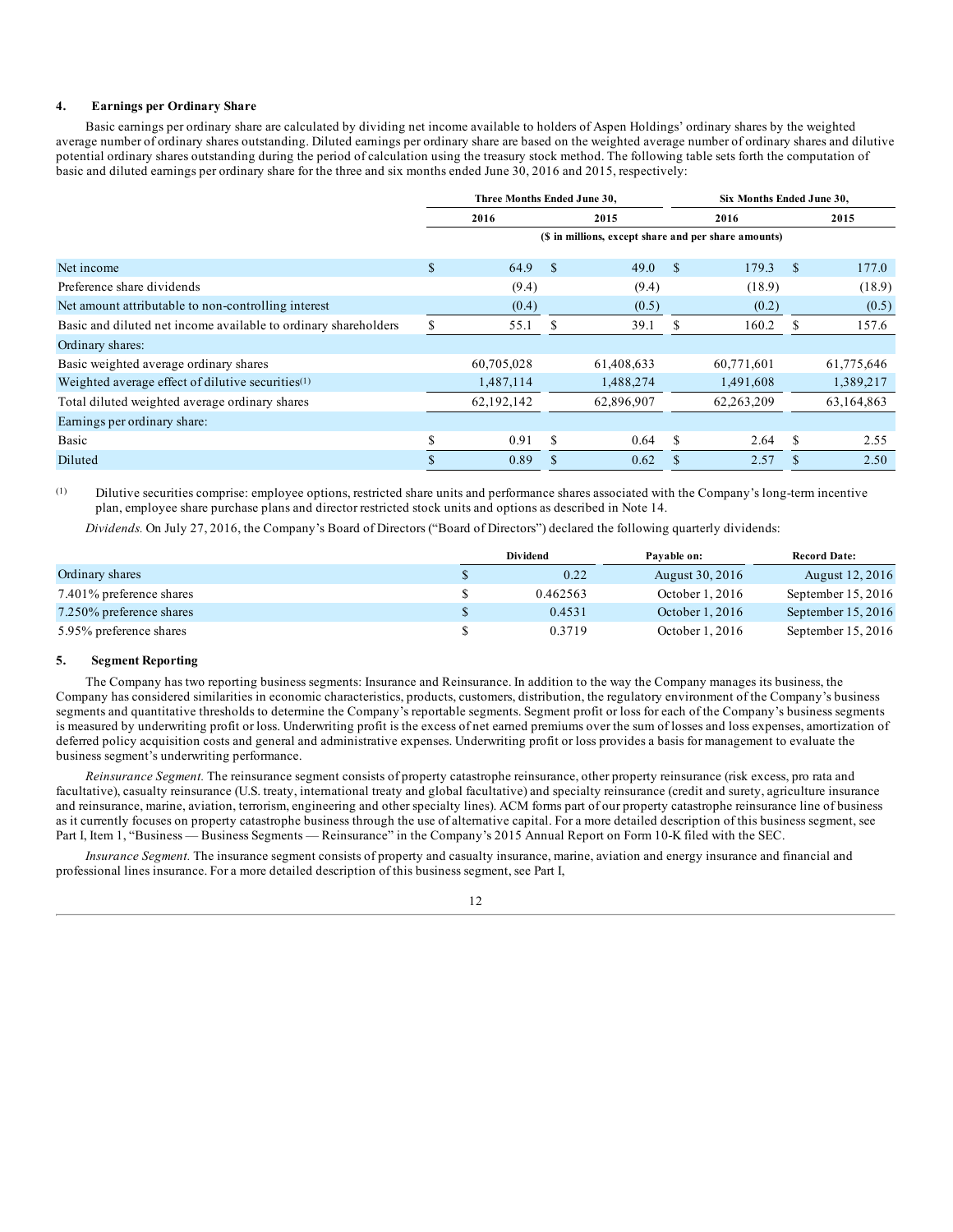Item 1 "Business — Business Segments — Insurance" in the Company's 2015 Annual Report on Form 10-K filed with the SEC.

*Non-underwriting Disclosures.* The Company has provided additional disclosures for corporate and other (non-underwriting) income and expenses. Corporate and other income and expenses include net investment income, net realized and unrealized investment gains or losses, expenses associated with managing the group, certain strategic and non-recurring costs, changes in fair value of derivatives and changes in fair value of the loan notes issued by variable interest entities, interest expenses, net realized and unrealized foreign exchange gains or losses and income taxes, none of which are allocated to the business segments. Corporate expenses are not allocated to the Company's business segments as they typically do not fluctuate with the levels of premiums written and are not directly related to the Company's business segment operations. The Company does not allocate its assets by business segment as it evaluates underwriting results of each business segment separately from the results of the Company's investment portfolio.

The following tables provide a summary of gross and net written and earned premiums, underwriting results, ratios and reserves for each of the Company's business segments for the three months ended June 30, 2016 and 2015:

|               | Three Months Ended June 30, 2016 |         |                                      |              |  |  |  |  |
|---------------|----------------------------------|---------|--------------------------------------|--------------|--|--|--|--|
|               |                                  |         |                                      | <b>Total</b> |  |  |  |  |
|               |                                  |         |                                      |              |  |  |  |  |
|               |                                  |         |                                      |              |  |  |  |  |
| \$<br>332.6   | \$                               | 469.1   | \$                                   | 801.7        |  |  |  |  |
| 306.8         |                                  | 418.0   |                                      | 724.8        |  |  |  |  |
| 329.8         |                                  | 454.7   |                                      | 784.5        |  |  |  |  |
| 299.4         |                                  | 381.4   |                                      | 680.8        |  |  |  |  |
|               |                                  |         |                                      |              |  |  |  |  |
| 181.1         |                                  | 261.1   |                                      | 442.2        |  |  |  |  |
| 50.7          |                                  | 76.0    |                                      | 126.7        |  |  |  |  |
| 39.1          |                                  | 57.2    |                                      | 96.3         |  |  |  |  |
| \$<br>28.5    | \$                               | (12.9)  |                                      | 15.6         |  |  |  |  |
|               |                                  |         |                                      | (20.1)       |  |  |  |  |
|               |                                  |         |                                      | 48.0         |  |  |  |  |
|               |                                  |         |                                      | 45.1         |  |  |  |  |
|               |                                  |         |                                      | (8.3)        |  |  |  |  |
|               |                                  |         |                                      | 0.5          |  |  |  |  |
|               |                                  |         |                                      | (0.4)        |  |  |  |  |
|               |                                  |         |                                      | (7.4)        |  |  |  |  |
|               |                                  |         |                                      | (5.3)        |  |  |  |  |
|               |                                  |         |                                      | (0.5)        |  |  |  |  |
|               |                                  |         |                                      | (1.0)        |  |  |  |  |
|               |                                  |         | \$                                   | 66.2         |  |  |  |  |
|               |                                  |         |                                      |              |  |  |  |  |
| \$<br>2,474.6 | \$                               | 2,296.5 | \$                                   | 4.771.1      |  |  |  |  |
|               | Reinsurance                      |         | <b>Insurance</b><br>(\$ in millions) |              |  |  |  |  |

| Ratios                                   |       |        |             |
|------------------------------------------|-------|--------|-------------|
| Loss ratio                               | 60.5% | 68.5%  | 65.0%       |
| Policy acquisition expense ratio         | 16.9  | 19.9   | 18.6        |
| General and administrative expense ratio | 13.1  | 15.0   | (1)<br>17.1 |
| Expense ratio                            | 30.0  | 34.9   | 35.7        |
| Combined ratio                           | 90.5% | 103.4% | 100.7%      |

(1) The general and administrative expense ratio in the total column includes corporate expenses.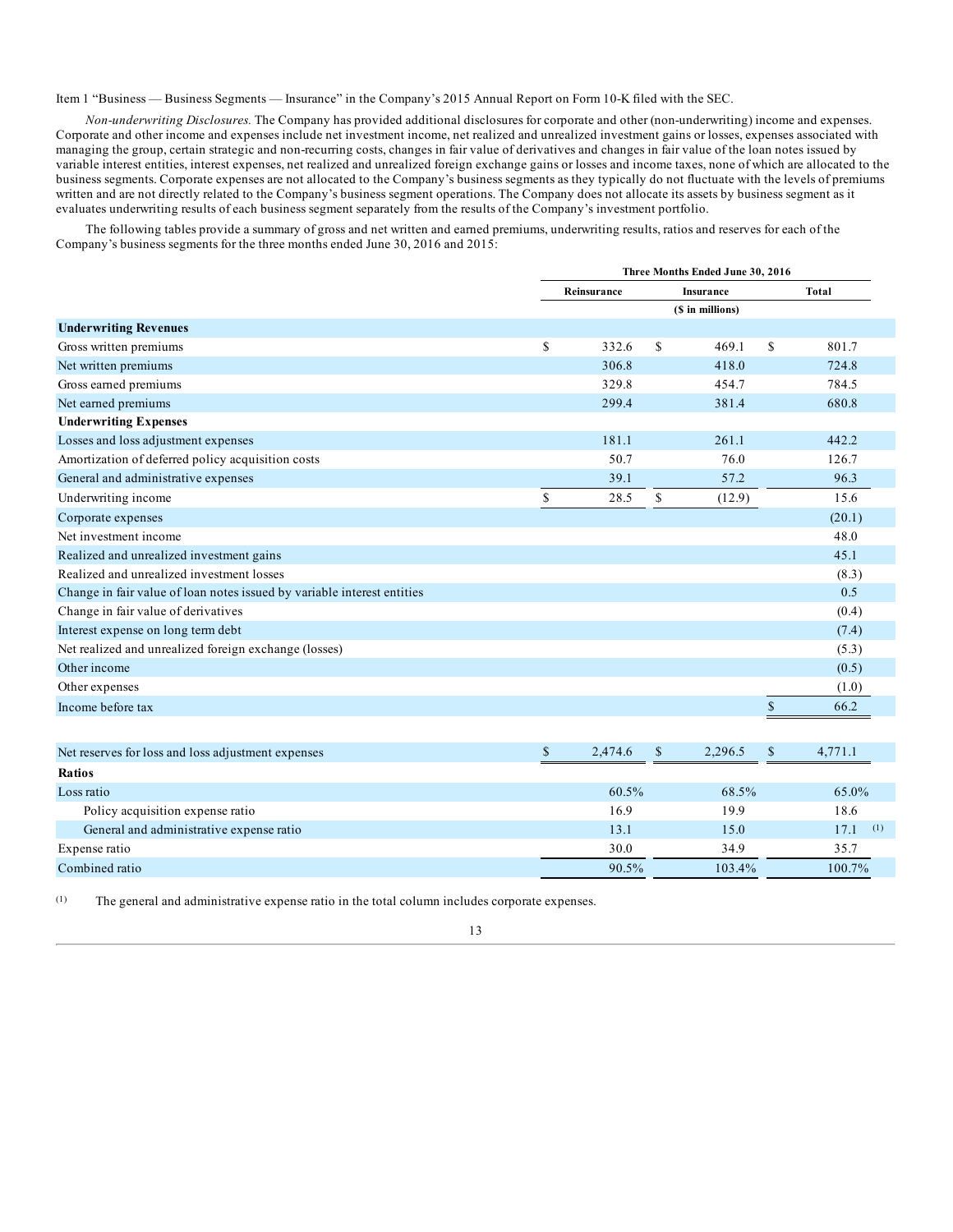|                                                                         |               |              | Three Months Ended June 30, 2015 |               |
|-------------------------------------------------------------------------|---------------|--------------|----------------------------------|---------------|
|                                                                         | Reinsurance   |              | Insurance                        | <b>Total</b>  |
|                                                                         |               |              | (\$ in millions)                 |               |
| <b>Underwriting Revenues</b>                                            |               |              |                                  |               |
| Gross written premiums                                                  | \$<br>260.7   | \$           | 462.1                            | \$<br>722.8   |
| Net written premiums                                                    | 238.2         |              | 406.2                            | 644.4         |
| Gross earned premiums                                                   | 287.2         |              | 423.2                            | 710.4         |
| Net earned premiums                                                     | 268.3         |              | 341.1                            | 609.4         |
| <b>Underwriting Expenses</b>                                            |               |              |                                  |               |
| Losses and loss adjustment expenses                                     | 116.3         |              | 244.2                            | 360.5         |
| Amortization of deferred policy acquisition costs                       | 50.4          |              | 63.7                             | 114.1         |
| General and administrative expenses                                     | 35.4          |              | 45.2                             | 80.6          |
| Underwriting income/(loss)                                              | \$<br>66.2    | $\mathbb{S}$ | (12.0)                           | 54.2          |
| Corporate expenses                                                      |               |              |                                  | (14.8)        |
| Net investment income                                                   |               |              |                                  | 46.7          |
| Realized and unrealized investment gains                                |               |              |                                  | 13.5          |
| Realized and unrealized investment losses                               |               |              |                                  | (28.8)        |
| Change in fair value of loan notes issued by variable interest entities |               |              |                                  | (3.3)         |
| Change in fair value of derivatives                                     |               |              |                                  | 2.0           |
| Interest expense on long term debt                                      |               |              |                                  | (7.3)         |
| Net realized and unrealized foreign exchange (losses)                   |               |              |                                  | (11.6)        |
| Other income                                                            |               |              |                                  | (1.2)         |
| Other expenses                                                          |               |              |                                  | 1.8           |
| Income before tax                                                       |               |              |                                  | \$<br>51.2    |
|                                                                         |               |              |                                  |               |
| Net reserves for loss and loss adjustment expenses                      | \$<br>2,411.6 | \$           | 2,067.0                          | \$<br>4,478.6 |
| <b>Ratios</b>                                                           |               |              |                                  |               |
| Loss ratio                                                              | 43.3%         |              | 71.6%                            | 59.2%         |
| Policy acquisition expense ratio                                        | 18.8          |              | 18.7                             | 18.7          |
| General and administrative expense ratio                                | 13.2          |              | 13.3                             | 15.7<br>(1)   |
| Expense ratio                                                           | 32.0          |              | 32.0                             | 34.4          |
| Combined ratio                                                          | 75.3%         |              | 103.6%                           | 93.6%         |

(1) The general and administrative expense ratio in the total column includes corporate expenses.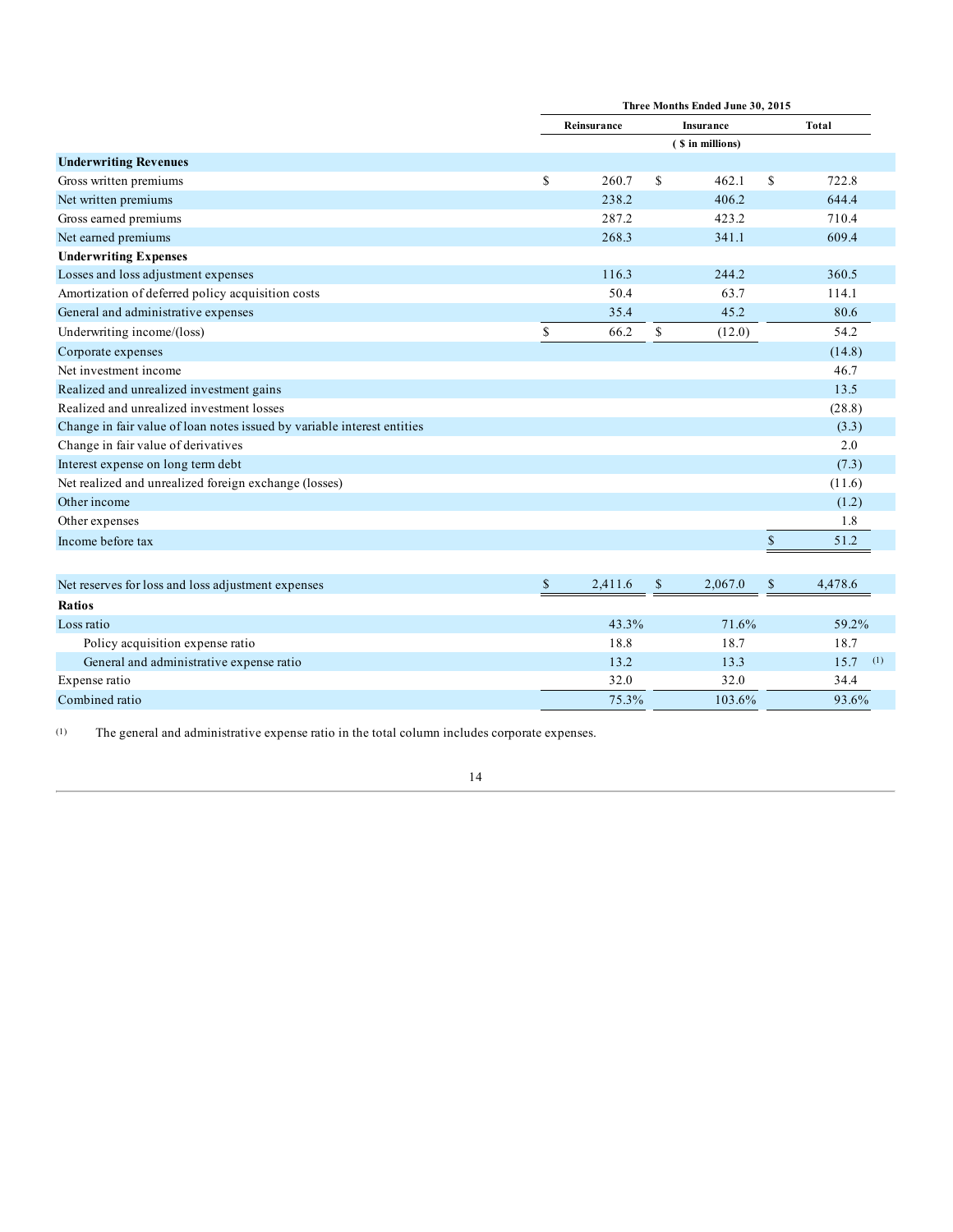The following tables provide a summary of gross and net written and earned premiums, underwriting results, ratios and reserves for each of the Company's business segments for the six months ended June 30, 2016 and 2015:

|                                                                         |               |                  | Six Months Ended June 30, 2016 |              |         |
|-------------------------------------------------------------------------|---------------|------------------|--------------------------------|--------------|---------|
|                                                                         | Reinsurance   | <b>Insurance</b> |                                |              | Total   |
|                                                                         |               |                  | (\$ in millions)               |              |         |
| <b>Underwriting Revenues</b>                                            |               |                  |                                |              |         |
| Gross written premiums                                                  | \$<br>850.2   | \$               | 927.2                          | \$           | 1,777.4 |
| Net written premiums                                                    | 756.3         |                  | 768.2                          |              | 1,524.5 |
| Gross earned premiums                                                   | 636.6         |                  | 900.3                          |              | 1,536.9 |
| Net earned premiums                                                     | 579.7         |                  | 764.2                          |              | 1,343.9 |
| <b>Underwriting Expenses</b>                                            |               |                  |                                |              |         |
| Losses and loss adjustment expenses                                     | 315.6         |                  | 484.0                          |              | 799.6   |
| Amortization of deferred policy acquisition costs                       | 110.1         |                  | 146.8                          |              | 256.9   |
| General and administrative expenses                                     | 83.2          |                  | 115.8                          |              | 199.0   |
| Underwriting income                                                     | \$<br>70.8    | \$               | 17.6                           |              | 88.4    |
| Corporate expenses                                                      |               |                  |                                |              | (37.2)  |
| Net investment income                                                   |               |                  |                                |              | 97.5    |
| Realized and unrealized investment gains                                |               |                  |                                |              | 110.7   |
| Realized and unrealized investment losses                               |               |                  |                                |              | (28.9)  |
| Change in fair value of loan notes issued by variable interest entities |               |                  |                                |              | (3.9)   |
| Change in fair value of derivatives                                     |               |                  |                                |              | (7.6)   |
| Interest expense on long term debt                                      |               |                  |                                |              | (14.8)  |
| Net realized and unrealized foreign exchange (losses)                   |               |                  |                                |              | (21.0)  |
| Other income                                                            |               |                  |                                |              | 0.9     |
| Other expenses                                                          |               |                  |                                |              | (1.0)   |
| Income before tax                                                       |               |                  |                                | $\mathbb{S}$ | 183.1   |
|                                                                         |               |                  |                                |              |         |
| Net reserves for loss and loss adjustment expenses                      | \$<br>2,474.6 | $\mathbb{S}$     | 2,296.5                        | $\mathbb{S}$ | 4,771.1 |

| The reserves for ross and ross adjustment expenses |       | $-1 - 1$ | .           |
|----------------------------------------------------|-------|----------|-------------|
| <b>Ratios</b>                                      |       |          |             |
| Loss ratio                                         | 54.4% | 63.3%    | 59.5%       |
| Policy acquisition expense ratio                   | 19.0  | 19.2     | 19.1        |
| General and administrative expense ratio           | 14.4  | 15.2     | (1)<br>17.6 |
| Expense ratio                                      | 33.4  | 34.4     | 36.7        |
| Combined ratio                                     | 87.8% | 97.7%    | 96.2%       |
|                                                    |       |          |             |

(1) The general and administrative expense ratio in the total column includes corporate expenses.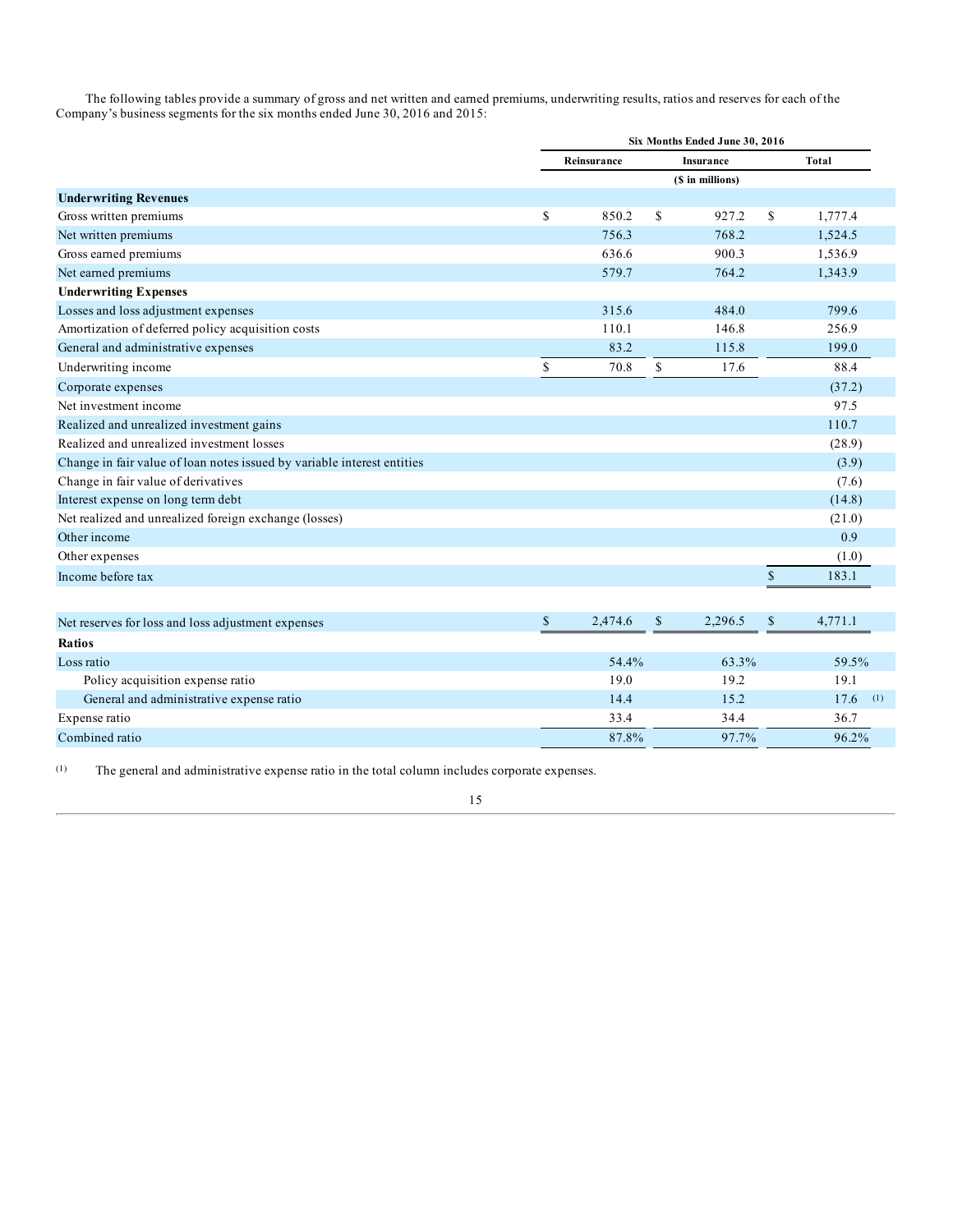|                                                                         |              |             |               | Six Months Ended June 30, 2015 |              |             |
|-------------------------------------------------------------------------|--------------|-------------|---------------|--------------------------------|--------------|-------------|
|                                                                         |              | Reinsurance |               | <b>Insurance</b>               |              | Total       |
|                                                                         |              |             |               | (\$ in millions)               |              |             |
| <b>Underwriting Revenues</b>                                            |              |             |               |                                |              |             |
| Gross written premiums                                                  | \$           | 745.5       | <sup>\$</sup> | 896.5                          | \$           | 1,642.0     |
| Net written premiums                                                    |              | 680.3       |               | 727.3                          |              | 1,407.6     |
| Gross earned premiums                                                   |              | 553.0       |               | 838.3                          |              | 1,391.3     |
| Net earned premiums                                                     |              | 517.7       |               | 685.3                          |              | 1,203.0     |
| <b>Underwriting Expenses</b>                                            |              |             |               |                                |              |             |
| Losses and loss adjustment expenses                                     |              | 221.8       |               | 444.8                          |              | 666.6       |
| Amortization of deferred policy acquisition costs                       |              | 103.8       |               | 129.6                          |              | 233.4       |
| General and administrative expenses                                     |              | 67.8        |               | 100.5                          |              | 168.3       |
| Underwriting income                                                     | \$           | 124.3       | \$            | 10.4                           |              | 134.7       |
| Corporate expenses                                                      |              |             |               |                                |              | (29.3)      |
| Net investment income                                                   |              |             |               |                                |              | 94.1        |
| Realized and unrealized investment gains                                |              |             |               |                                |              | 70.9        |
| Realized and unrealized investment losses                               |              |             |               |                                |              | (43.3)      |
| Change in fair value of loan notes issued by variable interest entities |              |             |               |                                |              | (6.2)       |
| Change in fair value of derivatives                                     |              |             |               |                                |              | (5.8)       |
| Interest expense on long term debt                                      |              |             |               |                                |              | (14.7)      |
| Net realized and unrealized foreign exchange (losses)                   |              |             |               |                                |              | (18.0)      |
| Other income                                                            |              |             |               |                                |              | 2.7         |
| Other expenses                                                          |              |             |               |                                |              | (0.8)       |
| Income before tax                                                       |              |             |               |                                | $\$$         | 184.3       |
|                                                                         |              |             |               |                                |              |             |
| Net reserves for loss and loss adjustment expenses                      | $\mathbb{S}$ | 2,411.6     | $\mathbb{S}$  | 2,067.0                        | $\mathbb{S}$ | 4,478.6     |
| <b>Ratios</b>                                                           |              |             |               |                                |              |             |
| Loss ratio                                                              |              | 42.8%       |               | 64.9%                          |              | 55.4%       |
| Policy acquisition expense ratio                                        |              | 20.1        |               | 18.9                           |              | 19.4        |
| General and administrative expense ratio                                |              | 13.1        |               | 14.7                           |              | 16.4<br>(1) |
| Expense ratio                                                           |              | 33.2        |               | 33.6                           |              | 35.8        |

(1) The general and administrative expense ratio in the total column includes corporate expenses.

The Company uses underwriting ratios as measures of performance. The loss ratio is the ratio of losses and loss adjustment expenses to net premiums earned. The policy acquisition expense ratio is the ratio of amortization of deferred policy acquisition costs to net premiums earned. The general and administrative expense ratio is the ratio of general, administrative and corporate expenses to net premiums earned. The combined ratio is the sum of the loss ratio, the policy acquisition expense ratio and the general and administrative expense ratio.

Combined ratio  $\frac{76.0\%}{98.5\%}$  91.2%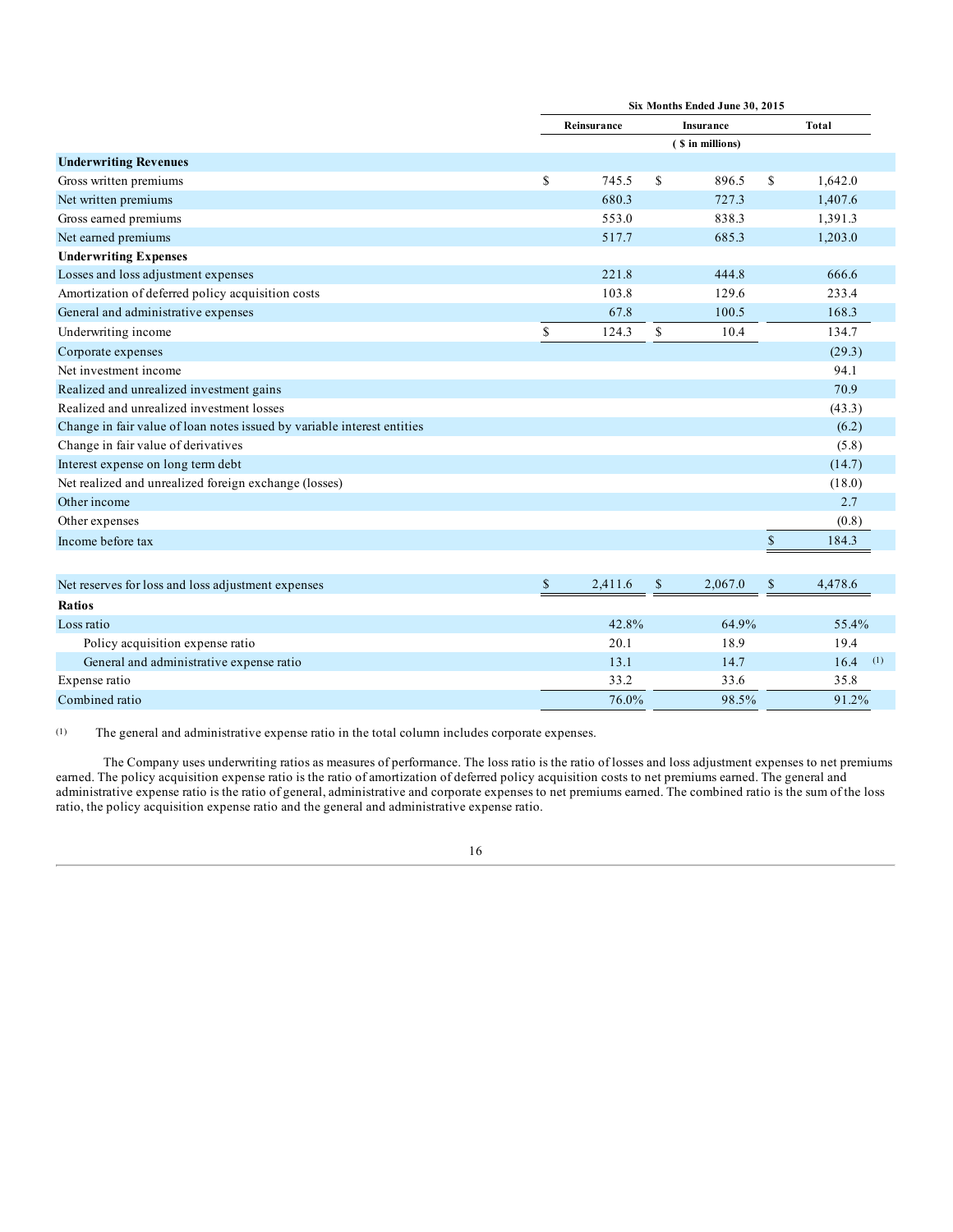# **6. Investments**

# **Income Statement**

*Investment Income.* The following table summarizes investment income for the three and six months ended June 30, 2016 and 2015:

|                                              |    | For the Three Months Ended     | For the Six Months Ended |       |               |       |                  |       |  |
|----------------------------------------------|----|--------------------------------|--------------------------|-------|---------------|-------|------------------|-------|--|
|                                              |    | June 30, 2015<br>June 30, 2016 |                          |       | June 30, 2016 |       | June 30, 2015    |       |  |
|                                              |    |                                | (\$ in millions)         |       |               |       | (\$ in millions) |       |  |
| Fixed income securities — Available for sale | \$ | 36.5                           | - \$                     | 35.5  | -S            | 73.1  | <sup>\$</sup>    | 70.7  |  |
| Fixed income securities — Trading            |    | 7.9                            |                          | 6.9   |               | 15.3  |                  | 13.9  |  |
| Short-term investments — Available for sale  |    | 0.2                            |                          | 0.2   |               | 0.3   |                  | 0.6   |  |
| Cash and cash equivalents                    |    | 0.9                            |                          | 0.9   |               | 1.4   |                  | 2.0   |  |
| Equity securities — Available for sale       |    | $\overline{\phantom{m}}$       |                          | 0.1   |               |       |                  | 0.1   |  |
| Equity securities $-$ Trading                |    | 5.5                            |                          | 5.7   |               | 12.4  |                  | 11.9  |  |
| Catastrophe bonds $-$ Trading                |    | 0.5                            |                          | 0.5   |               | 1.1   |                  | 0.9   |  |
| Total                                        | S  | 51.5                           | -S                       | 49.8  | -S            | 103.6 | <sup>\$</sup>    | 100.1 |  |
| Investment expenses                          |    | (3.5)                          |                          | (3.1) |               | (6.1) |                  | (6.0) |  |
| Net investment income                        |    | 48.0                           |                          | 46.7  |               | 97.5  | £.               | 94.1  |  |
|                                              | 17 |                                |                          |       |               |       |                  |       |  |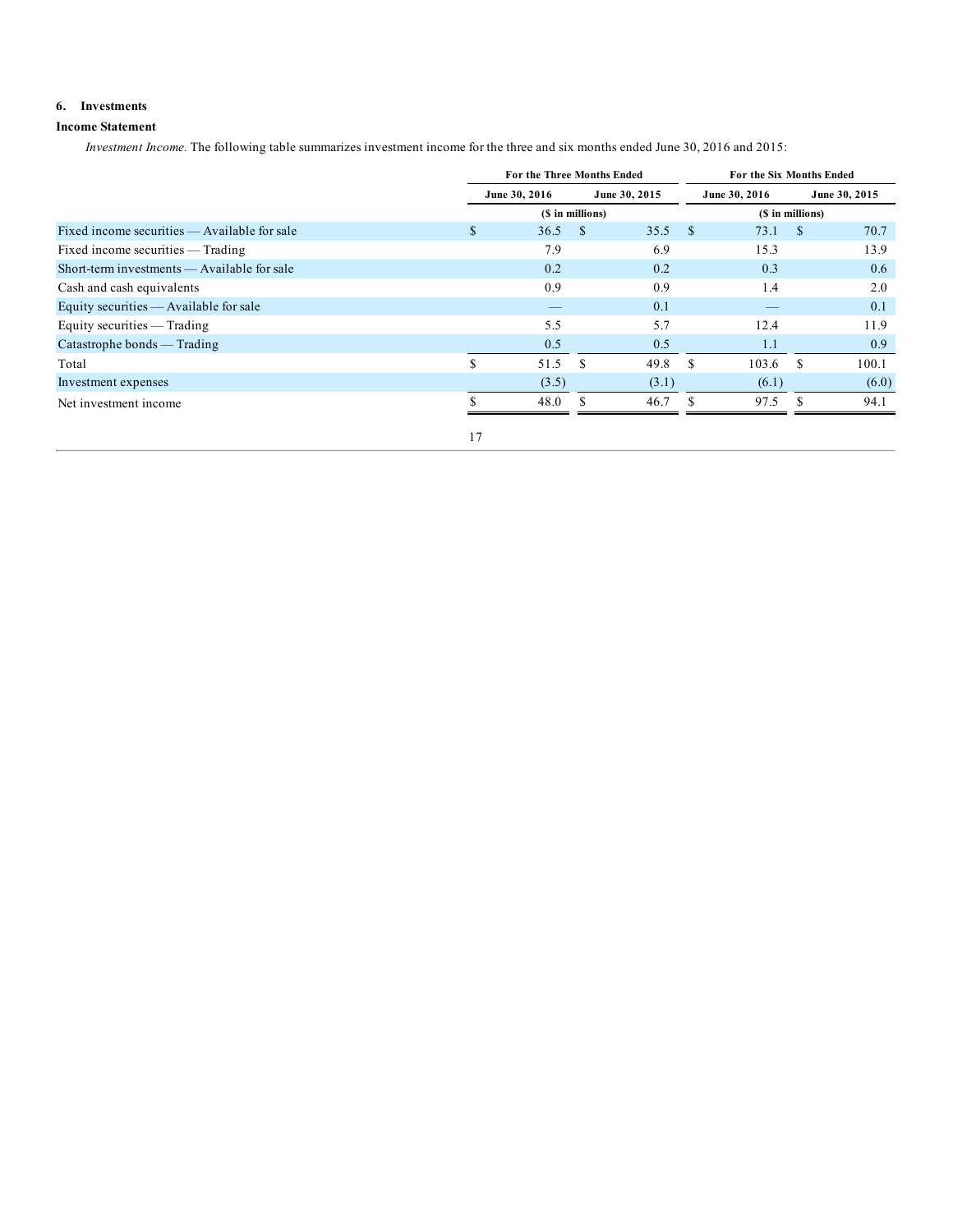The following table summarizes the net realized and unrealized investment gains and losses recorded in the statement of operations and the change in unrealized gains and losses on investments recorded in other comprehensive income for the three and six months ended June 30, 2016 and 2015:

|                                                                                               | For the Three Months Ended |                  |               |               | <b>For the Six Months Ended</b> |               |                  |               |  |
|-----------------------------------------------------------------------------------------------|----------------------------|------------------|---------------|---------------|---------------------------------|---------------|------------------|---------------|--|
|                                                                                               |                            | June 30, 2016    |               | June 30, 2015 |                                 | June 30, 2016 |                  | June 30, 2015 |  |
|                                                                                               |                            | (\$ in millions) |               |               |                                 |               | (\$ in millions) |               |  |
| Available for sale:                                                                           |                            |                  |               |               |                                 |               |                  |               |  |
| Fixed income securities $-$ gross realized gains                                              | \$                         | 2.1              | <sup>\$</sup> | 1.1           | <sup>\$</sup>                   | 9.2           | <sup>\$</sup>    | 7.3           |  |
| Fixed income securities — gross realized (losses)                                             |                            | (1.3)            |               | (0.6)         |                                 | (3.7)         |                  | (1.1)         |  |
| Equity securities $-$ gross realized gains                                                    |                            |                  |               |               |                                 |               |                  | 31.9          |  |
| Equity securities $-$ gross realized (losses)                                                 |                            |                  |               |               |                                 |               |                  | (3.0)         |  |
| Short-term investments $-$ gross realized gains                                               |                            | 0.2              |               |               |                                 | 0.2           |                  |               |  |
| Short-term investments — gross realized (losses)                                              |                            | (0.1)            |               |               |                                 | (0.1)         |                  |               |  |
| Cash and cash equivalents - gross realized gains                                              |                            | 0.1              |               |               |                                 | 0.1           |                  |               |  |
| Cash and cash equivalents - gross realized (losses)                                           |                            | 0.2              |               |               |                                 | (0.5)         |                  |               |  |
| Trading:                                                                                      |                            |                  |               |               |                                 |               |                  |               |  |
| Fixed income securities $-$ gross realized gains                                              |                            | 4.0              |               | 1.3           |                                 | 5.2           |                  | 3.3           |  |
| Fixed income securities — gross realized (losses)                                             |                            | (0.6)            |               | (0.4)         |                                 | (6.4)         |                  | (2.6)         |  |
| Equity securities - gross realized gains                                                      |                            | 9.3              |               | 11.9          |                                 | 15.2          |                  | 28.4          |  |
| Equity securities $-$ gross realized (losses)                                                 |                            | (6.5)            |               | (4.3)         |                                 | (18.0)        |                  | (13.1)        |  |
| Catastrophe bonds                                                                             |                            |                  |               | (0.8)         |                                 | (0.2)         |                  | (0.8)         |  |
| Net change in gross unrealized gains                                                          |                            | 29.4             |               | (23.5)        |                                 | 80.8          |                  | (22.7)        |  |
| Total net realized and unrealized investment gains recorded in the<br>statement of operations | \$                         | 36.8             | $\mathbb{S}$  | (15.3)        | -\$                             | 81.8          | <sup>\$</sup>    | 27.6          |  |
| Change in available for sale net unrealized gains:                                            |                            |                  |               |               |                                 |               |                  |               |  |
| Fixed income securities                                                                       |                            | 42.2             |               | (77.4)        |                                 | 127.2         |                  | (50.1)        |  |
| Short-term investments                                                                        |                            |                  |               | (0.1)         |                                 |               |                  |               |  |
| Equity securities                                                                             |                            |                  |               | (0.1)         |                                 |               |                  | (27.4)        |  |
| Total change in pre-tax available for sale unrealized gains                                   |                            | 42.2             |               | (77.6)        |                                 | 127.2         |                  | (77.5)        |  |
| Change in taxes                                                                               |                            | (5.0)            |               | 4.2           |                                 | (13.1)        |                  | 1.3           |  |
| Total change in net unrealized gains, net of taxes, recorded in other<br>comprehensive income | \$                         | 37.2             | <sup>\$</sup> | (73.4)        | <sup>\$</sup>                   | 114.1         | <sup>\$</sup>    | (76.2)        |  |

*Other-than-temporary Impairments.* A security is potentially impaired when its fair value is below its amortized cost. The Company reviews its available for sale fixed income and equity portfolios on an individual security basis for potential other-than-temporary impairment ("OTTI") each quarter based on criteria including issuer-specific circumstances, credit ratings actions and general macro-economic conditions. For a more detailed description of OTTI, please refer to Note 2(c) of the "Notes to the Audited Consolidated Financial Statements" in the Company's 2015 Annual Report on Form 10-K filed with the SEC. There was no OTTI charge recognized for the three and six months ended June 30, 2016 (2015 — \$Nil and \$Nil, respectively).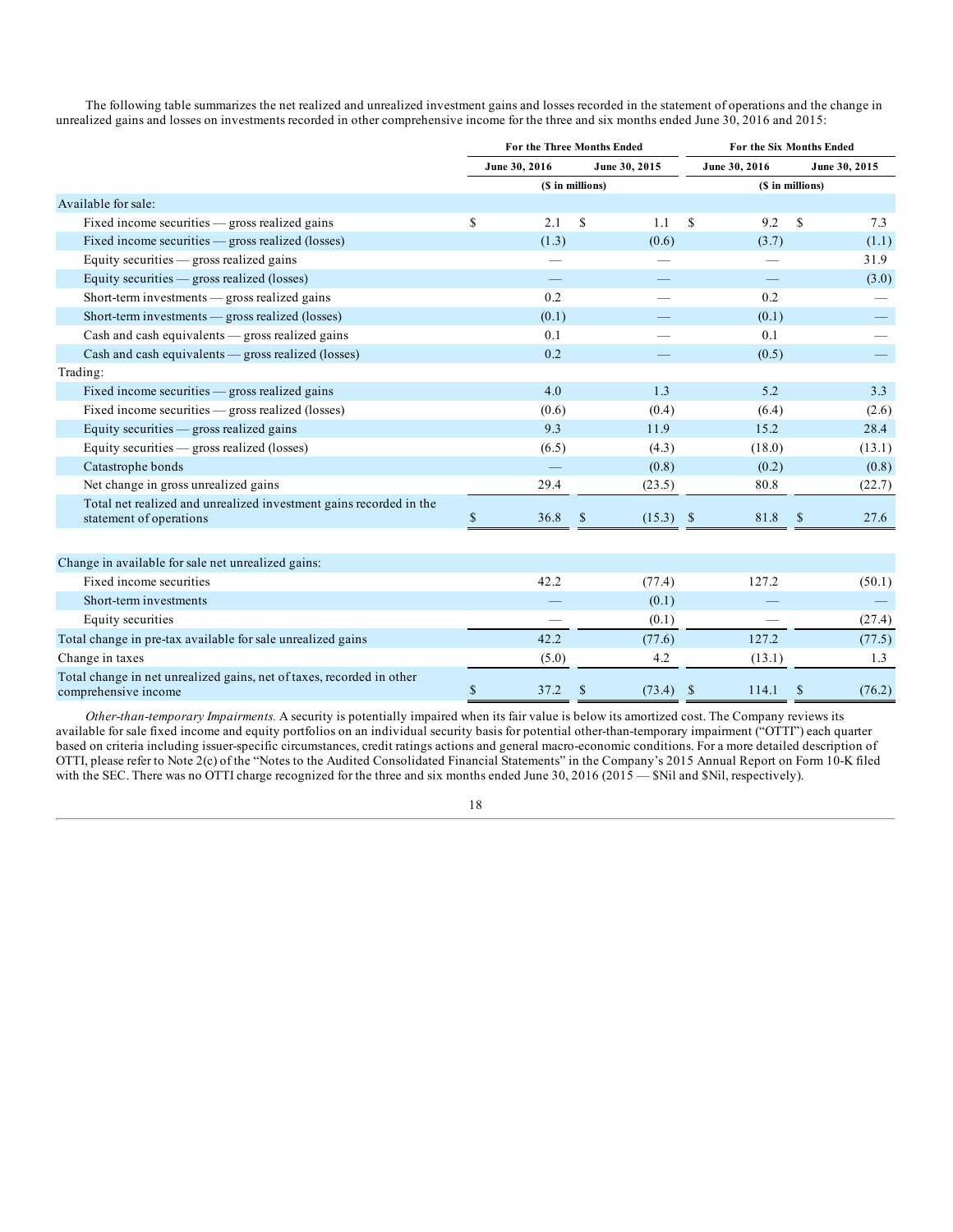# **Balance Sheet**

*Fixed Income Securities and Short-Term Investments* — *Available For Sale.* The following tables present the cost or amortized cost, gross unrealized gains and losses and estimated fair market value of available for sale investments in fixed income securities and short-term investments as at June 30, 2016 and December 31, 2015:

|                                                    | As at June 30, 2016 |                                  |               |                                     |               |                                      |    |                             |  |
|----------------------------------------------------|---------------------|----------------------------------|---------------|-------------------------------------|---------------|--------------------------------------|----|-----------------------------|--|
|                                                    |                     | Cost or<br><b>Amortized Cost</b> |               | Gross<br><b>Unrealized</b><br>Gains |               | Gross<br><b>Unrealized</b><br>Losses |    | <b>Fair Market</b><br>Value |  |
|                                                    |                     |                                  |               | (\$ in millions)                    |               |                                      |    |                             |  |
| U.S. government                                    | \$                  | 1,112.9                          | <sup>\$</sup> | 34.5                                | <sup>\$</sup> |                                      | \$ | 1,147.4                     |  |
| U.S. agency                                        |                     | 127.1                            |               | 4.1                                 |               |                                      |    | 131.2                       |  |
| Municipal                                          |                     | 23.0                             |               | 3.3                                 |               | (0.1)                                |    | 26.2                        |  |
| Corporate                                          |                     | 2,557.2                          |               | 106.4                               |               | (0.4)                                |    | 2,663.2                     |  |
| Non-U.S. government-backed corporate.              |                     | 68.5                             |               | 1.0                                 |               |                                      |    | 69.5                        |  |
| Foreign government                                 |                     | 624.2                            |               | 17.6                                |               | (0.1)                                |    | 641.7                       |  |
| Asset-backed                                       |                     | 71.6                             |               | 1.3                                 |               |                                      |    | 72.9                        |  |
| Non-agency commercial mortgage-backed              |                     | 17.8                             |               | 0.7                                 |               |                                      |    | 18.5                        |  |
| Agency mortgage-backed                             |                     | 1,194.9                          |               | 43.1                                |               | (0.5)                                |    | 1,237.5                     |  |
| Total fixed income securities — Available for sale |                     | 5,797.2                          |               | 212.0                               |               | (1.1)                                |    | 6,008.1                     |  |
| Total short-term investments — Available for sale  |                     | 108.9                            |               | $\overline{\phantom{a}}$            |               |                                      |    | 108.9                       |  |
| Total                                              |                     | 5,906.1                          |               | 212.0                               |               | (1.1)                                |    | 6,117.0                     |  |

As at June 30, 2016, the Company no longer held equity investments in its available for sale portfolio. All equities are held in the trading portfolio.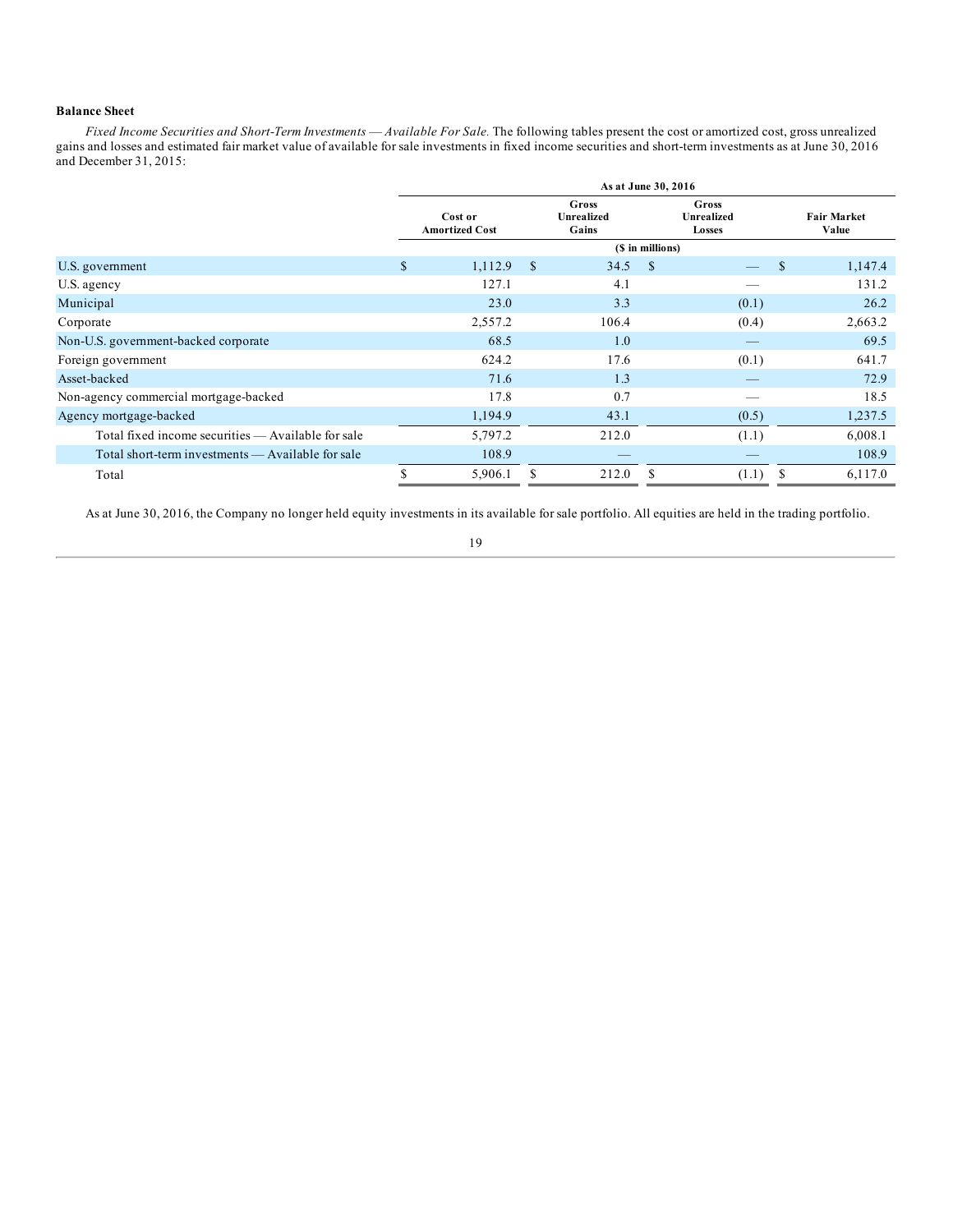|                                                    |              |                                  |               |                                     |                  | As at December 31, 2015              |  |                             |  |  |  |  |  |  |  |
|----------------------------------------------------|--------------|----------------------------------|---------------|-------------------------------------|------------------|--------------------------------------|--|-----------------------------|--|--|--|--|--|--|--|
|                                                    |              | Cost or<br><b>Amortized Cost</b> |               | Gross<br><b>Unrealized</b><br>Gains |                  | Gross<br><b>Unrealized</b><br>Losses |  | <b>Fair Market</b><br>Value |  |  |  |  |  |  |  |
|                                                    |              |                                  |               |                                     | (\$ in millions) |                                      |  |                             |  |  |  |  |  |  |  |
| U.S. government                                    | $\mathbb{S}$ | 1,113.9                          | <sup>\$</sup> | 13.0                                | <sup>\$</sup>    | $(3.8)$ \$                           |  | 1,123.1                     |  |  |  |  |  |  |  |
| U.S. agency                                        |              | 154.5                            |               | 4.3                                 |                  | (0.1)                                |  | 158.7                       |  |  |  |  |  |  |  |
| Municipal                                          |              | 25.0                             |               | 1.6                                 |                  |                                      |  | 26.6                        |  |  |  |  |  |  |  |
| Corporate                                          |              | 2,626.2                          |               | 49.5                                |                  | (15.1)                               |  | 2,660.6                     |  |  |  |  |  |  |  |
| Non-U.S. government-backed corporate               |              | 81.6                             |               | 0.6                                 |                  | (0.1)                                |  | 82.1                        |  |  |  |  |  |  |  |
| Foreign government                                 |              | 634.6                            |               | 10.5                                |                  | (0.9)                                |  | 644.2                       |  |  |  |  |  |  |  |
| Asset-backed                                       |              | 75.4                             |               | 0.9                                 |                  | (0.3)                                |  | 76.0                        |  |  |  |  |  |  |  |
| Non-agency commercial mortgage-backed              |              | 25.5                             |               | 1.2                                 |                  |                                      |  | 26.7                        |  |  |  |  |  |  |  |
| Agency mortgage-backed                             |              | 1,130.8                          |               | 27.6                                |                  | (5.3)                                |  | 1,153.1                     |  |  |  |  |  |  |  |
| Total fixed income securities — Available for sale |              | 5,867.5                          |               | 109.2                               |                  | (25.6)                               |  | 5,951.1                     |  |  |  |  |  |  |  |
| Total short-term investments — Available for sale  |              | 162.9                            |               |                                     |                  |                                      |  | 162.9                       |  |  |  |  |  |  |  |
| Total                                              | S            | 6,030.4                          |               | 109.2                               | \$.              | (25.6)                               |  | 6,114.0                     |  |  |  |  |  |  |  |

*Fixed Income Securities, Short-Term Investments, Equities and Catastrophe Bonds — Trading.* The following tables present the cost or amortized cost, gross unrealized gains and losses, and estimated fair market value of trading investments in fixed income securities, short-term investments, equity securities and catastrophe bonds as at June 30, 2016 and December 31, 2015:

|                                         | As at June 30, 2016              |         |                                     |                               |               |               |                             |         |  |
|-----------------------------------------|----------------------------------|---------|-------------------------------------|-------------------------------|---------------|---------------|-----------------------------|---------|--|
|                                         | Cost or<br><b>Amortized Cost</b> |         | Gross<br><b>Unrealized</b><br>Gains | Gross<br>Unrealized<br>Losses |               |               | <b>Fair Market</b><br>Value |         |  |
|                                         |                                  |         |                                     | (\$ in millions)              |               |               |                             |         |  |
| U.S. government                         | \$                               | 52.4    | $\mathbf{s}$                        | 1.5                           | <sup>\$</sup> | $\frac{1}{2}$ | -S                          | 53.9    |  |
| Municipal                               |                                  | 4.7     |                                     | 0.1                           |               |               |                             | 4.8     |  |
| Corporate                               |                                  | 636.9   |                                     | 21.6                          |               | (0.5)         |                             | 658.0   |  |
| Foreign government                      |                                  | 191.9   |                                     | 10.4                          |               | (0.1)         |                             | 202.2   |  |
| Asset-backed                            |                                  | 15.8    |                                     | 0.1                           |               | (0.1)         |                             | 15.8    |  |
| Agency mortgage-backed                  |                                  | 22.8    |                                     | 0.3                           |               |               |                             | 23.1    |  |
| Total fixed income securities — Trading |                                  | 924.5   |                                     | 34.0                          |               | (0.7)         |                             | 957.8   |  |
| Total short-term investments — Trading  |                                  | 12.9    |                                     |                               |               |               |                             | 12.9    |  |
| Total equity securities $-$ Trading     |                                  | 730.9   |                                     | 92.7                          |               | (38.0)        |                             | 785.6   |  |
| Total catastrophe bonds - Trading       |                                  | 21.5    |                                     | 0.1                           |               | (0.1)         |                             | 21.5    |  |
| Total                                   |                                  | 1,689.8 |                                     | 126.8                         |               | (38.8)        | <b>S</b>                    | 1,777.8 |  |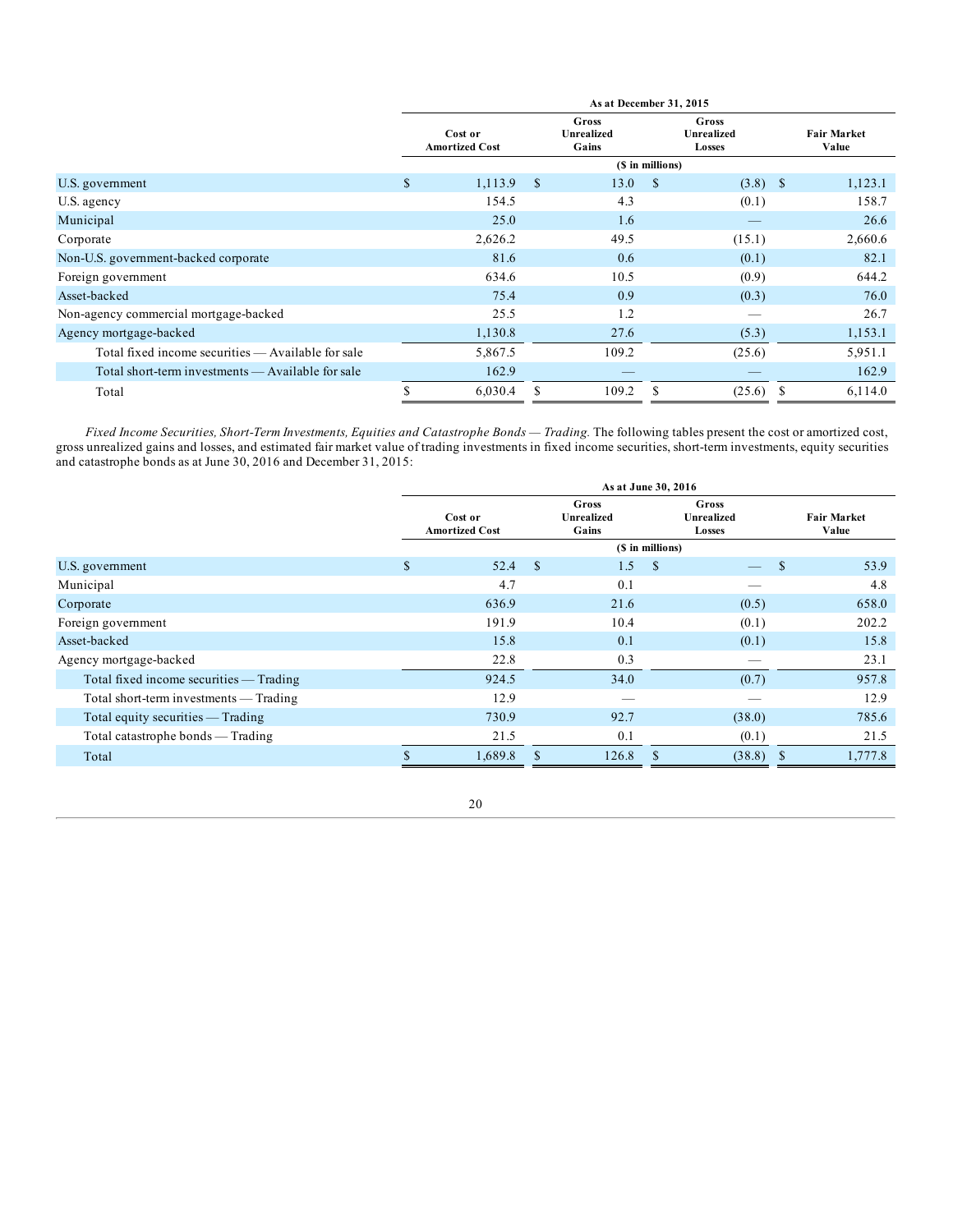|                                         | As at December 31, 2015          |               |                              |                               |             |  |                             |  |  |
|-----------------------------------------|----------------------------------|---------------|------------------------------|-------------------------------|-------------|--|-----------------------------|--|--|
|                                         | Cost or<br><b>Amortized Cost</b> |               | Gross<br>Unrealized<br>Gains | Gross<br>Unrealized<br>Losses |             |  | <b>Fair Market</b><br>Value |  |  |
|                                         |                                  |               |                              | (\$ in millions)              |             |  |                             |  |  |
| U.S. government                         | \$<br>27.4                       | <b>S</b>      |                              | \$                            | $(0.1)$ \$  |  | 27.3                        |  |  |
| Municipal                               | 0.5                              |               |                              |                               |             |  | 0.5                         |  |  |
| Corporate                               | 561.9                            |               | 5.9                          |                               | (9.6)       |  | 558.2                       |  |  |
| Foreign government                      | 181.5                            |               | 1.7                          |                               | (3.7)       |  | 179.5                       |  |  |
| Asset-backed                            | 20.7                             |               |                              |                               | (0.2)       |  | 20.5                        |  |  |
| Bank loans                              | 2.2                              |               |                              |                               | (0.2)       |  | 2.0                         |  |  |
| Total fixed income securities — Trading | 794.2                            |               | 7.6                          |                               | (13.8)      |  | 788.0                       |  |  |
| Total short-term investments — Trading  | 9.5                              |               |                              |                               |             |  | 9.5                         |  |  |
| Total equity securities $-$ Trading     | 722.5                            |               | 57.3                         |                               | (43.4)      |  | 736.4                       |  |  |
| Total catastrophe bonds - Trading       | 55.2                             |               | 0.3                          |                               | (0.1)       |  | 55.4                        |  |  |
| Total                                   | \$<br>1,581.4                    | <sup>\$</sup> | 65.2                         | \$                            | $(57.3)$ \$ |  | 1,589.3                     |  |  |

The Company classifies the financial instruments presented in the tables above as held for trading as this most closely reflects the facts and circumstances of the investments held.

*Catastrophe Bonds.* The Company has invested in catastrophe bonds with a total value of \$21.5 million as at June 30, 2016. The bonds receive quarterly interest payments based on variable interest rates with scheduled maturities ranging from 2016 to 2021. The redemption value of the bonds will adjust based on the occurrence of a covered event, such as windstorms and earthquakes which occur in the United States, Canada, the North Atlantic, Japan or Australia.

*Other Investments.* In January 2015, the Company established, along with seven other insurance companies, a micro-insurance venture consortium and micro-insurance incubator ("MVI") domiciled in Bermuda. The MVI is a social impact organization that provides micro-insurance products to assist global emerging consumers. The Company's initial investment in the MVI was \$0.8 million.

On October 2, 2012, the Company established a subsidiary, Aspen Recoveries Limited, to take ownership of a 58.5% shareholding in Chaspark Maritime Holdings Ltd., a Singaporean registered company ("Chaspark"), with the remaining shareholding owned by other insurers. The shareholding in Chaspark was received as a settlement for subrogation rights associated with a contract frustration claim settlement. The Company has determined that Chaspark has the characteristics of a variable interest entity as addressed by the guidance in ASC 810-10, *Consolidation*. However, having considered the provisions of ASC 810-10, the Company's investment in Chaspark does not permit the Company to direct the activities which most significantly impact Chaspark's economic performance and the Company is not acting as principal or agent for a related party group of investors. Under these circumstances, the Company is not required to consolidate Chaspark. The investment is therefore accounted for under the equity method and adjustments to the carrying value of this investment are made based on the Company's share of capital, including share of income and expenses, which is provided in the quarterly management accounts. The adjusted carrying value of Chaspark approximates fair value.

The tables below show the Company's investments in the MVI and Chaspark for the three and six months ended June 30, 2016 and June 30, 2015:

|                                                     | For the Three Months Ended June 30, 2016 |       |  |                  |  |       |  |  |  |  |
|-----------------------------------------------------|------------------------------------------|-------|--|------------------|--|-------|--|--|--|--|
|                                                     | <b>MVI</b>                               |       |  | Chaspark         |  | Total |  |  |  |  |
|                                                     |                                          |       |  | (\$ in millions) |  |       |  |  |  |  |
| Opening undistributed value of investment           |                                          | 0.8   |  | 8.1              |  | 8.9   |  |  |  |  |
| Realized loss for the three months to June 30, 2016 |                                          | (0.2) |  |                  |  | (0.2) |  |  |  |  |
| Closing undistributed value of investment           |                                          | 0.6   |  | 8.1              |  | 8.7   |  |  |  |  |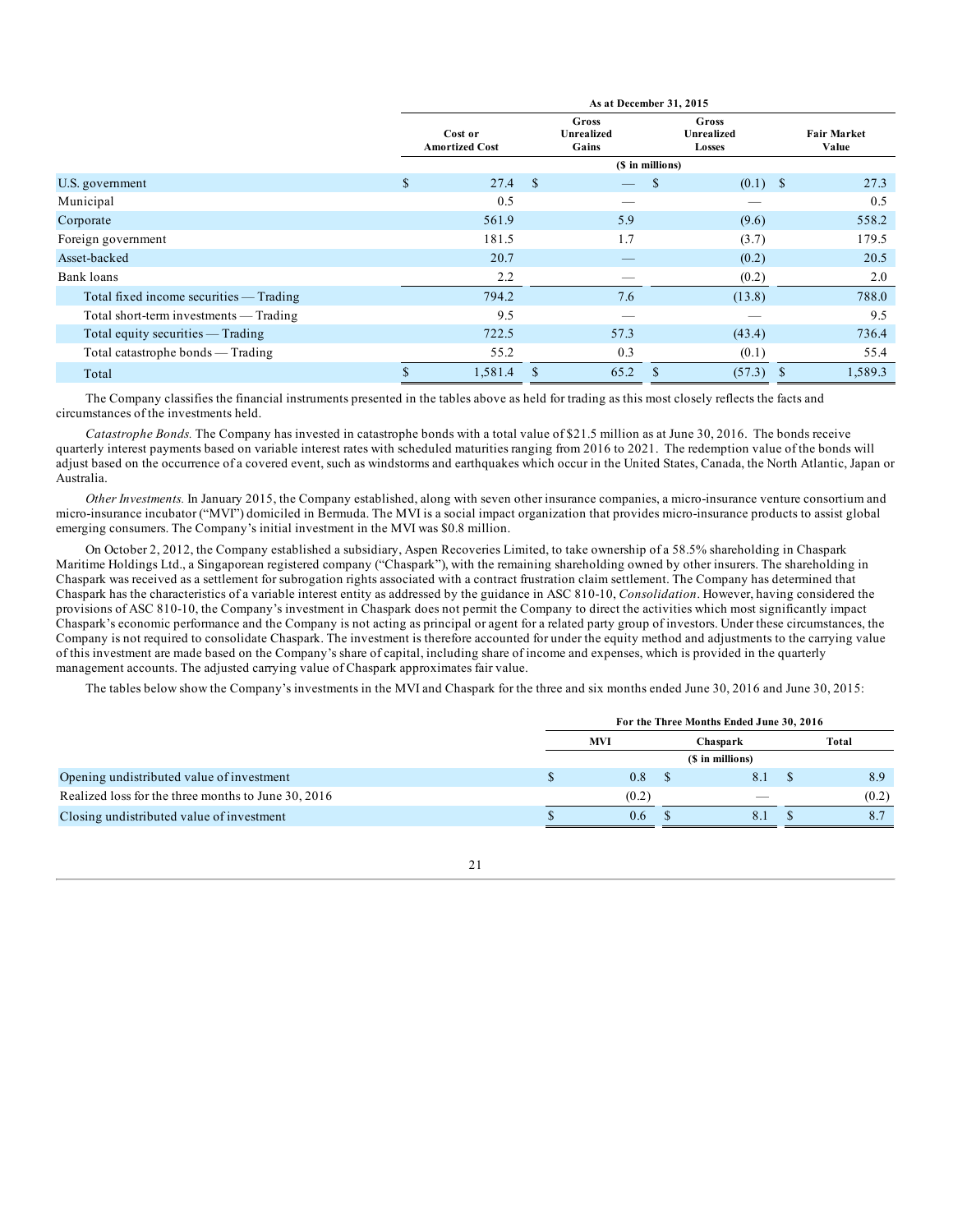|                                                   | For the Six Months Ended June 30, 2016 |  |                          |  |       |  |  |  |  |  |
|---------------------------------------------------|----------------------------------------|--|--------------------------|--|-------|--|--|--|--|--|
|                                                   | <b>MVI</b>                             |  | Chaspark                 |  | Total |  |  |  |  |  |
|                                                   |                                        |  | (\$ in millions)         |  |       |  |  |  |  |  |
| Opening undistributed value of investment         | 0.8                                    |  | 8.1                      |  | 8.9   |  |  |  |  |  |
| Realized loss for the six months to June 30, 2016 | (0.2)                                  |  | $\overline{\phantom{a}}$ |  | (0.2) |  |  |  |  |  |
| Closing undistributed value of investment         | 0.6                                    |  | 8.1                      |  |       |  |  |  |  |  |

|                                                       | For the Three Months Ended June 30, 2015 |                  |  |       |  |  |  |  |
|-------------------------------------------------------|------------------------------------------|------------------|--|-------|--|--|--|--|
|                                                       | <b>MVI</b>                               | Chaspark         |  | Total |  |  |  |  |
|                                                       |                                          | (\$ in millions) |  |       |  |  |  |  |
| Opening and closing undistributed value of investment | 0.8                                      | 8.               |  | ن. ا  |  |  |  |  |

|                                           | For the Six Months Ended June 30, 2015 |                   |  |                   |  |       |  |  |  |
|-------------------------------------------|----------------------------------------|-------------------|--|-------------------|--|-------|--|--|--|
|                                           |                                        | <b>MVI</b>        |  | Chaspark          |  | Total |  |  |  |
|                                           |                                        |                   |  | (\$ in millions)  |  |       |  |  |  |
| Opening undistributed value of investment |                                        | $\hspace{0.05cm}$ |  | 8.7               |  | 8.7   |  |  |  |
| Initial investment                        |                                        | 0.8               |  | $\qquad \qquad -$ |  | 0.8   |  |  |  |
| Closing value of investment               |                                        | 0.8               |  | 8.7               |  |       |  |  |  |

*Fixed Income Securities.* The scheduled maturity distribution of available for sale fixed income securities as at June 30, 2016 and December 31, 2015 is set forth in the tables below. Actual maturities may differ from contractual maturities because issuers of securities may have the right to call or prepay obligations with or without call or prepayment penalties.

|                                                    | As at June 30, 2016 |                                  |               |                             |                                                  |  |  |  |  |  |
|----------------------------------------------------|---------------------|----------------------------------|---------------|-----------------------------|--------------------------------------------------|--|--|--|--|--|
|                                                    |                     | Amortized<br><b>Cost or Cost</b> |               | <b>Fair Market</b><br>Value | Average<br><b>S&amp;P Ratings by</b><br>Maturity |  |  |  |  |  |
|                                                    |                     |                                  |               |                             |                                                  |  |  |  |  |  |
| Due one year or less                               | \$                  | 526.4                            | <sup>\$</sup> | 529.6                       | AA                                               |  |  |  |  |  |
| Due after one year through five years              |                     | 2,804.5                          |               | 2,891.1                     | $AA-$                                            |  |  |  |  |  |
| Due after five years through ten years             |                     | 1,089.9                          |               | 1,151.4                     | $A^+$                                            |  |  |  |  |  |
| Due after ten years                                |                     | 92.1                             |               | 107.1                       | $A+$                                             |  |  |  |  |  |
| Subtotal                                           |                     | 4,512.9                          |               | 4,679.2                     |                                                  |  |  |  |  |  |
| Non-agency commercial mortgage-backed              |                     | 17.8                             |               | 18.5                        | $AA+$                                            |  |  |  |  |  |
| Agency mortgage-backed                             |                     | 1,194.9                          |               | 1,237.5                     | $AA+$                                            |  |  |  |  |  |
| Asset-backed                                       |                     | 71.6                             |               | 72.9                        | AAA                                              |  |  |  |  |  |
| Total fixed income securities — Available for sale |                     | 5,797.2                          |               | 6,008.1                     |                                                  |  |  |  |  |  |
|                                                    |                     |                                  |               |                             |                                                  |  |  |  |  |  |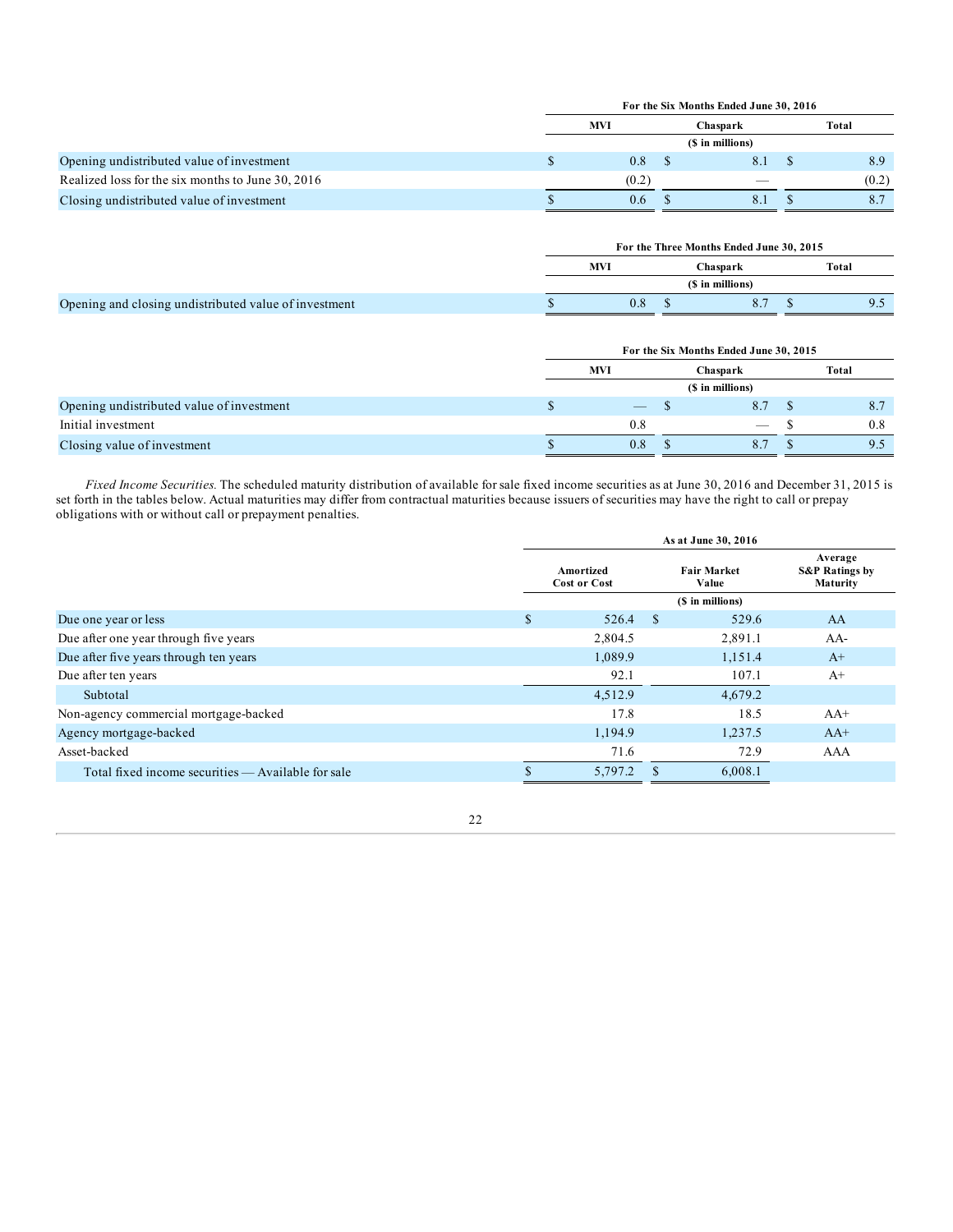|                                                    | As at December 31, 2015          |         |                  |                             |                                                  |  |  |  |  |  |
|----------------------------------------------------|----------------------------------|---------|------------------|-----------------------------|--------------------------------------------------|--|--|--|--|--|
|                                                    | Amortized<br><b>Cost or Cost</b> |         |                  | <b>Fair Market</b><br>Value | Average<br><b>S&amp;P Ratings by</b><br>Maturity |  |  |  |  |  |
|                                                    |                                  |         | (\$ in millions) |                             |                                                  |  |  |  |  |  |
| Due one year or less                               | \$                               | 661.8   | -\$              | 664.4                       | AA                                               |  |  |  |  |  |
| Due after one year through five years              |                                  | 2,765.2 |                  | 2,806.6                     | AA-                                              |  |  |  |  |  |
| Due after five years through ten years             |                                  | 1,122.5 |                  | 1,132.0                     | $A+$                                             |  |  |  |  |  |
| Due after ten years                                |                                  | 86.3    |                  | 92.3                        | $A+$                                             |  |  |  |  |  |
| Subtotal                                           |                                  | 4,635.8 |                  | 4,695.3                     |                                                  |  |  |  |  |  |
| Non-agency commercial mortgage-backed              |                                  | 25.5    |                  | 26.7                        | $AA+$                                            |  |  |  |  |  |
| Agency mortgage-backed                             |                                  | 1,130.8 |                  | 1,153.1                     | $AA+$                                            |  |  |  |  |  |
| Asset-backed                                       |                                  | 75.4    |                  | 76.0                        | AAA                                              |  |  |  |  |  |
| Total fixed income securities — Available for sale |                                  | 5,867.5 |                  | 5,951.1                     |                                                  |  |  |  |  |  |

*Guaranteed Investments.* As at June 30, 2016, the Company's holding of guaranteed investments was limited to one municipal security, rated CC or higher (December 31, 2015 — one municipal security, rated CC or higher). The standalone rating (rating without guarantee) is determined as the senior unsecured debt rating of the issuer. Where the credit ratings were split between the two main rating agencies, Standard & Poor's Financial Services LLC ("S&P") and Moody's Investors Service, Inc. ("Moody's"), the lowest rating was used. The Company's exposure to other third-party guaranteed debt is primarily to investments backed by non-U.S. government guaranteed issuers.

*Gross Unrealized Loss.* The following tables summarize as at June 30, 2016 and December 31, 2015 by type of security, the aggregate fair value and gross unrealized loss by length of time the security has been in an unrealized loss position in the Company's available for sale portfolio:

|                                                        | As at June 30, 2016 |                                                               |               |       |                         |                             |    |                  |                         |                             |               |                                |                |
|--------------------------------------------------------|---------------------|---------------------------------------------------------------|---------------|-------|-------------------------|-----------------------------|----|------------------|-------------------------|-----------------------------|---------------|--------------------------------|----------------|
|                                                        |                     |                                                               | $0-12$ months |       |                         | Over 12 months              |    |                  |                         | Total                       |               |                                |                |
|                                                        |                     | Fair<br>Gross<br><b>Unrealized</b><br>Market<br>Value<br>Loss |               |       | Fair<br>Market<br>Value | Gross<br>Unrealized<br>Loss |    |                  | Fair<br>Market<br>Value | Gross<br>Unrealized<br>Loss |               | Number of<br><b>Securities</b> |                |
|                                                        |                     |                                                               |               |       |                         |                             |    | (\$ in millions) |                         |                             |               |                                |                |
| U.S. government                                        | $\mathbb{S}$        |                                                               | $\mathbb{S}$  |       | $\mathbb{S}$            | 2.0                         | \$ |                  | $\mathbb{S}$            | 2.0                         | <sup>\$</sup> |                                |                |
| U.S. agency                                            |                     |                                                               |               |       |                         |                             |    |                  |                         |                             |               |                                | $\bf{0}$       |
| Municipal                                              |                     | 0.7                                                           |               | (0.1) |                         |                             |    |                  |                         | 0.7                         |               | (0.1)                          | $\overline{3}$ |
| Corporate                                              |                     | 32.6                                                          |               |       |                         | 33.7                        |    | (0.4)            |                         | 66.3                        |               | (0.4)                          | 36             |
| Non-U.S. government-backed corporate                   |                     | 0.7                                                           |               |       |                         |                             |    |                  |                         | 0.7                         |               |                                |                |
| Foreign government                                     |                     | 98.6                                                          |               | (0.1) |                         | 33.4                        |    |                  |                         | 132.0                       |               | (0.1)                          | 10             |
| Asset-backed                                           |                     | 1.3                                                           |               |       |                         | 4.2                         |    |                  |                         | 5.5                         |               |                                | 11             |
| Agency mortgage-backed                                 |                     | 18.7                                                          |               |       |                         | 58.5                        |    | (0.5)            |                         | 77.2                        |               | (0.5)                          | 32             |
| Total fixed income securities —<br>Available for sale  |                     | 152.6                                                         |               | (0.2) |                         | 131.8                       |    | (0.9)            |                         | 284.4                       |               | (1.1)                          | 94             |
| Total short-term investments $-$<br>Available for sale |                     | 3.4                                                           |               |       |                         |                             |    |                  |                         | 3.4                         |               |                                | 4              |
| Total                                                  |                     | 156.0                                                         | <sup>\$</sup> | (0.2) | $\mathcal{S}$           | 131.8                       | \$ | (0.9)            |                         | 287.8                       |               | (1.1)                          | 98             |
|                                                        |                     |                                                               |               |       |                         |                             |    |                  |                         |                             |               |                                |                |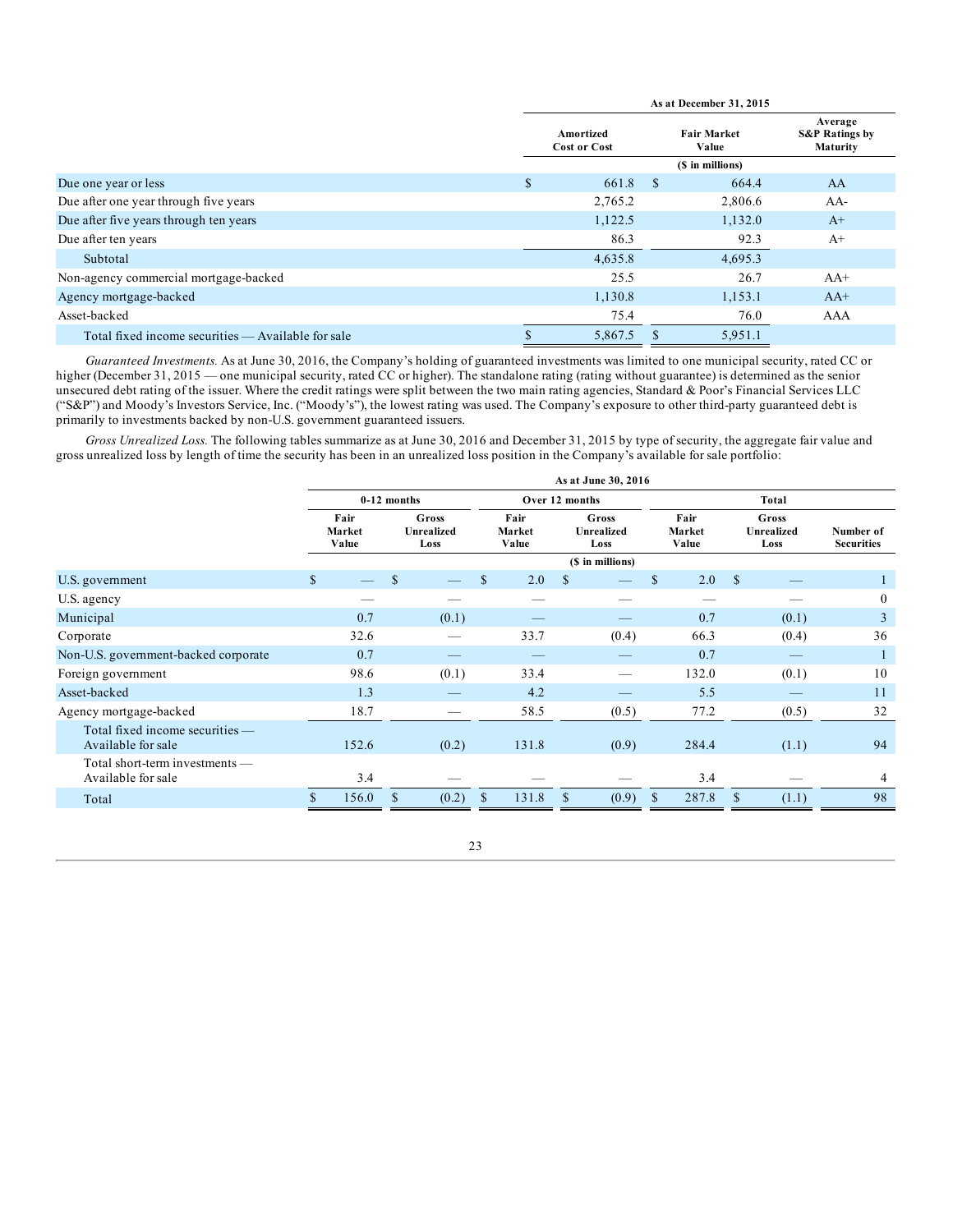| Number of<br><b>Securities</b>                                                   |
|----------------------------------------------------------------------------------|
|                                                                                  |
| 72                                                                               |
| 12                                                                               |
| 3                                                                                |
| 510                                                                              |
| 9                                                                                |
| 43                                                                               |
| 39                                                                               |
| 105                                                                              |
| 793                                                                              |
| 12                                                                               |
| 805                                                                              |
| (3.8)<br>(0.1)<br>(15.1)<br>(0.1)<br>(0.9)<br>(0.3)<br>(5.3)<br>(25.6)<br>(25.6) |

#### **7. Variable Interest Entities**

As at June 30, 2016, the Company had two investments in two variable interest entities ("VIE"), Chaspark and Silverton.

*Chaspark.* The Company has determined that Chaspark has the characteristics of a VIE as addressed by the guidance in ASC 810, *Consolidation*. As discussed further in Note 6 of these unaudited condensed consolidated financial statements, the investment in Chaspark is accounted for under the equity method. In the three and six months ended June 30, 2016, there was no change in the value of the Company's investment in Chaspark (June 30, 2015 — \$Nil and \$Nil). The adjusted carrying value approximates fair value. For more information on Chaspark, refer to Note 6 of these unaudited condensed consolidated financial statements.

*Silverton.* On September 10, 2013, the Company established Silverton, a Bermuda domiciled special purpose insurer formed to provide additional collateralized capacity to support Aspen Re's business through retrocession agreements which are collateralized and funded by Silverton through the issuance of one or more series of participating loan notes (the "Loan Notes"). Silverton is a non-rated insurer and the risks are fully collateralized by way of funds held in trust for the benefit of Aspen Bermuda and/or Aspen U.K., as the case may be.

All proceeds from the issuance of the Loan Notes were deposited into separate collateral accounts for each series of Loan Notes to fund Silverton's obligations under a retrocession property quota share agreement entered into with Aspen Bermuda and/or Aspen U.K. The holders of the Loan Notes participate in any profit or loss generated by Silverton attributable to the operations of the respective Silverton Segregated Account. Any existing value of the Loan Notes will be returned to the noteholders in installments after the expiration of the risk period of the retrocession agreement issued by Silverton for the related series with the final payment being contractually due on the respective maturity dates.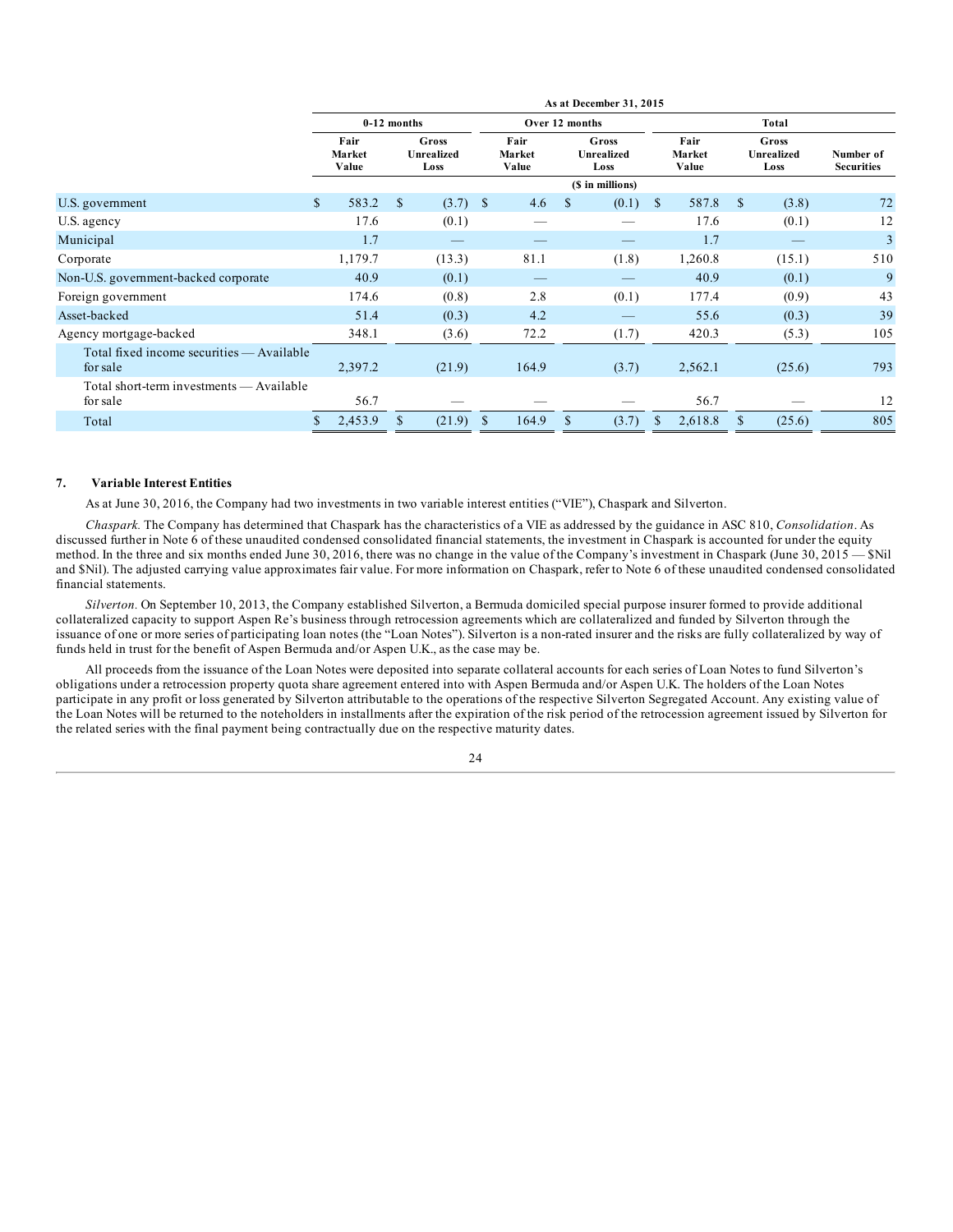The following tables show the total liability balance of the Loan Notes for the six months ended June 30, 2016 and 2015:

| For the Six Months Ended June 30, 2016 |        |                    |        |                                           |         |  |  |  |
|----------------------------------------|--------|--------------------|--------|-------------------------------------------|---------|--|--|--|
|                                        |        |                    |        |                                           | Total   |  |  |  |
|                                        |        |                    |        |                                           |         |  |  |  |
| \$                                     | 190.6  |                    | 44.4   | <sup>\$</sup>                             | 235.0   |  |  |  |
|                                        | 3.9    |                    | 1.0    |                                           | 4.9     |  |  |  |
|                                        | (89.0) |                    | (19.4) |                                           | (108.4) |  |  |  |
|                                        | 105.5  |                    | 26.0   |                                           | 131.5   |  |  |  |
|                                        |        |                    |        |                                           |         |  |  |  |
|                                        |        |                    |        |                                           |         |  |  |  |
| \$                                     | 104.1  | <sup>\$</sup>      | 25.7   | <sup>\$</sup>                             | 129.8   |  |  |  |
|                                        | 1.4    |                    | 0.3    |                                           | 1.7     |  |  |  |
|                                        | 105.5  |                    | 26.0   |                                           | 131.5   |  |  |  |
|                                        |        | <b>Third Party</b> |        | <b>Aspen Holdings</b><br>(\$ in millions) |         |  |  |  |

|                                                    | For the Six Months Ended June 30, 2015 |                    |     |                       |      |        |  |  |
|----------------------------------------------------|----------------------------------------|--------------------|-----|-----------------------|------|--------|--|--|
|                                                    |                                        | <b>Third Party</b> |     | <b>Aspen Holdings</b> |      | Total  |  |  |
|                                                    |                                        |                    |     | (\$ in millions)      |      |        |  |  |
| Opening balance                                    | \$.                                    | 138.6              |     | 35.6                  | - \$ | 174.2  |  |  |
| Total change in fair value for the period          |                                        | 6.2                |     | 1.3                   |      | 7.5    |  |  |
| Total distributed in the period                    |                                        | (67.0)             |     | (20.1)                |      | (87.1) |  |  |
| Closing balance as at June 30, 2015                |                                        | 77.8               |     | 16.8                  |      | 94.6   |  |  |
|                                                    |                                        |                    |     |                       |      |        |  |  |
| Liability                                          |                                        |                    |     |                       |      |        |  |  |
| Loan notes (long-term liabilities)                 | \$.                                    | 76.2               | -\$ | 16.3                  | -S   | 92.5   |  |  |
| Accrued expenses (current liabilities)             |                                        | 1.6                |     | 0.5                   |      | 2.1    |  |  |
| Total aggregate unpaid balance as at June 30, 2015 |                                        | 77.8               |     | 16.8                  |      | 94.6   |  |  |

The Company has determined that Silverton has the characteristics of a VIE that are addressed by the guidance in ASC 810, *Consolidation*. The Company concluded that it is the primary beneficiary and has consolidated the subsidiary upon its formation as it owns all of the voting shares and issued share capital, and has a significant financial interest and the power to control Silverton. The Company has no other obligation to provide financial support to Silverton. Neither the creditors nor beneficial interest holders of Silverton have recourse to the Company's general credit.

In the event of either an extreme catastrophic property reinsurance event or severe credit-related event, there is a risk that Aspen Bermuda and/or Aspen U.K. would be unable to recover losses from Silverton. These two risks are mitigated as follows:

- i. Silverton has collateralized the aggregate limit provided to Aspen Bermuda and Aspen U.K. by way of a trust in favor of Aspen Bermuda and Aspen U.K. as the beneficiary;
- ii. the trustee is a large, well-established regulated entity; and
- iii. all funds within the trust account are bound by investment guidelines restricting investments to one of the institutional class money market funds run by large international investment managers.

For further information regarding the Loan Notes attributable to the third-party investments in Silverton, refer to Note 8 of these unaudited condensed consolidated financial statements.

#### **8. Fair Value Measurements**

The Company's estimates of fair value for financial assets and liabilities are based on the framework established in the fair value accounting guidance included in ASC 820, *Fair Value Measurements and Disclosures*. The framework prioritizes the inputs, which refer broadly to assumptions market participants would use in pricing an asset or liability, into three levels.

The Company considers prices for actively traded securities to be derived based on quoted prices in an active market for identical assets, which are Level 1 inputs in the fair value hierarchy. The majority of these securities are valued using prices supplied by index providers.

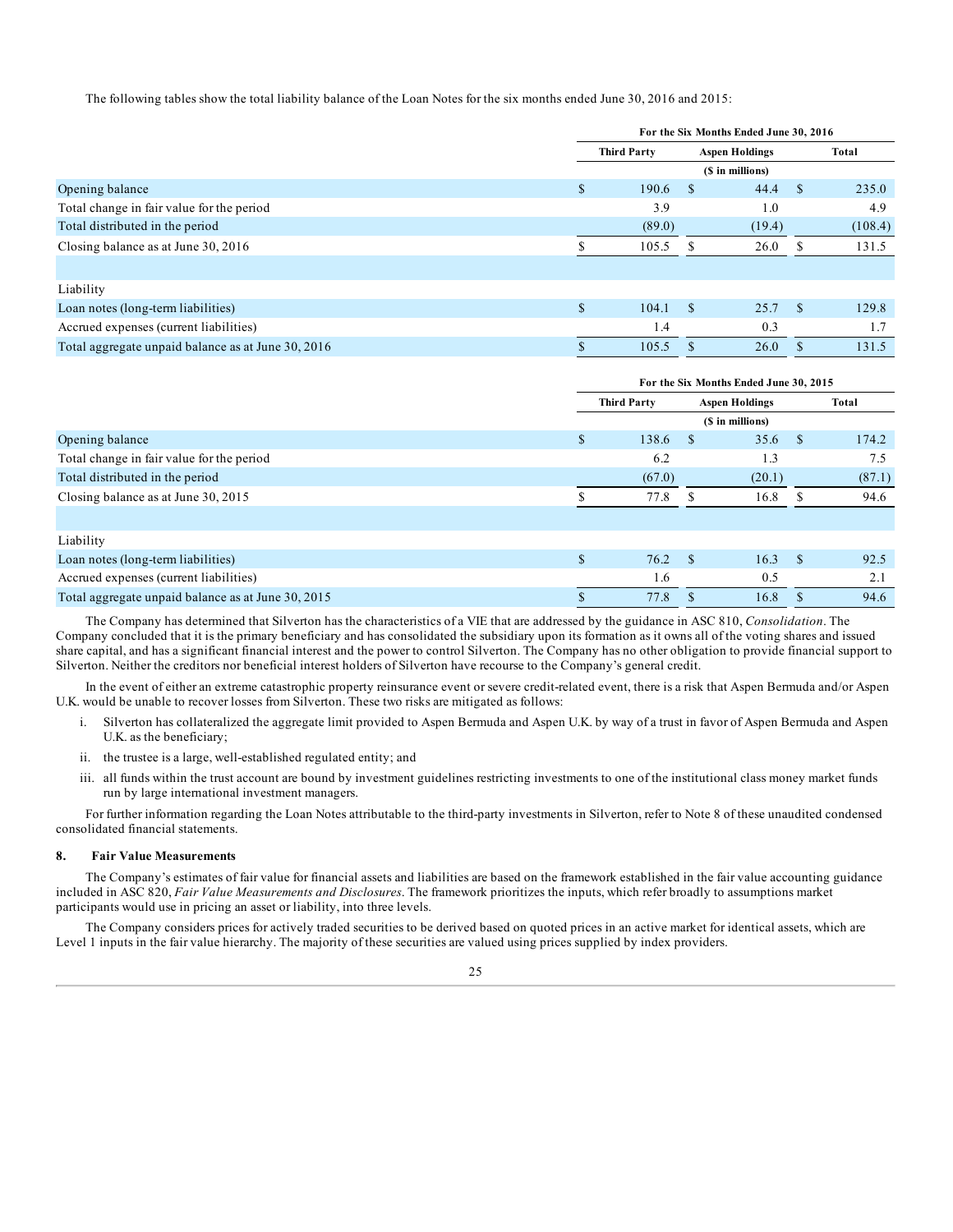The Company considers prices for other securities that may not be as actively traded which are priced via pricing services, index providers, vendors and broker-dealers, or with reference to interest rates and yield curves, to be derived based on inputs that are observable for the asset, either directly or indirectly, which are Level 2 inputs in the fair value hierarchy. The majority of these securities are also valued using prices supplied by index providers.

The Company considers securities, other financial instruments and derivative insurance contracts subject to fair value measurement whose valuation is derived by internal valuation models to be based largely on unobservable inputs, which are Level 3 inputs in the fair value hierarchy.

The following tables present the level within the fair value hierarchy at which the Company's financial assets and liabilities are measured on a recurring basis as at June 30, 2016 and December 31, 2015, respectively:

|                                                                                                       | As at June 30, 2016 |         |             |         |                  |                         |              |  |
|-------------------------------------------------------------------------------------------------------|---------------------|---------|-------------|---------|------------------|-------------------------|--------------|--|
|                                                                                                       |                     | Level 1 |             | Level 2 |                  | Level 3                 | <b>Total</b> |  |
|                                                                                                       |                     |         |             |         | (\$ in millions) |                         |              |  |
| Available for sale financial assets, at fair value                                                    |                     |         |             |         |                  |                         |              |  |
| U.S. government                                                                                       | \$                  | 1,147.4 | \$          |         | $\mathbf S$      | \$<br>$\qquad \qquad$   | 1,147.4      |  |
| U.S. agency                                                                                           |                     |         |             | 131.2   |                  |                         | 131.2        |  |
| Municipal                                                                                             |                     |         |             | 26.2    |                  |                         | 26.2         |  |
| Corporate                                                                                             |                     |         |             | 2,663.2 |                  |                         | 2,663.2      |  |
| Non-U.S. government-backed corporate                                                                  |                     |         |             | 69.5    |                  |                         | 69.5         |  |
| Foreign government                                                                                    |                     | 469.5   |             | 172.2   |                  |                         | 641.7        |  |
| Asset-backed                                                                                          |                     |         |             | 72.9    |                  |                         | 72.9         |  |
| Non-agency commercial mortgage-backed                                                                 |                     |         |             | 18.5    |                  |                         | 18.5         |  |
| Agency mortgage-backed                                                                                |                     |         |             | 1,237.5 |                  |                         | 1,237.5      |  |
| Total fixed income securities available for sale, at fair value                                       |                     | 1,616.9 |             | 4,391.2 |                  |                         | 6,008.1      |  |
| Short-term investments available for sale, at fair value                                              |                     | 79.4    |             | 29.5    |                  |                         | 108.9        |  |
| Held for trading financial assets, at fair value                                                      |                     |         |             |         |                  |                         |              |  |
| U.S. government                                                                                       |                     | 53.9    |             |         |                  |                         | 53.9         |  |
| Municipal                                                                                             |                     |         |             | 4.8     |                  |                         | 4.8          |  |
| Corporate                                                                                             |                     |         |             | 658.0   |                  |                         | 658.0        |  |
| Foreign government                                                                                    |                     | 88.4    |             | 113.8   |                  |                         | 202.2        |  |
| Asset-backed                                                                                          |                     |         |             | 15.8    |                  |                         | 15.8         |  |
| Agency mortgage-backed                                                                                |                     |         |             | 23.1    |                  |                         | 23.1         |  |
| Total fixed income securities trading, at fair value                                                  |                     | 142.3   |             | 815.5   |                  |                         | 957.8        |  |
| Short-term investments trading, at fair value                                                         |                     | 12.9    |             |         |                  |                         | 12.9         |  |
| Equity investments trading, at fair value                                                             |                     | 785.6   |             |         |                  |                         | 785.6        |  |
| Catastrophe bonds trading, at fair value                                                              |                     |         |             | 21.5    |                  |                         | 21.5         |  |
| Other financial assets and liabilities, at fair value                                                 |                     |         |             |         |                  |                         |              |  |
| Derivatives at fair value — foreign exchange contracts                                                |                     |         |             | 12.9    |                  |                         | 12.9         |  |
| Liabilities under derivative contracts - interest rate swaps                                          |                     |         |             |         |                  |                         |              |  |
| Liabilities under derivative contracts - foreign exchange contracts                                   |                     |         |             | (11.5)  |                  |                         | (11.5)       |  |
| Loan notes issued by variable interest entities, at fair value                                        |                     |         |             |         |                  | (104.1)                 | (104.1)      |  |
| Loan notes issued by variable interest entities, at fair value (classified as a<br>current liability) |                     |         |             |         |                  | (1.4)                   | (1.4)        |  |
| Total                                                                                                 | \$                  | 2,637.1 | $\mathbf S$ | 5,259.1 | <sup>\$</sup>    | $\mathbb{S}$<br>(105.5) | 7,790.7      |  |

There were no maturities or transfers between Level 1, Level 2 and Level 3 during the three and six months ended June 30, 2016. The Company settled \$1.6 million of Level 3 liabilities in respect to the Loan Notes issued by Silverton for the three and six months ended June 30, 2016. As at June 30, 2016, there were no assets classified as Level 3 and the Company's Level 3 liabilities consisted solely of the Loan Notes issued by Silverton.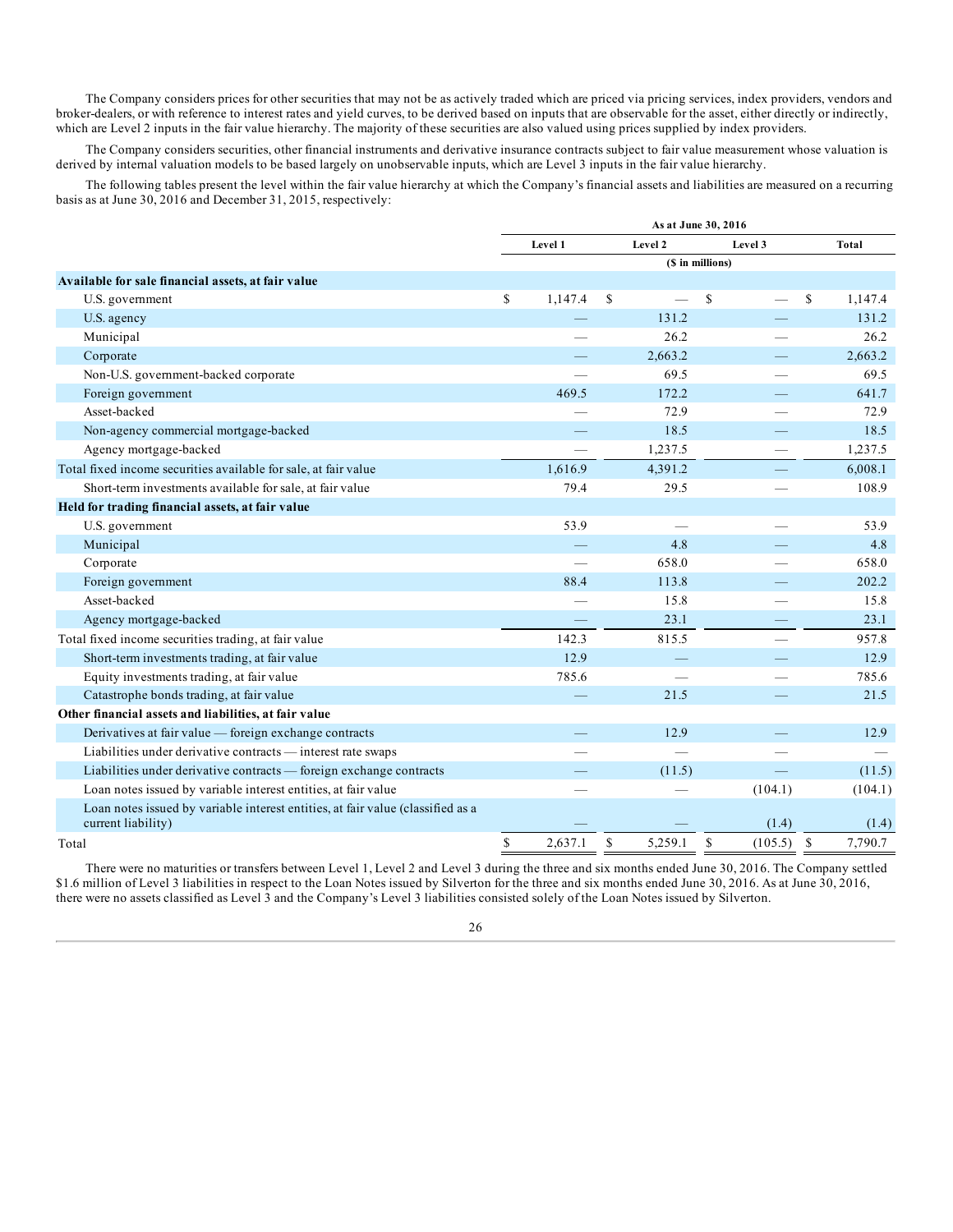|                                                                     |                  | As at December 31, 2015  |   |         |   |                          |    |         |
|---------------------------------------------------------------------|------------------|--------------------------|---|---------|---|--------------------------|----|---------|
|                                                                     |                  | Level 1                  |   | Level 2 |   | Level 3                  |    | Total   |
|                                                                     | (\$ in millions) |                          |   |         |   |                          |    |         |
| Available for sale financial assets, at fair value                  |                  |                          |   |         |   |                          |    |         |
| U.S. government                                                     | \$               | 1,123.1                  | S |         | S |                          | \$ | 1,123.1 |
| U.S. agency                                                         |                  |                          |   | 158.7   |   |                          |    | 158.7   |
| Municipal                                                           |                  |                          |   | 26.6    |   | $\sim$                   |    | 26.6    |
| Corporate                                                           |                  |                          |   | 2,660.6 |   |                          |    | 2,660.6 |
| Non-U.S. government-backed corporate                                |                  |                          |   | 82.1    |   |                          |    | 82.1    |
| Foreign government                                                  |                  | 449.5                    |   | 194.7   |   |                          |    | 644.2   |
| Asset-backed                                                        |                  |                          |   | 76.0    |   |                          |    | 76.0    |
| Non-agency commercial mortgage-backed                               |                  |                          |   | 26.7    |   |                          |    | 26.7    |
| Agency mortgage-backed                                              |                  | $\overline{\phantom{a}}$ |   | 1,153.1 |   | $\qquad \qquad$          |    | 1,153.1 |
| Total fixed income securities available for sale, at fair value     |                  | 1,572.6                  |   | 4,378.5 |   | $\overline{\phantom{0}}$ |    | 5,951.1 |
| Short-term investments available for sale, at fair value            |                  | 130.5                    |   | 32.4    |   |                          |    | 162.9   |
| Held for trading financial assets, at fair value                    |                  |                          |   |         |   |                          |    |         |
| U.S. government                                                     |                  | 27.3                     |   |         |   |                          |    | 27.3    |
| Municipal                                                           |                  |                          |   | 0.5     |   |                          |    | 0.5     |
| Corporate                                                           |                  |                          |   | 558.2   |   |                          |    | 558.2   |
| Foreign government                                                  |                  | 73.8                     |   | 105.7   |   |                          |    | 179.5   |
| Asset-backed                                                        |                  |                          |   | 20.5    |   |                          |    | 20.5    |
| <b>Bank loans</b>                                                   |                  |                          |   | 2.0     |   |                          |    | 2.0     |
| Total fixed income securities trading, at fair value                |                  | 101.1                    |   | 686.9   |   | $\overline{\phantom{0}}$ |    | 788.0   |
| Short-term investments trading, at fair value                       |                  | 7.4                      |   | 2.1     |   |                          |    | 9.5     |
| Equity investments trading, at fair value                           |                  | 736.4                    |   |         |   |                          |    | 736.4   |
| Catastrophe bonds trading, at fair value                            |                  |                          |   | 55.4    |   |                          |    | 55.4    |
|                                                                     |                  |                          |   |         |   |                          |    |         |
| Other financial assets and liabilities, at fair value               |                  |                          |   |         |   |                          |    |         |
| Derivatives at fair value - foreign exchange contracts              |                  |                          |   | 8.8     |   |                          |    | 8.8     |
| Derivatives at fair value - interest rate swaps                     |                  |                          |   | 0.4     |   |                          |    | 0.4     |
| Liabilities under derivative contracts – foreign exchange contracts |                  |                          |   | (4.0)   |   |                          |    | (4.0)   |
| Loan notes issued by variable interest entities, at fair value      |                  |                          |   |         |   | (103.0)                  |    | (103.0) |

Loan notes issued by variable interest entities, at fair value (classified as a current  $\frac{1}{1}$  ability)  $\frac{1}{10}$  (87.6) (87.6) (87.6) Total  $\text{5}$  2,548.0 \$ 5,160.5 \$ (190.6) \$ 7,517.9

There were no maturities, settlements or transfers between Level 1, Level 2 and Level 3 during the twelve months ended December 31, 2015. The Company settled \$67.8 million of Level 3 liabilities in respect to the Loan Notes issued by Silverton for the twelve months ended December 31, 2015. As at December 31, 2015, there were no assets classified as Level 3 and the Company's Level 3 liabilities consisted solely of the Loan Notes issued by Silverton.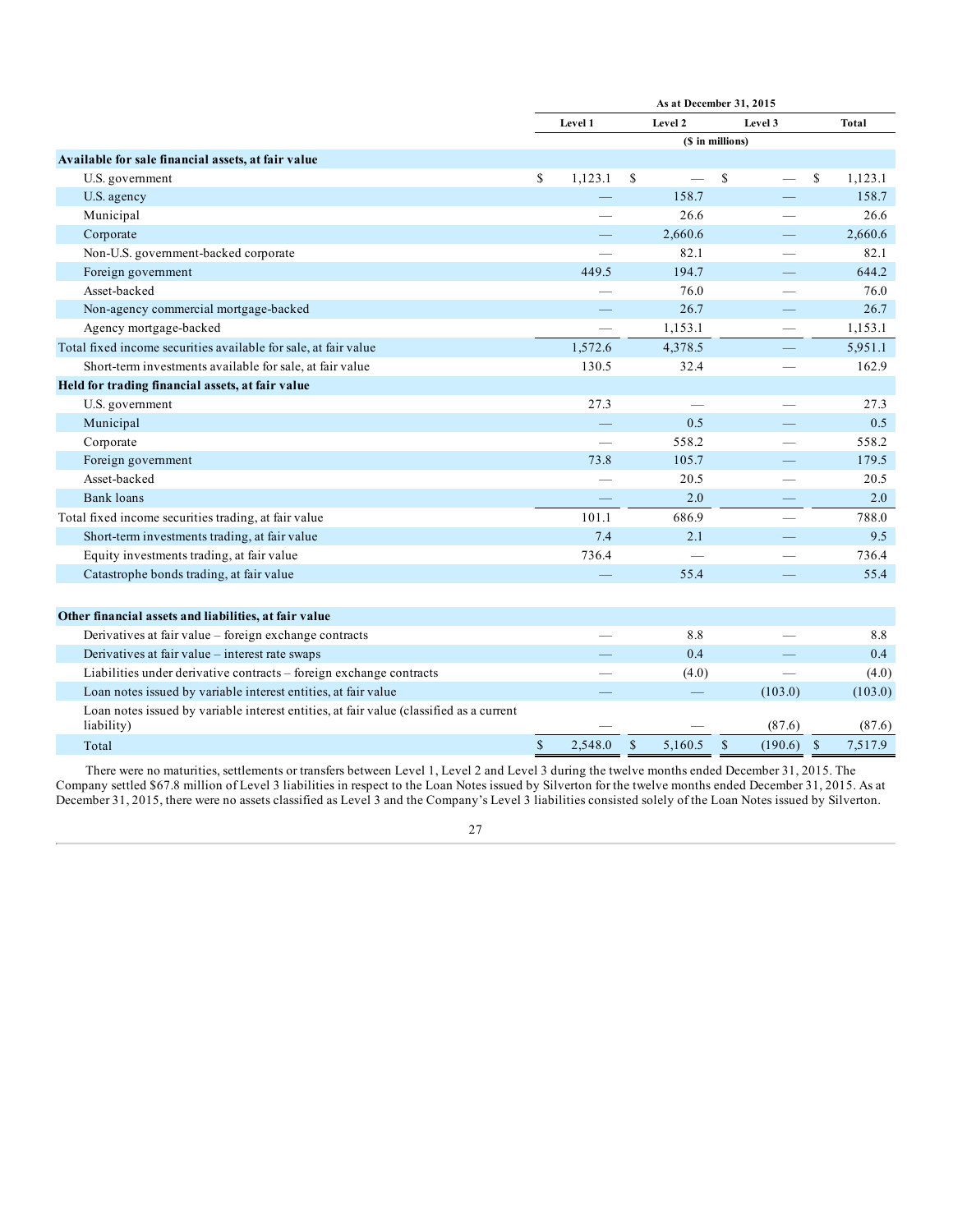The following tables present a reconciliation of the beginning and ending balances for all assets and liabilities measured at fair value on a recurring basis using Level 3 inputs for the three and six months ended June 30, 2016 and 2015:

| <b>Reconciliation of Liabilities Using Level 3 Inputs</b>          | <b>Three Months Ended June</b><br><b>Three Months Ended June</b><br>30, 2015<br>30, 2016 |                  |       |  |  |
|--------------------------------------------------------------------|------------------------------------------------------------------------------------------|------------------|-------|--|--|
|                                                                    |                                                                                          | (\$ in millions) |       |  |  |
| Balance at the beginning of the period $(1)$                       | 107.6                                                                                    | -S               | 76.7  |  |  |
| Distributed to third party                                         | (1.6)                                                                                    |                  | (2.2) |  |  |
| Total change in fair value included in the statement of operations | (0.5)                                                                                    |                  | 3.3   |  |  |
| Balance at the end of the period (1)                               | 105.5                                                                                    |                  | 77.8  |  |  |
| <b>Reconciliation of Liabilities Using Level 3 Inputs</b>          | Six Months Ended June 30, Six Months Ended June 30,<br>2016                              |                  | 2015  |  |  |
|                                                                    |                                                                                          | (\$ in millions) |       |  |  |
| Balance at the beginning of the period $(1)$                       | 190.6                                                                                    |                  | 138.6 |  |  |

Distributed to third party (67.0) (67.0) (67.0) Total change in fair value included in the statement of operations 3.9 6.2 Balance at the end of the period  $^{(1)}$  and the set of the period  $^{(1)}$  because the end of the period  $^{(1)}$  and the set of the period  $^{(1)}$  and the set of the period  $^{(1)}$  and the set of the period  $^{(1)}$  and the set

 $(1)$  The amount classified as other payables was \$1.4 million and \$87.6 million as at June 30, 2016 and December 31, 2015, respectively.

*Valuation of Fixed Income Securities*. The Company's fixed income securities are classified as either available for sale or trading and carried at fair value. As at June 30, 2016 and December 31, 2015, the Company's fixed income securities were valued by pricing services, index providers or broker-dealers using standard market conventions. The market conventions utilize market quotations, market transactions in comparable instruments and various relationships between instruments including, but not limited to, yield to maturity, dollar prices and spread prices in determining value.

*Independent Pricing Services and Index Providers.* The underlying methodology used to determine the fair value of securities in the Company's available for sale and trading portfolios by the pricing services and index providers the Company uses is very similar. Pricing services will gather observable pricing inputs from multiple external sources, including buy and sell-side contacts and broker-dealers, in order to develop their internal prices. Index providers are those firms which provide prices for a range of securities within one or more asset classes, typically using their own in-house market makers (traders) as the primary pricing source for the indices, although ultimate valuations may also rely on other observable data inputs to derive a dollar price for all index-eligible securities. Index providers without in-house trading desks will function similarly to a pricing service in that they will gather their observable pricing inputs from multiple external sources. All prices for the Company's securities attributed to index providers are for an individual security within the respective indices.

Pricing services and index providers provide pricing for less complex, liquid securities based on market quotations in active markets. Pricing services and index providers supply prices for a broad range of securities including those for actively traded securities, such as Treasury and other Government securities, in addition to those that trade less frequently or where valuation includes reference to credit spreads, pay down and pre-pay features and other observable inputs. These securities include Government Agency, Municipals, Corporate and Asset-Backed Securities.

For securities that may trade less frequently or do not trade on a listed exchange, these pricing services and index providers may use matrix pricing consisting of observable market inputs to estimate the fair value of a security. These observable market inputs include: reported trades, benchmark yields, broker-dealer quotes, issuer spreads, two-sided markets, benchmark securities, bids, offers, reference data, and industry and economic factors. Additionally, pricing services and index providers may use a valuation model such as an option adjusted spread model commonly used for estimating fair values of mortgage-backed and asset-backed securities. Neither the Company, nor its index providers, derives dollar prices using an index as a pricing input for any individual security.

*Broker-Dealers.* The Company obtains quotes from broker-dealers who are active in the corresponding markets when prices are unavailable from independent pricing services or index providers. Generally, broker-dealers value securities through their trading desks based on observable market inputs. Their pricing methodologies include mapping securities based on trade data, bids or offers, observed spreads and performance of newly issued securities. They may also establish pricing through observing secondary trading of similar securities. Quotes from broker-dealers are non-binding.

The Company obtains prices for all of its fixed income investment securities via its third-party accounting service provider, and in the majority of cases receiving a number of quotes so as to obtain the most comprehensive information

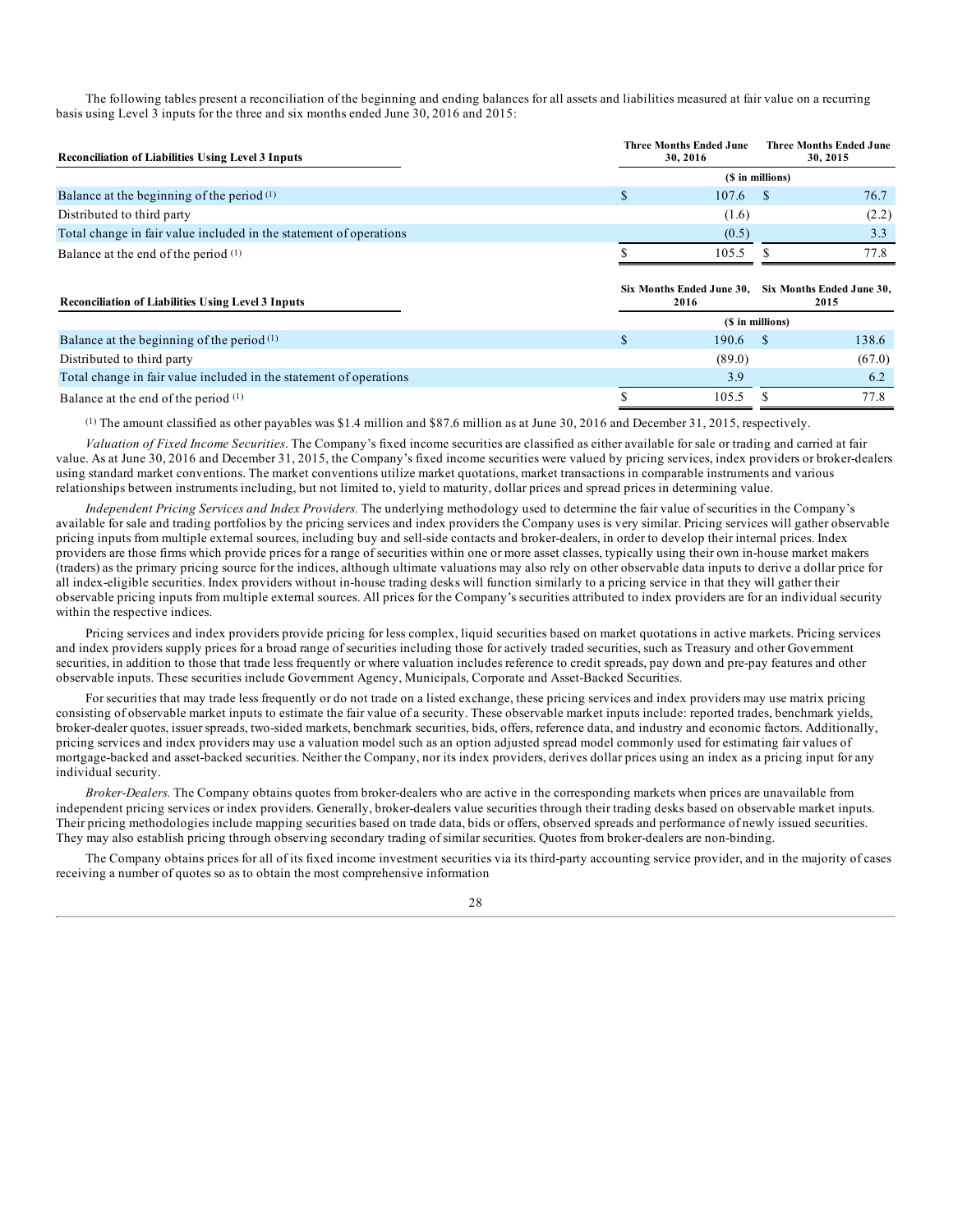available to determine a security's fair value. A single valuation is applied to each security based on the vendor hierarchy maintained by the Company's third-party accounting service provider.

As at June 30, 2016, the Company obtained an average of 2.1 quotes per fixed income investment, consistent with 2.0 quotes as at December 31, 2015. Pricing sources used in pricing fixed income investments as at June 30, 2016 and December 31, 2015 were as follows:

|                  | As at June 30, 2016 | As at December 31, 2015 |
|------------------|---------------------|-------------------------|
| Index providers  | 85%                 | 85%                     |
| Pricing services |                     | 10                      |
| Broker-dealers   |                     |                         |
| Total            | 100%                | 100%                    |

A summary of securities priced using pricing information from index providers as at June 30, 2016 and December 31, 2015 is provided below:

|                                                      |                                                                                                                                                            |         | As at June 30, 2016                                                                          |   | As at December 31, 2015 |                                                            |  |  |  |
|------------------------------------------------------|------------------------------------------------------------------------------------------------------------------------------------------------------------|---------|----------------------------------------------------------------------------------------------|---|-------------------------|------------------------------------------------------------|--|--|--|
|                                                      | <b>Fair Market</b><br>% of Total<br><b>Value Determined</b><br>using Prices from<br><b>Fair Value by</b><br><b>Index Providers</b><br><b>Security Type</b> |         | <b>Fair Market</b><br><b>Value Determined</b><br>using Prices from<br><b>Index Providers</b> |   |                         | % of Total<br><b>Fair Value by</b><br><b>Security Type</b> |  |  |  |
|                                                      |                                                                                                                                                            |         | (\$ in millions, except for percentages)                                                     |   |                         |                                                            |  |  |  |
| U.S. government                                      | \$                                                                                                                                                         | 1,200.9 | 100%                                                                                         | S | 1,095.4                 | 95%                                                        |  |  |  |
| U.S. agency                                          |                                                                                                                                                            | 120.7   | 92%                                                                                          |   | 148.5                   | 94%                                                        |  |  |  |
| Municipal                                            |                                                                                                                                                            | 20.5    | 66%                                                                                          |   | 10.5                    | 39%                                                        |  |  |  |
| Corporate                                            |                                                                                                                                                            | 3,187.8 | 96%                                                                                          |   | 3,083.5                 | 96%                                                        |  |  |  |
| Non-U.S. government-backed corporate                 |                                                                                                                                                            | 33.7    | 48%                                                                                          |   | 41.7                    | 51%                                                        |  |  |  |
| Foreign government                                   |                                                                                                                                                            | 511.0   | 62%                                                                                          |   | 517.6                   | 63%                                                        |  |  |  |
| Asset-backed                                         |                                                                                                                                                            | 40.1    | 45%                                                                                          |   | 55.3                    | 57%                                                        |  |  |  |
| Non-agency commercial mortgage-backed                |                                                                                                                                                            | 16.5    | 89%                                                                                          |   | 22.7                    | 85%                                                        |  |  |  |
| Agency mortgage-backed                               |                                                                                                                                                            | 780.4   | 62%                                                                                          |   | 742.9                   | 64%                                                        |  |  |  |
| Total fixed income securities                        | $\mathbb{S}$                                                                                                                                               | 5,911.6 | 85%                                                                                          | S | 5,718.1                 | 85%                                                        |  |  |  |
| Equities                                             |                                                                                                                                                            | 781.3   | 99%                                                                                          |   | 736.4                   | 100%                                                       |  |  |  |
| Total fixed income securities and equity investments | \$                                                                                                                                                         | 6,692.9 | 87%                                                                                          |   | 6,454.5                 | 86%                                                        |  |  |  |

The Company, in conjunction with its third-party accounting service provider, obtains an understanding of the methods, models and inputs used by the third-party pricing service and index provider to assess the ongoing appropriateness of vendors' prices. The Company and its third-party accounting service provider also have controls in place to validate that amounts provided represent fair values. Processes to validate and review pricing include, but are not limited to:

- quantitative analysis (e.g., comparing the quarterly return for each managed portfolio to its target benchmark, with significant differences identified and investigated);
- comparison of market values obtained from pricing services, index providers and broker-dealers against alternative price sources for each security where further investigation is completed when significant differences exist for pricing of individual securities between pricing sources;
- initial and ongoing evaluation of methodologies used by outside parties to calculate fair value; and
- comparison of the fair value estimates to the Company's knowledge of the current market.

Prices obtained from pricing services, index providers and broker-dealers are not adjusted by us; however, prices provided by a pricing service, index provider or broker-dealer in certain instances may be challenged based on market or information available from internal sources, including those available to the Company's third-party investment accounting service provider. Subsequent to any challenge, revisions made by the pricing service, index provider or broker-dealer to the quotes are supplied to the Company's investment accounting service provider.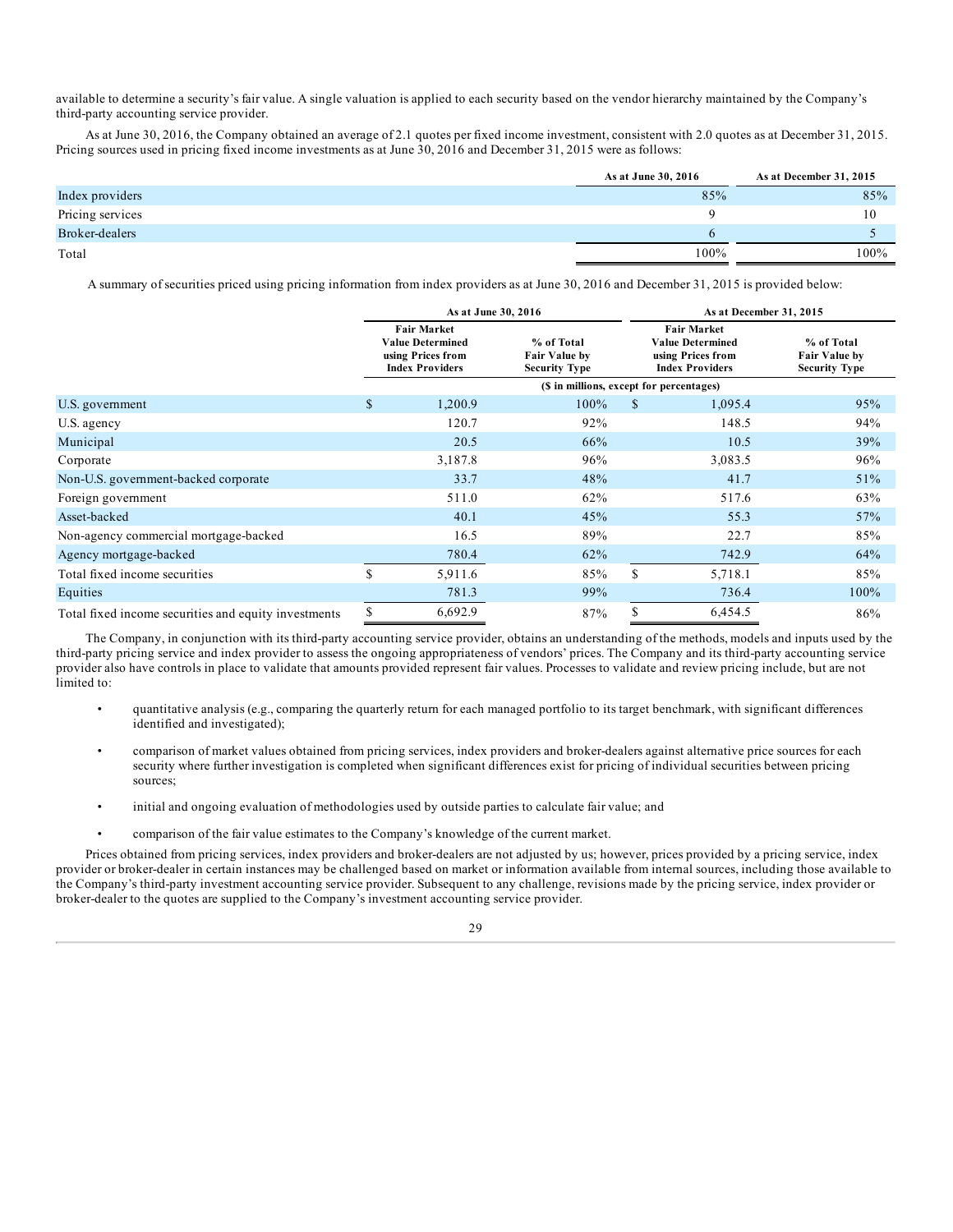Management reviews the vendor hierarchy maintained by the Company's third-party accounting service provider in order to determine which price source provides the most appropriate fair value (i.e., a price obtained from a pricing service with more seniority in the hierarchy will be used over a less senior one in all cases). The hierarchy level assigned to each security in the Company's available for sale and trading portfolios is based upon its assessment of the transparency and reliability of the inputs used in the valuation as of the measurement date. The hierarchy of index providers and pricing services is determined using various qualitative and quantitative points arising from reviews of the vendors conducted by the Company's third-party accounting service provider. Vendor reviews include annual onsite due diligence meetings with index providers and pricing services vendors covering valuation methodology, operational walkthroughs and legal and compliance updates. Index providers are assigned the highest priority in the pricing hierarchy due primarily to availability and reliability of pricing information.

*Fixed Income Securities*. The Company's fixed income securities are traded on the over-the-counter ("OTC") market based on prices provided by one or more market makers in each security. Securities such as U.S. Government, U.S. Agency, Foreign Government and investment grade corporate bonds have multiple market makers in addition to readily observable market value indicators such as expected credit spread, except for Treasury securities, over the yield curve. The Company uses a variety of pricing sources to value fixed income securities including those securities that have pay down/prepay features such as mortgage-backed securities and asset-backed securities in order to ensure fair and accurate pricing. The fair value estimates for the investment grade securities in the Company's portfolio do not use significant unobservable inputs or modeling techniques.

*U.S. Government and Agency.* U.S. government and agency securities consist primarily of bonds issued by the U.S. Treasury and corporate debt issued by agencies such as the Federal National Mortgage Association ("FNMA"), the Federal Home Loan Mortgage Corporation ("FHLMC") and the Federal Home Loan Bank. As the fair values of U.S. Treasury securities are based on unadjusted market prices in active markets, they are classified within Level 1. The fair values of U.S. government agency securities are priced using the spread above the risk-free yield curve. As the yields for the risk-free yield curve and the spreads for these securities are observable market inputs, the fair values of U.S. government agency securities are classified within Level 2.

*Municipals.* The Company's municipal portfolio comprises bonds issued by U.S. domiciled state and municipality entities. The fair value of these securities is determined using spreads obtained from broker-dealers, trade prices and the new issue market which are Level 2 inputs in the fair value hierarchy. Consequently, these securities are classified within Level 2.

*Foreign Government.* The issuers for securities in this category are non-U.S. governments and their agencies. The fair values of non-U.S. government bonds, primarily sourced from international indices, are based on unadjusted market prices in active markets and are therefore classified within Level 1. The fair values of the non-U.S. agency securities, again primarily sourced from international indices, are priced using the spread above the risk-free yield curve. As the yields for the risk-free yield curve and the spreads for these securities are observable market inputs, the fair values of non-U.S. agency securities are classified within Level 2. In addition, foreign government securities include a portion of the Emerging Market Debt ("EMD") portfolio which is also classified within Level 2.

*Corporate.* Corporate securities consist primarily of U.S. and foreign corporations covering a variety of industries and are for the most part priced by index providers and pricing vendors. Some issuers may participate in government programs which guarantee timely payment of principal and interest in the event of a default. The fair values of these securities are generally determined using the spread above the risk-free yield curve. Inputs used in the evaluation of these securities include credit data, interest rate data, market observations and sector news, broker-dealer quotes and trade volumes. In addition, corporate securities include a portion of the EMD portfolio. The Company classifies all of these securities within Level 2.

*Mortgage-backed Securities.* The Company's residential and commercial mortgage-backed securities consist of bonds issued by the Government National Mortgage Association, the FNMA and the FHLMC as well as private non-agency issuers. The fair values of these securities are determined through the use of a pricing model (including Option Adjusted Spread) which uses prepayment speeds and spreads to determine the appropriate average life of the mortgage-backed security. These spreads are generally obtained from broker-dealers, trade prices and the new issue market. As the significant inputs used to price mortgage-backed securities are observable market inputs, these securities are classified within Level 2.

*Asset-backed Securities.* The underlying collateral for the Company's asset-backed securities consists mainly of student loans, automobile loans and credit card receivables. These securities are primarily priced by index providers and pricing vendors. Inputs to the valuation process include broker-dealer quotes and other available trade information, prepayment speeds, interest rate data and credit spreads. The Company classifies these securities within Level 2.

*Bank Loans.* These are variable rate, senior secured debt instruments issued by non-investment grade companies that are not publicly registered but are the most senior debt in a capital structure and are generally secured by company assets. Although these assets are not as liquid a market as traditional fixed income instruments, they are valued in similar fashion to other fixed maturities, using similar inputs such as yield curves, interest rates and credit spreads. These securities are primarily priced by a third-party pricing vendor. Bank loans are therefore classified within Level 2.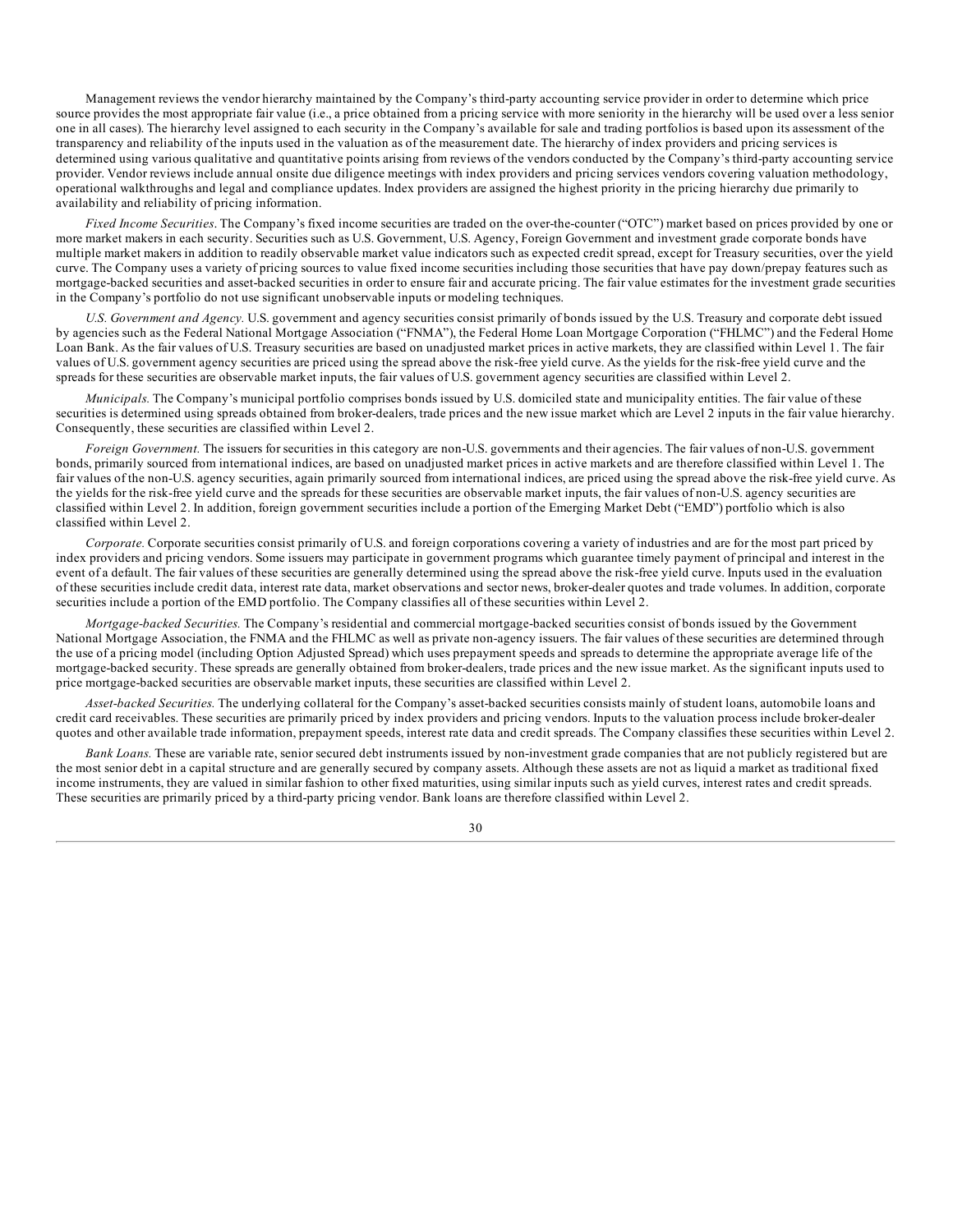*Short-term Investments.* Short-term investments comprise highly liquid debt securities with a maturity greater than three months but less than one year from the date of purchase. Short-term investments are valued in a manner similar to the Company's fixed maturity investments and are classified within Levels 1 and 2.

*Equity Securities.* Equity securities include U.S. and foreign common stocks and are classified either as trading or available for sale and carried at fair value. These securities are classified within Level 1 as their fair values are based on quoted market prices in active markets from independent pricing sources. As at June 30, 2016, the Company obtained an average of 4.0 quotes per equity investment, compared to 4.0 quotes as at December 31, 2015. Pricing sources used in pricing equities as at June 30, 2016 and December 31, 2015 were all provided by index providers.

*Catastrophe Bonds.* Catastrophe bonds held by the Company are variable rate fixed income instruments with redemption values adjusted based on the occurrence of a covered event, usually windstorms and earthquakes. These bonds have been classified as trading and carried at fair value. Bonds are priced using an average of multiple broker-dealer quotes and, as such, are classified as Level 2.

*Foreign Exchange Contracts.* The foreign exchange contracts which the Company uses to mitigate currency risk are characterized as OTC due to their customized nature and the fact that they do not trade on a major exchange. These instruments trade in a deep liquid market, providing substantial price transparency and accordingly are classified as Level 2.

*Interest Rate Swaps.* The interest rate swaps which the Company previously used to mitigate interest rate risk are also characterized as OTC and are valued by the counterparty using quantitative models with multiple market inputs. The market inputs, such as interest rates and yield curves, are observable and the valuation can be compared for reasonableness with third-party pricing services. Consequently, these instruments are classified as Level 2.

*Loan Notes Issued by Variable Interest Entities*. Silverton, a licensed special purpose insurer, is consolidated into the Company's group accounts as a VIE. In the fourth quarter of 2013, Silverton issued \$65.0 million (\$50.0 million third-party funded) of Loan Notes with a maturity date of September 16, 2016. In the fourth quarter of 2014, Silverton issued an additional \$85.0 million (\$70.0 million third-party funded) of Loan Notes with a maturity date of September 18, 2017. During the fourth quarter of 2015, Silverton issued an additional \$125.0 million (\$100.0 million third-party funded) of Loan Notes with a maturity date of September 17, 2018. The Company elected to account for the Loan Notes at fair value using the guidance as prescribed under ASC 825, *Financial Instruments* as the Company believes it represents the most meaningful measurement basis for these liabilities. The Loan Notes are recorded at fair value at each reporting period and, as they are not quoted on an active market and contain significant unobservable inputs, they have been classified as a Level 3 instrument in the Company's fair value hierarchy. The Loan Notes are unique because they are linked to the specific risks of the Company's property catastrophe book.

To determine the fair value of the Loan Notes the Company runs an internal model which considers the seasonality of the risk assumed under the retrocessional agreement between Aspen Bermuda and/or Aspen U.K. and Silverton. The seasonality used in the model is determined by applying the percentage of property catastrophe losses planned by the Company's actuaries to the estimated written premium to determine earned premium for each quarter. The inputs to the internal valuation model are based on Company specific data due to the lack of observable market inputs. Reserves for losses are the most significant unobservable input. An increase in reserves for losses would normally result in a decrease in the fair value of the Loan Notes while a decrease in reserves would normally result in an increase in the fair value of the Loan Notes. The observable and unobservable inputs used to determine the fair value of the Loan Notes as at June 30, 2016 and December 31, 2015 are presented in the tables below:

| <b>Fair Value</b><br>At June 30, 2016<br>Level 3 |  | Valuation Method | Observable (O) and<br>Unobservable (U) inputs | Low                             | High             |            |
|--------------------------------------------------|--|------------------|-----------------------------------------------|---------------------------------|------------------|------------|
|                                                  |  | (\$ in millions) |                                               |                                 | (\$ in millions) |            |
| Loan Notes                                       |  | (1)<br>105.5     | Internal Valuation Model                      | Gross premiums written $(O)$    | 42.9             | 50.0       |
|                                                  |  |                  |                                               | Reserve for losses (U)          | 1.0              | 8.4        |
|                                                  |  |                  |                                               | Contract period (O)             | N/A              | $365$ days |
|                                                  |  |                  |                                               | Initial value of issuance $(O)$ | 220.0            | 220.0      |

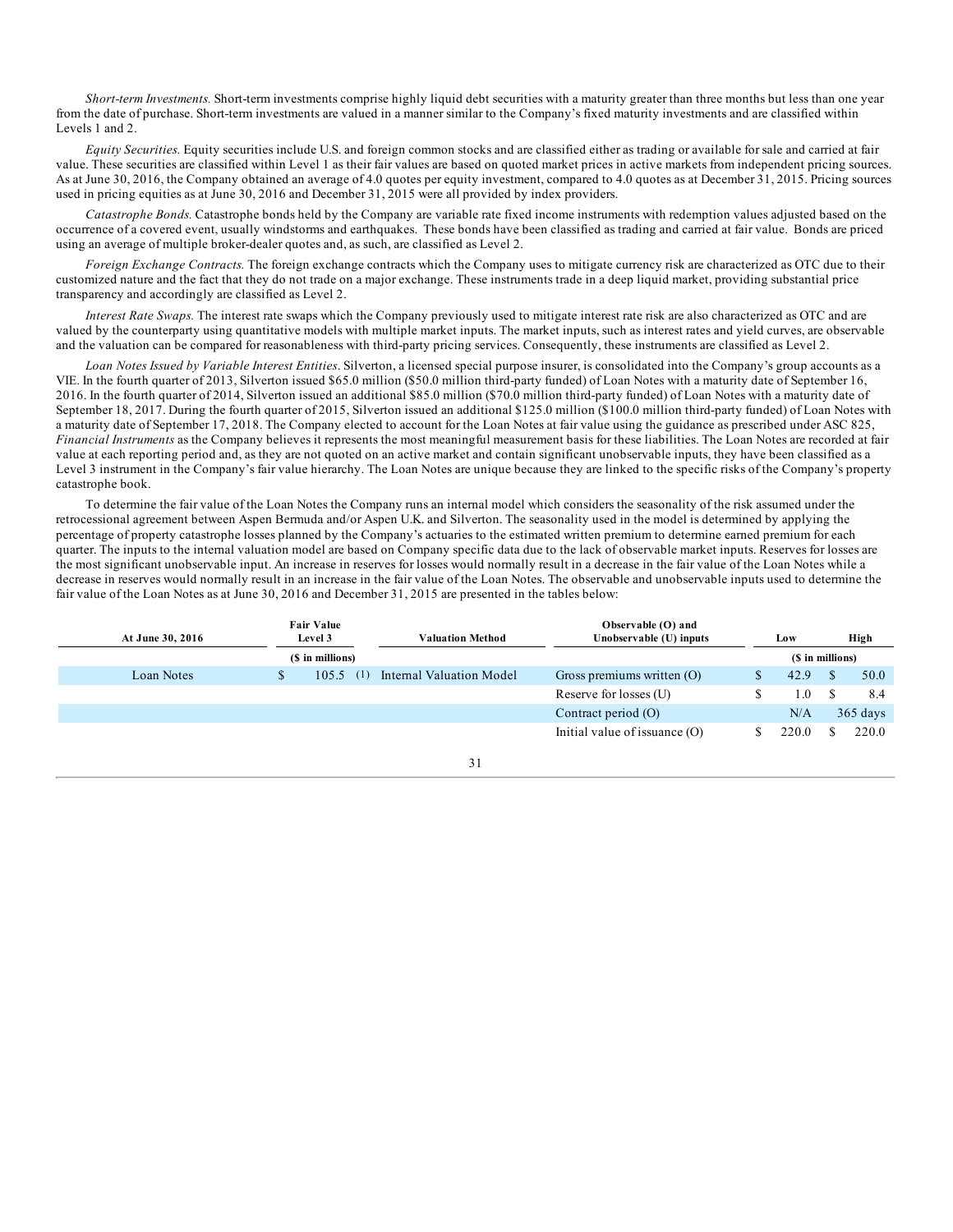| At December 31, 2015 | <b>Fair Value</b><br>Level 3 |                | Observable (O) and<br>Unobservable (U) inputs<br>Valuation Method |                                 | Low              | High       |
|----------------------|------------------------------|----------------|-------------------------------------------------------------------|---------------------------------|------------------|------------|
|                      | (\$ in millions)             |                |                                                                   |                                 | (\$ in millions) |            |
| Loan Notes           | 190.6                        | <sup>(1)</sup> | Internal Valuation Model                                          | Gross premiums written $(O)$    |                  | 38.9       |
|                      |                              |                |                                                                   | Reserve for losses (U)          |                  | 4.2        |
|                      |                              |                |                                                                   | Contract period (O)             | N/A              | $365$ days |
|                      |                              |                |                                                                   | Initial value of issuance $(O)$ | 220.0            | 220.0      |

(1) The amount classified as other payables was \$1.4 million and \$87.6 million as at June 30, 2016 and December 31, 2015, respectively.

The observable and unobservable inputs represent the potential variation around the inputs used in the valuation model. The contract period is defined in the respective Loan Notes agreement and the initial value represents the funds received from third parties.

#### **9. Reinsurance**

The Company purchases retrocession and reinsurance to limit and diversify the Company's risk exposure and increase its own insurance and reinsurance underwriting capacity. These agreements provide for recovery of a portion of losses and loss adjustment expenses from reinsurers. As is the case with most reinsurance contracts, the Company remains liable to the extent that reinsurers do not meet their obligations under these agreements, and therefore, in line with its risk management objectives, the Company evaluates the financial condition of its reinsurers and monitors concentrations of credit risk. The largest concentrations of reinsurance recoverables as at June 30, 2016 were 20.3% (December 31, 2015 — 20.4%) with Munich Re which is rated AA- by S&P, 17.6% (December 31, 2015 — 20.0%) with Lloyd's syndicates which is rated A+ by S&P and 7.9% (December 31, 2015 — 9.2%) with Arch Re which is rated A+ by S&P.

#### **10. Derivative Contracts**

The following tables summarize information on the location and amounts of derivative fair values on the consolidated balance sheet as at June 30, 2016 and December 31, 2015:

|                                                                              |                                        | As at June 30, 2016       |  |                          |                  | As at December 31, 2015 |  |               |
|------------------------------------------------------------------------------|----------------------------------------|---------------------------|--|--------------------------|------------------|-------------------------|--|---------------|
| Derivatives Not Designated as Hedging<br><b>Instruments</b><br>Under ASC 815 | <b>Balance Sheet Location</b>          | <b>Notional</b><br>Amount |  | Fair<br>Value            |                  | Notional<br>Amount      |  | Fair<br>Value |
|                                                                              |                                        | (\$ in millions)          |  |                          | (\$ in millions) |                         |  |               |
| <b>Interest Rate Swaps</b>                                                   | Liabilities under Derivative Contracts |                           |  | $\overline{\phantom{a}}$ |                  | 756.3                   |  | $0.4$ (1)     |
| Foreign Exchange Contracts                                                   | Derivatives at Fair Value              | 363.0                     |  | 12.9                     |                  | 217.7                   |  | 8.8           |
| Foreign Exchange Contracts                                                   | Liabilities under Derivative Contracts | 230.3                     |  | (5.5)                    |                  | 162.2                   |  | (2.8)         |

(1) Net of \$10.1 million of cash collateral provided to the counterparty, Goldman Sachs International (\$256.3 million notional) under an International Swap Dealers Association agreement, which was terminated on May 9, 2016, as security for the Company's net liability position.

|                                                                       |                                        | As at June 30, 2016       |  |               | As at December 31, 2015 |  |                        |
|-----------------------------------------------------------------------|----------------------------------------|---------------------------|--|---------------|-------------------------|--|------------------------|
| Derivatives Designated as Hedging<br><b>Instruments Under ASC 815</b> | <b>Balance Sheet Location</b>          | <b>Notional</b><br>Amount |  | Fair<br>Value | Notional<br>Amount      |  | Fair<br>Value          |
|                                                                       |                                        | (\$ in millions)          |  |               | (\$ in millions)        |  |                        |
| Foreign Exchange Contracts                                            | Liabilities under Derivative Contracts | 57.0                      |  | $(6.0)$ (1)   | 13.6                    |  | $(1.2)$ <sup>(1)</sup> |

#### (1) Net of \$0.2 million cash collateral (December 31, 2015 — \$Nil).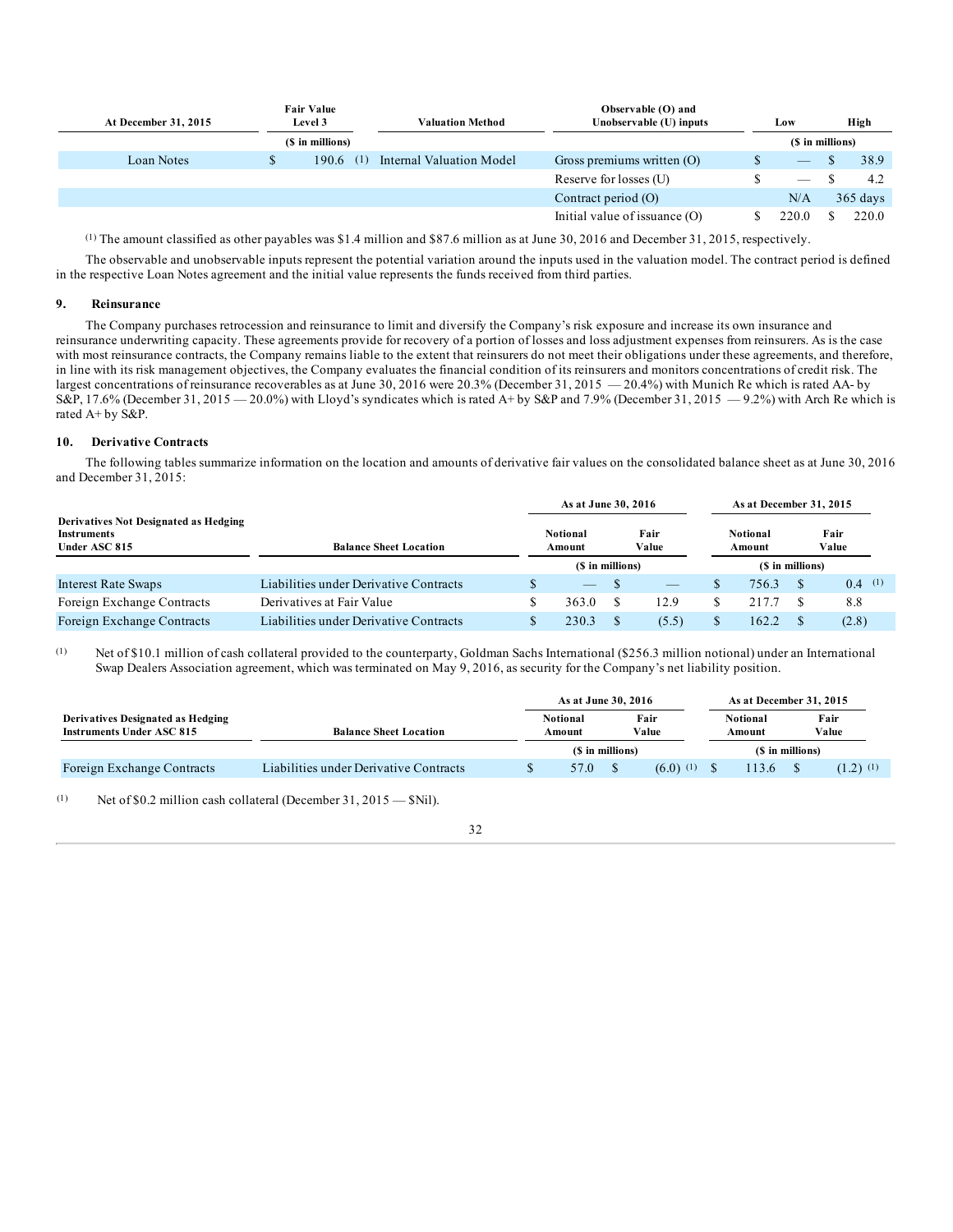The following tables provide the unrealized and realized gains/(losses) recorded in the statement of operations for the three and six months ended June 30, 2016 and 2015:

|                                                                           |                                                                                                                 |               | Amount of Income/(Loss)<br><b>Recognized in the Statement</b><br>of Operations and Other Comprehensive<br>Income for the        |               |               |
|---------------------------------------------------------------------------|-----------------------------------------------------------------------------------------------------------------|---------------|---------------------------------------------------------------------------------------------------------------------------------|---------------|---------------|
|                                                                           |                                                                                                                 |               | <b>Three Months Ended</b>                                                                                                       |               |               |
| Derivatives Not Designated as Hedging Instruments Under<br><b>ASC 815</b> | Location of Income/(Loss) Recognized in the<br><b>Statement of Operations and Other Comprehensive</b><br>Income |               | June 30, 2016                                                                                                                   |               | June 30, 2015 |
|                                                                           |                                                                                                                 |               | (\$ in millions)                                                                                                                |               |               |
| Foreign Exchange Contracts                                                | Change in Fair Value of Derivatives                                                                             | $\mathbb{S}$  | 0.2                                                                                                                             | $\mathcal{S}$ | 2.2           |
| <b>Interest Rate Swaps</b>                                                | Change in Fair Value of Derivatives                                                                             | $\mathbf S$   | (0.6)                                                                                                                           | \$            | (0.2)         |
|                                                                           |                                                                                                                 |               | Amount of Income/(Loss)<br>Recognized in the Statement<br>of Operations and Other Comprehensive<br>Income for the               |               |               |
|                                                                           |                                                                                                                 |               | <b>Six Months Ended</b>                                                                                                         |               |               |
| Derivatives Not Designated as Hedging Instruments Under<br><b>ASC 815</b> | Location of Income/(Loss) Recognized in the<br><b>Statement of Operations and Other Comprehensive</b><br>Income |               | June 30, 2016                                                                                                                   |               | June 30, 2015 |
|                                                                           |                                                                                                                 |               | (\$ in millions)                                                                                                                |               |               |
| Foreign Exchange Contracts                                                | Change in Fair Value of Derivatives                                                                             | \$            | (4.2)                                                                                                                           | <sup>\$</sup> | (2.4)         |
| <b>Interest Rate Swaps</b>                                                | Change in Fair Value of Derivatives                                                                             | \$            | (3.4)                                                                                                                           | \$            | (3.4)         |
|                                                                           |                                                                                                                 |               | <b>Amount of Income/(Loss)</b><br><b>Recognized in the Statement</b><br>of Operations and Other Comprehensive<br>Income for the |               |               |
|                                                                           |                                                                                                                 |               | <b>Three Months Ended</b>                                                                                                       |               |               |
| Derivatives Designated as Hedging Instruments Under<br><b>ASC 815</b>     | Location of Income/(Loss) Recognized in the<br><b>Statement of Operations and Other Comprehensive</b><br>Income |               | June 30, 2016                                                                                                                   |               | June 30, 2015 |
|                                                                           |                                                                                                                 |               | (\$ in millions)                                                                                                                |               |               |
| Foreign Exchange Contracts                                                | General, administrative and corporate expenses                                                                  | \$            | (1.4)                                                                                                                           | $\mathcal{S}$ | 0.1           |
| Foreign Exchange Contracts                                                | Net change from current period hedged<br>transactions                                                           | \$            | (2.9)                                                                                                                           | \$            | 5.1           |
|                                                                           |                                                                                                                 |               | Amount of Income/(Loss)<br><b>Recognized in the Statement</b><br>of Operations and Other Comprehensive<br>Income for the        |               |               |
|                                                                           |                                                                                                                 |               | <b>Six Months Ended</b>                                                                                                         |               |               |
| Derivatives Designated as Hedging Instruments Under<br><b>ASC 815</b>     | Location of Income/(Loss) Recognized in the<br><b>Statement of Operations and Other Comprehensive</b><br>Income |               | June 30, 2016                                                                                                                   |               | June 30, 2015 |
|                                                                           |                                                                                                                 |               | (\$ in millions)                                                                                                                |               |               |
| Foreign Exchange Contracts                                                | General, administrative and corporate expenses                                                                  | \$            | (2.5)                                                                                                                           | $\mathbb{S}$  | (2.7)         |
| Foreign Exchange Contracts                                                | Net change from current period hedged<br>transactions                                                           | <sup>\$</sup> | (5.0)                                                                                                                           | S             | 2.7           |

*Foreign Exchange Contracts.* The Company uses foreign exchange contracts to manage foreign currency risk. A foreign exchange contract involves an obligation to purchase or sell a specified currency at a future date at a price set at the time of the contract. Foreign exchange contracts will not eliminate fluctuations in the value of the Company's assets and liabilities denominated in foreign currencies but rather allow it to establish a rate of exchange for a future point in time.

As at June 30, 2016, the Company held foreign exchange contracts that were not designated as hedging under ASC 815 with an aggregate notional value of \$593.3 million (December 31, 2015 – \$379.9 million). The foreign exchange contracts are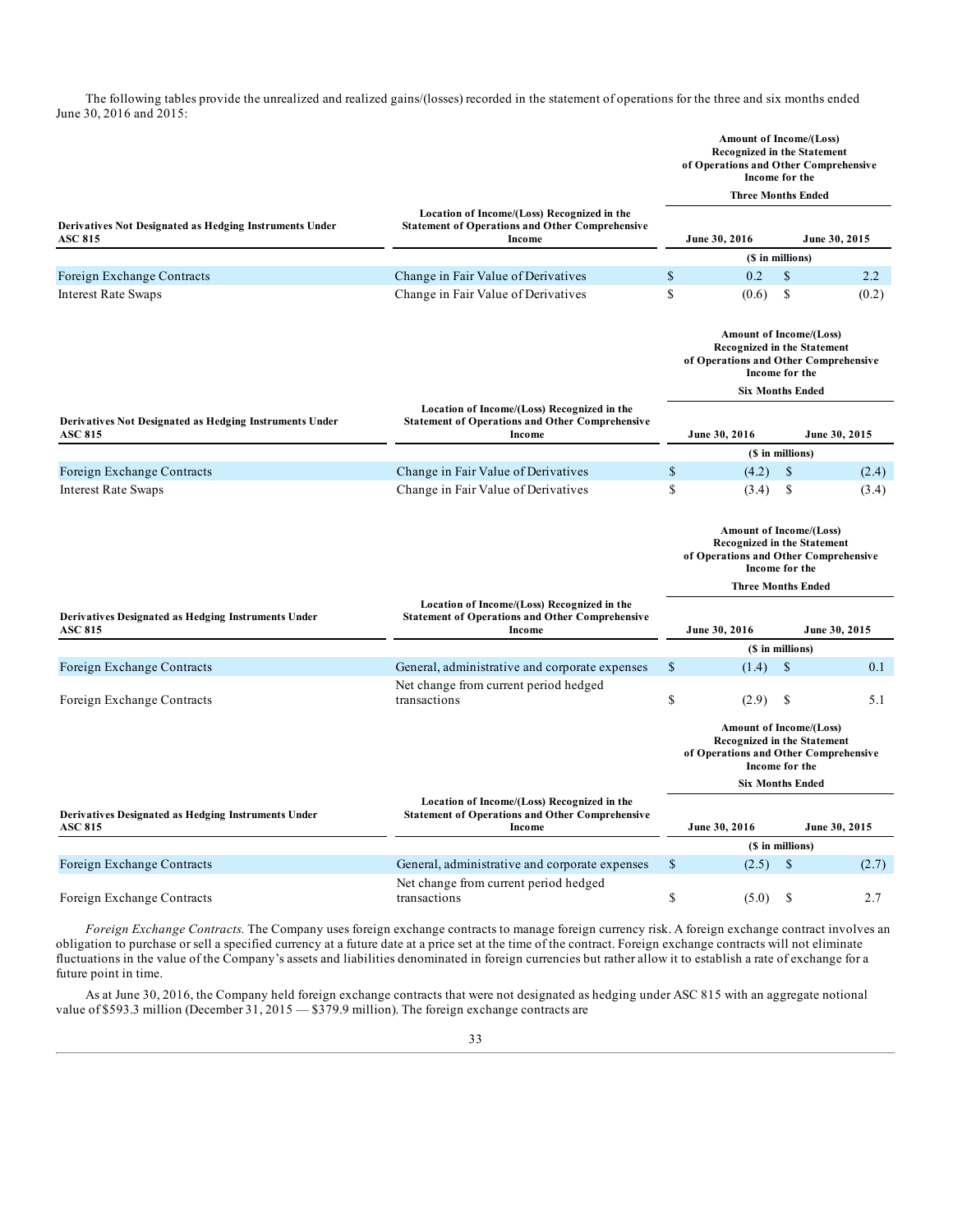recorded as derivatives at fair value with changes recorded as a change in fair value of derivatives in the statement of operations. For the three and six months ended June 30, 2016, the impact of foreign exchange contracts on net income was a gain of \$0.2 million (June 30, 2015 — gain of \$2.2 million) and a loss of \$4.2 million (June 30,  $2015 - \text{loss of } $2.4$  million), respectively.

As at June 30, 2016, the Company held foreign exchange contracts that were designated as hedging under ASC 815 with an aggregate notional value of \$57.0 million (December 31, 2015 — \$113.6 million). The foreign exchange contracts are recorded as derivatives at fair value in the balance sheet with the effective portion recorded in other comprehensive income and the ineffective portion recorded as a change in fair value of derivatives in the statement of operations. The contracts are considered to be effective and therefore, for the three and six months ended June 30, 2016, the movement in other comprehensive income representing the effective portion was a net unrealized loss of \$2.9 million (June 30, 2015 — gain of \$5.1 million) and a net unrealized loss of \$5.0 million (June 30,  $2015$  — gain of \$2.7 million), respectively.

As the foreign exchange contracts settle, the realized gain or loss is reclassified from other comprehensive income into general, administrative and corporate expenses of the statement of operations and other comprehensive income. For the three and six months ended June 30, 2016, the amount recognized within general, administrative and corporate expenses for settled foreign exchange contracts was a realized loss of \$1.4 million (June 30, 2015 gain of \$0.1 million) and a realized loss of \$2.5 million (June 30, 2015 — loss of \$2.7 million), respectively.

*Interest Rate Swaps.* In 2014, the Company decided to let its interest rate program roll-off and not renew maturing positions. This decision was made after an extensive reassessment of the costs of maintaining an interest rate swap program in a steep yield curve environment. In addition, the continued uncertainty in the global economy, weak oil prices and low inflation make it difficult to gauge the timing and speed of interest rate rises by the Federal Reserve. On May 9, 2016, the Company terminated all remaining outstanding interest rate swaps (notional value of \$256.3 million) under its International Swap Dealers Association agreement.

As at June 30, 2016, the Company had terminated all remaining interest rate swaps for a total notional amount of Nil (December 31, 2015 – \$756.3) million). For the three and six months ended June 30, 2016, there was a charge in respect of the interest rate swaps of \$0.6 million (June 30, 2015 — charge of \$0.2 million) and a charge of \$3.4 million (June 30, 2015 — charge of \$3.4 million), respectively.

As at June 30, 2016, no cash collateral was held by the Company's counterparty (December 31, 2015 — \$10.1 million). As at June 30, 2016, no noncash collateral was transferred to the Company by its counterparty (December 31, 2015 — \$Nil). Transfers of cash collateral are recorded on the consolidated balance sheet within Derivatives at Fair Value, while transfers in respect of non-cash collateral are disclosed but not recorded. As at June 30, 2016, no amount was recorded in the consolidated balance sheet for the pledged assets.

#### **11. Deferred Policy Acquisition Costs**

The following table represents a reconciliation of beginning and ending deferred policy acquisition costs for the three and six months ended June 30, 2016 and 2015:

|                                                   | Three Months Ended June 30. |                  |  | Six Months Ended June 30. |  |         |                  |         |
|---------------------------------------------------|-----------------------------|------------------|--|---------------------------|--|---------|------------------|---------|
|                                                   |                             | 2016             |  | 2015                      |  | 2016    |                  | 2015    |
|                                                   |                             | (\$ in millions) |  |                           |  |         | (\$ in millions) |         |
| Balance at the beginning of the period            | S                           | 407.7            |  | 333.8                     |  | 361.1   | <sup>S</sup>     | 299.0   |
| Acquisition costs deferred                        |                             | 128.1            |  | 129.3                     |  | 304.9   |                  | 283.4   |
| Amortization of deferred policy acquisition costs |                             | (126.7)          |  | (114.1)                   |  | (256.9) |                  | (233.4) |
| Balance at the end of the period                  |                             | 409.1            |  | 349.0                     |  | 409.1   |                  | 349.0   |

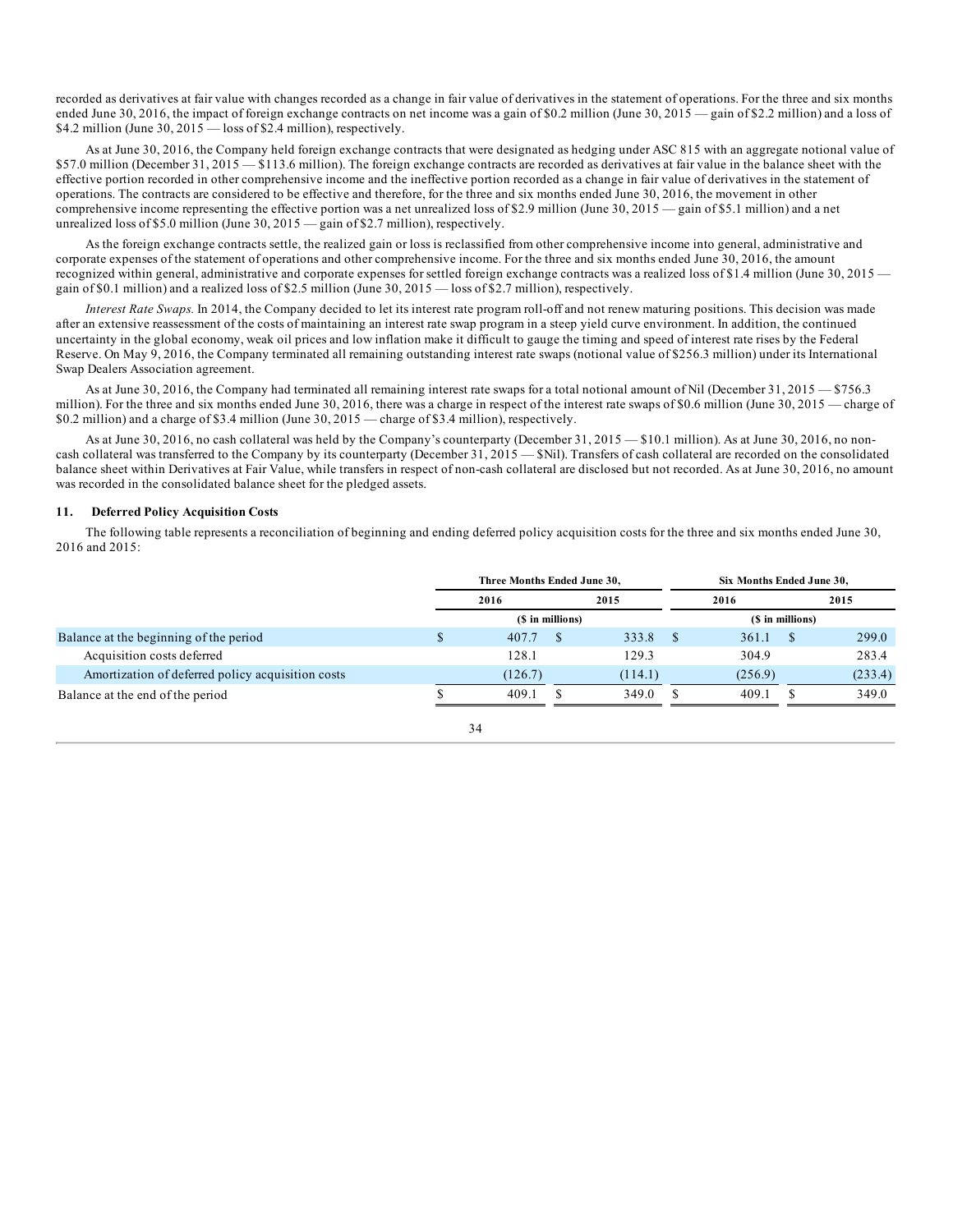#### **12. Reserves for Losses and Loss Adjustment Expenses**

The following table represents a reconciliation of beginning and ending consolidated loss and loss adjustment expenses ("LAE") reserves for the six months ended June 30, 2016 and twelve months ended December 31, 2015:

|                                                                | Six Months Ended June 30,<br>2016 |                  | <b>Twelve Months Ended</b><br>December 31, 2015 |
|----------------------------------------------------------------|-----------------------------------|------------------|-------------------------------------------------|
|                                                                |                                   | (\$ in millions) |                                                 |
| Provision for losses and LAE at the start of the year          | $\mathcal{S}$<br>4,938.2          | <sup>\$</sup>    | 4,750.8                                         |
| Less reinsurance recoverable                                   | (354.8)                           |                  | (350.0)                                         |
| Net loss and LAE at the start of the year                      | 4,583.4                           |                  | 4,400.8                                         |
| Net loss and LAE expenses assumed                              | 5.7                               |                  |                                                 |
| Provision for losses and LAE for claims incurred:              |                                   |                  |                                                 |
|                                                                | 842.4                             |                  |                                                 |
| Current year<br>Prior years                                    | (42.8)                            |                  | 1,522.7<br>(156.5)                              |
| Total incurred                                                 | 799.6                             |                  |                                                 |
| Losses and LAE payments for claims incurred:                   |                                   |                  | 1,366.2                                         |
| Current year                                                   | (21.0)                            |                  | (141.9)                                         |
| Prior years                                                    | (555.2)                           |                  | (966.6)                                         |
| Total paid                                                     | (576.2)                           |                  | (1,108.5)                                       |
|                                                                |                                   |                  |                                                 |
| Foreign exchange (gains)                                       | (41.4)                            |                  | (75.1)                                          |
| Net losses and LAE reserves at period end                      | 4,771.1                           |                  | 4,583.4                                         |
| Plus reinsurance recoverable on unpaid losses at period end    | 410.4                             |                  | 354.8                                           |
| Provision for losses and LAE at the end of the relevant period | $\$$<br>5,181.5                   | <sup>\$</sup>    | 4,938.2                                         |

For the six months ended June 30, 2016, there was a reduction of \$42.8 million in the Company's estimate of the ultimate claims to be paid in respect of prior accident years compared to a reduction of \$58.6 million for the six months ended June 30, 2015. The Company assumed \$5.7 million of additional loss reserves as part of the acquisition of AgriLogic. For additional information on the reserve releases, please refer to "Management's Discussion and Analysis of Financial Condition and Results of Operations — Reserves for Losses and Loss Adjustment Expenses" below.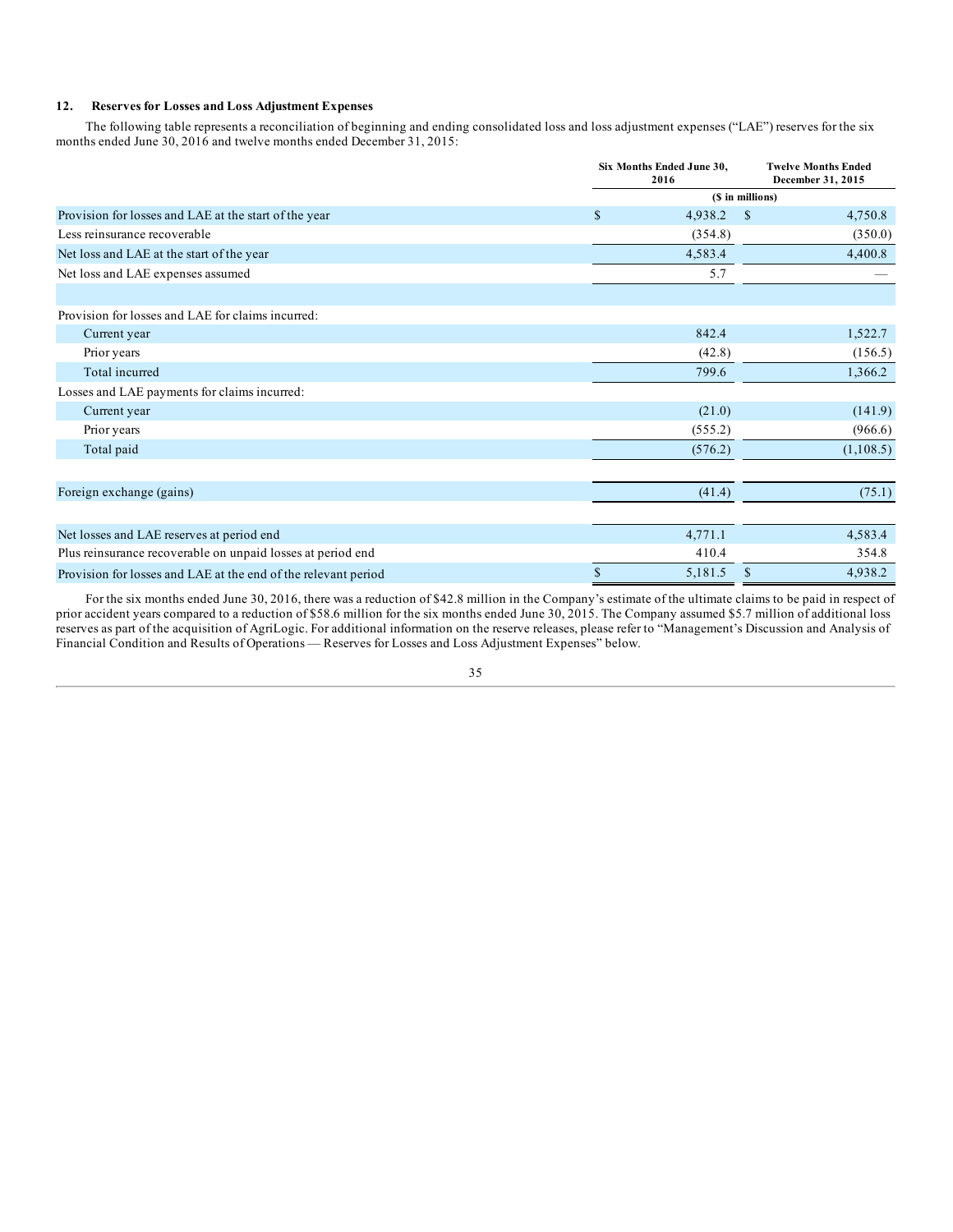### **13. Capital Structure**

The following table provides a summary of the Company's authorized and issued share capital as at June 30, 2016 and December 31, 2015:

|                                                                                                        | As at June 30, 2016 |                   | As at December 31, 2015 |                           |
|--------------------------------------------------------------------------------------------------------|---------------------|-------------------|-------------------------|---------------------------|
|                                                                                                        | Number              | S in<br>Thousands | Number                  | \$ in<br><b>Thousands</b> |
| Authorized share capital:                                                                              |                     |                   |                         |                           |
| Ordinary Shares $0.15144558¢$ per share                                                                | 969,629,030         | 1,469             | 969,629,030             | 1,469                     |
| Non-Voting Shares $0.15144558¢$ per share                                                              | 6,787,880           | 10                | 6,787,880               | 10                        |
| Preference Shares $0.15144558¢$ per share                                                              | 100,000,000         | 152               | 100,000,000             | 152                       |
| Total authorized share capital                                                                         |                     | 1,631             |                         | 1,631                     |
| Issued share capital:                                                                                  |                     |                   |                         |                           |
| Issued ordinary shares of 0.15144558 $\phi$ per share                                                  | 60,329,175          | 91                | 60,918,373              | 92                        |
| Issued 7.401% preference shares of 0.15144558¢ each with a liquidation<br>preference of \$25 per share | 5,327,500           | 8                 | 5,327,500               | 8                         |
| Issued 7.250% preference shares of 0.15144558¢ each with a liquidation<br>preference of \$25 per share | 6,400,000           | 10                | 6,400,000               | 10                        |
| Issued 5.95% preference shares of 0.15144558¢ each with a liquidation<br>preference of \$25 per share  | 11,000,000          | 17                | 11,000,000              | 17                        |
| Total issued share capital                                                                             |                     | 126               |                         | 127                       |

Additional paid-in capital as at June 30, 2016 was \$1,040.5 million (December 31, 2015 — \$1,075.3 million). Additional paid-in capital includes the aggregate liquidation preferences of the Company's preference shares of \$568.2 million (December 31, 2015 — \$568.2 million) less issue costs of \$12.4 million (December 31, 2015 — \$12.4 million).

*Ordinary Shares.* The following table summarizes transactions in the Company's ordinary shares during the six months ended June 30, 2016:

|                                                                                                            | <b>Number of Ordinary</b><br><b>Shares</b> |
|------------------------------------------------------------------------------------------------------------|--------------------------------------------|
| Ordinary shares in issue as at December 31, 2015                                                           | 60,918,373                                 |
| Ordinary share transactions in the six months ended June 30, 2016                                          |                                            |
| Ordinary shares issued to employees under the 2013 share incentive plan and/or<br>2008 share purchase plan | 379,508                                    |
| Ordinary shares issued to non-employee directors                                                           | 9.333                                      |
| Ordinary shares repurchased                                                                                | (978, 039)                                 |
| Ordinary shares in issue as at June 30, 2016                                                               | 60,329,175                                 |

*Ordinary Share Repurchases*. On February 5, 2015, the Company and the Board of Directors agreed a new share repurchase authorization program of \$500.0 million. The total share repurchase authorization, which was effective immediately through February 6, 2017, permits the Company to effect the repurchases from time to time through a combination of transactions, including open market repurchases, privately negotiated transactions and accelerated share repurchase transactions.

Under open market repurchases and pursuant to a 10b5-1 plan, the Company acquired and canceled for the three and six months ended June 30, 2016 409,800 and 978,039 ordinary shares, respectively. The total consideration paid for the three and six months ended June 30, 2016 was \$18.5 million and \$43.5 million, respectively, with an average price per ordinary share for the three and six months ended June 30, 2016 of \$45.10 and \$44.46, respectively. Under open market repurchases, the Company acquired and cancelled 1,003,195 and 1,790,333 ordinary shares, respectively, for the three and six months ended June 30, 2015. The total consideration paid for the three and six months ended June 30, 2015 was \$47.2 million and \$83.7 million, respectively, and the average price per ordinary share was \$47.06 and \$46.74, respectively.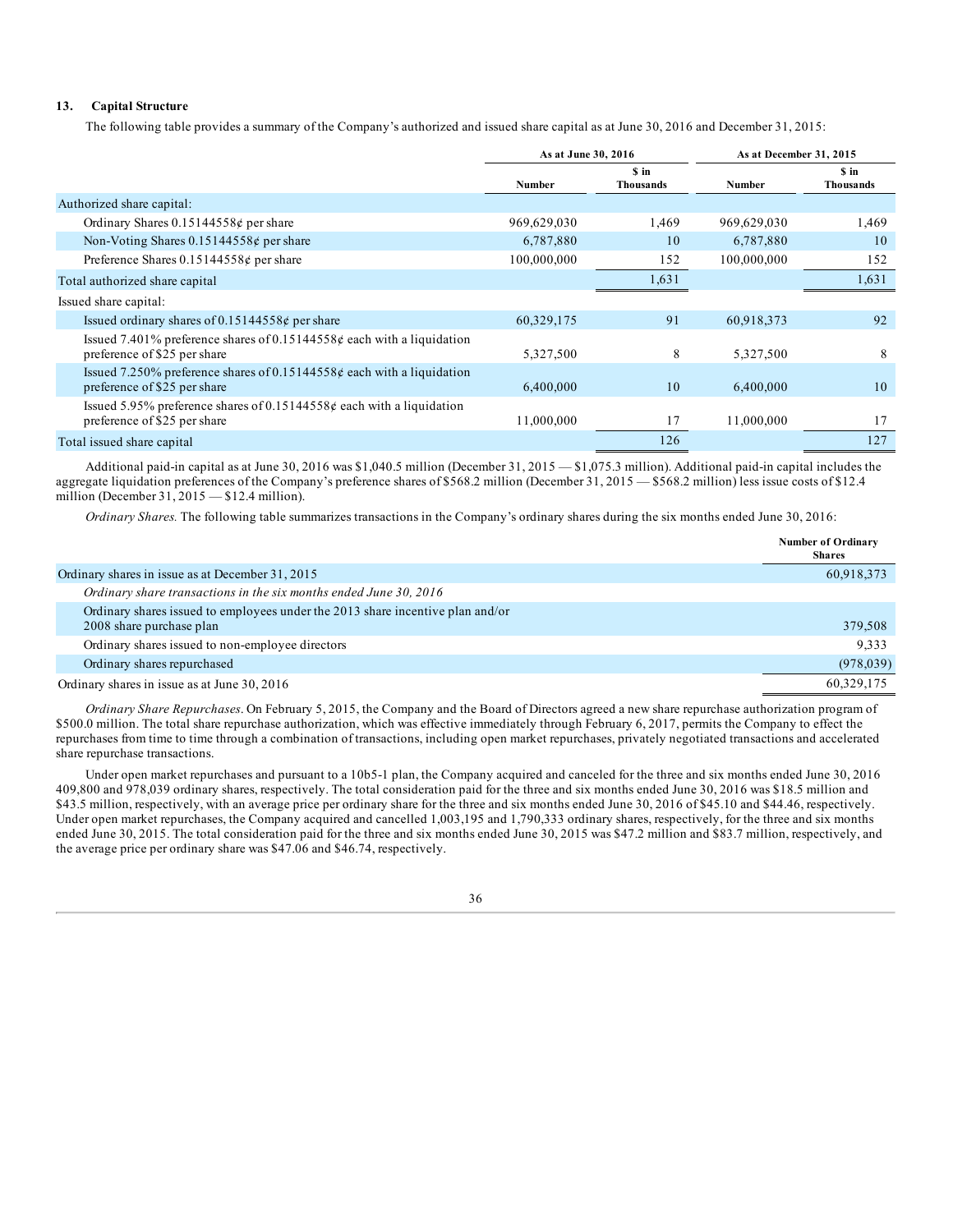#### **14. Share-Based Payments**

The Company has issued options and other equity incentives under three arrangements: employee incentive plans, a non-employee director plan and employee share purchase plans. When options are exercised or other equity awards have vested, new ordinary shares are issued as the Company does not currently hold treasury shares.

*Employee and Non-Employee Director Awards.* Employee options and other awards were granted under the Aspen 2003 Share Incentive Plan, as amended (the "2003 Share Incentive Plan"), prior to April 24, 2013 and thereafter under the 2013 Share Incentive Plan (the "2013 Share Incentive Plan"). The total number of ordinary shares that may be issued under the 2013 Share Incentive Plan is 2,845,683 ordinary shares, which includes 595,683 ordinary shares available to grant under the 2003 Share Incentive Plan as of February 25, 2013. The number of ordinary shares that may be issued under the 2013 Share Incentive Plan is adjusted per the number of awards that may be forfeited under the 2003 Share Incentive Plan. The non-employee director awards were granted under the 2006 Stock Option Plan for Non-Employee Directors prior to April 21, 2016 and thereafter under the 2016 Stock Option Plan for Non-Employee Directors (the "2016 Non-Employee Director Plan"). The total number of ordinary shares that may be issued under the 2016 Non-Employee Director Plan is 263,695.

Stock options were granted with an exercise price equivalent to the fair value of the ordinary share on the grant date. The weighted average value at grant date is determined using the Black-Scholes option pricing model. Stock options typically vest over a three-year period with a ten-year exercise period with vesting dependent on time and performance conditions established at the time of grant. No options were granted during the three and six months ended June 30, 2016 (2015 — Nil and Nil) and 2,012 and 29,222 options, respectively, were exercised and ordinary shares issued in the three and six months ended June 30, 2016 (2015 — Nil and 83,938 options). No charges against income were made in respect of employee options for the three and six months ended June 30, 2016 (2015 — \$Nil and \$Nil).

Restricted share units ("RSUs") granted to employees typically vest over a three-year period based on continued service. Some of the RSUs vest at yearend, while others vest on the anniversary of the date of grant or when the Compensation Committee of the Board of Directors agrees to deliver the RSUs. The fair value of the RSUs is based on the closing price on the date of the grant adjusted for illiquidity and is expensed through the income statement evenly over the vesting period. In the three and six months ended June 30, 2016, the Company granted to its employees 16,980 and 292,699 RSUs, respectively (2015 — 3,837 and 242,152). Compensation costs charged against income in respect of RSUs for the three and six months ended June 30, 2016 were \$2.4 million and \$4.6 million, respectively (2015 – \$2.5 million and \$4.7 million).

In the case of non-employee directors, generally one-twelfth of the RSUs vest on each one month anniversary of the date of grant, with 100% of the RSUs vesting on the first anniversary of the date of grant. On February 4, 2016 (with a grant date of February 8, 2016), the Board of Directors approved a total of 24,456 RSUs for the non-employee directors (February 9, 2015 — 27,620 RSUs) and 10,952 RSUs to the Chairman (February 9, 2015 — 12,154 RSUs). Compensation costs charged against income in respect of non-employee director RSUs for the three and six months ended June 30, 2016 were \$0.4 million and \$0.8 million, respectively  $(2015 - $0.4$  million and \$0.7 million).

The total fair value adjustment for all RSUs for the three and six months ended June 30, 2016 was \$0.1 million and \$0.3 million, respectively (2015 — \$Nil and \$0.3 million). The total tax credit recognized by the Company in relation to RSUs in the three and six months ended June 30, 2016 was \$0.6 million and \$1.1 million, respectively  $(2015 - $0.3$  million and \$0.7 million).

*Performance Shares.* During the three and six months ended June 30, 2016, the Company granted Nil and 278,477 performance shares, respectively, to its employees (2015 — Nil and 277,585). The performance shares are subject to a three-year vesting period with a separate annual diluted book value per share ("BVPS") growth test for each year, adjusted to add back ordinary dividends. One-third of the grant are eligible for vesting each year based on a formula, and are only issuable at the end of the three-year period.

If the diluted BVPS growth achieved in 2016 is:

- less than 4.65%, then the portion of the performance shares subject to the vesting conditions in such year will be forfeited (i.e., one-third of the initial grant);
- between 4.65% and 9.30%, then the percentage of the performance shares eligible for vesting in such year will be between 10% and 100% on a straight-line basis; or
- between 9.30% and 18.60%, then the percentage of the performance shares eligible for vesting in such year will be between 100% and 200% on a straight-line basis.

In calculating BVPS for 2016, the entire movement in AOCI will be excluded. Interest rate movements and credit spread movements in AOCI can be fairly significant and impact growth in BVPS which management does not have any control over.

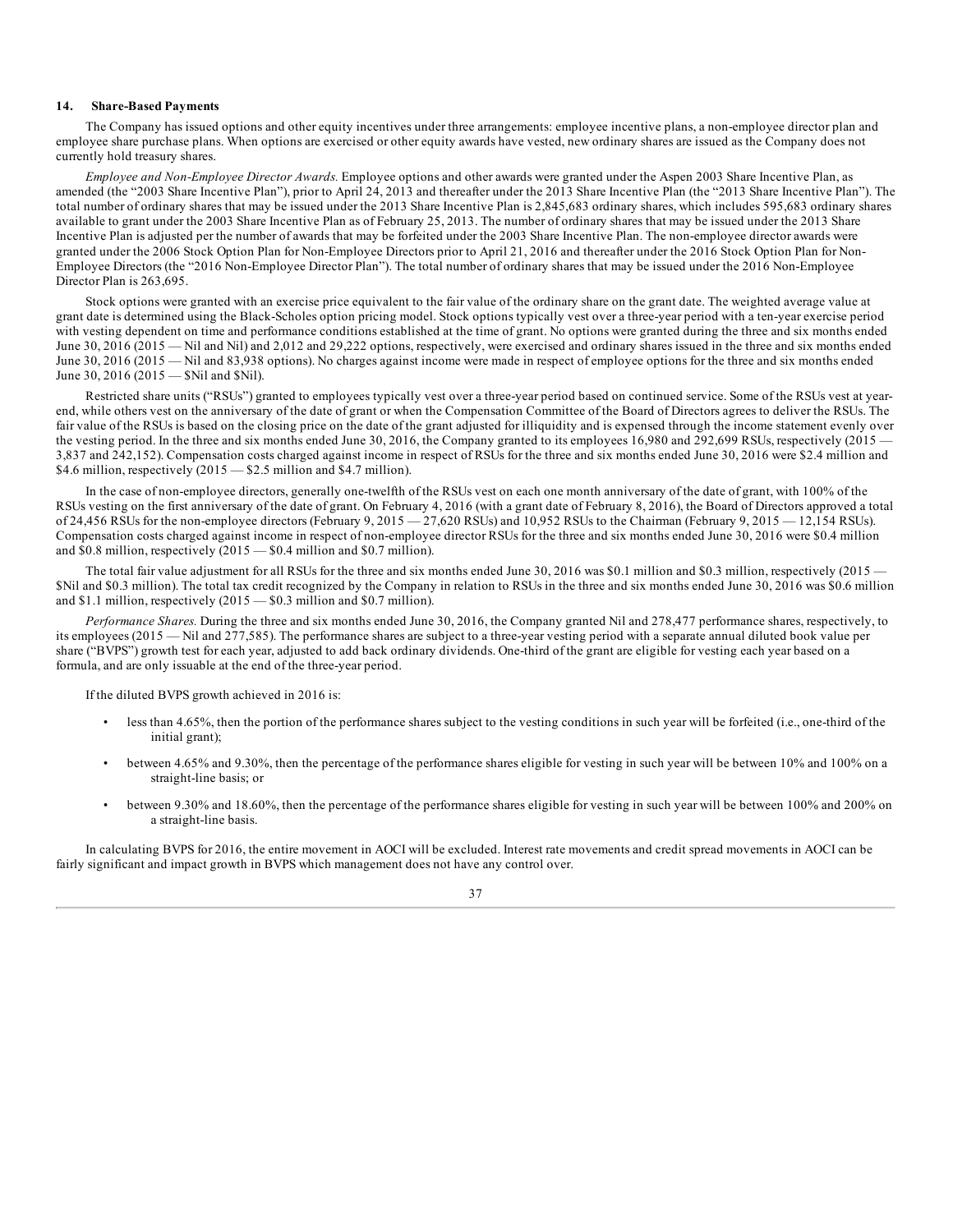The Compensation Committee will review the impact of any capital management actions undertaken during 2016, including share repurchases and special dividends, and consider whether any further adjustments to growth in BVPS should be made in the context of such actions. The calculation of BVPS for 2016 will likewise exclude all transactional expenses incurred in connection with any transaction which, if consummated, would result in a change in control, including without limitation the cost of defending against any such transaction and any third-party legal and advisory costs. The Compensation Committee believes that it would not be appropriate for employees' performance-related compensation to be impacted by these costs.

The Compensation Committee will determine the vesting conditions for the 2017 and 2018 portions of the grant in such years taking into consideration the market conditions and the Company's business plans at the commencement of the years concerned. Notwithstanding the vesting criteria for each given year, if the shares eligible for vesting in 2017 and 2018 are greater than 100% for the portion of such year's grant and the average diluted BVPS growth over such year and the preceding year is less than the average of the minimum vesting thresholds for such year and the preceding year, then only 100% (and no more) of the ordinary shares that are eligible for vesting in such year shall vest. Notwithstanding the foregoing, if in the judgment of the Compensation Committee the main reason for the BVPS metric in the earlier year falling below the minimum threshold is due to the impact of rising interest rates and bond yields, then the Compensation Committee may, in its discretion, disapply this limitation on 100% vesting.

The fair value of performance share awards is based on the value of the closing ordinary share price on the date of the grant adjusted for illiquidity less a deduction for expected dividends which would not accrue during the vesting period. Compensation costs charged against income in the three and six months ended June 30, 2016 in respect of performance shares were \$1.2 million and \$2.8 million, respectively (2015 — \$2.0 million and \$2.2 million). The total tax recognized by the Company in relation to performance shares in the three and six months ended June 30, 2016 was a tax credit of \$0.2 million and \$0.6 million, respectively  $(2015 - $0.4$  million and \$0.5 million).

*Phantom Shares.* During the three and six months ended June 30, 2016, the Compensation Committee approved the grant of Nil and 146,357 phantom shares, respectively, to its employees (2015 — Nil and 135,651). The phantom shares are subject to a three-year vesting period with a separate annual diluted BVPS growth test for each year, in accordance with the test described above for the 2016 performance shares, with the difference being that any vested amount would be paid in cash in lieu of ordinary shares. As ordinary shares are not issued, the phantom shares have no dilutive effect.

The fair value of the phantom shares is based on the closing ordinary share price on the date of the grant adjusted for illiquidity, less estimated dividends payable over the vesting period. The fair value is expensed through the consolidated income statement evenly over the vesting period, but as the payment to beneficiaries will ultimately be in cash rather than ordinary shares, an adjustment is required each quarter to revalue the accumulated liability to the balance sheet date fair value. Compensation costs charged against income in the three and six months ended June 30, 2016 in respect of phantom shares were \$0.6 million and \$1.0 million, respectively (2015 — \$1.1 million and \$2.0 million) with a fair value adjustment for the three and six months ended June 30, 2016 of \$0.3 million and \$1.3 million, respectively (2015 — \$0.9 million and \$2.0 million). The total tax credit recognized by the Company in relation to phantom shares in the three and six months ended June 30, 2016 was \$0.1 million and \$0.3 million, respectively (2015 — \$0.3 million and \$0.7 million).

*Employee Share Purchase Plans.* On April 30, 2008, the shareholders of the Company approved the Employee Share Purchase Plan, the 2008 Sharesave Scheme and the International Employee Share Purchase Plan (collectively, the "ESPP"), which are implemented by a series of consecutive offering periods as determined by the Board of Directors. In respect of the Employee Share Purchase Plan and the International Employee Share Purchase Plan, employees can save up to \$500 per month over a two-year period, at the end of which they will be eligible to purchase the Company's ordinary shares at a discounted price, subject to a further one year holding period. In respect of the 2008 Sharesave Scheme, employees can save up to £500 per month over a three-year period, at the end of which they will be eligible to purchase the Company's ordinary shares at a discounted price. The purchase price will be eighty-five percent (85%) of the fair market value of an ordinary share on the offering date which may be adjusted upon changes in capitalization of the Company. Under the ESPP, 12,628 and 13,153 ordinary shares, respectively, were exercised and issued during the three and six months ended June  $30,2016$  ( $2015 - 2,224$  and 54,676 shares). Compensation costs charged against income in the three and six months ended June 30, 2016 in respect of the ESPP were \$0.1 million and  $$0.2$  million, respectively  $(2015 - $0.1$  million and  $$0.2$  million).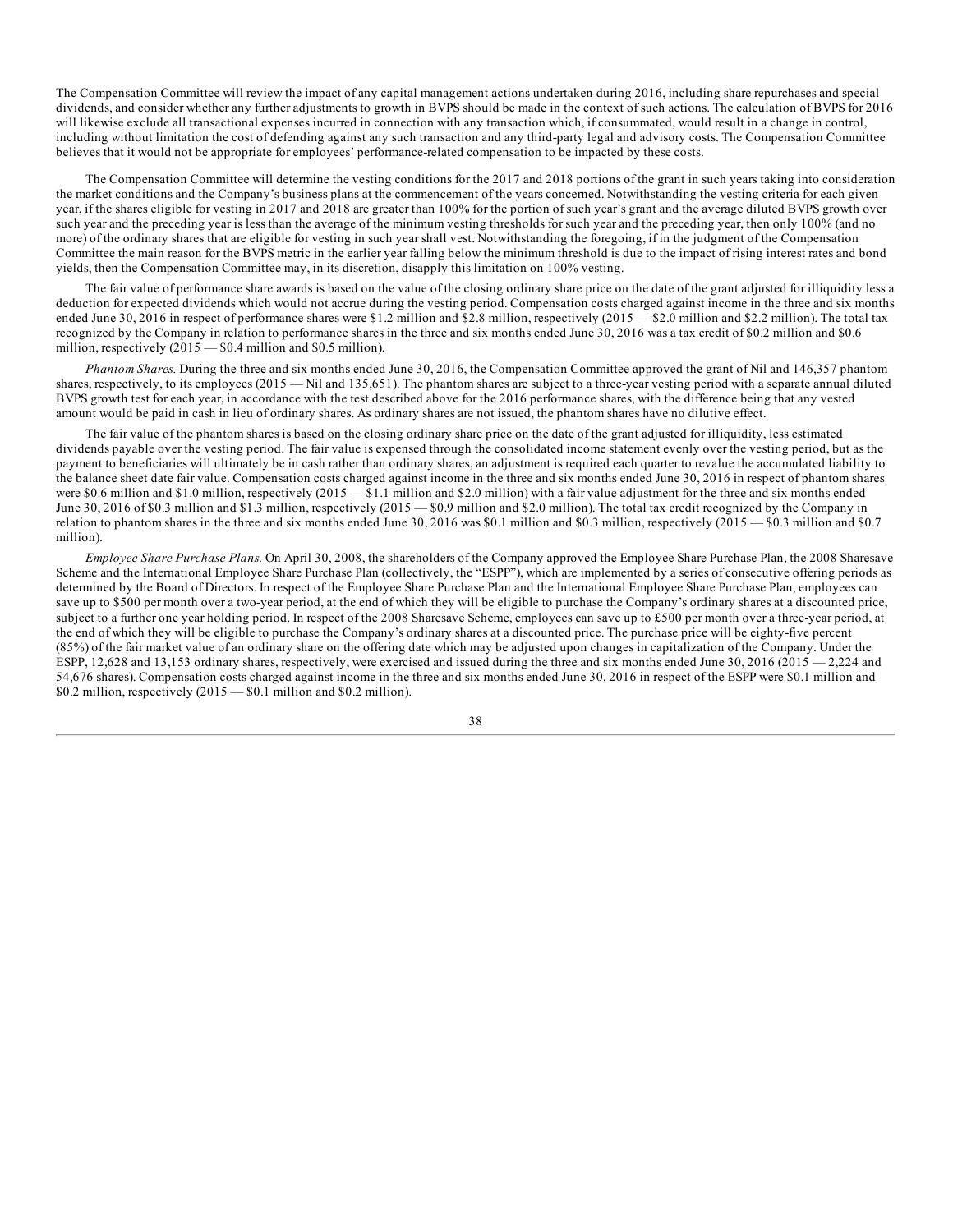## **15. Intangible Assets and Goodwill**

The following table provides a summary of the Company's intangible assets for the three and six months ended June 30, 2016 and 2015:

|       |                             |     | Three Months Ended June 30, 2016 |                  |   |              |                      |      |                  | Three Months Ended June 30, 2015 |               |              |   |                      |
|-------|-----------------------------|-----|----------------------------------|------------------|---|--------------|----------------------|------|------------------|----------------------------------|---------------|--------------|---|----------------------|
|       |                             |     | Beginning of the<br>Period       |                  |   | Amortization | End of the<br>Period |      |                  | Beginning of the<br>Period       |               | Amortization |   | End of the<br>Period |
|       |                             |     |                                  | (\$ in millions) |   |              |                      |      | (\$ in millions) |                                  |               |              |   |                      |
|       | Intangible Assets           |     |                                  |                  |   |              |                      |      |                  |                                  |               |              |   |                      |
|       | Trade Mark                  | \$. | 5.5                              |                  | S | (0.1)        | -S                   | 5.4  | -S               | 1.6                              | S             |              | S | 1.6                  |
|       | Insurance Licenses          |     | 16.6                             |                  |   |              |                      | 16.6 |                  | 16.6                             |               |              |   | 16.6                 |
|       | <b>Agency Relationships</b> |     | 24.6                             |                  |   | (0.4)        |                      | 24.2 |                  |                                  |               |              |   |                      |
|       | Non-compete Agreements      |     | 2.8                              |                  |   | (0.2)        |                      | 2.6  |                  |                                  |               |              |   |                      |
|       | Value of Business Acquired  |     | 1.8                              |                  |   | (1.6)        |                      | 0.2  |                  |                                  |               |              |   |                      |
|       | Consulting Relationships    |     | 0.9                              |                  |   |              |                      | 0.9  |                  |                                  |               |              |   |                      |
|       | Goodwill                    |     | 22.1                             |                  |   |              |                      | 22.1 |                  |                                  |               |              |   |                      |
| Total |                             |     | 74.3                             | <sup>\$</sup>    |   | (2.3)        |                      | 72.0 |                  | 18.2                             | <sup>\$</sup> |              |   | 18.2                 |

|                                 |   | Six Months Ended June 30, 2016 |                  |                  |              |                      |      |               | Six Months Ended June 30, 2015 |               |                                 |                      |      |
|---------------------------------|---|--------------------------------|------------------|------------------|--------------|----------------------|------|---------------|--------------------------------|---------------|---------------------------------|----------------------|------|
|                                 |   | Beginning of the<br>Period     | <b>Additions</b> |                  | Amortization | End of the<br>Period |      |               | Beginning of the<br>Period     | Amortization  |                                 | End of the<br>Period |      |
|                                 |   |                                |                  | (\$ in millions) |              |                      |      |               |                                |               | (\$ in millions)                |                      |      |
| Intangible Assets               |   |                                |                  |                  |              |                      |      |               |                                |               |                                 |                      |      |
| Trade Mark                      | S | 1.6                            | 4.0              | S                | (0.2)        | \$                   | 5.4  | <sup>\$</sup> | 1.6                            | <sup>\$</sup> | $\hspace{0.1mm}-\hspace{0.1mm}$ | S                    | 1.6  |
| Insurance Licenses              |   | 16.6                           |                  |                  |              |                      | 16.6 |               | 16.6                           |               |                                 |                      | 16.6 |
| <b>Agency Relationships</b>     |   | $-$                            | 25.0             |                  | (0.8)        |                      | 24.2 |               | __                             |               |                                 |                      |      |
| Non-compete Agreements          |   |                                | 2.9              |                  | (0.3)        |                      | 2.6  |               |                                |               |                                 |                      |      |
| Value of Business Acquired      |   |                                | 1.8              |                  | (1.6)        |                      | 0.2  |               |                                |               |                                 |                      |      |
| <b>Consulting Relationships</b> |   |                                | 1.0              |                  | (0.1)        |                      | 0.9  |               |                                |               |                                 |                      |      |
| Goodwill                        |   |                                | 22.1             |                  |              |                      | 22.1 |               |                                |               |                                 |                      |      |
| Total                           |   | 18.2                           | 56.8<br>\$.      |                  | (3.0)        |                      | 72.0 |               | 18.2                           | ፍ             |                                 |                      | 18.2 |

On January 19, 2016, Aspen U.S. Holdings acquired 100% of the equity voting interest of AgriLogic, a specialist U.S. crop managing general agency business with an integrated agricultural consultancy, for an initial purchase price of \$53.0 million. In addition, the Company recognized \$14.1 million of contingent consideration, with a total maximum payable of \$22.8 million, subject to the future performance of the business and \$2.0 million of ceding commission. The total consideration for the acquisition was \$69.1 million.

A significant proportion of the acquired business was represented by intangible assets, specifically \$25.0 million for agency relationships, \$4.0 million for the right to use the AgriLogic trademark, \$2.9 million for non-compete agreements, \$1.8 million for the value of business acquired and \$1.0 million for consultancy relationships. In addition, \$12.0 million of software was acquired and is recognized in the balance sheet under office properties and equipment along with \$0.3 million of residual net assets. The total net assets acquired of \$47.0 million resulted in the Company recognizing a total of \$22.1 million in goodwill for the acquisition of AgriLogic.

*License to use the "AgriLogic" Trademark.* As part of the acquisition of AgriLogic, the Company acquired the right to use the AgriLogic trademark in the United States. The Company valued the trademark at \$4.0 million with an estimated economic useful life of 10 years. The Company will amortize the estimated value of the trademark over its estimated useful life.

*Agency Relationships.* As part of the acquisition of AgriLogic, the Company valued the agency relationships at \$25.0 million with an estimated economic useful life of 15 years. The Company will amortize the estimated value of the agency relationships over their estimated useful life.

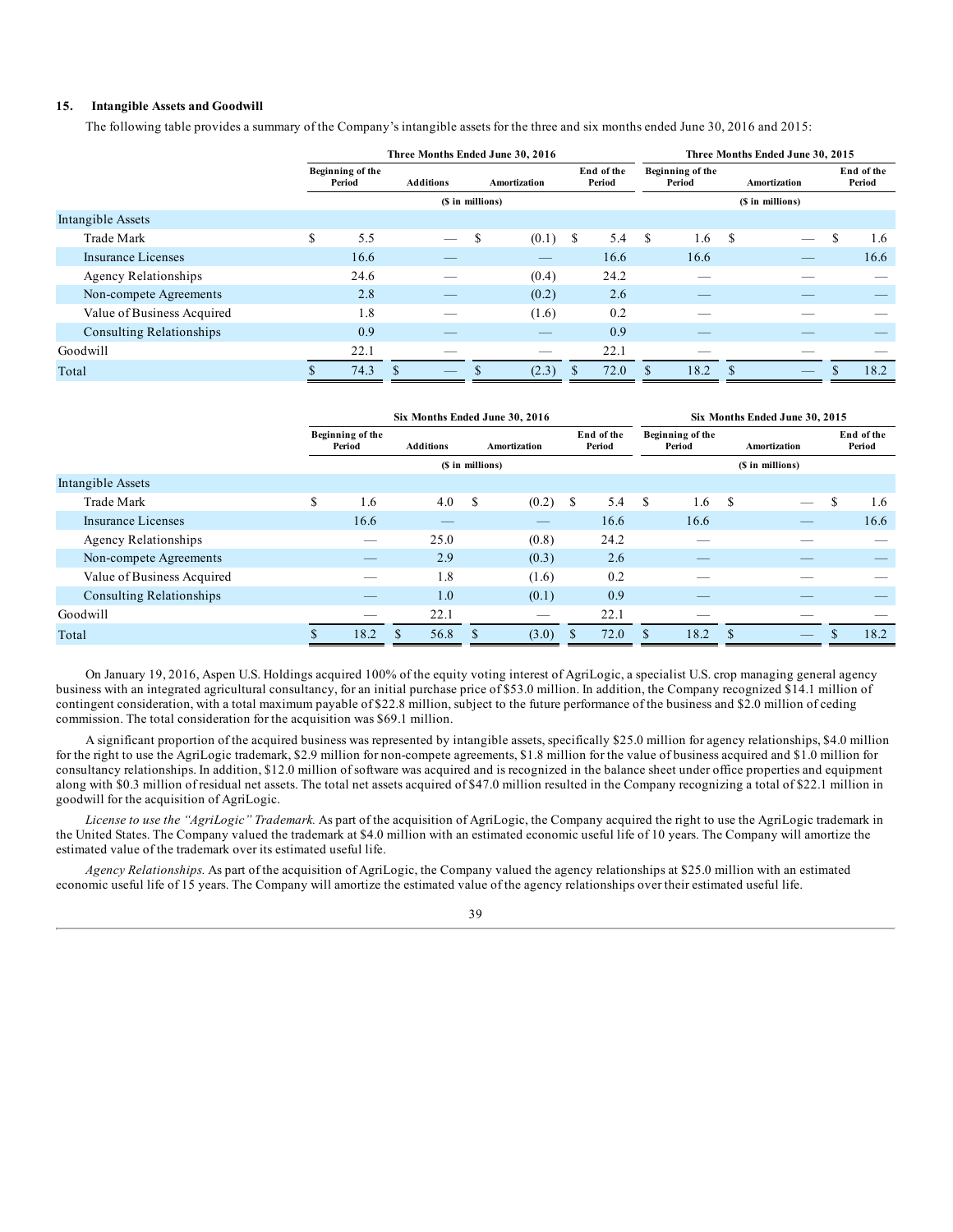*Non-compete Agreements.* As part of the acquisition of AgriLogic, the Company valued the non-compete agreements at \$2.9 million with an estimated economic useful life of 5 years. The Company will amortize the estimated value of the non-compete agreements over their estimated useful life.

*Value of Business Acquired.* As part of the acquisition of AgriLogic, the Company recognized a \$1.8 million asset for value of business acquired ("VOBA") consisting of the inforce unearned premium reserve and claims reserves at fair value. The Company will amortize the VOBA in line with the unwinding of the acquired unearned premium balances and loss reserves. Given the short tail nature of the book, the Company anticipates that the VOBA will be fully amortized by the end of 2016.

*Consulting Relationships.* As part of the acquisition of AgriLogic, the Company valued the consulting relationships at \$1.0 million with an estimated economic useful life of 10 years. The Company will amortize the estimated value of the consulting relationships over their estimated useful life.

Goodwill. As part of the acquisition of AgriLogic, the Company valued the goodwill at \$22.1 million. The goodwill is deemed to have an indefinite useful life and will be assessed for impairment annually.

In addition to the intangible assets and goodwill associated with the AgriLogic acquisition, the Company has the following intangible assets from prior transactions.

*License to use the "Aspen" Trademark.* On April 5, 2005, the Company entered into an agreement with Aspen (Actuaries and Pension Consultants) Plc to acquire the right to use the Aspen trademark in the United Kingdom. The consideration paid was approximately \$1.6 million. As at June 30, 2016, the value of the license to use the Aspen trademark was \$1.6 million (December 31, 2015 — \$1.6 million). The trademark has an indefinite useful life and is tested for impairment annually or when events or changes in circumstances indicate that the asset might be impaired.

*Insurance Licenses.* The total value of the licenses as at June 30, 2016 was \$16.6 million (December 31, 2015 — \$16.6 million). This includes \$10.0 million of acquired licenses held by AAIC, \$4.5 million of acquired licenses held by Aspen Specialty and \$2.1 million of acquired licenses held by Aspen U.K. The insurance licenses are considered to have an indefinite life and are not amortized. The licenses are tested for impairment annually or when events or changes in circumstances indicate that the asset might be impaired.

### **16. Commitments and Contingent Liabilities**

#### **(a) Restricted assets**

The Company is obliged by the terms of its contractual obligations to specific policyholders and by obligations to certain regulatory authorities to facilitate issue of letters of credit or maintain certain balances in deposits and trust funds for the benefit of policyholders.

The following table details the forms and value of the Company's restricted assets as at June 30, 2016 and December 31, 2015:

|                                             | As at June 30, 2016                  |     | As at December 31, 2015 |  |  |  |  |
|---------------------------------------------|--------------------------------------|-----|-------------------------|--|--|--|--|
|                                             | (\$ in millions, except percentages) |     |                         |  |  |  |  |
| Regulatory trusts and deposits:             |                                      |     |                         |  |  |  |  |
| Affiliated transactions                     | 1.357.5                              | S   | 1,421.0                 |  |  |  |  |
| Third party                                 | 2,420.4                              |     | 2,265.6                 |  |  |  |  |
| Letters of credit / guarantees $(1)$        | 706.1                                |     | 708.5                   |  |  |  |  |
| Total restricted assets                     | 4.484.0                              | \$. | 4,395.1                 |  |  |  |  |
| Total as percent of investable assets $(2)$ | 49.8%                                |     | 49.6%                   |  |  |  |  |

(1) As at June 30, 2016, the Company pledged funds of \$696.5 million and £7.1 million (December 31, 2015 – \$697.6 million and £7.1 million) as collateral for the secured letters of credit.

 $(2)$  The comparative balance has been re-presented to reflect total restricted investable assets as a percent of investable assets. Investable assets comprise total investments, cash and cash equivalents, accrued interest, receivables for securities sold and payables for securities purchased.

*Funds at Lloyd's.* AUL operates at Lloyd's as the corporate member for Syndicate 4711. Lloyd's determines Syndicate 4711's required regulatory capital principally through the syndicate's annual business plan. Such capital, called Funds at Lloyd's, comprises cash and investments as at June 30, 2016 in the amount of \$454.4 million (December 31, 2015 — \$436.8 million).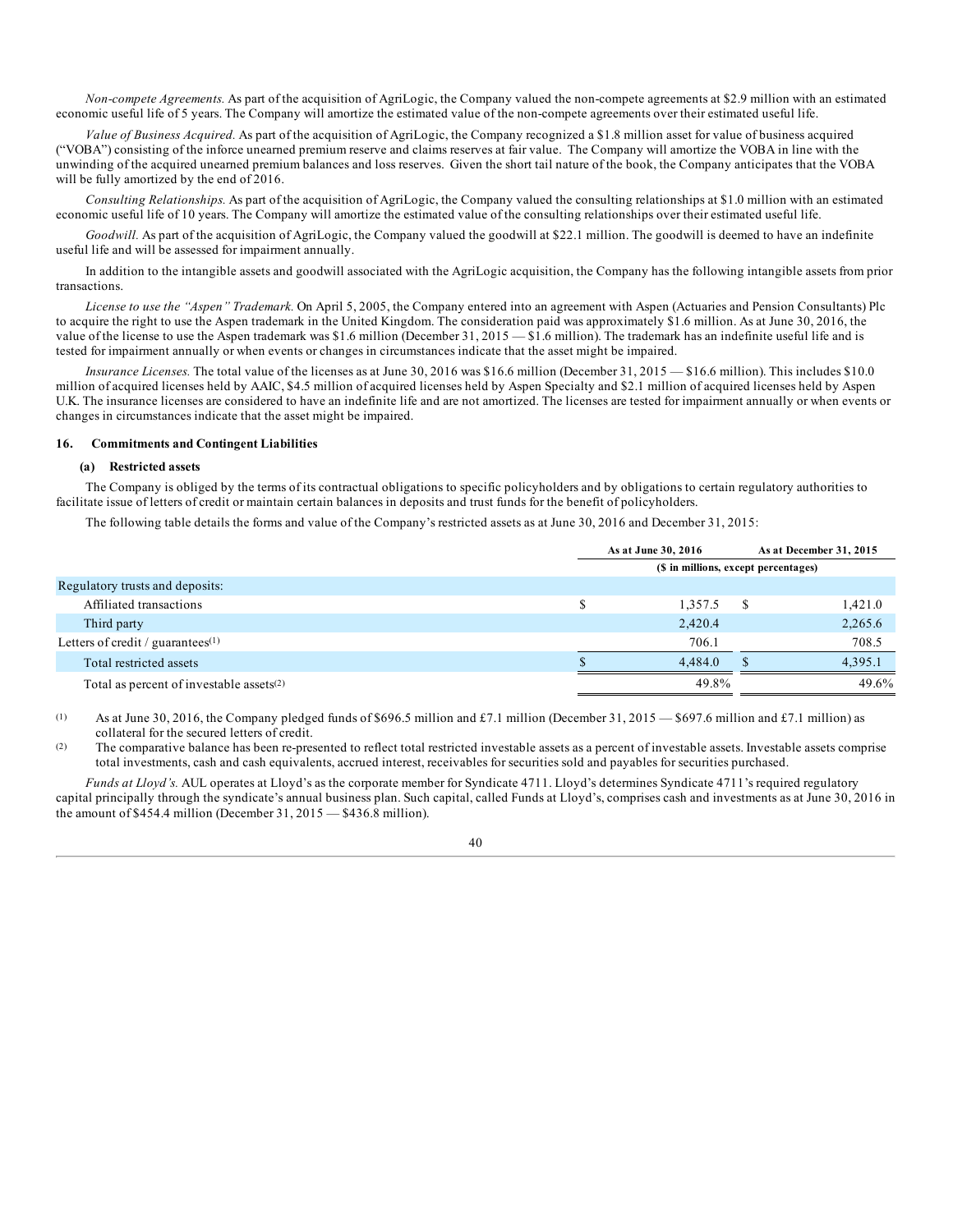The amounts provided as Funds at Lloyd's will be drawn upon and become a liability of the Company in the event Syndicate 4711 declares a loss at a level that cannot be funded from other resources, or if Syndicate 4711 requires funds to cover a short term liquidity gap. The amount which the Company provides as Funds at Lloyd's is not available for distribution to the Company for the payment of dividends. Aspen Managing Agency Limited, the managing agent to Syndicate 4711, is also required by Lloyd's to maintain a minimum level of capital which as at June 30, 2016 was £0.4 million (December 31, 2015 — £0.4 million). This is not available for distribution by the Company for the payment of dividends.

*Credit Facility.* On June 12, 2013, Aspen Holdings and certain of its direct and indirect subsidiaries (collectively, the "Borrowers") entered into an amended and restated credit agreement (the "Credit Agreement") with various lenders and Barclays Bank PLC, as administrative agent ("Barclays"), which amends and restates the credit agreement dated as of July 30, 2010 among Aspen Holdings, the Borrowers, various lenders and Barclays. The credit facility may be used primarily for letters of credit in connection with the Company's insurance and reinsurance businesses to finance its working capital needs and those of our subsidiaries and for other general corporate purposes. Initial availability under the credit facility is \$200.0 million and the Company has the option (subject to obtaining commitments from acceptable lenders) to increase the facility by up to \$100.0 million. The facility will expire on June 12, 2017.

As of June 30, 2016, no borrowings were outstanding under the credit facility. The fees and interest rates on the loans and the fees on the letters of credit payable by the Borrowers under the Credit Agreement are based upon the credit ratings for the Company's long-term unsecured senior debt by S&P and Moody's. In addition, the fees for a letter of credit vary based upon whether the applicable Borrower has provided collateral (in the form of cash or qualifying debt securities) to secure its reimbursement obligations with respect to such letter of credit.

Under the credit facility, the Company must not permit (a) consolidated tangible net worth to be less than approximately \$2,428.6 million plus 50% of consolidated net income and 50% of aggregate net cash proceeds from the issuance by the Company of its capital stock, in each case after January 1, 2013, (b) the ratio of our total consolidated debt to the sum of such debt plus our consolidated tangible net worth to exceed 35% or (c) any material insurance subsidiary to have a financial strength rating of less than  $B++$  from A.M. Best. In addition, the credit facility contains other customary affirmative and negative covenants as well as certain customary events of default, including with respect to a change in control. The various affirmative and negative covenants include, among others, covenants that, subject to various exceptions, restrict the ability of the Company and its subsidiaries to: incur indebtedness; create or permit liens on assets; engage in mergers or consolidations; dispose of assets; pay dividends or other distributions; purchase or redeem the Company's equity securities or those of its subsidiaries and make other restricted payments; make certain investments; agree with others to limit the ability of the Company's subsidiaries to pay dividends or other restricted payments or to make loans or transfer assets to the Company or another of its subsidiaries. In addition, the credit facility has customary events of default, including (subject to certain materiality thresholds and grace periods) payment default, failure to comply with covenants, material inaccuracy of representation or warranty, bankruptcy or insolvency proceedings, change of control and cross-default to other debt agreements. The credit facility also contains customary provisions in respect of successor companies resulting from mergers and acquisitions assuming obligations thereunder.

On December 12, 2014, Aspen Holdings and the Borrowers entered into a first amendment to an amended and restated credit agreement, dated June 12, 2013, with various lenders and Barclays. Aspen Holdings has established, and may establish additional, special purpose entities that have issued or will issue insurance-linked securities to third-party investors (each, an "ILS Entity" and collectively, the "ILS Entities"). Accordingly, the amended and restated credit agreement was amended, among other things, to (i) exclude ILS Entities from the definition of "Subsidiary", (ii) permit the Borrowers to invest in ILS Entities and (iii) permit the Borrowers to engage in transactions with an ILS Entity.

*Other Credit Facilities.* On June 30, 2016, Aspen Bermuda and Citibank Europe plc ("Citi Europe") amended the committed letter of credit facility, dated June 30, 2012, as amended on June 30, 2014 (the "LOC Facility"). The amendment to the LOC facility extends the term of the LOC Facility to June 30, 2018 and provides a maximum aggregate amount of up to \$550.0 million. Under the LOC Facility, Aspen Bermuda will pay to Citi Europe (a) a letter of credit fee based on the available amounts of each letter of credit and (b) a commitment fee, which varies based upon usage, on the unutilized portion of the LOC Facility. Aspen Bermuda will also pay interest on the amount drawn by any beneficiary under a credit provided under the LOC Facility at a rate per annum of LIBOR plus 1% (plus reserve asset costs, if any) from the date of drawing until the date of reimbursement by Aspen Bermuda. In addition, Aspen Bermuda and Citi Europe entered into an uncommitted letter of credit facility whereby Aspen Bermuda has the ability to request letters of credit under this facility subject to the prior approval of Citi Europe. The fee associated with the uncommitted facility is a letter of credit fee based on the available amounts of each letter of credit issued under the uncommitted facility. Both the LOC Facility and the uncommitted facility are used to secure obligations of Aspen Bermuda to its policyholders. In addition to these facilities, we also use regulatory trusts to secure our obligations to policyholders.

In addition, Aspen U.K. and Aspen Bermuda had a \$100.0 million secured letter of credit facility agreement with Barclays. All letters of credit issued under the facility were used to support reinsurance obligations of the parties to the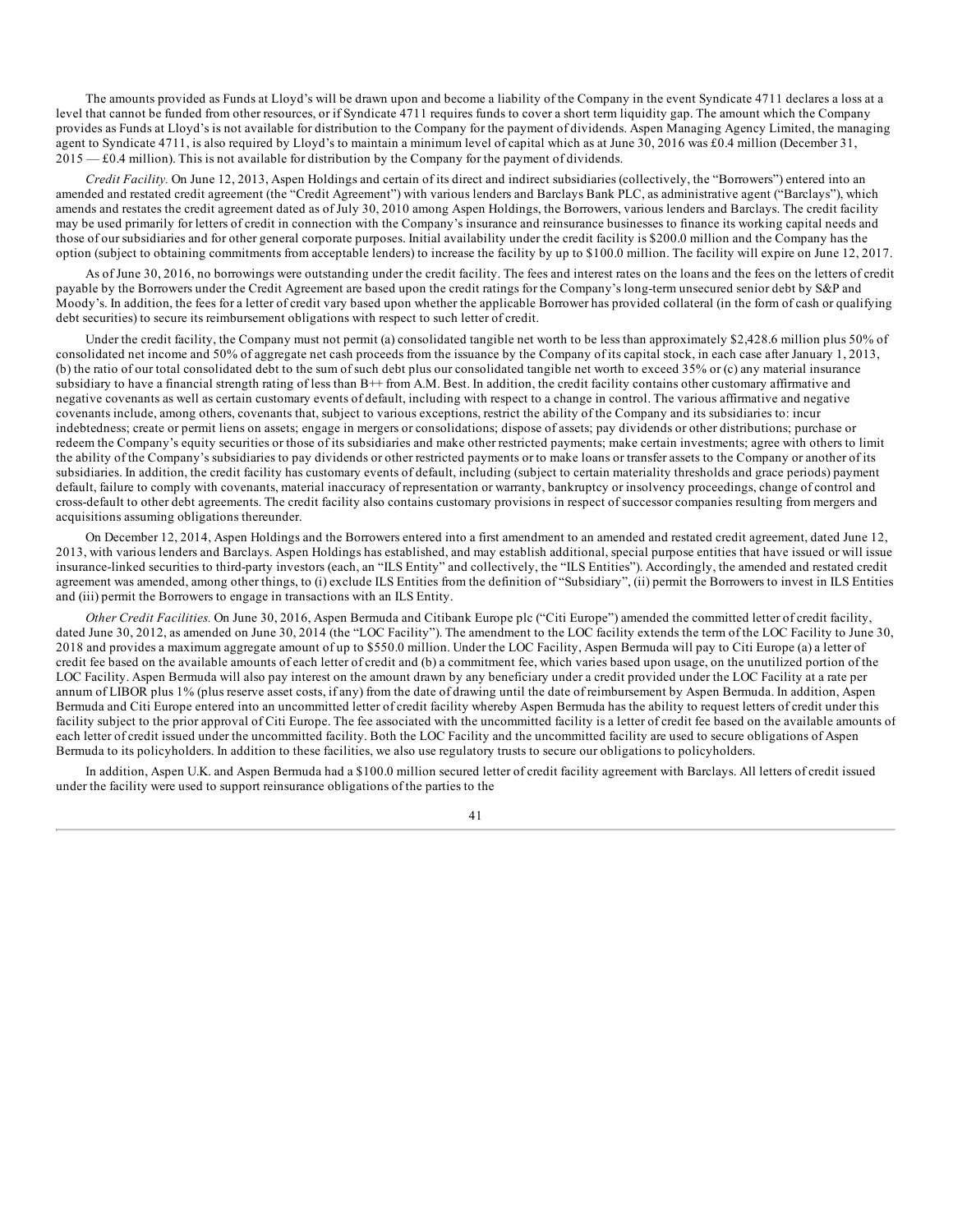agreement and their respective subsidiaries. The Company did not extend the maturity date of the Barclays secured letter of credit facility and, as a result, it expired on January 31, 2015 and no new letters of credit can be issued under this facility. As at June 30, 2016 and December 31, 2015, the Company had no outstanding collateralized letters of credit under this facility.

For further information relating to the Company's credit facilities, refer to Note 23 of the "Notes to Audited Consolidated Financial Statements" in the Company's 2015 Annual Report on Form 10-K filed with the SEC.

*Interest Rate Swaps.* As at June 30, 2016, cash collateral with a fair value of nil was held by the Company's counterparties to support the current valuation of the interest rate swaps (December 31, 2015 — \$10.1 million). For more information on the Company's terminated interest rate swaps, refer to Note 10 of these unaudited condensed consolidated financial statements.

### **(b) Operating leases**

Amounts outstanding under operating leases net of subleases as at June 30, 2016 were:

|                                    |   | 2016 | 2017 | 2018 | 2019            | 2020 | Later<br>Years | Total  |
|------------------------------------|---|------|------|------|-----------------|------|----------------|--------|
|                                    |   |      |      |      | 'S in millions) |      |                |        |
| <b>Operating Lease Obligations</b> | w | O.4  | 16.3 | .3.6 | 20<br>19.0      | 10.0 | 89.1           | 1.31.2 |

### **(c) Contingent liabilities**

In common with the rest of the insurance and reinsurance industry, the Company is subject to litigation and arbitration in the ordinary course of business. The Company's Operating Subsidiaries are regularly engaged in the investigation, conduct and defense of disputes, or potential disputes, resulting from questions of insurance or reinsurance coverage or claims activities. Pursuant to insurance and reinsurance arrangements, many of these disputes are resolved by arbitration or other forms of alternative dispute resolution. Such legal proceedings are considered in connection with estimating the Company's Insurance Reserves — Loss and Loss Adjustment Expenses, as provided on the Company's consolidated balance sheet.

In some jurisdictions, notably the U.S., a failure to deal with such disputes or potential disputes in an appropriate manner could result in an award of "bad faith" punitive damages against the Company's Operating Subsidiaries. In accordance with ASC 450-20-50-4b, for (a) reasonably possible losses for which no accrual is made because any of the conditions for accrual in ASC 450-20-25-2 are not met and (b) reasonably possible losses in excess of the amounts accrued pursuant to ASC 450-20-30-1, the Company will provide an estimate of the possible loss or range of possible loss or state that such an estimate cannot be made.

As of June 30, 2016, based on available information, it was the opinion of the Company's management that the probability of the ultimate resolution of pending or threatened litigation or arbitrations having a material effect on the Company's financial condition, results of operations or liquidity would be remote.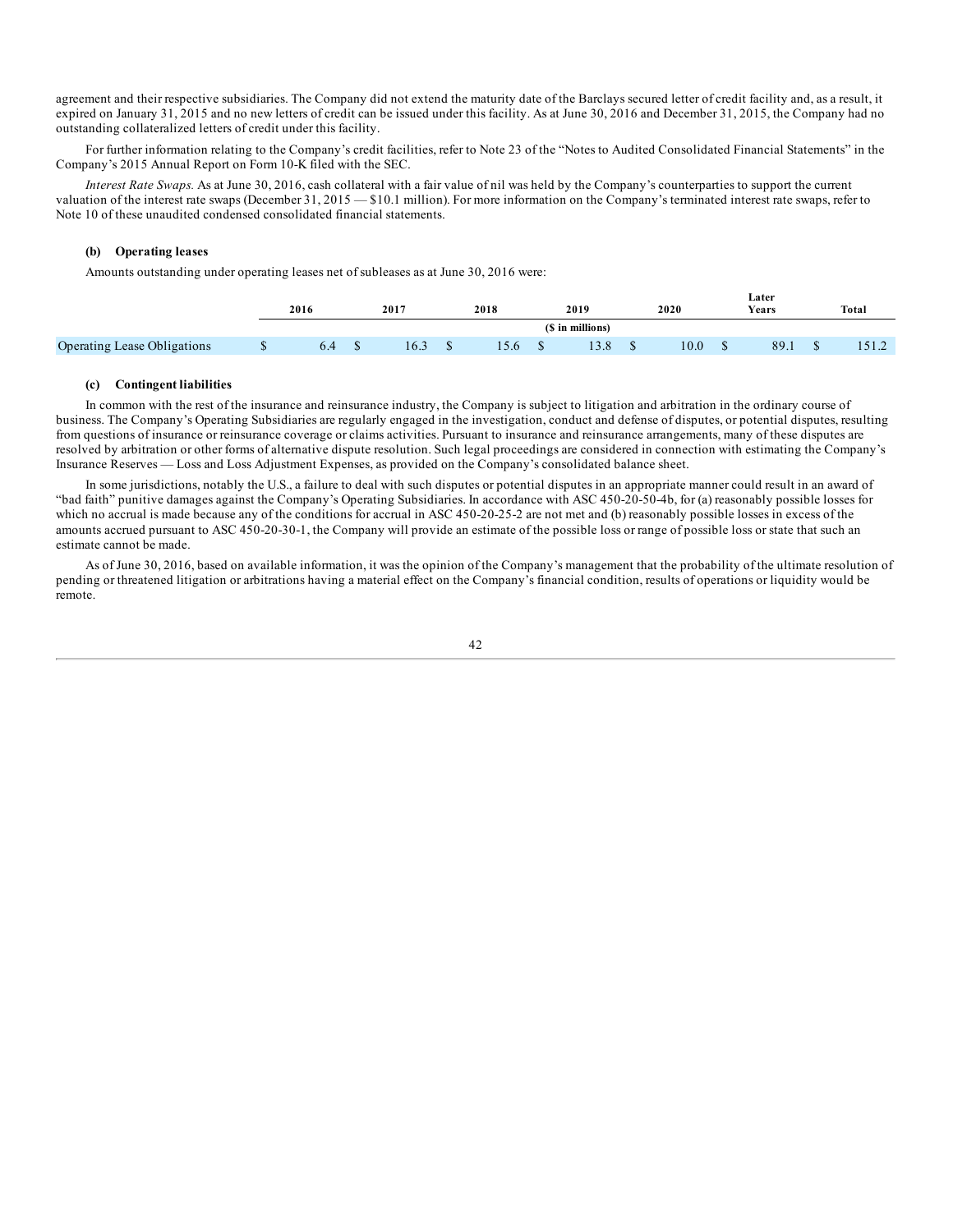### **Item 2.** *Management's Discussion and Analysis of Financial Condition and Results of Operations*

The following is a discussion and analysis of our financial condition and results of operations for the three and six months ended June 30, 2016 and 2015. This discussion and analysis should be read in conjunction with the unaudited condensed consolidated financial statements and related notes contained in this report and the audited consolidated financial statements and related notes for the fiscal year ended December 31, 2015, as well as the discussions of critical accounting policies, contained in our Audited Consolidated Financial Statements in our 2015 Annual Report on Form 10-K filed with the SEC.

Some of the information contained in this discussion and analysis or set forth elsewhere in this report, including information with respect to our plans and strategy for our business and in "Outlook and Trends" below, includes forward-looking statements that involve risks and uncertainties. Please see the section captioned "Cautionary Statement Regarding Forward-Looking Statements" in this report and the "Risk Factors" in Item 1A of our 2015 Annual Report on Form 10-K for more information on factors that could cause actual results to differ materially from the results described in, or implied by, any forward-looking statements contained in this discussion and analysis.

### **Overview**

We are a Bermuda holding company and write insurance and reinsurance business through our subsidiaries principally in Bermuda, the U.K. and the U.S.

Key results for the three and six months ended June 30, 2016 include:

- Gross written premiums of \$801.7 million for the second quarter of 2016, an increase of 10.9% from the second quarter of 2015. Gross written premiums in reinsurance increased by 27.6% with growth across all lines of business and most significantly in property catastrophe and specialty reinsurance. Gross written premiums in insurance increased by 1.5% mainly due to growth from our financial and professional lines and property and casualty lines, offset by reductions in marine, aviation and energy insurance;
- There were \$65.1 million, or 10.1 combined ratio points, of pre-tax catastrophe losses net of reinsurance recoveries and reinstatement premiums in the second quarter of 2016 compared with \$11.9 million, or 2.0 combined ratio points, of pre-tax catastrophe losses net of reinsurance recoveries in the second quarter of 2015;
- There were \$41.7 million, or 6.1 combined ratio points, of pre-tax mid-sized energy, fire and aviation related losses in the insurance segment in the second quarter of 2016 compared with \$40.0 million, or 6.6 combined ratio points, of pre-tax mid-sized energy, fire, weather and transportation related insurance losses in the insurance segment in the second quarter of 2015;
- Net favorable development on prior year loss reserves of \$21.2 million for the second quarter of 2016 had a 3.1 percentage point favorable impact on the combined ratio, compared with a reserve release of \$31.1 million in the second quarter of 2015, which had a 5.1 percentage point favorable impact on the combined ratio;
- Combined ratio of 100.7% for the second quarter of 2016 compared with a combined ratio of 93.6% for the second quarter of 2015. The increase in combined ratio is due to an increase in catastrophe losses, a reduction in net favorable development on prior year loss reserves and a 1.4 percentage point increase in the operating expense ratio due to costs associated with business growth and reorganization costs;
- Realized and unrealized foreign exchange losses of \$5.3 million for the second quarter of 2016 compared with losses of \$11.6 million in the second quarter of 2015 predominantly due to the continued strengthening of the U.S. Dollar during the second quarters of 2015 and 2016;
- Realized and unrealized investment gains of \$36.8 million for the second quarter of 2016 compared with losses of \$15.3 million in the second quarter of 2015. The gains in the quarter were due to mark to market changes in the valuation of our equity and fixed income trading portfolios;
- Diluted net income per share of \$0.89 for the quarter ended June 30, 2016 compared with diluted net income per share of \$0.62 in the second quarter last year;
- Annualized net income return on average equity of 7.2% for the second quarter of 2016 compared with 5.6% for the second quarter of 2015; and
- Diluted book value per ordinary share<sup>(1)</sup> of \$49.53 as at June 30, 2016, up 7.7% from December 31, 2015, which included net unrealized losses on foreign currency translation, net of taxes, and net unrealized gains on investments, net of taxes, recognized through other comprehensive income of \$12.8 million and \$114.1 million, respectively.

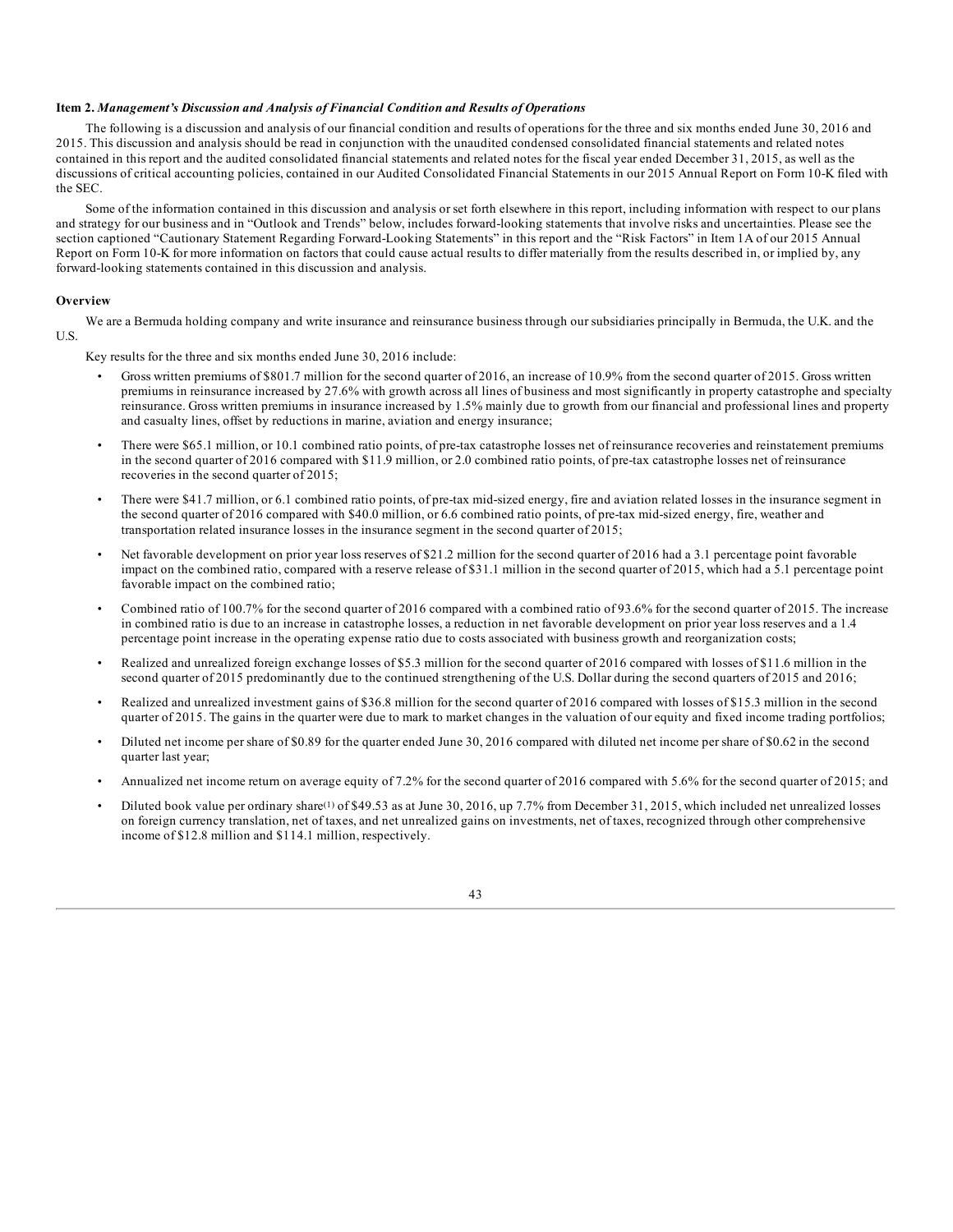(1) Diluted book value per ordinary share is based on total shareholders' equity less preference shares (liquidation preference less issue expenses) and non-controlling interest, divided by the total number of issued and potentially dilutive ordinary shares at the end of the period.

Total shareholders' equity increased by \$59.7 million to \$3,616.8 million during the three months ended June 30, 2016. The most significant movements were:

- a \$33.0 million increase in total other comprehensive income mainly due to a \$37.2 million net unrealized gain in the available for sale investment portfolio, a net unrealized loss in foreign currency translation of \$1.8 million and a \$2.4 million net loss on foreign exchange contracts;
- a \$41.7 million increase in retained earnings for the period; and
- the repurchase of 409,800 ordinary shares for \$18.5 million pursuant to a 10b5-1 plan.

Ordinary shareholders' equity as at June 30, 2016 and December 31, 2015 was:

|                                                  | As at June 30, 2016                        |            | As at December 31, 2015 |            |  |  |  |  |
|--------------------------------------------------|--------------------------------------------|------------|-------------------------|------------|--|--|--|--|
|                                                  | (\$ in millions, except for share amounts) |            |                         |            |  |  |  |  |
| Total shareholders' equity                       |                                            | 3,616.8    |                         | 3,419.9    |  |  |  |  |
| Preference shares less issue expenses            |                                            | (555.8)    |                         | (555.8)    |  |  |  |  |
| Non-controlling interests                        |                                            | (1.5)      |                         | (1.3)      |  |  |  |  |
| Net assets attributable to ordinary shareholders |                                            | 3.059.5    |                         | 2.862.8    |  |  |  |  |
| Issued ordinary shares                           |                                            | 60,329,175 |                         | 60,918,373 |  |  |  |  |
| Issued and potentially dilutive ordinary shares  |                                            | 61,767,449 |                         | 62,240,466 |  |  |  |  |

### **Outlook and Trends**

Overall, the rate environment continues to pose challenges in both our reinsurance and insurance segments, although the rate impact varies by line and geography.

In reinsurance, we had successful mid-year renewals and continued to demonstrate the strength of our client relationships and our ability to find attractive opportunities. In part as a result of our regional network, we continued to see select new business opportunities in Asia Pacific, Middle East and Africa, and Latin America. Throughout the second quarter of 2016, we also continued a managed reduction of our property catastrophe exposure by leveraging third-party capital through Aspen Capital Markets ("ACM") and continued to provide our ACM investors with the risks they seek. Our reinsurance team continues to stay disciplined and avoids writing business that does not meet our underwriting targets.

In insurance, overall pricing in the second quarter of 2016 continued to decrease slightly with the United States modestly positive compared to the international markets where prices decreased approximately 3%. However, the pricing environment varies widely by line of business with our Financial and Professional Lines sub-segment broadly flat while our Property and Casualty sub-segment in the U.S. was broadly flat and decreased in the mid-single digits internationally. Prices in international and U.S. energy decreased approximately 10% largely driven by the excess market capacity and the continued low price of crude oil. We continue to redeploy capital from areas where pricing remains under pressure, such as in our Marine, Energy and Aviation sub-segment, into more attractive lines of business, such as Accident & Health, U.K. Regional Property & Casualty, Global Excess Casualty, U.S. Professional Liability and Cyber, where rates are under less pressure and experience is less volatile. Our insurance team, which continues to roll out its global product line strategy, has achieved scale and will pursue growth on a targeted basis in its next phase of development.

See "Cautionary Statement Regarding Forward-Looking Statements" included in this report.

### **Application of Critical Accounting Policies**

Our unaudited condensed consolidated financial statements are based on the selection of accounting policies and require management to make significant estimates and assumptions. Some of the more critical judgments in the areas of accounting estimates and assumptions that affect our financial condition and results of operations are related to insurance reserves, premiums receivable in respect of assumed reinsurance, the fair value of derivatives and the value of investments, including the extent of any other-than-temporary impairment. There have been no changes to significant accounting policies from those disclosed in the Company's 2015 Annual Report on Form 10-K filed with the SEC. For a detailed discussion of our critical accounting policies, please refer to Item 7, "Management's Discussion and Analysis of Financial Condition and Results of Operations — Critical Accounting Policies" in our 2015 Annual Report on Form 10-K filed with the SEC and the notes to the consolidated condensed unaudited financial statements contained in this report.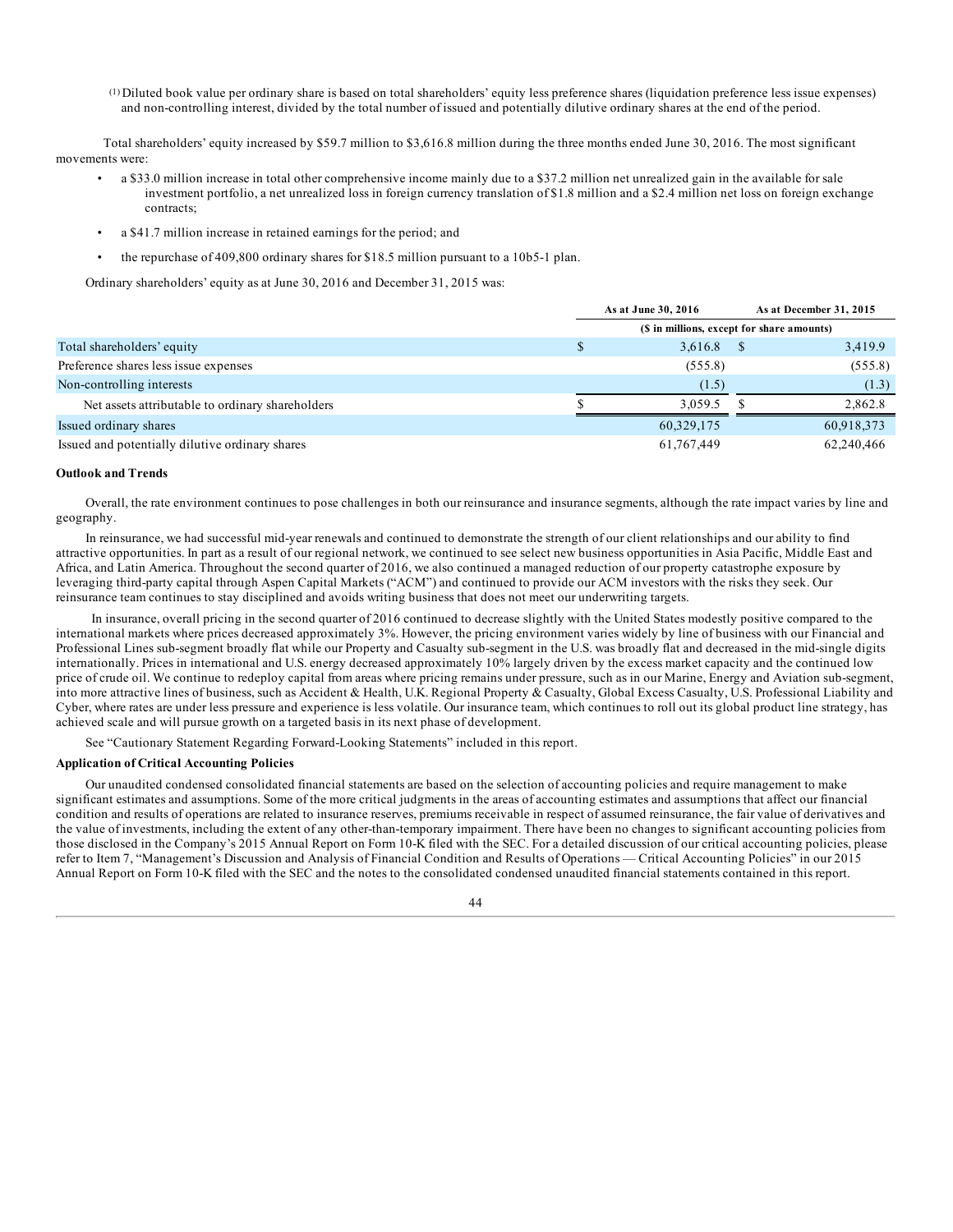## Results of Operations for the Three Months Ended June 30, 2016 Compared to the Three Months Ended June 30, 2015

The following is a discussion and analysis of our consolidated results of operations for the three months ended June 30, 2016 and 2015, starting with a summary of our consolidated results and followed by a segmental analysis.

#### **Total Income Statement**

Our statements of operations consolidate the underwriting results of our two business segments and include certain other revenue and expense items that are not allocated to business segments.

*Gross written premiums.* Gross written premiums increased by \$78.9 million, or 10.9%, in the second quarter of 2016 compared to the second quarter of 2015.

Gross written premiums from our reinsurance segment increased by \$71.9 million, or 27.6%, in the second quarter of 2016 due to growth across all our line of business. Growth in property catastrophe gross written premiums is due primarily to the early renewal of contracts previously written in the third quarter of the year and an increase in contract adjustments. The increase in our specialty reinsurance business is largely due to growth in agriculture business written following our recent acquisition of AgriLogic, a specialist U.S. crop managing general agency business with an integrated agricultural consultancy, and due to favorable premium adjustments from prior years. The increase in our casualty reinsurance lines of business is largely due to growth in our international casualty business lines.

Gross written premiums from our insurance segment increased by \$7.0 million, or 1.5%, in the second quarter of 2016 mainly due to growth in our financial and professional lines and our property and casualty insurance lines offset by reductions in marine, aviation and energy insurance largely due to challenging market conditions in our marine and energy liability, offshore energy, and energy and construction insurance business lines.

The table below shows our gross written premiums for each business segment for the three months ended June 30, 2016 and 2015, and the percentage change in gross written premiums for each business segment:

| <b>Business Segment</b> |  | <b>Three Months Ended June</b><br>30, 2016 | <b>Three Months Ended June</b><br>30, 2015 | $%$ increase |  |  |
|-------------------------|--|--------------------------------------------|--------------------------------------------|--------------|--|--|
|                         |  | (\$ in millions)                           | (\$ in millions)                           |              |  |  |
| Reinsurance             |  | 332.6                                      | 260.7                                      | 27.6%        |  |  |
| Insurance               |  | 469.1                                      | 462.1                                      | $1.5\%$      |  |  |
| Total                   |  | 801.7                                      | 722.8                                      | 10.9%        |  |  |

*Ceded reinsurance.* Total reinsurance ceded for the quarter of \$76.9 million decreased by \$1.5 million from the second quarter of 2015 due to ceded premium reductions in our property and casualty, marine hull and marine and energy liability insurance business lines partially offset by increased ceded reinsurance for our property catastrophe reinsurance business line and additional ceded reinsurance for our new agriculture business reported in our specialty reinsurance business line. Our retention ratio, defined as net written premium as a percentage of gross written premium, increased by 1.2% to 90.4% in the second quarter of 2016 compared to 89.2% in the second quarter of 2015.

*Net premiums earned.* Net premiums earned in the second quarter of 2016 increased by 11.8% from the second quarter of 2015. Net premiums earned increased by 11.6% and 11.8% in reinsurance and insurance, respectively.

*Losses and loss adjustment expenses.* The loss ratio for the quarter increased 5.8 percentage points from 59.2% in the second quarter of 2015 to 65.0% largely due to a \$56.3 million increase in catastrophe losses and a \$9.9 million reduction in prior-year reserve releases.

In the reinsurance segment, the loss ratio for the three months ended June 30, 2016 was 60.5% compared to 43.3% in the equivalent period in 2015. The increase in the loss ratio in the quarter is attributable to a \$49.3 million increase in catastrophe losses and a \$10.3 million decrease in prior year reserve releases. In the second quarter of 2016, we experienced \$51.7 million of natural catastrophe losses, net of reinsurance recoveries, including \$35.7 million associated with the wildfires in Canada, \$7.5 million from an earthquake in Japan and \$7.0 million predominantly from weather-related events in the U.S. The comparable quarter of 2015 experienced \$2.4 million of catastrophe losses from U.S. winter storms.

In the insurance segment, the loss ratio of 68.5% in the second quarter of 2016 decreased from 71.6% in the second quarter of 2015 largely due to lower attritional (i.e. non catastrophe and non mid-sized) losses in the quarter partially offset by higher catastrophe losses. In the second quarter of 2016, we experienced \$25.7 million of energy-related losses, \$11.8 million of fire-related losses and a \$4.2 million aviation loss. In the comparative period in 2015 we experienced \$20.0 million of energy-related losses, \$15.0 million of fire and weather-related losses in the U.S. and a \$5.0 million train derailment loss. Prior year reserve releases increased from \$7.0 million in the second quarter of 2015 to \$7.4 million in the current period. The

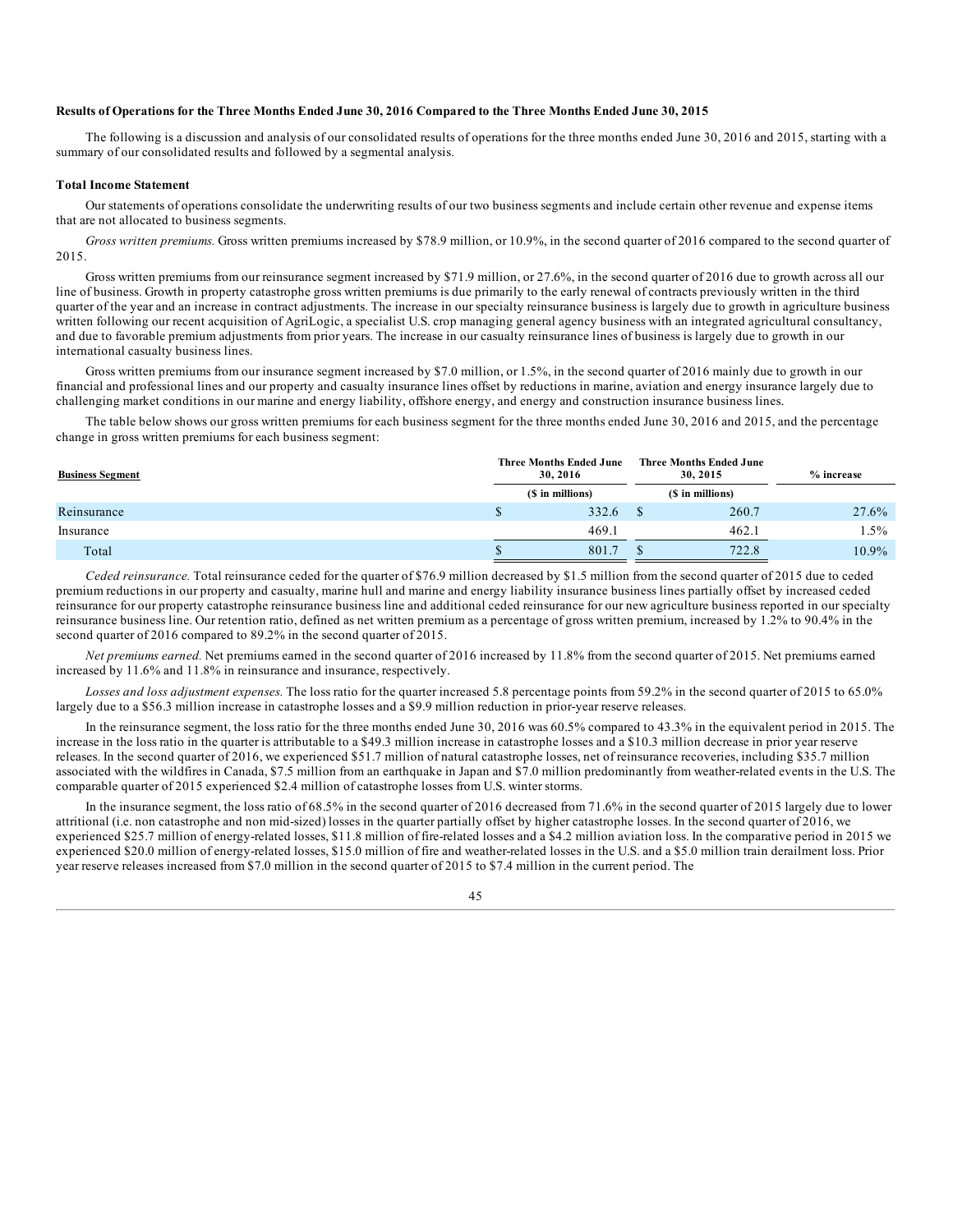insurance segment experienced catastrophe losses for U.S. weather-related events in the current and comparative quarters of \$16.5 million and \$9.5 million, respectively.

We monitor the ratio of losses and LAE to net earned premium (the "loss ratio") as a measure of relative underwriting performance where a lower ratio represents a better result than a higher ratio. The loss ratios for our two business segments for the three months ended June 30, 2016 and 2015 were as follows:

| <b>Business Segment</b> | <b>Three Months Ended June</b><br>30, 2016 | Three Months Ended June<br>30, 2015 |
|-------------------------|--------------------------------------------|-------------------------------------|
| Reinsurance             | 60.5%                                      | 43.3%                               |
| Insurance               | 68.5%                                      | 71.6%                               |
| Total Loss Ratio        | 65.0%                                      | 59.2%                               |

The tables below show our loss ratios including and excluding the impact from catastrophe losses to aid in the analysis of the underlying performance of our business segments. For this purpose, we have defined second quarter 2016 catastrophe losses as losses associated with the wildfires in Canada, an earthquake in Japan and weather-related events in the U.S. We have defined catastrophe losses in the second quarter of 2015 as losses largely associated with U.S. weather-related events.

The underlying changes in loss ratios by business segment are shown in the tables below for the three months ended June 30, 2016 and 2015. The total loss ratio represents the calendar year U.S. GAAP loss ratio. The current year adjustments represent the effect on the loss ratio of net losses and reinstatement premiums, if any, from catastrophe loss events.

| For the Three Months Ended June 30, 2016 | <b>Total Loss</b><br>Ratio | <b>Current Year</b><br>Adjustments | Loss<br><b>Ratio Excluding</b><br><b>Current Year</b><br>Adjustments |
|------------------------------------------|----------------------------|------------------------------------|----------------------------------------------------------------------|
| Reinsurance                              | 60.5%                      | $(17.4)\%$                         | 43.1%                                                                |
| Insurance                                | 68.5%                      | $(4.3)\%$                          | 64.2%                                                                |
| Total                                    | 65.0%                      | $(10.1)\%$                         | 54.9%                                                                |

| For the Three Months Ended June 30, 2015 | <b>Total Loss</b><br>Ratio | <b>Current Year</b><br><b>Adiustments</b> | Loss<br><b>Ratio Excluding</b><br><b>Current Year</b><br>Adjustments |
|------------------------------------------|----------------------------|-------------------------------------------|----------------------------------------------------------------------|
| Reinsurance                              | 43.3%                      | (0.9)%                                    | $42.4\%$                                                             |
| Insurance                                | 71.6%                      | $(2.8)\%$                                 | 68.8%                                                                |
| Total                                    | 59.2%                      | $(2.0)\%$                                 | 57.2%                                                                |

Reserve releases in our reinsurance segment decreased from \$24.1 million in the second quarter of 2015 to \$13.8 million in the current period. Reserve releases for the current quarter were mainly as a result of favorable development across other property and specialty reinsurance business lines. The comparative period benefited from favorable reserve development across all reinsurance lines though predominantly from our property and casualty reinsurance business lines.

Reserve releases for the insurance segment increased from \$7.0 million in the second quarter of 2015 to \$7.4 million in the current period. The reserve releases in the current quarter were mainly as a result of favorable development in our marine, aviation and energy business lines. The reserve releases in the comparative quarter were due primarily to favorable development in property and casualty lines.

*Expense ratio.* We monitor the ratio of expenses to net earned premium (the "expense ratio") as a measure of the cost effectiveness of our amortization of deferred policy acquisition costs, general, administrative and corporate expenses. The table below splits the net expense ratio between the amortized deferred policy acquisition costs, general, administrative and corporate expenses and the effect of reinsurance for the three months ended June 30, 2016 and 2015:

|                                                |             | Three Months Ended June 30, 2016 |          | Three Months Ended June 30, 2015 |           |          |  |  |  |
|------------------------------------------------|-------------|----------------------------------|----------|----------------------------------|-----------|----------|--|--|--|
| <b>Ratios Based on Gross Earned Premium</b>    | Reinsurance | Insurance                        | Total    | Reinsurance                      | Insurance | Total    |  |  |  |
| Policy acquisition expense ratio               | 15.4%       | $16.7\%$                         | $16.2\%$ | 17.5%                            | 15.1%     | $16.1\%$ |  |  |  |
| General and administrative expense ratio $(1)$ | 11.9        | 12.6                             | 14.8     | 12.3                             | 10.7      | 13.4     |  |  |  |
| Gross expense ratio                            | 27.3        | 29.3                             | 31.0     | 29.8                             | 25.8      | 29.5     |  |  |  |
| Effect of reinsurance                          | 2.7         | 5.6                              | 4.7      | 2.2                              | 6.2       | 4.9      |  |  |  |
| Total net expense ratio                        | $30.0\%$    | 34.9%                            | $35.7\%$ | 32.0%                            | 32.0%     | 34.4%    |  |  |  |

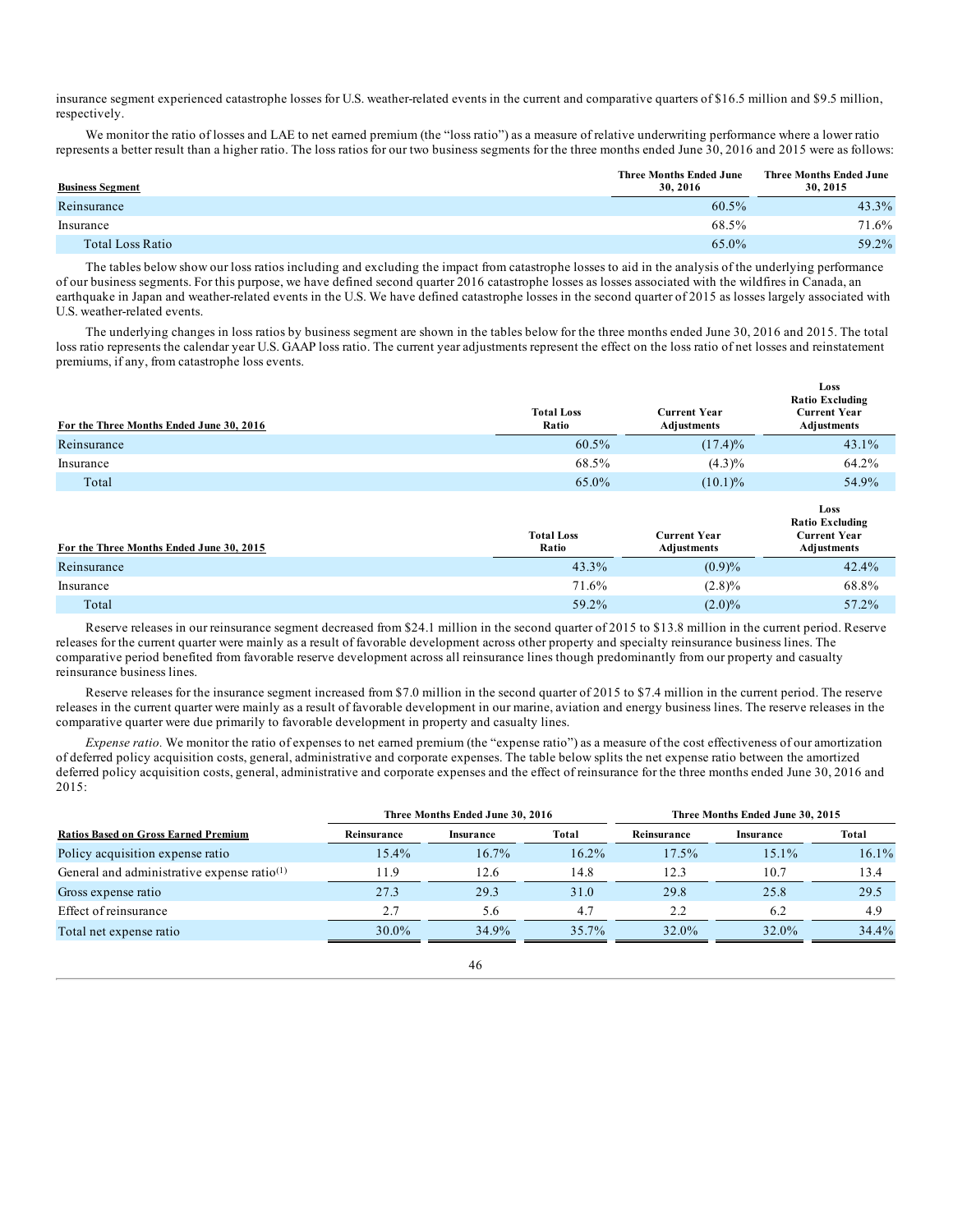(1) The total group general and administrative expense ratio includes corporate expenses which are not allocated to the segments.

The policy acquisition expense ratio increased in the second quarter of 2016 compared to the comparative quarter of 2015 due to an increase in the insurance segment ratio partially offset by a reduction in the reinsurance segment ratio. The increase in the insurance segment ratio is due predominantly to higher profit commission accruals and higher insurance taxes. The reduction in the reinsurance segment ratio was due predominantly to the receipt of Federal Excise Tax ("FET") refunds.

General, administrative and corporate expenses increased by \$21.0 million from \$95.4 million in the second quarter of 2015 to \$116.4 million in the second quarter of 2016 largely driven by reorganization costs and costs associated with growth in our business. The general, administrative and corporate expense ratio, before the effect of reinsurance, increased by 1.4 percentage points compared to the equivalent period in 2015.

*Net investment income.* Net investment income for the quarter of \$48.0 million increased by 2.8% compared to \$46.7 million in the second quarter of 2015 due to an increase in interest income for our fixed income securities compared to the comparative quarter of 2015.

*Change in fair value of derivatives.* In the three months ended June 30, 2016, we recorded a loss of \$0.6 million (2015 — loss of \$0.2 million) in respect of our terminated interest rate swaps, a gain of \$0.2 million (2015 — gain of \$2.2 million) in respect of foreign exchange contracts not designated as hedging instruments and a loss of \$1.4 million (2015 — gain of \$0.1 million) in respect of foreign exchange contracts designated as hedging instruments.

*Income before tax.* In the second quarter of 2016, income before tax was \$66.2 million (2015 — \$51.2 million) comprised of the amounts set out in the table below:

|                                                                         | <b>Three Months Ended June</b><br>30, 2016 |        | <b>Three Months Ended June</b><br>30, 2015 |        |
|-------------------------------------------------------------------------|--------------------------------------------|--------|--------------------------------------------|--------|
|                                                                         |                                            |        | (\$ in millions)                           |        |
| Underwriting income                                                     | \$                                         | 15.6   | - \$                                       | 54.2   |
| Corporate expenses                                                      |                                            | (20.1) |                                            | (14.8) |
| Other (expense)/income                                                  |                                            | (1.5)  |                                            | 0.6    |
| Net investment income                                                   |                                            | 48.0   |                                            | 46.7   |
| Change in fair value of derivatives                                     |                                            | (0.4)  |                                            | 2.0    |
| Change in fair value of loan notes issued by variable interest entities |                                            | 0.5    |                                            | (3.3)  |
| Realized and unrealized investment gains                                |                                            | 45.1   |                                            | 13.5   |
| Realized and unrealized investment losses                               |                                            | (8.3)  |                                            | (28.8) |
| Net realized and unrealized foreign exchange losses                     |                                            | (5.3)  |                                            | (11.6) |
| Interest expense                                                        |                                            | (7.4)  |                                            | (7.3)  |
| Income before tax                                                       |                                            | 66.2   |                                            | 51.2   |

*Taxes.* Income tax expense for the three months ended June 30, 2016 was \$1.3 million (2015 — \$2.2 million) equating to an estimated effective tax rate of  $2.0\%$  (2015  $-4.3\%$ ). The reduction in the effective tax rate is primarily due to the agreement of the deductions available for certain interest payments in prior periods. The effective tax rate for the year is subject to revision in future periods if circumstances change and depends on the relative profitability of those parts of business underwritten in Bermuda (where the rate of tax on corporate profits is zero), the U.K. (where the corporate tax rate remains at 20%, with a further reduction to 19% from April 1, 2017) and the U.S. (where the federal income tax rate is 35%).

*Net income after tax.* Net income after tax for the three months ended June 30, 2016 was \$64.9 million, equivalent to basic earnings per ordinary share of \$0.91 adjusted for the \$9.4 million preference share dividends and \$0.4 million non-controlling interest. Fully diluted earnings per ordinary share were \$0.89 for the three months ended June 30, 2016. Net income after tax for the three months ended June 30, 2015 was \$49.0 million, equivalent to basic earnings per ordinary share of \$0.64 after deducting \$9.4 million preference share dividends and \$0.5 million non-controlling interest. Fully diluted earnings per ordinary share were \$0.62 for the three months ended June 30, 2015.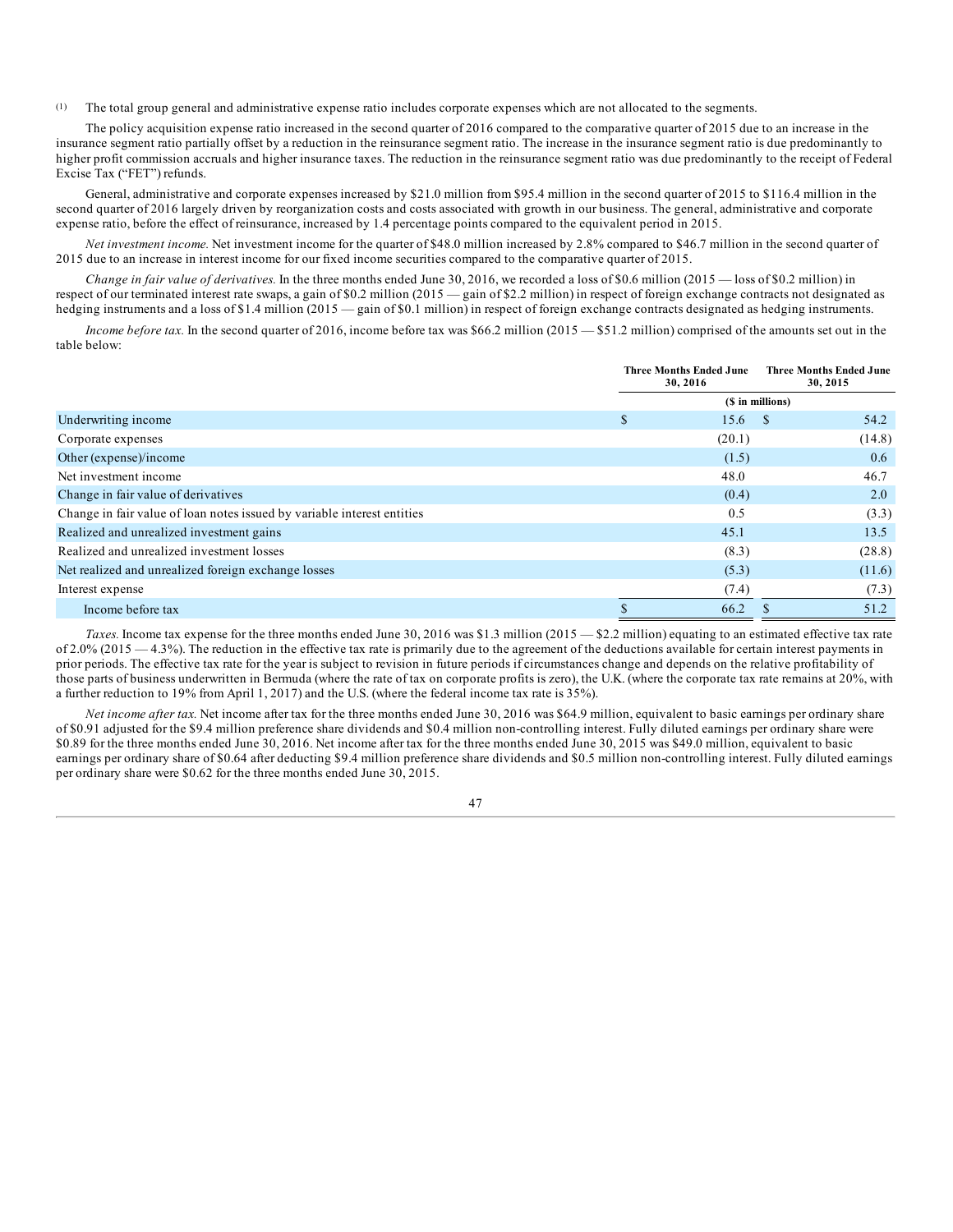*Realized and unrealized* investment *gains/(losses)*. Total realized and unrealized investment gains for the three months ended June 30, 2016 were \$36.8 million  $(2015 -$ losses of \$15.3 million) comprising the amounts set out in the table below:

|                                                         | <b>Three Months Ended June</b><br>30, 2016 |    | <b>Three Months Ended June</b><br>30, 2015 |  |  |  |  |
|---------------------------------------------------------|--------------------------------------------|----|--------------------------------------------|--|--|--|--|
|                                                         | (\$ in millions)                           |    |                                            |  |  |  |  |
| Available for sale:                                     |                                            |    |                                            |  |  |  |  |
| Fixed income securities $-$ gross realized gains        | \$<br>2.1                                  | \$ | 1.1                                        |  |  |  |  |
| Fixed income securities — gross realized (losses)       | (1.3)                                      |    | (0.6)                                      |  |  |  |  |
| Equity securities $-$ gross realized gains              |                                            |    |                                            |  |  |  |  |
| Equity securities $-$ gross realized (losses)           |                                            |    |                                            |  |  |  |  |
| Short-term investments - gross realized gains           | 0.2                                        |    |                                            |  |  |  |  |
| Short-term investments — gross realized (losses)        | (0.1)                                      |    |                                            |  |  |  |  |
| $Cash$ and cash equivalents $\_\$ gross realized gains  | 0.1                                        |    |                                            |  |  |  |  |
| $Cash and cash equivalents — gross realized (losses)$   | 0.2                                        |    |                                            |  |  |  |  |
| Trading:                                                |                                            |    |                                            |  |  |  |  |
| Fixed income securities $-$ gross realized gains        | 4.0                                        |    | 1.3                                        |  |  |  |  |
| Fixed income securities — gross realized (losses)       | (0.6)                                      |    | (0.4)                                      |  |  |  |  |
| Equity securities $-$ gross realized gains              | 9.3                                        |    | 11.9                                       |  |  |  |  |
| Equity securities $-$ gross realized (losses)           | (6.5)                                      |    | (4.3)                                      |  |  |  |  |
| Catastrophe bonds                                       |                                            |    | (0.8)                                      |  |  |  |  |
| Net change in gross unrealized gains                    | 29.4                                       |    | (23.5)                                     |  |  |  |  |
| Total realized and unrealized investment gains/(losses) | \$<br>36.8                                 |    | (15.3)                                     |  |  |  |  |

*Other comprehensive income.* We recorded a \$33.0 million increase in our total other comprehensive income for the three months ended June 30, 2016 (2015 — reduction of \$84.5 million), net of taxes. The increase was mainly due to a \$38.2 million gain in the net unrealized available for sale investment portfolio (2015 — \$74.0 million net unrealized loss), a \$1.8 million net unrealized loss in foreign currency translation (2015 — \$16.2 million net unrealized loss), a \$2.4 million net loss from hedged foreign exchange contracts (2015 — \$5.1 million gain) and a \$1.0 million reclassification of net realized gains to net income (2015 — \$0.6 million reclassified net realized losses) as a result of the sale of the available for sale equity portfolio.

*Non-controlling interest.* In the three months ended June 30, 2016, we recorded an increase of \$0.4 million (2015 — \$0.5 million increase) in the amount owed to the non-controlling interest in respect of Aspen Risk Management Limited.

*Dividends.* Dividends paid on our ordinary shares and preference shares in the three months ended June 30, 2016 were \$22.8 million (2015 — \$22.4 million). The dividend on our ordinary shares increased from \$0.21 per ordinary share to \$0.22 per ordinary share on April 21, 2016.

### **Underwriting Results by Business Segments** — **Second Quarter**

We are organized into two business segments: Reinsurance and Insurance. The reinsurance segment consists of property catastrophe reinsurance, other property reinsurance, casualty reinsurance and specialty reinsurance. The insurance segment consists of property and casualty insurance, marine, aviation and energy insurance and financial and professional lines insurance.

We have provided additional disclosures for corporate and other (non-underwriting) income and expenses in Note 5 of our unaudited condensed consolidated financial statements included in this report. Corporate and other income and expenses include net investment income, net realized and unrealized investment gains or losses, expenses associated with managing the group, certain strategic and non-recurring costs, changes in fair value of derivatives and changes in fair value of the loan notes issued by variable interest entities, interest expenses, net realized and unrealized foreign exchange gains or losses and income taxes, none of which are allocated to the business segments.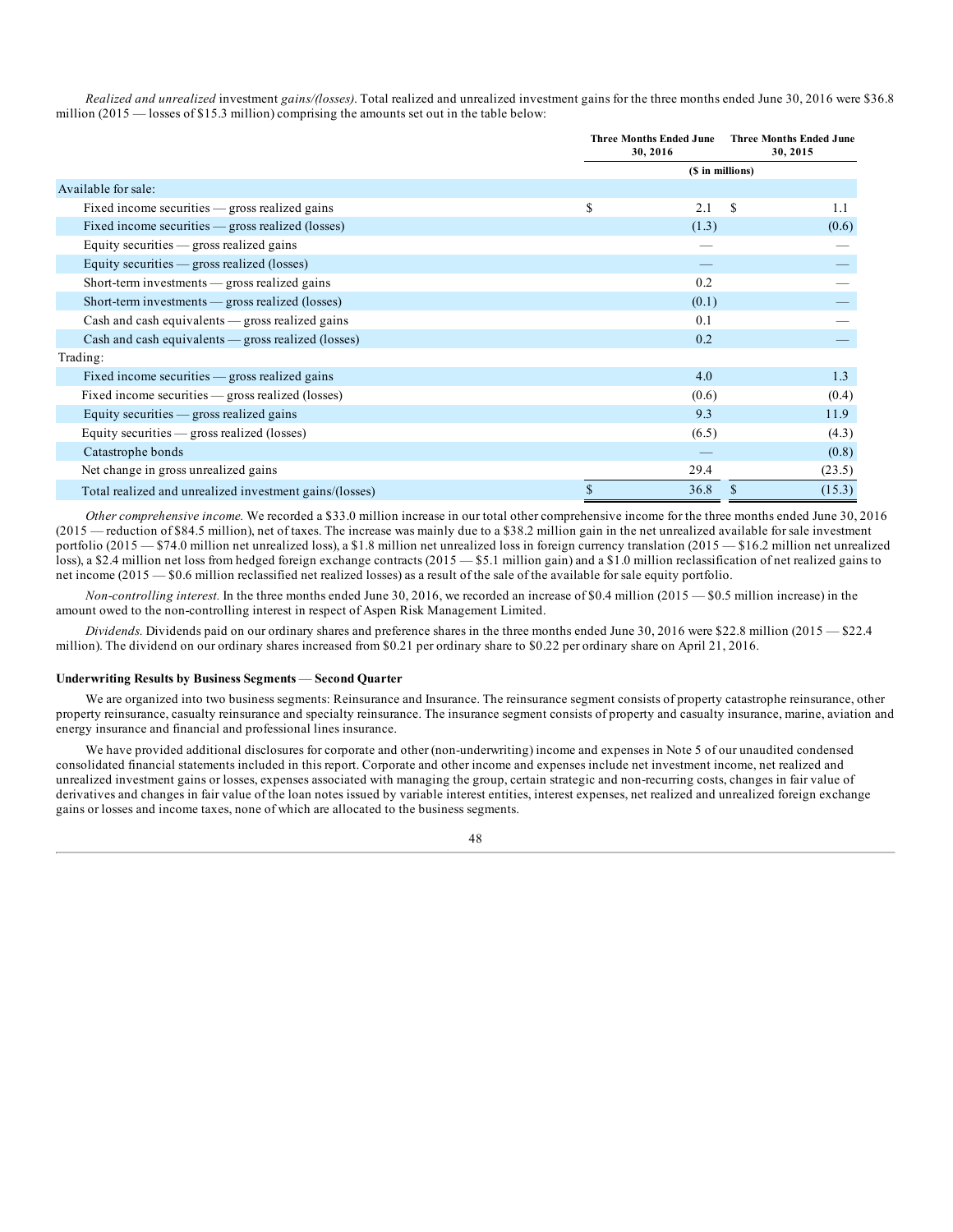Please refer to the tables in Note 5 in our unaudited condensed consolidated financial statements of this report for a summary of gross and net written and earned premiums, underwriting results and combined ratios and reserves for our two business segments for the three months ended June 30, 2016 and 2015. The contributions of each business segment to gross written premiums in the three months ended June 30, 2016 and 2015 were as follows:

|                         | <b>Gross Written Premiums</b> |                  |                                  |                                  |                  |              |  |  |
|-------------------------|-------------------------------|------------------|----------------------------------|----------------------------------|------------------|--------------|--|--|
| <b>Business Segment</b> |                               |                  | Three Months Ended June 30, 2016 | Three Months Ended June 30, 2015 |                  |              |  |  |
|                         |                               | (\$ in millions) | $\frac{6}{6}$ of total)          |                                  | (\$ in millions) | (% of total) |  |  |
| Reinsurance             |                               | 332.6            | $41.5\%$ \$                      |                                  | 260.7            | $36.1\%$     |  |  |
| Insurance               |                               | 469.1            | 58.5                             |                                  | 462.1            | 63.9         |  |  |
| Total                   |                               | 801.7            | $100.0\%$                        |                                  | 722.8            | $100.0\%$    |  |  |

#### **Reinsurance**

Our reinsurance segment consists of property catastrophe reinsurance, other property reinsurance (risk excess, pro rata and facultative), casualty reinsurance (U.S. treaty, international treaty and global facultative) and specialty reinsurance (credit and surety, agriculture insurance and reinsurance, marine, aviation, terrorism, engineering and other specialty lines). For a more detailed description of this segment, see Part I, Item 1, "Business — Business Segments — Reinsurance" in the Company's 2015 Annual Report on Form 10-K filed with the SEC.

*Gross written premiums.* Gross written premiums in our reinsurance segment increased by 27.6% compared to the three months ended June 30, 2015. The table below shows our gross written premiums for each line of business for the three months ended June 30, 2016 and 2015, and the percentage change in gross written premiums for each line of business:

| <b>Lines of Business</b>         | <b>Three Months Ended June</b><br>30, 2016 |                  |  | <b>Three Months Ended June</b><br>30.2015 | % increase/(decrease) |
|----------------------------------|--------------------------------------------|------------------|--|-------------------------------------------|-----------------------|
|                                  |                                            | (\$ in millions) |  | (\$ in millions)                          |                       |
| Property catastrophe reinsurance |                                            | 97.7             |  | 67.3                                      | $45.2\%$              |
| Other property reinsurance       |                                            | 84.3             |  | 84.0                                      | $0.4\%$               |
| Casualty reinsurance             |                                            | 57.3             |  | 49.0                                      | $16.9\%$              |
| Specialty reinsurance            |                                            | 93.3             |  | 60.4                                      | 54.5%                 |
| Total                            |                                            | 332.6            |  | 260.7                                     | 27.6%                 |

The increase in property catastrophe gross written premiums is primarily due to the early renewal of contracts which previously renewed in the third quarter of the year and an increase in contract adjustments. The increase in our casualty reinsurance lines of business is largely due to growth in our international casualty business lines while the increase in our specialty reinsurance business is largely due to \$12.0 million of agriculture business sourced following our recent acquisition of AgriLogic and favorable premium adjustments from prior years.

*Losses and loss adjustment expenses.* The loss ratio for the three months ended June 30, 2016 was 60.5% compared to 43.3% in the equivalent period in 2015. The increase in the loss ratio in the quarter is attributable to a \$49.3 million increase in catastrophe losses, a \$10.3 million decrease in prior year reserve releases and changes in business mix towards lines which have higher non-catastrophe loss ratios. In the second quarter of 2016, we experienced \$51.7 million of natural catastrophe losses, net of reinsurance recoveries, including \$35.7 million of losses associated with the wildfires in Canada, \$7.5 million from an earthquake in Japan and \$7.0 million from weather-related events in the U.S. The comparable quarter of 2015 experienced \$2.4 million of catastrophe losses from U.S. winter storms. Reserve releases for the current quarter were mainly as a result of favorable development in our other property and specialty reinsurance business lines. The comparative period benefited from favorable reserve development in U.S. casualty and property pro rata business lines. Further information relating to the movement of prior year reserves is found below under "Reserves for Losses and Loss Adjustment Expenses."

*Policy acquisition, general and administrative expenses.* Amortization of deferred policy acquisition costs was \$50.7 million for the three months ended June 30, 2016, equivalent to 16.9% of net premiums earned, compared to \$50.4 million, or 18.8% of net premiums earned in the equivalent period in 2015. The reduction in the acquisition expense ratio is due to the receipt of FET refunds, increases in over-rider commission and changes in business mix toward agriculture and specialty marine business lines which have lower average commission rates. The general and administrative expenses of \$39.1 million increased compared to \$35.4 million in the equivalent period in 2015 due to costs associated with our acquisition of AgriLogic in addition to other planned expenses to support business growth. The general and administrative expense ratio decreased to 13.1% from 13.2% in the same period in 2015 due to the increase in expenses being less significant than the growth in net premiums earned.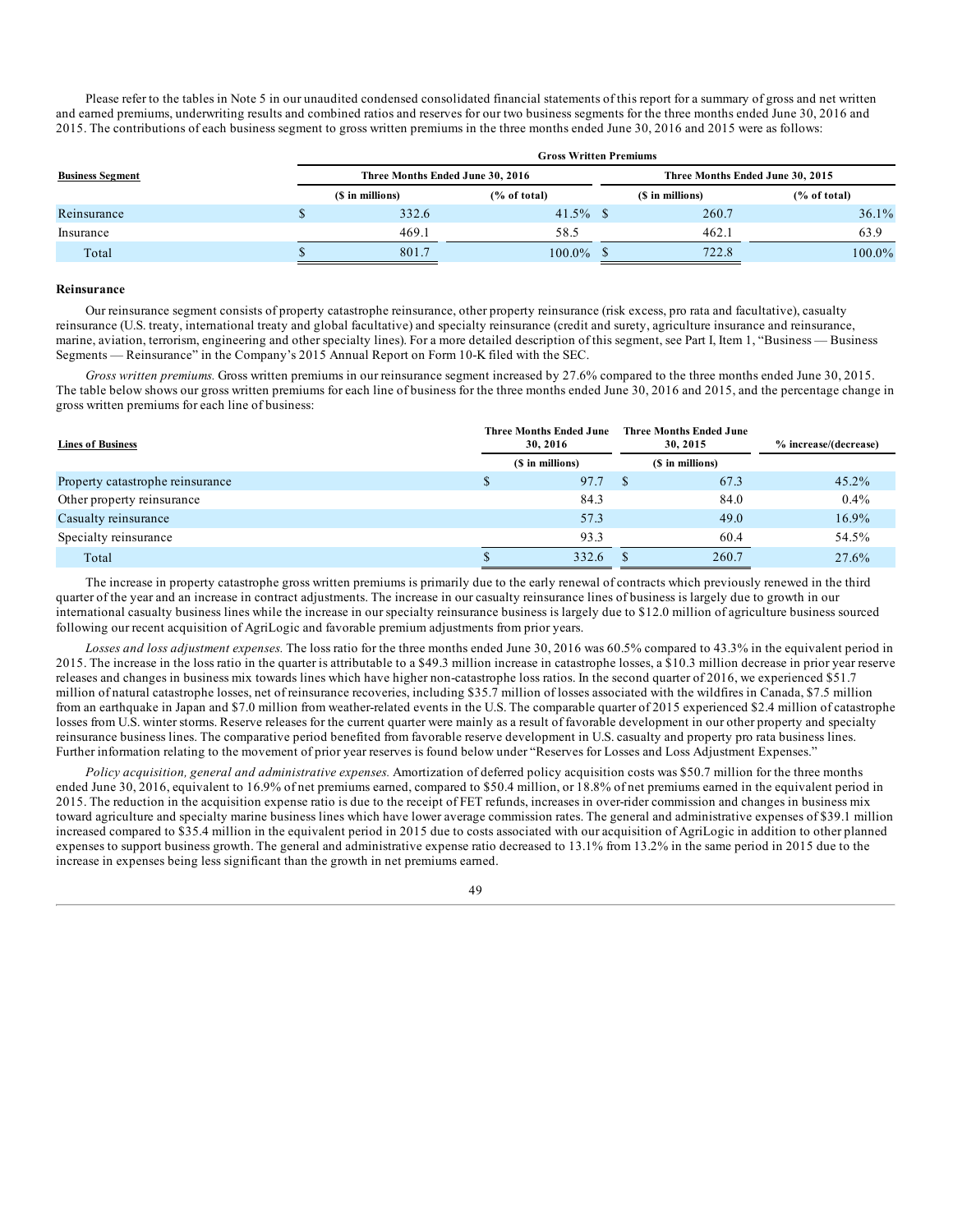#### **Insurance**

Our insurance segment consists of property and casualty insurance, marine, aviation and energy insurance and financial and professional lines insurance. For a more detailed description of this segment, see Part I, Item 1 "Business — Business Segments — Insurance" in our 2015 Annual Report on Form 10-K filed with the SEC.

*Gross written premiums.* Gross written premiums in our insurance segment increased by 1.5% compared to the three months ended June 30, 2015. The table below shows our gross written premiums for each line of business for the three months ended June 30, 2016 and 2015, and the percentage change in gross written premiums for each line of business:

| <b>Lines of Business</b>                   | <b>Three Months Ended June</b><br>30, 2016 |       |  | <b>Three Months Ended June</b><br>30, 2015 | % increase/(decrease) |
|--------------------------------------------|--------------------------------------------|-------|--|--------------------------------------------|-----------------------|
|                                            | (\$ in millions)                           |       |  | (\$ in millions)                           |                       |
| Property and casualty insurance            |                                            | 257.6 |  | 254.8                                      | $1.1\%$               |
| Marine, aviation and energy insurance      |                                            | 93.8  |  | 103.2                                      | $(9.1)\%$             |
| Financial and professional lines insurance |                                            | 117.7 |  | 104.1                                      | $13.1\%$              |
| Total                                      |                                            | 469.1 |  | 462.1                                      | $1.5\%$               |

The increase in property and casualty gross written premiums is largely attributable to growth in our U.S. excess casualty, U.K. corporate property and casualty and railroad business lines offset by reductions in U.S. casualty and excess casualty business lines. The decrease in gross written premiums in marine, aviation and energy insurance is largely due to challenging market conditions in our energy and construction, marine and energy liability and offshore energy business lines. The increase in gross written premiums in financial and professional insurance is largely attributable to growth in our credit and political risks, accident and health and U.S. professional liability insurance business lines.

*Losses and loss adjustment expenses.* The loss ratio of 68.5% in the second quarter of 2016 decreased from 71.6% in the second quarter of 2015 largely due to lower attritional losses in the quarter partially offset by higher catastrophe losses. In the second quarter of 2016, we experienced \$25.7 million of energy-related losses, \$11.8 million of fire-related losses and a \$4.2 million aviation loss. In the comparative period in 2015 we experienced \$20.0 million of energy-related losses, \$15.0 million of fire and weather-related losses in the U.S. and a \$5.0 million train derailment loss. Prior year reserve releases increased from \$7.0 million in the second quarter of 2015 to \$7.4 million in the current period. The insurance segment experienced catastrophe losses for U.S. weatherrelated events in the current and comparative quarters of \$16.5 million and \$9.5 million, respectively.

Reserve releases in the current quarter were mainly as a result of favorable development in our marine, aviation and energy and financial and professional business lines. Reserve releases in the comparative quarter were principally from our property and casualty lines. Further information relating to the movement of prior year reserves is found below under "Reserves for Losses and Loss Adjustment Expenses."

*Policy acquisition, general and administrative expenses.* Amortization of deferred policy acquisition costs for the three months ended June 30, 2016 increased to 19.9% of net premiums earned compared to 18.7% in the second quarter of 2015 due to higher profit commission accruals, higher insurance taxes and lower over-rider commissions. Our general and administrative expenses increased by \$12.0 million from \$45.2 million in the second quarter of 2015 to \$57.2 million in the current quarter due to reorganization costs and costs associated with growth in our insurance business.

#### Results of Operations for the Six Months Ended June 30, 2016 Compared to the Six Months Ended June 30, 2015

The following is a discussion and analysis of our consolidated results of operations for the six months ended June 30, 2016 and 2015, starting with a summary of our consolidated results and followed by a segmental analysis.

#### **Total Income Statement**

Our statements of operations consolidate the underwriting results of our two business segments and include certain other revenue and expense items that are not allocated to our business segments.

*Gross written premiums.* Gross written premiums increased by \$135.4 million, or 8.2%, in the first half of 2016 compared to the same period in 2015.

Gross written premiums from our reinsurance segment increased by 14.0% largely due to growth in specialty reinsurance and casualty reinsurance business lines. The increase in our specialty reinsurance business is due to growth in agriculture business written following our acquisition of AgriLogic and growth in specialty marine business. The increase in our casualty reinsurance lines of business is largely due to growth in our U.S. casualty treaty and international casualty business lines.

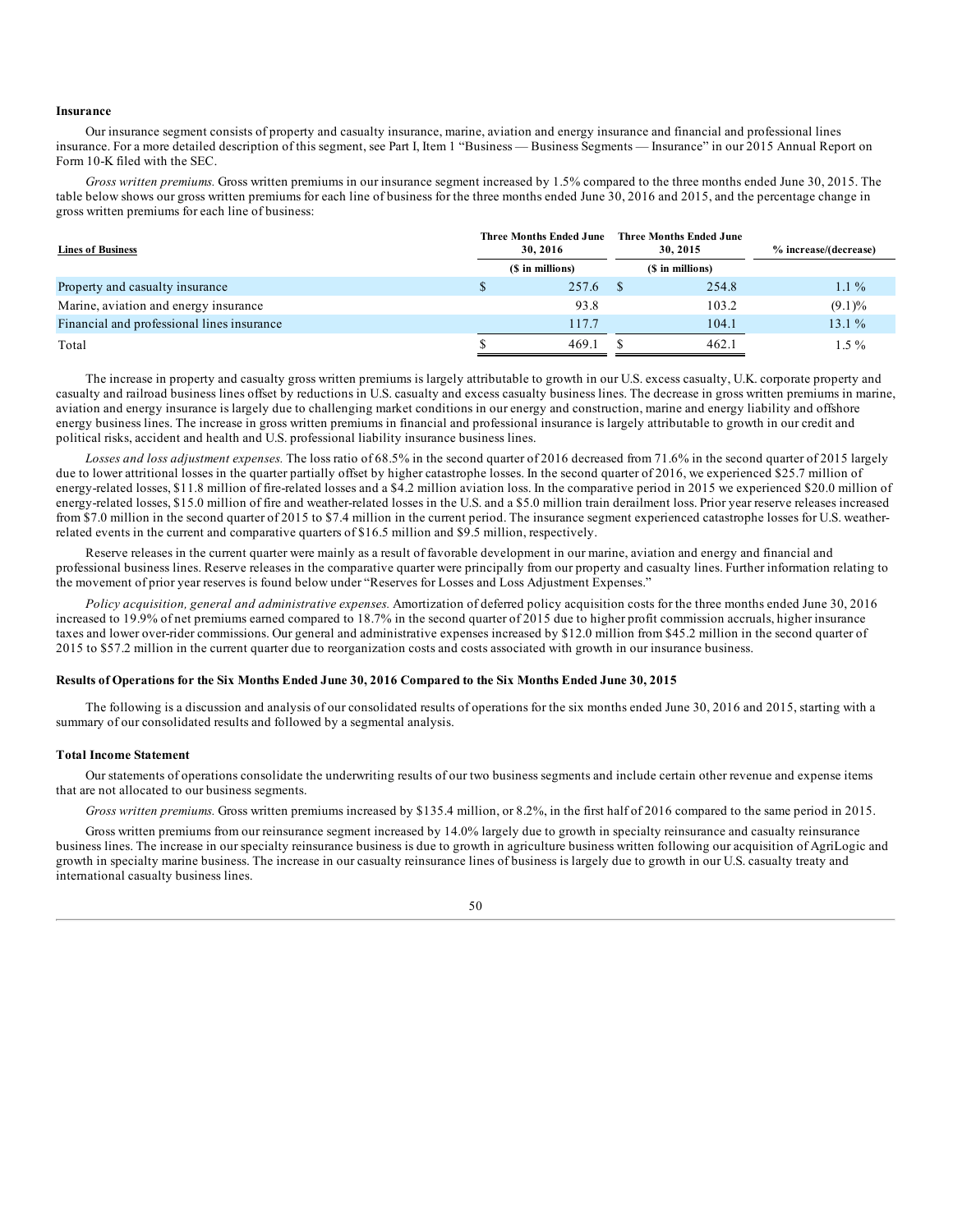Gross written premiums from our insurance segment increased by 3.4% mainly due to growth in our financial and professional lines and our property and casualty insurance lines offset by a reduction in our marine, aviation and energy insurance lines largely due to challenging market conditions in our marine and energy liability, offshore energy, and energy and construction insurance business lines.

The table below shows our gross written premiums for each business segment for the six months ended June 30, 2016 and 2015, and the percentage change in gross written premiums for each business segment:

| <b>Business Segment</b> | <b>Six Months Ended June</b><br>30, 2016<br>(\$ in millions) |         |               | <b>Six Months Ended June</b><br>30.2015 | $%$ increase |  |
|-------------------------|--------------------------------------------------------------|---------|---------------|-----------------------------------------|--------------|--|
|                         |                                                              |         |               | (\$ in millions)                        |              |  |
| Reinsurance             |                                                              | 850.2   |               | 745.5                                   | 14.0%        |  |
| Insurance               |                                                              | 927.2   |               | 896.5                                   | 3.4%         |  |
| Total                   |                                                              | 1,777.4 | <sup>\$</sup> | 1,642.0                                 | 8.2%         |  |

*Ceded reinsurance.* Total reinsurance ceded for the first half of 2016 of \$252.9 million increased by \$18.5 million compared to the first half of 2015. The increase is in line with the overall growth in gross written premiums. In addition ceded reinsurance costs have increased for our reinsurance segment due to increased ceded reinsurance for our property catastrophe business line and for our new agriculture business reported in our specialty reinsurance business line. Ceded reinsurance costs have decreased for our insurance segment in our property and casualty, marine hull and marine and energy liability business lines. Our retention ratio, defined as net written premium as a percentage of gross written premium, increased by 1.8% to 82.9% in the first half of 2016 compared to 81.1% in the first half of 2015.

*Net premiums earned.* Net premiums earned in the first six months of 2016 increased by 11.7% compared to the first six months of 2015 due to an increase in gross written premiums partially offset by higher ceded premiums.

*Losses and loss adjustment expenses.* The loss ratio increased by 4.1 percentage points from 55.4% in the first six months of 2015 to 59.5% for the first six months of 2016.

In the reinsurance segment, the loss ratio for the six months ended June 30, 2016 was 54.4% compared to 42.8% in the equivalent period in 2015 due largely to a \$52.3 million increase in catastrophe losses and a \$5.3 million reduction in reserve releases compared to 2015. In the first half of 2016, we experienced \$62.4 million of natural catastrophe losses, net of reinsurance recoveries, including \$35.7 million associated with the wildfires in Canada, \$15.8 million from weather-related events in the U.S. and \$7.5 million from an earthquake in Japan. In the comparable period in 2015 there were \$10.1 million of natural catastrophe losses comprising \$6.9 million of losses associated with North American weather-related events and \$3.2 million of other losses associated predominantly with European and Australian storms. Reserve releases decreased from \$37.3 million in the first half of 2015 to \$32.0 million in the current period. Further information relating to the movement of prior year reserves is found below under "Reserves for Losses and Loss Adjustment Expenses."

In the insurance segment, the loss ratio of 63.3% for the first half of 2016 decreased from 64.9% for the comparable period in 2015 largely due to lower attritional losses partially offset by higher catastrophe losses. In the first half of 2016, we experienced \$29.6 million of energy-related losses, \$11.8 million of fire-related losses and a \$4.2 million aviation loss. In the comparative period of 2015, there were \$20.0 million of energy-related losses, \$15.0 million of fire and weather-related losses in the U.S. and a \$5.0 million train derailment loss. In the first six months of 2016, there were \$24.6 million of catastrophe losses associated with U.S. weather-related events compared to \$15.3 million in the first half of 2015. Prior year reserve releases decreased by \$10.5 million from \$21.3 million in the first half of 2015 to \$10.8 million in the current period. Further information relating to the movement of prior year reserves is found below under "Reserves for Losses and Loss Adjustment Expenses."

We monitor the loss ratio as a measure of relative underwriting performance where a lower ratio represents a better result than a higher ratio. The loss ratios for our two business segments for the six months ended June 30, 2016 and 2015 were as follows:

| <b>Business Segment</b> | Six Months Ended June 30,<br>2016 | Six Months Ended June 30,<br>2015 |
|-------------------------|-----------------------------------|-----------------------------------|
| Reinsurance             | 54.4%                             | 42.8%                             |
| Insurance               | 63.3%                             | 64.9%                             |
| Total Loss Ratio        | 59.5%                             | 55.4%                             |

We also present, in the tables below, loss ratios including and excluding the impact from catastrophe losses to aid in the analysis of the underlying performance of our business segments. For this purpose, we defined the major 2016 catastrophe

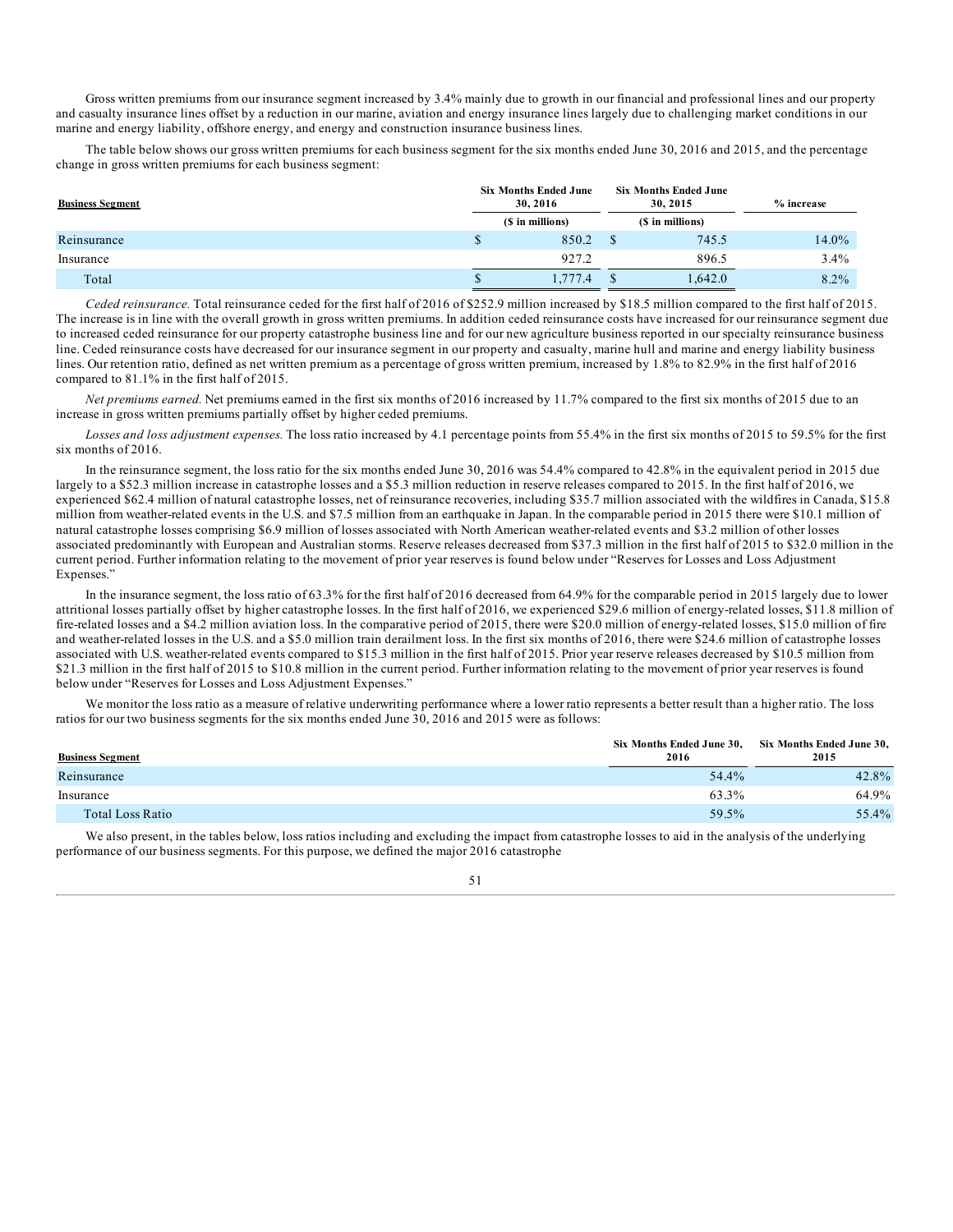losses as losses associated with the wildfires in Canada, weather-related events in the U.S., and several earthquakes. We defined major 2015 catastrophe losses associated with North American weather-related events and other losses associated predominantly with European and Australian storms.

The underlying changes in loss ratios by business segment are shown in the tables below for the six months ended June 30, 2016 and 2015. The total loss ratio represents the calendar year U.S. GAAP loss ratio. The current year adjustments represent the effect on the loss ratio of net claims and reinstatement premiums, if applicable, from catastrophe loss events.

| For the Six Months Ended June 30, 2016 | <b>Total Loss</b><br>Ratio | <b>Current Year</b><br>Adjustments | Loss<br><b>Ratio Excluding</b><br><b>Current Year</b><br>Adjustments |
|----------------------------------------|----------------------------|------------------------------------|----------------------------------------------------------------------|
| Reinsurance                            | 54.4%                      | $(10.8)\%$                         | 43.6%                                                                |
| Insurance                              | 63.3%                      | $(3.2)\%$                          | 60.1%                                                                |
| Total                                  | 59.5%                      | $(6.5)\%$                          | 53.0%                                                                |

| For the Six Months Ended June 30, 2015 | <b>Total Loss</b><br>Ratio | Current Year<br>Adjustments | Loss<br><b>Ratio Excluding</b><br><b>Current Year</b><br>Adjustments |
|----------------------------------------|----------------------------|-----------------------------|----------------------------------------------------------------------|
| Reinsurance                            | 42.8%                      | $(2.0)\%$                   | 40.8%                                                                |
| Insurance                              | 64.9%                      | (2.2)%                      | 62.7%                                                                |
| Total                                  | 55.4%                      | $(2.1)\%$                   | 53.3%                                                                |

Reserve releases in our reinsurance segment decreased from \$37.3 million in the first half of 2015 to \$32.0 million in the current period. Reserve releases in the insurance segment reduced from \$21.3 million in the first half of 2015 to \$10.8 million in the first half of 2016. Refer to "Reserves for Losses and Loss Adjustment Expenses" below for a description of the key elements giving rise to these reserve releases.

*Expense ratio.* We monitor the expense ratio as a measure of the cost effectiveness of our amortization of deferred policy acquisition costs and, general, administrative and corporate expenses. The table below splits the net expense ratio between the amortized deferred policy acquisition costs, general, administrative and corporate expenses and the effect of reinsurance for each of the six months ended June 30, 2016 and 2015:

|                                                |             | Six Months Ended June 30, 2016 | Six Months Ended June 30, 2015 |             |           |          |  |
|------------------------------------------------|-------------|--------------------------------|--------------------------------|-------------|-----------|----------|--|
| <b>Ratios Based on Gross Earned Premium</b>    | Reinsurance | Insurance                      | Total                          | Reinsurance | Insurance | Total    |  |
| Policy acquisition expense ratio               | 17.3%       | $16.3\%$                       | $16.7\%$                       | 18.8%       | 15.5%     | $16.8\%$ |  |
| General and administrative expense ratio $(1)$ | 13.1        | 12.9                           | 15.4                           | 12.3        | 12.0      | 14.2     |  |
| Gross expense ratio                            | 30.4        | 29.2                           | 32.1                           | 31.1        | 27.5      | 31.0     |  |
| Effect of reinsurance                          | 3.0         | 5.2                            | 4.6                            | 2.1         | 6.1       | 4.8      |  |
| Total net expense ratio                        | 33.4%       | 34.4%                          | $36.7\%$                       | 33.2%       | 33.6%     | 35.8%    |  |

(1) The total group general and administrative expense ratio includes corporate expenses which are not allocated to the segments.

Policy acquisition expenses increased by \$23.5 million in the first half of 2016 compared to the equivalent period in 2015 largely due to changes in the mix of business written towards a greater proportion of other property and specialty reinsurance and due to the receipt of FET refunds.

General, administrative and corporate expenses increased by \$38.6 million for the first half of 2016 compared to the first half of 2015. The general, administrative and corporate expense ratio, before the effect of reinsurance, increased by 1.4 percentage points compared to the prior period in 2015 due to an increase in costs in our reinsurance segment as a result of our acquisition of AgriLogic and increased corporate costs associated with the growth in our business and reorganization costs.

*Net investment income.* Net investment income for the first half of 2016 was \$97.5 million, an increase of 3.6% compared to \$94.1 million in the first half of 2015 due primarily to an increase in interest income from our fixed income portfolio and growth in equity dividends.

*Change in fair value of derivatives.* In the six months ended June 30, 2016, we recorded a charge of \$3.4 million (2015 — charge of \$3.4 million) in respect of our terminated interest rate swaps and a loss of \$4.2 million (2015 — loss of \$2.4 million)

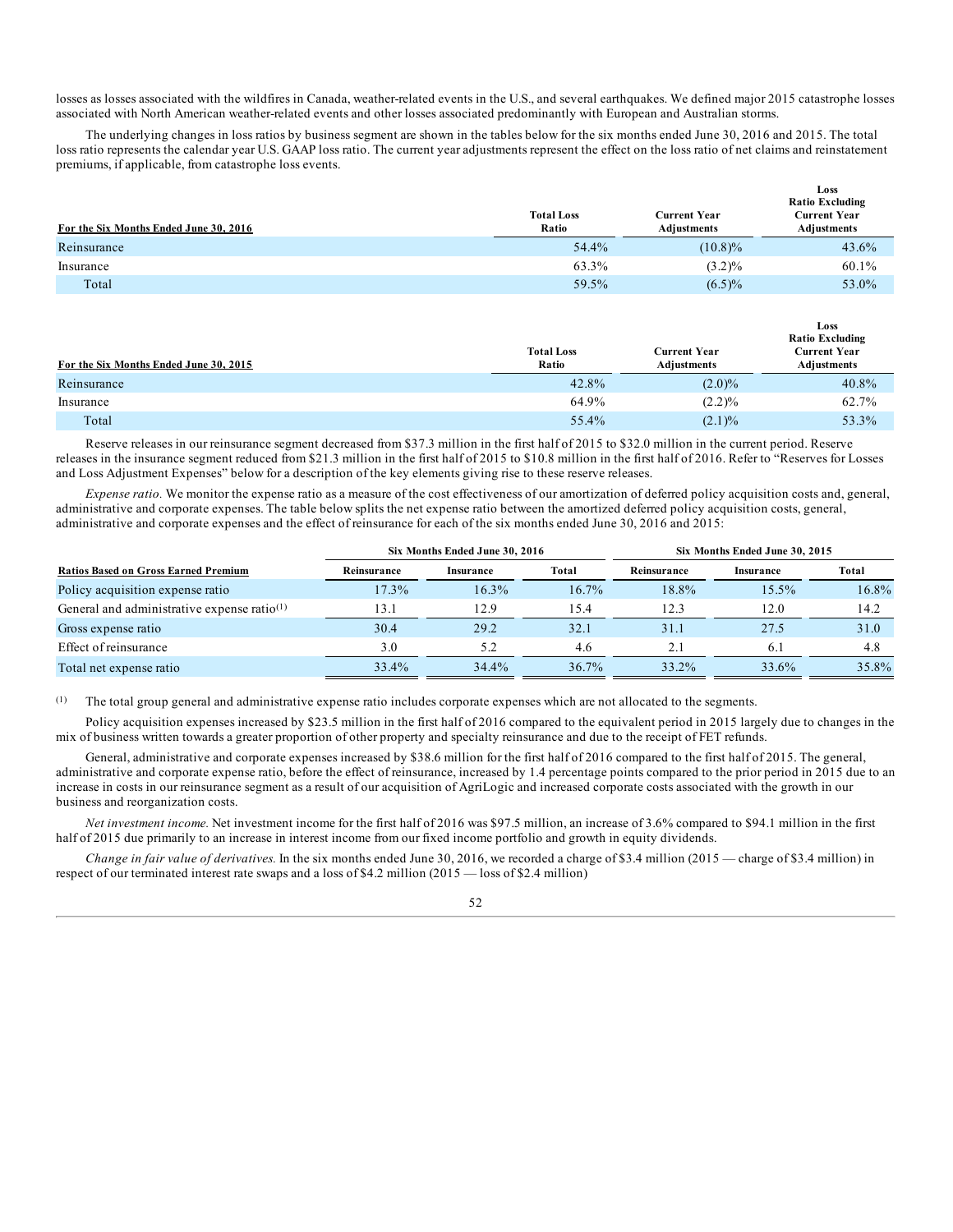in respect of foreign exchange contracts not designated as hedging instruments and a loss of \$2.5 million (2015 — loss of \$2.7 million) in respect of foreign exchange contracts designated as hedging instruments.

*Income before tax.* In the six months ended June 30, 2016, income before tax was \$183.1 million (2015 — \$184.3 million) comprising the amounts set out in the table below:

|                                                                         | Six Months Ended June 30, Six Months Ended June 30,<br>2016 |                  | 2015   |  |
|-------------------------------------------------------------------------|-------------------------------------------------------------|------------------|--------|--|
|                                                                         |                                                             | (\$ in millions) |        |  |
| Underwriting income                                                     | \$<br>88.4                                                  | <sup>\$</sup>    | 134.7  |  |
| Corporate expenses                                                      | (37.2)                                                      |                  | (29.3) |  |
| Other (expenses)/income                                                 | (0.1)                                                       |                  | 1.9    |  |
| Net investment income                                                   | 97.5                                                        |                  | 94.1   |  |
| Change in fair value of derivatives                                     | (7.6)                                                       |                  | (5.8)  |  |
| Change in fair value of loan notes issued by variable interest entities | (3.9)                                                       |                  | (6.2)  |  |
| Realized and unrealized investment gains                                | 110.7                                                       |                  | 70.9   |  |
| Realized and unrealized investment losses                               | (28.9)                                                      |                  | (43.3) |  |
| Net realized and unrealized foreign exchange losses                     | (21.0)                                                      |                  | (18.0) |  |
| Interest expense                                                        | (14.8)                                                      |                  | (14.7) |  |
| Income before tax                                                       | 183.1                                                       |                  | 184.3  |  |

In the six months ended June 30, 2016, we recorded a net change in gross realized and unrealized gains of \$81.8 million driven primarily by mark to market gains in both our fixed income and equity portfolios.

*Taxes.* Income tax expense for the six months ended June 30, 2016 was \$3.8 million (2015 — \$7.3 million) equating to an estimated effective tax rate of  $2.1\%$  (2015  $-4.0\%$ ). The reduction in the effective tax rate is primarily due to the agreement of the deductions available for certain interest payments in prior periods. The effective tax rate represents an estimate of the tax rate which will apply to our pre-tax income for 2016 including adjustments to prior period estimates. The effective tax rate for the year is subject to revision in future periods if circumstances change and depends on the relative profitability the business underwritten in Bermuda (where the rate of tax on corporate profits is zero), the U.K. (where the corporate tax rate remains at 20%, with a further reduction to 19% from April 1, 2017) and the U.S. (where the federal income tax rate is 35%).

*Net income after tax.* Net income after tax for the six months ended June 30, 2016 was \$179.3 million, equivalent to basic earnings per share of \$2.64 adjusted for the \$18.9 million preference share dividends and \$0.2 million non-controlling interest. Net income after tax for the six months ended June 30, 2015 was \$177.0 million, equivalent to basic earnings per ordinary share of \$2.55, adjusted for the \$18.9 million preference share dividends and \$0.5 million of non-controlling interest. Fully diluted earnings per ordinary share were \$2.57 for the six months ended June 30, 2016 compared to \$2.50 for the equivalent period in 2015.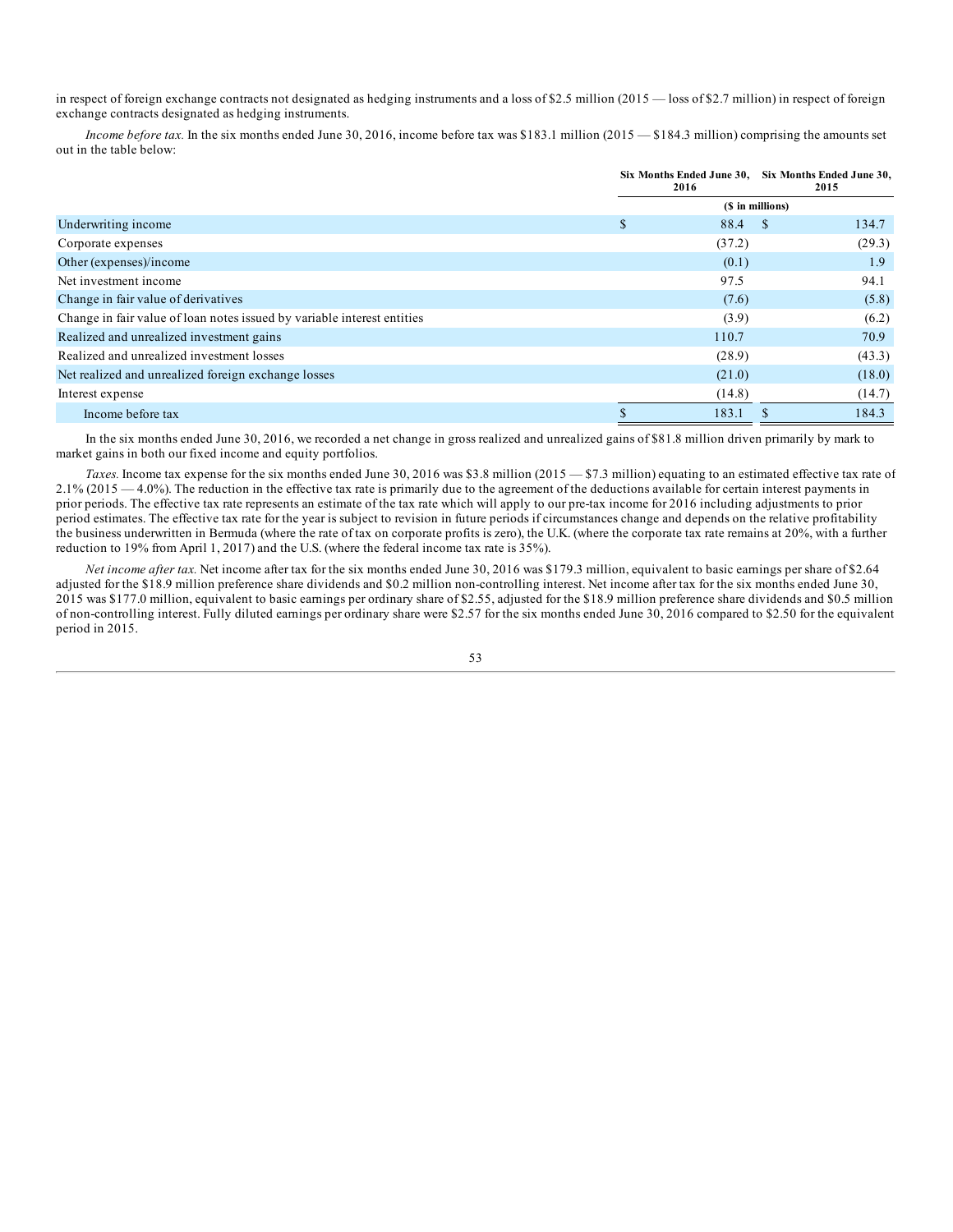*Investment gains*. Realized and unrealized investment gains for the six months ended June 30, 2016 were \$81.8 million (2015 — \$27.6 million) comprising the amounts set out in the table below:

|                                                           | Six Months Ended June 30, Six Months Ended June 30,<br>2016 |                  | 2015 |        |
|-----------------------------------------------------------|-------------------------------------------------------------|------------------|------|--------|
|                                                           |                                                             | (\$ in millions) |      |        |
| Available for sale:                                       |                                                             |                  |      |        |
| Fixed income maturities $-$ gross realized gains          | S                                                           | 9.2              | \$   | 7.3    |
| Fixed income maturities $-$ gross realized (losses)       |                                                             | (3.7)            |      | (1.1)  |
| Equity securities $-$ gross realized gains                |                                                             |                  |      | 31.9   |
| Equity securities $-$ gross realized (losses)             |                                                             |                  |      | (3.0)  |
| Short-term investments — gross realized gains             |                                                             | 0.2              |      |        |
| Short-term investments — gross realized (losses)          |                                                             | (0.1)            |      |        |
| $Cash$ and cash equivalents $\_\$ gross realized gains    |                                                             | 0.1              |      |        |
| $Cash$ and cash equivalents $\_\$ gross realized (losses) |                                                             | (0.5)            |      |        |
| Trading:                                                  |                                                             |                  |      |        |
| Fixed income securities $-$ gross realized gains          |                                                             | 5.2              |      | 3.3    |
| Fixed income securities — gross realized (losses)         |                                                             | (6.4)            |      | (2.6)  |
| Equity securities - gross realized gains                  |                                                             | 15.2             |      | 28.4   |
| Equity securities $-$ gross realized (losses)             |                                                             | (18.0)           |      | (13.1) |
| Catastrophe bonds                                         |                                                             | (0.2)            |      | (0.8)  |
| Net change in gross unrealized gains                      |                                                             | 80.8             |      | (22.7) |
| Total realized and unrealized investment gains            |                                                             | 81.8             | \$.  | 27.6   |

In the six months ended June 30, 2016, we recorded a net change in gross unrealized gains of \$80.8 million driven by mark to market gains in both our fixed income and equity portfolios.

*Other-than-temporary impairments.* A security is impaired when its fair value is below its amortized cost. We review our aggregate investment portfolio, including equities, on an individual security basis for potential OTTI each quarter based on criteria including issuer-specific circumstances, credit ratings actions and general macro-economic conditions. The total OTTI charge for the six months ended June 30, 2016 and 2015 was \$Nil. For a more detailed description of OTTI, please refer to Part II, Item 7, "Management's Discussion and Analysis of Financial Condition and Results of Operations" in the Company's 2015 Annual Report on Form 10-K filed with the SEC.

*Other comprehensive income.* We recorded an increase in our total other comprehensive income for the six months ended June 30, 2016 of \$97.5 million (2015 — reduction of \$115.8 million), net of taxes. This is comprised of a \$118.8 million net unrealized gain on the available for sale investment portfolio (2015 — \$44.9 million net unrealized loss), a \$4.7 million reclassification of net realized gains to net income (2015 — \$31.3 million reclassified net realized gains), a net unrealized loss in foreign currency translation of \$12.8 million (2015 — \$42.3 million net unrealized loss) and a net unrealized loss on hedged derivative contracts of \$3.8 million (2015 — gain of \$2.7 million).

*Non-controlling interest.* In the six months ended June 30, 2016, we recorded an increase of \$0.2 million (2015 — increase of \$0.5 million) in the amount owed to the non-controlling interest in respect of Aspen Risk Management Limited, our U.K. regional property and casualty subsidiary.

*Dividends.* The dividend on our ordinary shares increased from \$0.21 per ordinary share to \$0.22 per ordinary share on April 21, 2016. The dividend on our ordinary shares increased from \$0.20 per ordinary share to \$0.21 per ordinary share on April 22, 2015. Dividends paid on our ordinary and preference shares in the six months ended June 30, 2016 were \$26.2 million and \$18.9 million, respectively (2015 — \$25.4 million and \$18.9 million).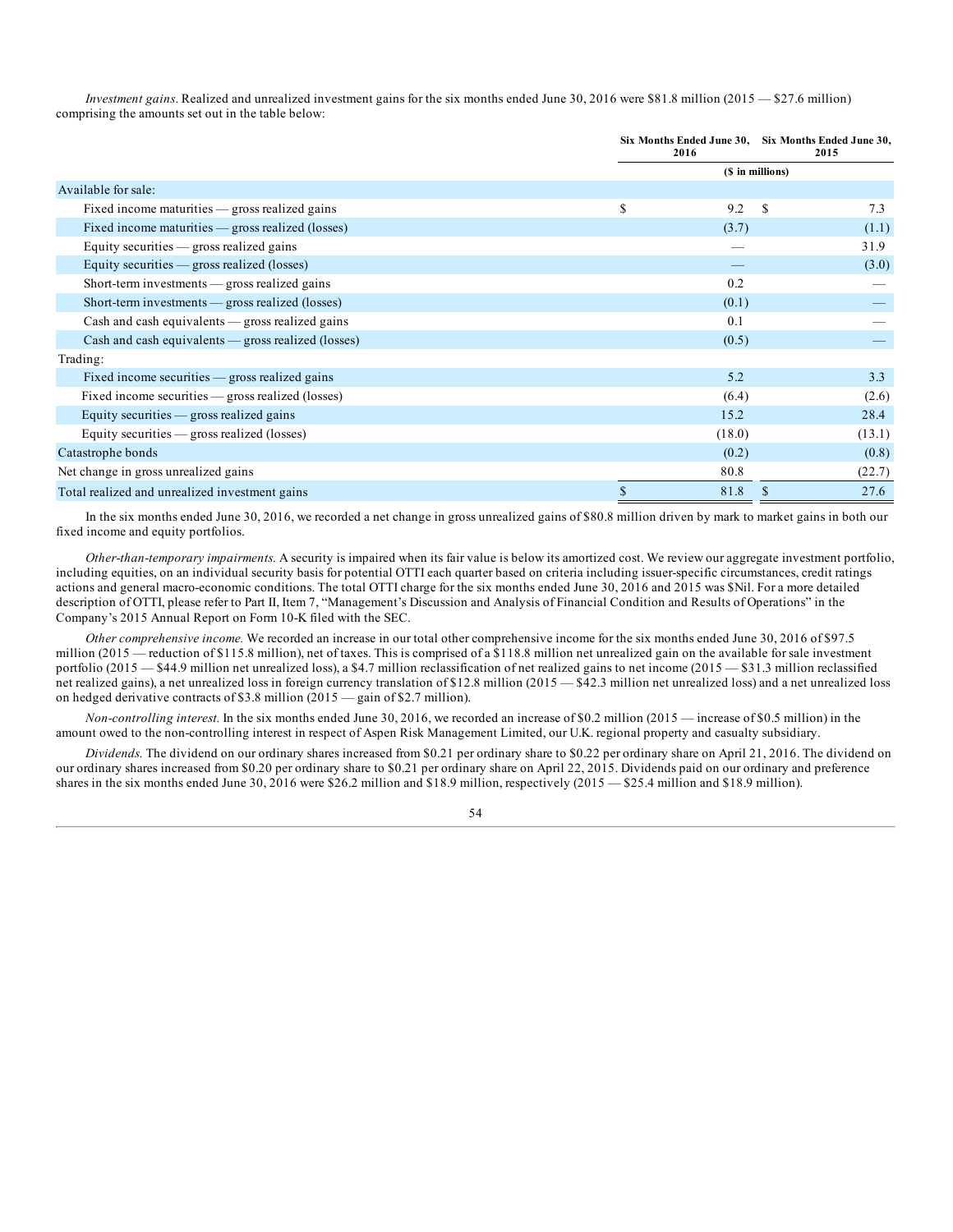### **Underwriting Results by Business Segments** —**Half Year**

Please refer to the tables in Note 5 in our unaudited condensed consolidated financial statements of this report for a summary of gross and net written and earned premiums, underwriting results and combined ratios and reserves for our two business segments for the six months ended June 30, 2016 and 2015. The contributions of each business segment to gross written premiums in the six months ended June 30, 2016 and 2015 were as follows:

|                                        | <b>Gross Written Premiums</b> |                                  |  |                                |                                             |  |  |  |  |
|----------------------------------------|-------------------------------|----------------------------------|--|--------------------------------|---------------------------------------------|--|--|--|--|
| <b>Business Segment</b><br>Reinsurance |                               | Six Months Ended June 30, 2016   |  | Six Months Ended June 30, 2015 |                                             |  |  |  |  |
|                                        | (\$ in millions)              | (% of gross written<br>premiums) |  | (\$ in millions)               | $\frac{6}{6}$ of gross written<br>premiums) |  |  |  |  |
|                                        | 850.2                         | $47.8\%$ \$                      |  | 745.5                          | $45.4\%$                                    |  |  |  |  |
| Insurance                              | 927.2                         | 52.2                             |  | 896.5                          | 54.6                                        |  |  |  |  |
| Total                                  | 1,777.4                       | $100.0\%$                        |  | 1,642.0                        | $100.0\%$                                   |  |  |  |  |

#### **Reinsurance**

*Gross written premiums.* Gross written premiums in our reinsurance segment for the six months ended June 30, 2016 increased by 14.0% compared to the six months ended June 30, 2015. The table below shows our gross written premiums for each line of business for the six months ended June 30, 2016 and 2015, and the percentage change in gross written premiums for each line of business:

| <b>Lines of Business</b>         | <b>Six Months Ended June</b><br>30, 2016 |                  |  | <b>Six Months Ended June</b><br>30, 2015 | $%$ increase/<br>(decrease) |
|----------------------------------|------------------------------------------|------------------|--|------------------------------------------|-----------------------------|
|                                  |                                          | (\$ in millions) |  | (\$ in millions)                         |                             |
| Property catastrophe reinsurance |                                          | 225.3            |  | 221.1                                    | $1.9\%$                     |
| Other property reinsurance       |                                          | 187.3            |  | 193.9                                    | $(3.4)\%$                   |
| Casualty reinsurance             |                                          | 184.4            |  | 163.7                                    | $12.6\%$                    |
| Specialty reinsurance            |                                          | 253.2            |  | 166.8                                    | 51.8%                       |
| Total                            |                                          | 850.2            |  | 745.5                                    | 14.0 $%$                    |

Gross written premiums in our property catastrophe business lines increased primarily due to the early renewal of contracts which had previously renewed in the third quarter of the year and some new business opportunities which were written in conjunction with an increase in retrocession costs offsetting reductions in business written due to challenging market conditions. The decrease in other property reinsurance is largely due to reductions in prior year premium estimates on proportional contracts. The increase in our casualty reinsurance lines of business is largely due to growth in our U.S. casualty treaty and international casualty business lines. The increase in our specialty reinsurance business is due to growth in agriculture business written following our acquisition of AgriLogic and favorable premium adjustments from prior years.

*Losses and loss adjustment expenses.* The loss ratio for the six months ended June 30, 2016 was 54.4% compared to 42.8% in the equivalent period in 2015 due largely to a \$52.3 million increase in catastrophe losses and a \$5.3 million reduction in reserve releases. In the first half of 2016, we experienced \$62.4 million of natural catastrophe losses, net of reinsurance recoveries, including \$35.7 million associated with the wildfires in Canada, \$15.8 million from weather-related events in the U.S. and \$7.5 million from an earthquake in Japan. In the comparable period in 2015 there were \$10.1 million of natural catastrophe losses, comprising \$6.9 million of losses associated with North American weather-related events and \$3.2 million of other losses associated predominantly with European and Australian storms. Reserve releases decreased from \$37.3 million in the first half of 2015 to \$32.0 million in the current period. Further information relating to the movement of prior year reserves is found below under "Reserves for Losses and Loss Adjustment Expenses."

*Policy acquisition, general and administrative expenses.* Amortization of deferred policy acquisition costs was \$110.1 million for the six months ended June 30, 2016 equivalent to 19.0% of net premiums earned compared to \$103.8 million, or 20.1% of net premiums earned, in the equivalent period in 2015. The decrease in the acquisition ratio is due predominantly to the receipt of FET refunds.

The general and administrative expense ratio of 14.4% increased from 13.1% for the same period in 2015 due predominantly to costs associated with our acquisition of AgriLogic.

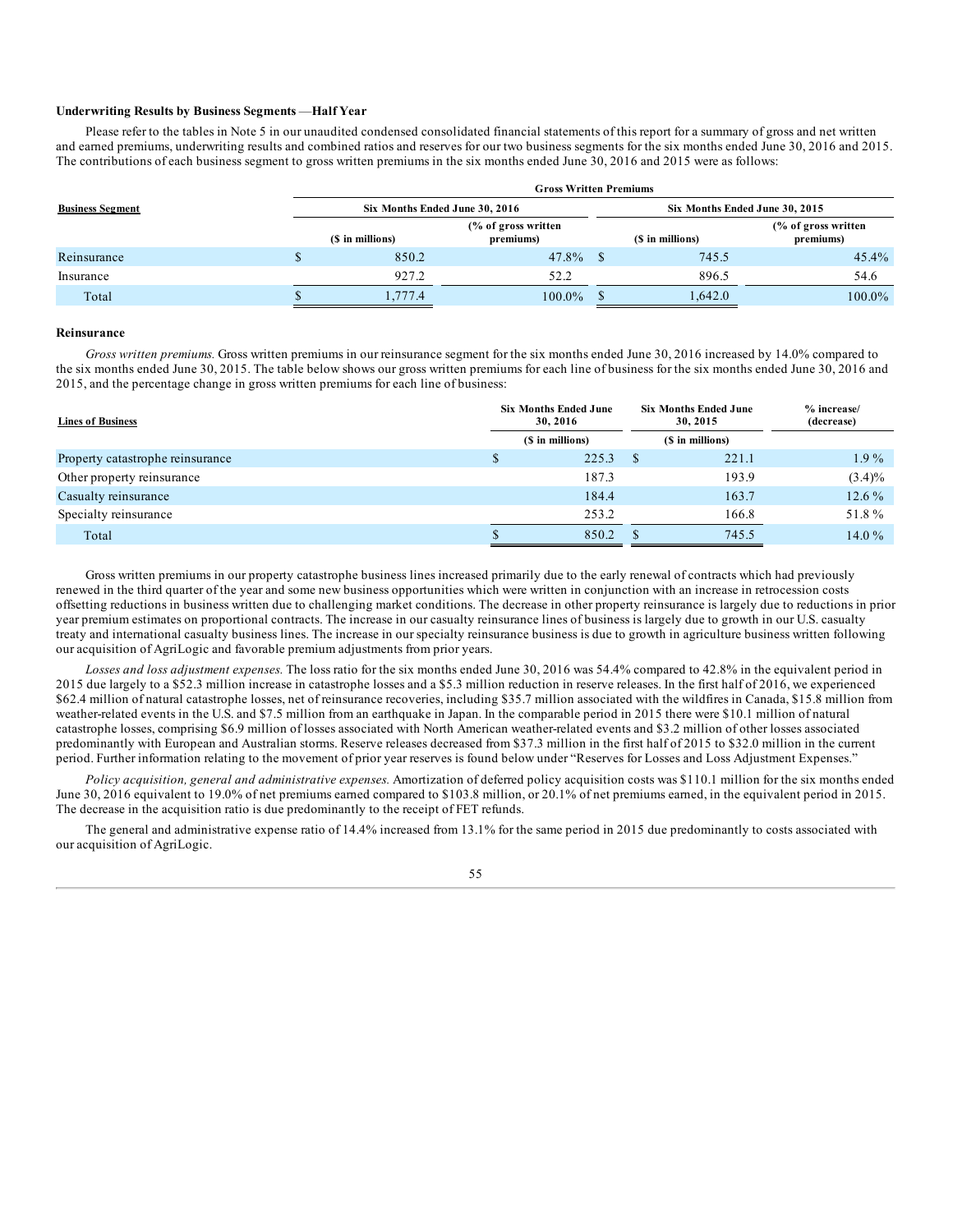### **Insurance**

*Gross written premiums.* Gross written premiums in our insurance segment for the six months ended June 30, 2016 increased by 3.4% compared to the six months ended June 30, 2015. The table below shows our gross written premiums for each line of business for the six months ended June 30, 2016 and 2015, and the percentage change in gross written premiums for each line:

| <b>Lines of Business</b>                   | <b>Six Months Ended June</b><br>30, 2016 | <b>Six Months Ended June</b><br>30, 2015 | $%$ increase/<br>(decrease) |
|--------------------------------------------|------------------------------------------|------------------------------------------|-----------------------------|
|                                            | (\$ in millions)                         | (\$ in millions)                         |                             |
| Property and casualty insurance            | 483.9                                    | 468.2                                    | $3.4\%$                     |
| Marine, aviation and energy insurance      | 211.5                                    | 234.9                                    | $(10.0)\%$                  |
| Financial and professional lines insurance | 231.8                                    | 193.4                                    | $19.9\%$                    |
| Total                                      | 927.2                                    | 896.5                                    | $3.4\%$                     |

The increase in property and casualty insurance gross written premiums is largely attributable to growth in our U.S. excess casualty, U.K. corporate property and casualty, global corporate property and railroad insurance business lines offset by reductions in U.S. casualty and U.S. environmental business lines. The decrease in gross written premiums in marine, aviation and energy insurance is largely due to challenging market conditions in our marine and energy liability, offshore energy, and energy and construction insurance business lines offset by growth in our aviation insurance business line. The increase in gross written premiums in financial and professional insurance is largely attributable to growth in our accident and health, credit and political risks, management liability and U.S. professional liability business lines.

*Losses and loss adjustment expenses.* The loss ratio of 63.3% for the first half of 2016 decreased from 64.9% for the comparable period in 2015 largely due to lower attritional losses partially offset by higher catastrophe losses. In the first half of 2016, we experienced \$29.6 million of energy-related losses, \$11.8 million of fire-related losses and a \$4.2 million aviation loss. In the comparative period of 2015, there were \$20.0 million of energy-related losses, \$15.0 million of fire and weather-related losses in the U.S. and a \$5.0 million train derailment loss. In the first six months of 2016, there were \$24.6 million of catastrophe losses associated with U.S. weather-related events compared to \$15.3 million in the first half of 2015. Prior year reserve releases decreased by \$10.5 million from \$21.3 million in the first half of 2015 to \$10.8 million in the current period. The reserve releases in the six-month period were principally from our marine, aviation and energy lines most notably our energy physical damage offsetting adverse development in our property and casualty lines of business. The release in the comparative period in 2015 was due primarily from our property and casualty lines most notably excess casualty, U.S. commercial and U.S. property business lines offsetting adverse development in other marine, aviation and energy lines of business. Further information relating to the movement of prior year reserves is found below under "Reserves for Losses and Loss Adjustment Expenses."

*Policy acquisition, general and administrative expenses.* Amortization of deferred policy acquisition costs for the six months ended June 30, 2016 increased slightly to 19.2% of net premiums earned compared to 18.9% in the comparable period. Our general and administrative expenses in the first half of 2016 increased by \$15.3 million to \$115.8 million from \$100.5 million in the comparable period of 2015 predominantly due to costs associated with our growth in our insurance business.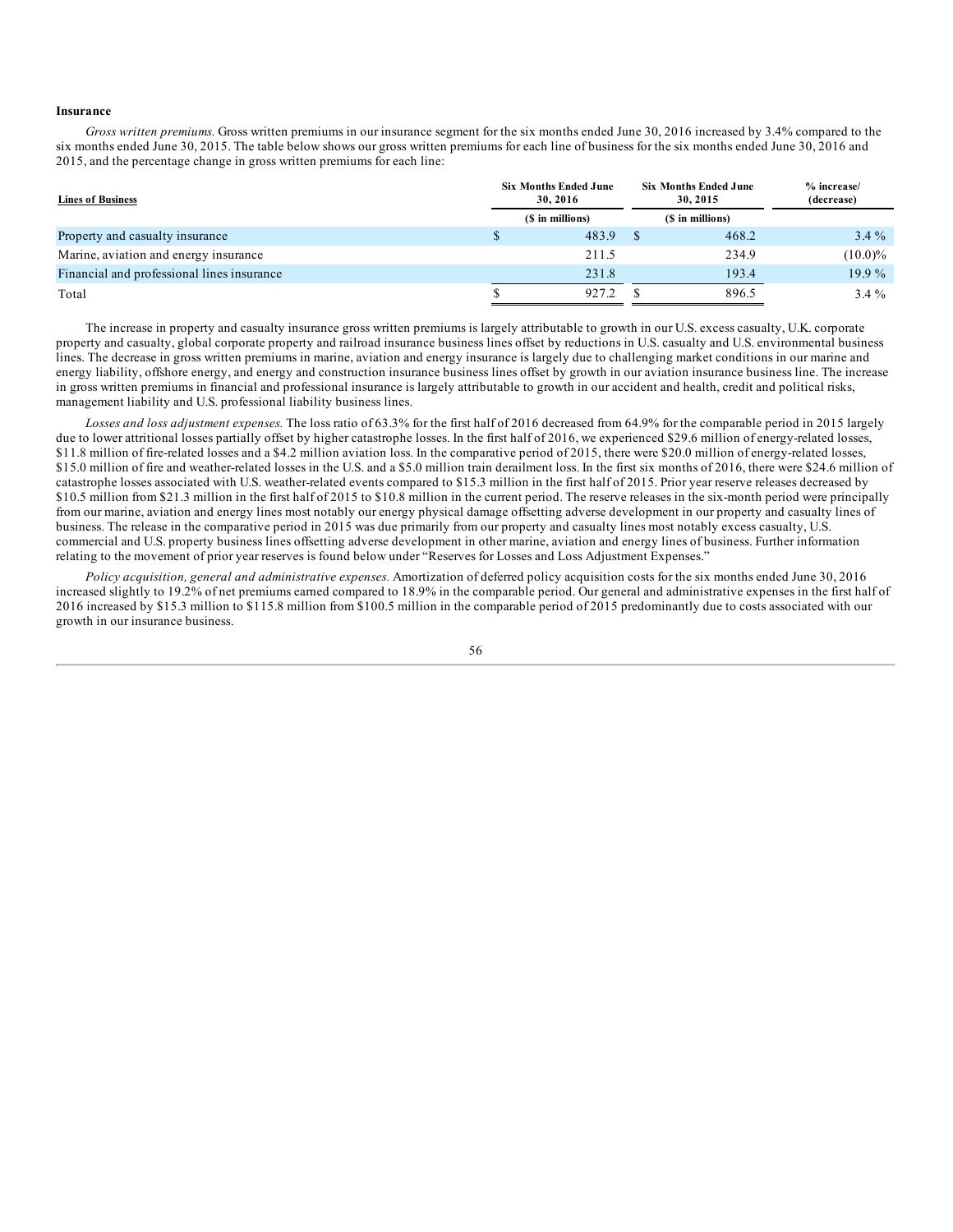## **Cash and Investments**

As at June 30, 2016 and December 31, 2015, total cash and investments were \$8.9 billion and \$8.9 billion, respectively. The composition of our investment portfolio is summarized below:

|                                                    |              |                                       | As at June 30, 2016                                          |              | As at December 31, 2015               |                                                              |  |  |  |  |
|----------------------------------------------------|--------------|---------------------------------------|--------------------------------------------------------------|--------------|---------------------------------------|--------------------------------------------------------------|--|--|--|--|
|                                                    |              | <b>Estimated</b><br><b>Fair Value</b> | Percentage of<br><b>Total Cash and</b><br><b>Investments</b> |              | <b>Estimated</b><br><b>Fair Value</b> | Percentage of<br><b>Total Cash and</b><br><b>Investments</b> |  |  |  |  |
|                                                    |              |                                       | (\$ in millions except for percentages)                      |              |                                       |                                                              |  |  |  |  |
| Fixed income securities — available for sale       |              |                                       |                                                              |              |                                       |                                                              |  |  |  |  |
| U.S. government                                    | \$           | 1,147.4                               | 12.8%                                                        | \$           | 1,123.1                               | 12.7%                                                        |  |  |  |  |
| U.S. agency                                        |              | 131.2                                 | 1.5                                                          |              | 158.7                                 | 1.8                                                          |  |  |  |  |
| Municipal                                          |              | 26.2                                  | 0.3                                                          |              | 26.6                                  | 0.3                                                          |  |  |  |  |
| Corporate                                          |              | 2,663.2                               | 29.8                                                         |              | 2,660.6                               | 30.4                                                         |  |  |  |  |
| Non-U.S. government-backed corporate               |              | 69.5                                  | 0.8                                                          |              | 82.1                                  | 0.9                                                          |  |  |  |  |
| Foreign government                                 |              | 641.7                                 | 7.2                                                          |              | 644.2                                 | 7.3                                                          |  |  |  |  |
| Asset-backed                                       |              | 72.9                                  | 0.8                                                          |              | 76.0                                  | 0.9                                                          |  |  |  |  |
| Non-agency commercial mortgage-backed              |              | 18.5                                  | 0.2                                                          |              | 26.7                                  | 0.3                                                          |  |  |  |  |
| Agency mortgage-backed                             |              | 1,237.5                               | 13.8                                                         |              | 1,153.1                               | 13.1                                                         |  |  |  |  |
| Total fixed income securities - available for sale | $\mathbf{s}$ | 6,008.1                               | 67.2%                                                        | $\mathbb{S}$ | 5,951.1                               | 67.7%                                                        |  |  |  |  |
| Fixed income securities - trading                  |              |                                       |                                                              |              |                                       |                                                              |  |  |  |  |
| U.S. government                                    |              | 53.9                                  | 0.6                                                          |              | 27.3                                  | 0.3                                                          |  |  |  |  |
| Municipal                                          |              | 4.8                                   | $\hspace{0.05cm}$                                            |              | 0.5                                   |                                                              |  |  |  |  |
| Corporate                                          |              | 658.0                                 | 7.4                                                          |              | 558.2                                 | 6.3                                                          |  |  |  |  |
| Foreign government                                 |              | 202.2                                 | 2.3                                                          |              | 179.5                                 | 2.0                                                          |  |  |  |  |
| Asset-backed                                       |              | 15.8                                  | 0.2                                                          |              | 20.5                                  | 0.2                                                          |  |  |  |  |
| Mortgage-backed securities                         |              | 23.1                                  | 0.3                                                          |              |                                       |                                                              |  |  |  |  |
| <b>Bank loans</b>                                  |              |                                       |                                                              |              | 2.0                                   |                                                              |  |  |  |  |
| Total fixed income securities — trading            | $\mathbb{S}$ | 957.8                                 | 10.8%                                                        | $\mathbf S$  | 788.0                                 | 8.8%                                                         |  |  |  |  |
| Total other investments                            |              | 8.7                                   | 0.1                                                          |              | 8.9                                   | 0.1                                                          |  |  |  |  |
| Total catastrophe bonds — trading                  |              | 21.5                                  | 0.2                                                          |              | 55.4                                  | 0.6                                                          |  |  |  |  |
| Total equity securities — trading                  |              | 785.6                                 | 8.8                                                          |              | 736.4                                 | 8.4                                                          |  |  |  |  |
| Total short-term investments — available for sale  |              | 108.9                                 | 1.2                                                          |              | 162.9                                 | 1.8                                                          |  |  |  |  |
| Total short-term investments - trading             |              | 12.9                                  | 0.1                                                          |              | 9.5                                   | 0.1                                                          |  |  |  |  |
| Total cash and cash equivalents                    |              | 1,038.8                               | 11.6                                                         |              | 1,099.5                               | 12.5                                                         |  |  |  |  |
| Total cash and investments                         | $\mathbb{S}$ | 8,942.3                               | 100.0%                                                       | $\mathbb{S}$ | 8,860.7                               | 100.0%                                                       |  |  |  |  |

*Fixed Income Securities.* As at June 30, 2016, the average credit quality of our fixed income portfolio was "AA-," with 88.8% of the portfolio rated "A" or higher. As at December 31, 2015, the average credit quality of our fixed income portfolio was "AA-," with 88.8% of the portfolio rated "A" or higher. Where the credit ratings were split between the two main rating agencies, S&P and Moody's, the lowest rating was used. Our fixed income portfolio duration as at June 30, 2016 was 3.55 years compared to 3.65 years as at December 31, 2015 (December 31, 2015 - 3.57 years including the impact of the interest rate swaps).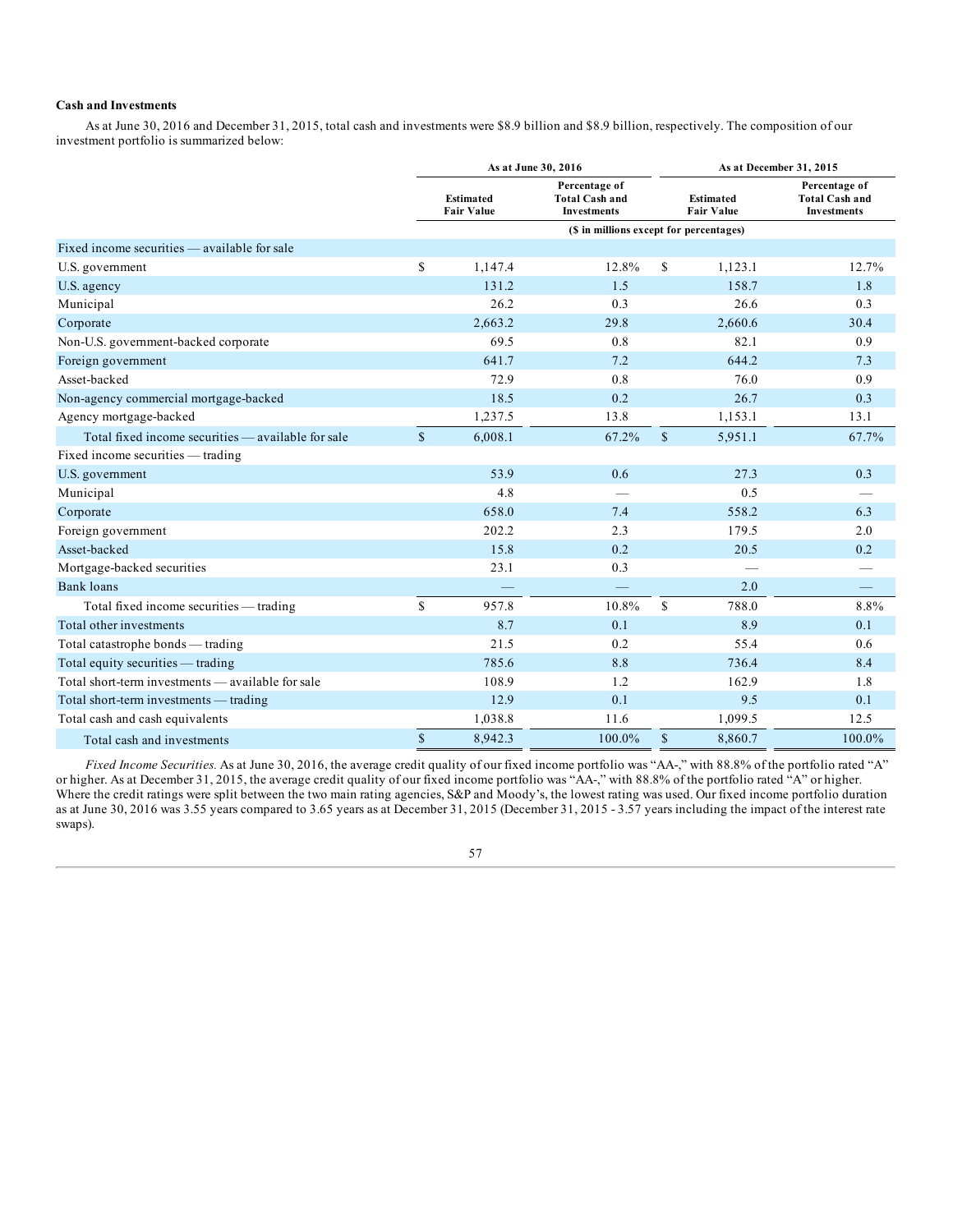*Mortgage-Backed Securities.* The following table summarizes the fair value of our mortgage-backed securities by rating and class as at June 30, 2016. Our mortgage-backed portfolio is supported by loans diversified across a number of geographic and economic sectors.

|                                  | AAA | <b>AA and Below</b> | <b>Total</b> |
|----------------------------------|-----|---------------------|--------------|
|                                  |     | (\$ in millions)    |              |
| Agency                           |     | .260.6              | 1,260.6      |
| Non-agency commercial            | 3.0 | 14.9                | 18.5         |
| Total mortgage-backed securities | 3.6 | 0.275.5             | 1,279.1      |

*Equity Securities*. Equity securities are comprised of U.S. and foreign equity securities and in prior periods were classified as available for sale or trading. As a result of rebalancing equity investments across subsidiary company balance sheets, a portion of equities were sold that were classified as available for sale, with a commensurate purchase of equities designated as trading securities. As a result, there was a realized investment gain of \$28.9 million on this sale in 2015. The total investment return from the available for sale and trading equity portfolios for the three and six months ended June 30, 2016 and 2015 was as follows:

|                                                                                |                  | For the Three Months Ended |  |               | For the Six Months Ended |                  |  |               |  |  |  |
|--------------------------------------------------------------------------------|------------------|----------------------------|--|---------------|--------------------------|------------------|--|---------------|--|--|--|
| <b>Available for Sale Equity Portfolio</b>                                     |                  | June 30, 2016              |  | June 30, 2015 |                          | June 30, 2016    |  | June 30, 2015 |  |  |  |
|                                                                                | (\$ in millions) |                            |  |               |                          | (\$ in millions) |  |               |  |  |  |
| Dividend income                                                                |                  |                            |  | 0.1           |                          |                  |  | 0.1           |  |  |  |
| Net realized investment gains                                                  |                  |                            |  |               |                          |                  |  | 31.5          |  |  |  |
| Net unrealized (losses), gross of tax                                          |                  |                            |  |               |                          |                  |  | (31.5)        |  |  |  |
| Net realized foreign exchange (losses)                                         |                  |                            |  |               |                          |                  |  | (5.5)         |  |  |  |
| Net unrealized foreign exchange gains                                          |                  |                            |  |               |                          |                  |  | 4.2           |  |  |  |
| Total investment (loss)/return from the available for sale equity<br>portfolio |                  | $\overline{\phantom{a}}$   |  | 0.1           |                          | $-$              |  | (1.2)         |  |  |  |

|                                                                  |   | For the Three Months Ended |      |               | For the Six Months Ended |                  |    |               |  |  |
|------------------------------------------------------------------|---|----------------------------|------|---------------|--------------------------|------------------|----|---------------|--|--|
| <b>Trading Equity Portfolio</b>                                  |   | June 30, 2016              |      | June 30, 2015 |                          | June 30, 2016    |    | June 30, 2015 |  |  |
|                                                                  |   | (\$ in millions)           |      |               |                          | (\$ in millions) |    |               |  |  |
| Dividend income                                                  |   | 5.5                        | - \$ | 5.7           |                          | 12.4             | -S | 11.9          |  |  |
| Net realized investment gains                                    |   | 4.8                        |      | 11.4          |                          | 3.4              |    | 24.9          |  |  |
| Net unrealized gains, gross of tax                               |   | 20.8                       |      | (25.3)        |                          | 33.6             |    | (21.9)        |  |  |
| Net realized foreign exchange (losses)                           |   | (2.2)                      |      | (5.3)         |                          | (6.2)            |    | (10.4)        |  |  |
| Net unrealized foreign exchange gains/(losses)                   |   | (5.5)                      |      | 14.8          |                          | 7.3              |    | 2.9           |  |  |
| Total investment (loss)/return from the trading equity portfolio | S | 23.4                       | \$.  | $\cdot$ .3    |                          | 50.5             |    | 7.4           |  |  |

*Interest rate swaps.* On May 9, 2016, we terminated the remainder of our interest rate swap program. As at June 30, 2016, the interest rate swaps program had a notional value of nil compared with \$756.3 million at December 31, 2015. For the six months ended June 30, 2016, there was a charge in respect of the interest rate swaps of \$3.4 million which consisted of a \$9.6 million mark to market gain less \$13.0 million of net interest payments. For more information on our terminated interest rate swaps, refer to Note 10 "Derivative Contracts — Interest Rate Swaps" of the consolidated condensed unaudited financial statements contained in this report.

*European Fixed Income and Equity Exposures.* As at June 30, 2016, we had \$964.2 million, or 10.8% of our total cash and investments, invested in securities issued by European issuers, including the U.K. Our European exposures consisted of sovereigns, agencies, government guaranteed bonds, covered bonds, corporate bonds and equities. We have no exposure to the sovereign debt of Greece, Ireland, Italy, Portugal or Spain ("GIIPS").

We manage our European fixed income exposures by proactively adapting our investment guidelines to our views on the European debt crisis. We continue to prohibit purchases of GIIPS sovereign (and Belgium) and guaranteed debt, peripheral European bank debt and corporate bonds issued by companies domiciled in GIIPS countries.

We may purchase bonds issued by U.K and non-peripheral European select corporate financial issuers.

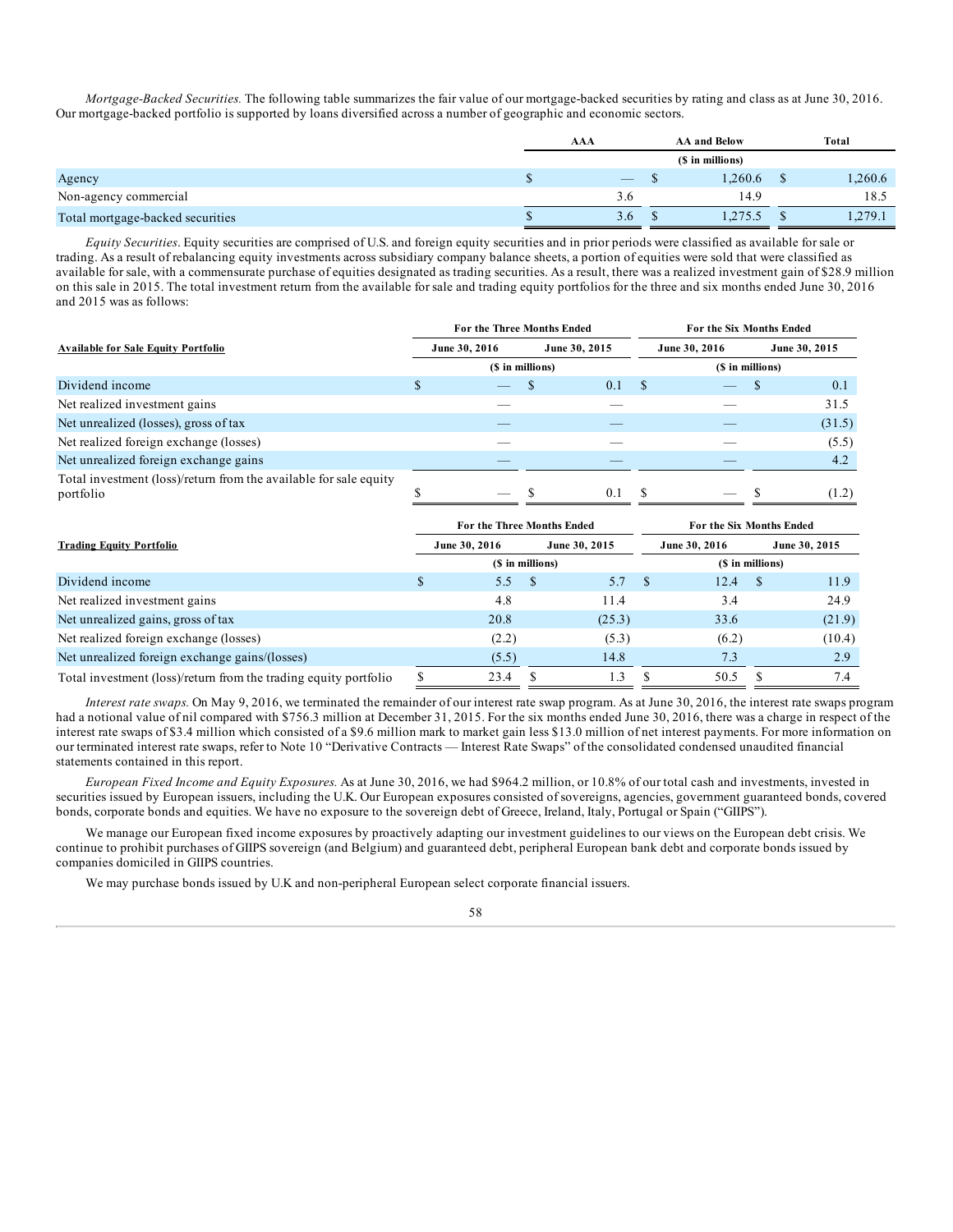The tables below summarize our European holdings by country (Eurozone and non-Eurozone), rating and sector as at June 30, 2016. Equity investments included in the table below are not rated ("NR"). Where the credit ratings were split between the two main rating agencies, S&P and Moody's, the lowest rating was used.

|                                 | As at June 30, 2016 by Ratings      |    |                       |              |                                 |              |                                 |               |   |              |                               |              |                 |                                  |
|---------------------------------|-------------------------------------|----|-----------------------|--------------|---------------------------------|--------------|---------------------------------|---------------|---|--------------|-------------------------------|--------------|-----------------|----------------------------------|
| Country                         | <b>AAA</b>                          |    | AA                    |              | A                               |              | <b>BBB</b>                      |               | B |              | NR                            |              | Market<br>Value | Market<br>Value<br>$\frac{0}{0}$ |
|                                 | (\$ in millions except percentages) |    |                       |              |                                 |              |                                 |               |   |              |                               |              |                 |                                  |
| Austria                         | $\mathbb{S}$                        | \$ | 10.4                  | $\mathbb{S}$ |                                 | $\mathbb{S}$ |                                 | $\mathcal{S}$ |   | $\mathbb{S}$ |                               | $\mathbb{S}$ | 10.4            | 1.1%                             |
| Belgium                         |                                     |    |                       |              | 24.4                            |              | $\overline{\phantom{0}}$        |               |   |              | 7.3                           |              | 31.7            | 3.3                              |
| Czech Republic                  |                                     |    |                       |              |                                 |              |                                 |               |   |              | 0.2                           |              | 0.2             |                                  |
| Denmark                         | 5.1                                 |    |                       |              |                                 |              | 0.4                             |               |   |              | 5.7                           |              | 11.2            | 1.2                              |
| Finland                         |                                     |    | 16.5                  |              |                                 |              |                                 |               |   |              | 7.6                           |              | 24.1            | 2.5                              |
| France                          | $\overline{\phantom{m}}$            |    | 22.6                  |              | 31.9                            |              | 3.5                             |               |   |              | 15.3                          |              | 73.3            | 7.6                              |
| Germany                         | 32.0                                |    | 15.9                  |              | 59.0                            |              | 14.9                            |               |   |              | 14.5                          |              | 136.3           | 14.1                             |
| Ireland                         |                                     |    |                       |              | $\hspace{0.05cm}$               |              |                                 |               |   |              | 0.3                           |              | 0.3             |                                  |
| Latvia                          |                                     |    |                       |              | 0.6                             |              | $\hspace{0.1mm}-\hspace{0.1mm}$ |               |   |              | $\overbrace{\phantom{13333}}$ |              | 0.6             | 0.1                              |
| Lithuania                       |                                     |    |                       |              | 0.9                             |              |                                 |               |   |              |                               |              | 0.9             | 0.1                              |
| Luxembourg                      |                                     |    |                       |              |                                 |              | 0.3                             |               |   |              | —                             |              | 0.3             |                                  |
| Netherlands                     | 18.1                                |    |                       |              | 42.2                            |              | 8.5                             |               |   |              |                               |              | 68.8            | 7.1                              |
| Norway                          | 3.4                                 |    |                       |              | 13.3                            |              | 0.4                             |               |   |              |                               |              | 17.1            | 1.8                              |
| Poland                          |                                     |    | __                    |              | $\hspace{0.1mm}-\hspace{0.1mm}$ |              | 10.9                            |               |   |              | 0.1                           |              | 11.0            | 1.1                              |
| Romania                         |                                     |    |                       |              |                                 |              | 6.8                             |               |   |              | $\qquad \qquad$               |              | 6.8             | 0.7                              |
| Sweden                          |                                     |    | 13.9                  |              |                                 |              | 1.0                             |               |   |              | 6.1                           |              | 21.0            | 2.2                              |
| Switzerland                     | 6.3                                 |    | 25.3                  |              | 21.5                            |              | 6.1                             |               |   |              | 67.8                          |              | 127.0           | 13.2                             |
| United Kingdom                  | 11.2                                |    | 193.2                 |              | 62.8                            |              | 43.0                            |               |   |              | 113.0                         |              | 423.2           | 43.9                             |
| <b>Total European Exposures</b> | \$<br>76.1                          |    | $\mathbb{S}$<br>297.8 | \$           | 256.6                           | $\mathbb{S}$ | 95.8                            | $\mathbb{S}$  |   | \$           | 237.9                         | $\mathbb{S}$ | 964.2           | 100.0%                           |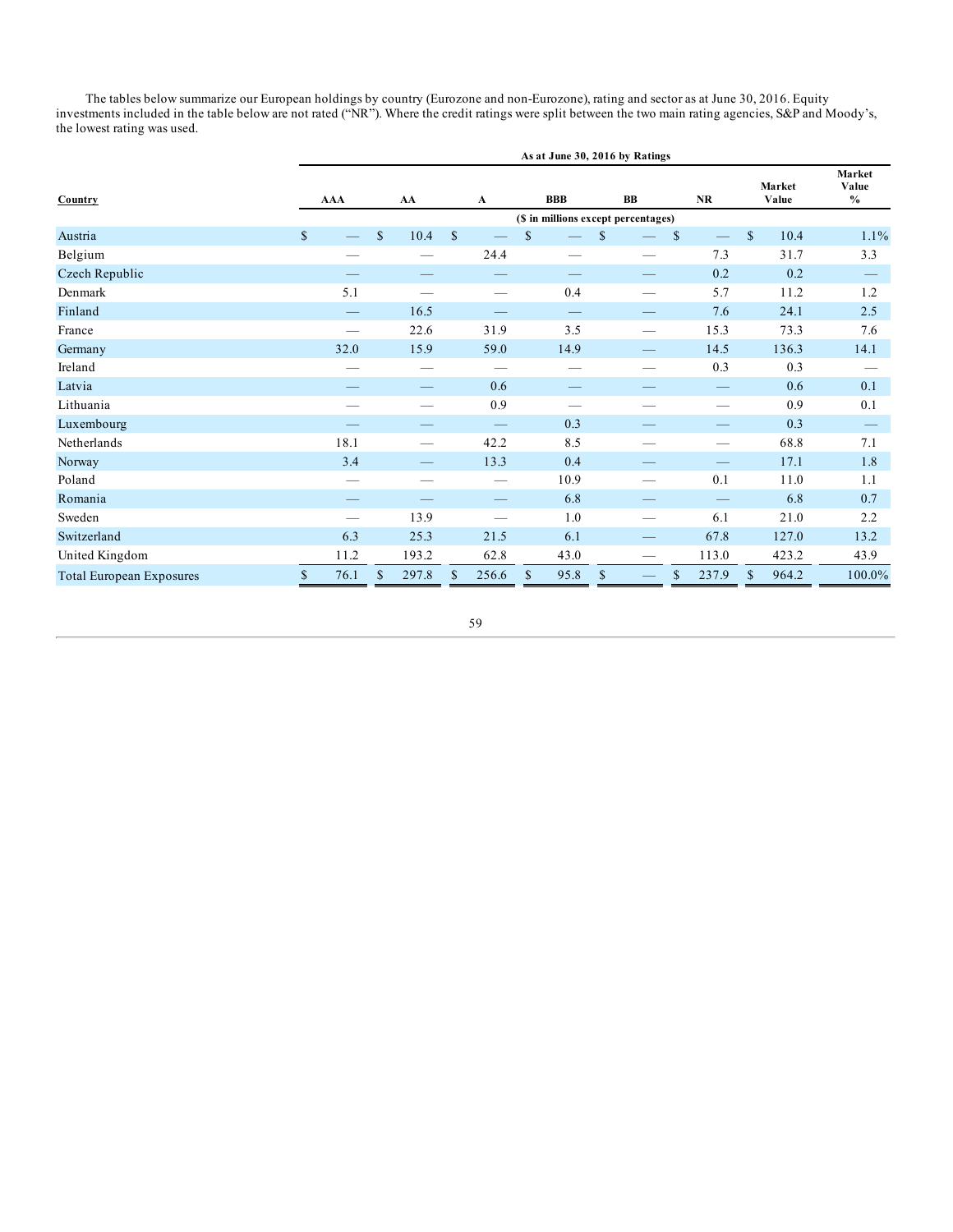|                                | As at June 30, 2016 by Sectors |                                |              |                                  |              |                                          |              |               |                                     |              |                                          |              |                                                  |              |                                 |                                |              |                 |              |                                    |
|--------------------------------|--------------------------------|--------------------------------|--------------|----------------------------------|--------------|------------------------------------------|--------------|---------------|-------------------------------------|--------------|------------------------------------------|--------------|--------------------------------------------------|--------------|---------------------------------|--------------------------------|--------------|-----------------|--------------|------------------------------------|
| Country                        |                                | Sovereign                      |              | $\mathbf{A}\mathbf{B}\mathbf{S}$ |              | Government<br>Guaranteed<br><b>Bonds</b> | Agency       |               | Local<br>Government                 |              | Corporate<br>Financial<br><b>Issuers</b> |              | Corporate<br>Non-<br>Financial<br><b>Issuers</b> |              | Covered<br><b>Bonds</b>         | Equity                         |              | Market<br>Value |              | Unrealized<br>Pre-tax<br>Gain/Loss |
|                                |                                |                                |              |                                  |              |                                          |              |               | (\$ in millions except percentages) |              |                                          |              |                                                  |              |                                 |                                |              |                 |              |                                    |
| Austria                        | $\mathbb{S}$                   | 3.0                            | $\mathbb{S}$ |                                  | $\mathbb{S}$ | 7.4                                      | $\mathbb{S}$ | $\mathsf{\$}$ |                                     | $\mathbb{S}$ |                                          | $\mathbb{S}$ |                                                  | $\mathsf{s}$ |                                 | $\mathbb{S}$                   | $\mathbb{S}$ | 10.4            | $\mathbb{S}$ | 0.3                                |
| Belgium                        |                                |                                |              |                                  |              |                                          |              |               |                                     |              |                                          |              | 24.4                                             |              |                                 | 7.3                            |              | 31.7            |              | 2.1                                |
| Czech<br>Republic              |                                |                                |              |                                  |              |                                          |              |               |                                     |              |                                          |              |                                                  |              | $\hspace{0.1mm}-\hspace{0.1mm}$ | 0.2                            |              | 0.2             |              | $\hspace{0.1mm}-\hspace{0.1mm}$    |
| Denmark                        |                                |                                |              |                                  |              |                                          |              |               | 5.1                                 |              | $\overline{\phantom{m}}$                 |              | 0.4                                              |              | $\overline{\phantom{m}}$        | 5.7                            |              | 11.2            |              | 0.9                                |
| Finland                        |                                | 8.9                            |              | $\qquad \qquad$                  |              | $\qquad \qquad -$                        |              |               | 7.6                                 |              | $\hspace{0.1mm}-\hspace{0.1mm}$          |              | $\hspace{0.1mm}-\hspace{0.1mm}$                  |              | $\overline{\phantom{m}}$        | 7.6                            |              | 24.1            |              | 1.9                                |
| France                         |                                | 1.5                            |              | $\overline{\phantom{a}}$         |              | 5.6                                      | 23.1         |               | $\overline{\phantom{m}}$            |              | 6.4                                      |              | 21.4                                             |              | $\hspace{0.1mm}-\hspace{0.1mm}$ | 15.3                           |              | 73.3            |              | 0.2                                |
| Germany                        |                                | 7.4                            |              |                                  |              | 22.1                                     | 6.2          |               | 10.7                                |              |                                          |              | 75.4                                             |              |                                 | 14.5                           |              | 136.3           |              | 1.5                                |
| Ireland                        |                                | $\overline{\phantom{m}}$       |              | $\overline{\phantom{0}}$         |              | $\overline{\phantom{0}}$                 |              |               | $\overline{\phantom{0}}$            |              | $\overline{\phantom{0}}$                 |              | $\overline{\phantom{m}}$                         |              | $\qquad \qquad -$               | 0.3                            |              | 0.3             |              | $\qquad \qquad -$                  |
| Latvia                         |                                | 0.6                            |              |                                  |              |                                          |              |               |                                     |              |                                          |              |                                                  |              |                                 |                                |              | 0.6             |              | $\hspace{0.1mm}-\hspace{0.1mm}$    |
| Lithuania                      |                                | 0.9                            |              | $\overline{\phantom{a}}$         |              | $\overline{\phantom{a}}$                 |              |               | $\overline{\phantom{a}}$            |              | $\overline{\phantom{0}}$                 |              | $\overline{\phantom{m}}$                         |              | $\overline{\phantom{0}}$        | $\overline{\phantom{m}}$       |              | 0.9             |              | $\hspace{0.05cm}$                  |
| Luxembourg                     |                                | $\qquad \qquad \longleftarrow$ |              |                                  |              | $\overline{\phantom{0}}$                 |              |               |                                     |              | $\hspace{0.1mm}-\hspace{0.1mm}$          |              | 0.3                                              |              |                                 |                                |              | 0.3             |              |                                    |
| Netherlands                    |                                | $\hspace{0.05cm}$              |              | $\overline{\phantom{a}}$         |              | $\hspace{0.05cm}$                        | 19.1         |               | $\hspace{0.05cm}$                   |              | 16.1                                     |              | 33.6                                             |              | $\qquad \qquad$                 | $\hspace{0.05cm}$              |              | 68.8            |              | 2.0                                |
| Norway                         |                                | $\qquad \qquad \longleftarrow$ |              |                                  |              | $\qquad \qquad -$                        | 16.7         |               | $\qquad \qquad -$                   |              | $\hspace{0.1mm}-\hspace{0.1mm}$          |              | 0.4                                              |              | -                               | $\qquad \qquad \longleftarrow$ |              | 17.1            |              | 0.8                                |
| Poland                         |                                | 10.9                           |              |                                  |              |                                          |              |               |                                     |              | $\qquad \qquad$                          |              |                                                  |              |                                 | 0.1                            |              | 11.0            |              | 0.2                                |
| Romania                        |                                | 6.8                            |              |                                  |              |                                          |              |               |                                     |              |                                          |              |                                                  |              |                                 |                                |              | 6.8             |              | 0.2                                |
| Sweden                         |                                | $\hspace{0.05cm}$              |              |                                  |              | $\overline{\phantom{0}}$                 | 7.2          |               | $\hspace{0.05cm}$                   |              | 7.7                                      |              | $\overline{\phantom{0}}$                         |              | $\overline{\phantom{m}}$        | 6.1                            |              | 21.0            |              | (0.6)                              |
| Switzerland                    |                                | 6.3                            |              |                                  |              | $\overline{\phantom{0}}$                 |              |               |                                     |              | 8.7                                      |              | 44.2                                             |              | $\qquad \qquad -$               | 67.8                           |              | 127.0           |              | 7.0                                |
| United<br>Kingdom              |                                | 190.4                          |              | 0.5                              |              | 2.8                                      |              |               | $\hspace{0.1mm}-\hspace{0.1mm}$     |              | 11.5                                     |              | 95.2                                             |              | 11.1                            | 111.7                          |              | 423.2           |              | 11.2                               |
| Total<br>European<br>Exposures | S                              | 236.7                          | \$           | 0.5                              | \$           | 37.9                                     | 72.3<br>\$   | \$            | 23.4                                | \$           | 50.4                                     | S            | 295.3                                            | S            | 11.1                            | \$236.6                        | $\mathbb{S}$ | 964.2           | $\mathbb{S}$ | 27.7                               |

## **Reserves for Losses and Loss Adjustment Expenses**

As at June 30, 2016, we had total net loss and loss adjustment expense reserves of \$4,771.1 million (December 31, 2015 — \$4,583.4 million). This amount represented our selected reserves for the ultimate liability for payment of losses and loss adjustment expenses. The following tables analyze gross and net loss and loss adjustment expense reserves by business segment as at June 30, 2016 and December 31, 2015, respectively:

|                                        |    |         | As at June 30, 2016        |   |         |
|----------------------------------------|----|---------|----------------------------|---|---------|
| <b>Business Segment</b>                |    | Gross   | Reinsurance<br>Recoverable |   | Net     |
|                                        |    |         | (\$ in millions)           |   |         |
| Reinsurance                            | ۰D | 2,528.7 | $(54.1)$ \$                |   | 2,474.6 |
| Insurance                              |    | 2,652.8 | (356.3)                    |   | 2,296.5 |
| Total losses and loss expense reserves |    | 5,181.5 | (410.4)                    | S | 4,771.1 |

|                                        | As at December 31, 2015 |                            |            |                  |      |         |  |  |  |  |  |  |
|----------------------------------------|-------------------------|----------------------------|------------|------------------|------|---------|--|--|--|--|--|--|
| <b>Business Segment</b>                | Gross                   | Reinsurance<br>Recoverable | <b>Net</b> |                  |      |         |  |  |  |  |  |  |
|                                        |                         |                            |            | (\$ in millions) |      |         |  |  |  |  |  |  |
| Reinsurance                            | \$                      | 2,441.9                    |            | (32.4)           | - \$ | 2,409.5 |  |  |  |  |  |  |
| Insurance                              |                         | 2,496.3                    |            | (322.4)          |      | 2,173.9 |  |  |  |  |  |  |
| Total losses and loss expense reserves |                         | 4.938.2                    |            | (354.8)          | - S  | 4,583.4 |  |  |  |  |  |  |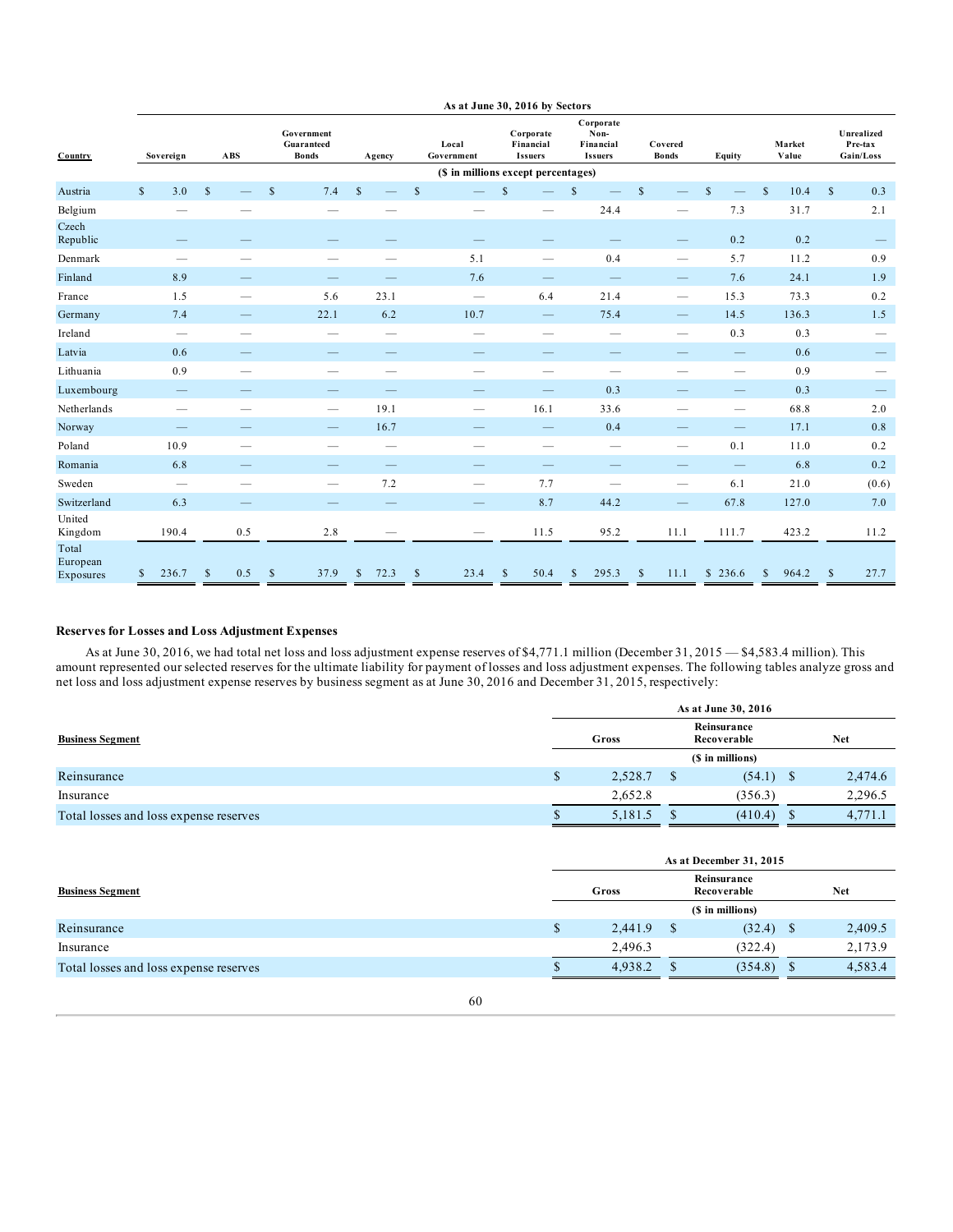For the six months ended June 30, 2016, there was a reduction of our estimate of the ultimate net claims to be paid in respect of prior accident years of \$42.8 million. An analysis of this reduction by business segment is as follows for the three and six months ended June 30, 2016 and 2015:

|                                                   | For the Three Months Ended |                  | For the Six Months Ended |  |               |                  |               |  |
|---------------------------------------------------|----------------------------|------------------|--------------------------|--|---------------|------------------|---------------|--|
| <b>Business Segment</b>                           | June 30, 2016              |                  | June 30, 2015            |  | June 30, 2016 |                  | June 30, 2015 |  |
|                                                   |                            | (\$ in millions) |                          |  |               | (\$ in millions) |               |  |
| Reinsurance                                       | 13.8                       |                  | 24.1                     |  | 32.0          |                  | 37.3          |  |
| Insurance                                         | 7.4                        |                  | 7.0                      |  | 10.8          |                  | 21.3          |  |
| Total losses and loss expense reserves reductions | $21.2^{\circ}$             |                  | 31.                      |  | 42.8          |                  | 58.6          |  |

The key elements which gave rise to the net positive development during the three months ended June 30, 2016 were as follows:

*Reinsurance.* Net reserve releases were \$13.8 million in the current quarter. The largest releases in the quarter were from our other property and specialty reinsurance business lines due to better than expected development.

*Insurance.* Net reserve releases were \$7.4 million in the current quarter. The largest releases in the quarter were from marine, aviation and energy and financial and professional lines due to better than expected development offsetting adverse development in our property and casualty lines of business.

The key elements which gave rise to the net positive development during the six months ended June 30, 2016 were as follows:

*Reinsurance.* Net reserve releases were \$32.0 million in the period. The largest releases in the quarter were from our other property, specialty and casualty lines due to better than expected development.

*Insurance.* Net reserve releases were \$10.8 million in the period. The largest releases in the quarter were from marine, aviation and energy and financial and professional lines due to better than expected development offsetting adverse development in our property and casualty lines of business.

For a more detailed description see Item 7, "Management's Discussion and Analysis of Financial Condition and Results of Operations — Critical Accounting Policies" and "Management's Discussion and Analysis of Financial Condition and Results of Operations — Reserves for Losses and Loss Adjustment Expenses" included in our 2015 Annual Report on Form 10-K filed with the SEC.

### **Capital Management**

The following table shows our capital structure as at June 30, 2016 compared to December 31, 2015:

|                                                                                                                                                |                  | As at June 30, 2016 |  | As at December 31, 2015 |  |  |  |  |  |
|------------------------------------------------------------------------------------------------------------------------------------------------|------------------|---------------------|--|-------------------------|--|--|--|--|--|
|                                                                                                                                                | (\$ in millions) |                     |  |                         |  |  |  |  |  |
| Share capital, additional paid-in capital, retained income and accumulated other comprehensive<br>income attributable to ordinary shareholders |                  | 3,061.0             |  | 2,864.1                 |  |  |  |  |  |
| Preference shares (liquidation preferences net of issue costs)                                                                                 |                  | 555.8               |  | 555.8                   |  |  |  |  |  |
| Long-term debt                                                                                                                                 |                  | 549.3               |  | 549.2                   |  |  |  |  |  |
| Loan notes issued by variable interest entities <sup>(1)</sup>                                                                                 |                  | 105.5               |  | 190.6                   |  |  |  |  |  |
| Total capital                                                                                                                                  |                  | 4.271.6             |  | 4,159.7                 |  |  |  |  |  |

(1) We do not consider the loan notes issued by VIEs to be part of our permanent capital as the noteholders have no recourse to the other assets of the Company.

As at June 30, 2016, total shareholders' equity was \$3,616.8 million compared to \$3,419.9 million as at December 31, 2015. Our total shareholders' equity as at June 30, 2016 includes three classes of preference shares with a total value as measured by their respective liquidation preferences of \$555.8 million net of share issuance costs (December 31, 2015 — \$555.8 million).

On April 21, 2016, we announced a 5% increase in our quarterly dividend to our ordinary shareholders from \$0.21 per ordinary share to \$0.22 per ordinary share. On April 22, 2015, we announced a 5% increase in our quarterly dividend to our ordinary shareholders from \$0.20 per ordinary share to \$0.21 per ordinary share.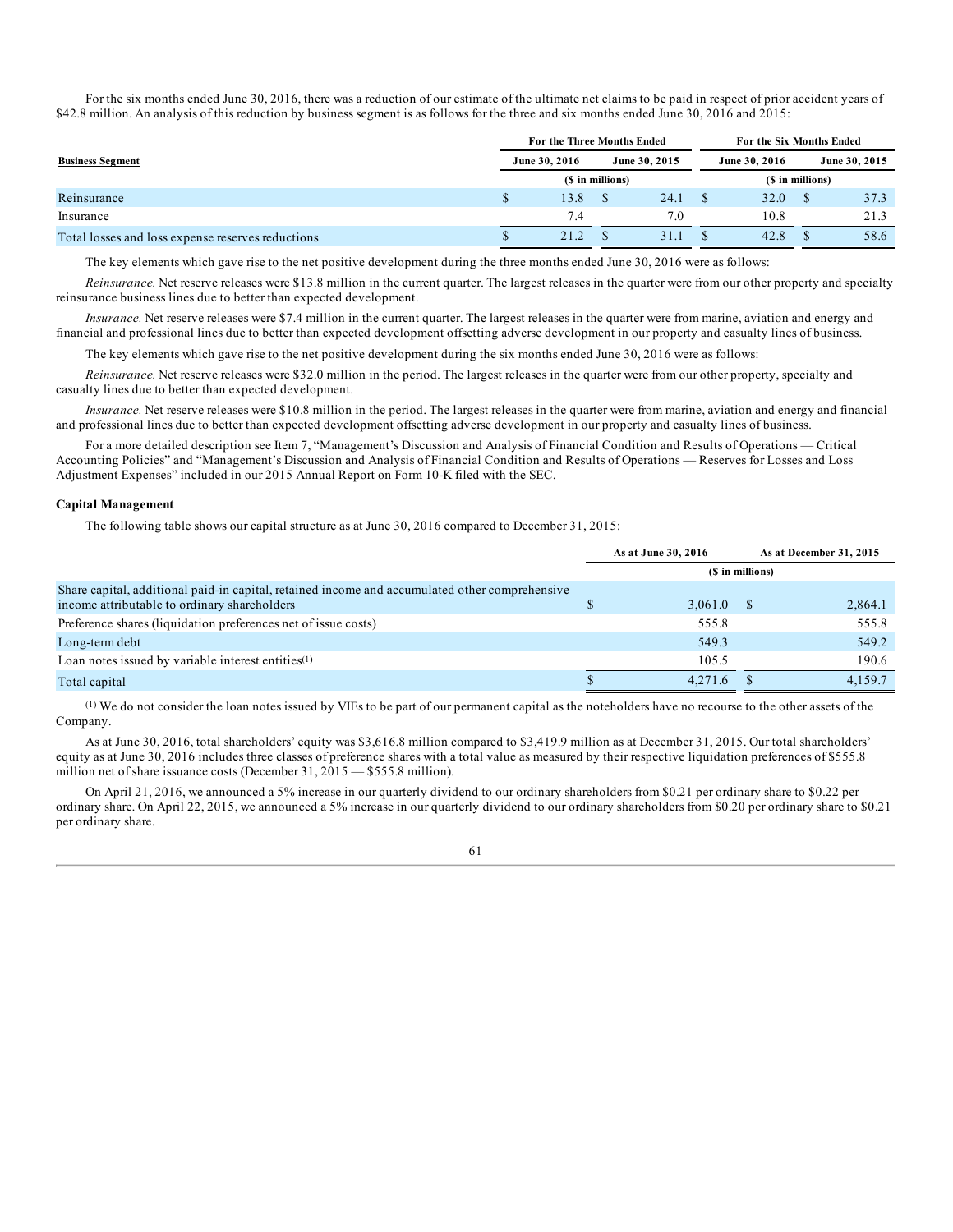We acquired and canceled 409,800 and 978,039 ordinary shares, respectively, in the three and six months ended June 30, 2016. The total consideration paid was \$18.5 million and \$43.5 million, respectively, with an average price per ordinary share for the three and six months ended June 30, 2016 of \$45.10 and \$44.46, respectively. As at June 30, 2016, we had \$372.8 million remaining under our current share repurchase authorization of \$500.0 million granted on February 5, 2015.

Our preference shares are classified in our balance sheet as equity but may receive a different treatment in some cases under the capital adequacy assessments made by certain rating agencies. Preference shares are often referred to as "hybrids" because they have certain attributes of both debt and equity. We monitor the ratio of the total of debt and hybrids to total capital, with total capital being defined as shareholders' equity plus outstanding debt. As at June 30, 2016, this ratio was 28.3% (December 31, 2015 — 31.1%).

Our senior notes are the only material debt issued by Aspen Holdings currently outstanding. As at June 30, 2016 and December 31, 2015, the value of the debt less amortization expenses was \$549.3 million and \$549.2 million, respectively. Management monitors the ratio of debt to total capital which was 15.3% as at June 30, 2016 (December 31, 2015 — 17.8%).

In addition to the senior notes issued by Aspen Holdings, Silverton has also issued Loan Notes. The fair value of the Loan Notes as at June 30, 2016 was \$105.5 million (December 31, 2015 — \$190.6 million). For further information relating to Silverton, refer to Note 7 of the "Notes to the Audited Consolidated Financial Statements" in the Company's 2015 Annual Report on Form 10-K filed with the SEC and to Note 7 of this report.

*Access to Capital.* Our business operations are in part dependent on our financial strength and the market's perception thereof, as measured by total shareholders' equity, which was \$3,616.8 million as at June 30, 2016 (December 31, 2015 — \$3,419.9 million). We believe our financial strength provides us with the flexibility and capacity to obtain funds through debt or equity financing. Our ability to access the capital markets is dependent on, among other things, our operating results, market conditions and our perceived financial strength. We regularly monitor our capital and financial position, as well as investment and securities market conditions, both in general and with respect to Aspen Holdings' securities. Our ordinary shares and preference shares are listed on the New York Stock Exchange.

## **Liquidity**

Liquidity is a measure of a company's ability to generate cash flows sufficient to meet short-term and long-term cash requirements of its business operations. Management monitors the liquidity of Aspen Holdings and of each of its Operating Subsidiaries and arranges credit facilities to enhance shortterm liquidity resources on a stand-by basis.

*Holding Company.* We monitor the ability of Aspen Holdings to service debt, finance dividend payments to ordinary and preference shareholders and provide financial support to the Operating Subsidiaries.

As at June 30, 2016, Aspen Holdings held \$101.3 million of cash, cash equivalents and investments (December 31, 2015 — \$136.3 million) with the decrease due to the acquisition of AgriLogic, the repurchase of ordinary shares in the first half of 2016 and other corporate expenses being greater than the receipt of dividend income from subsidiary companies. Management considers the current cash, cash equivalents and investments taken together with dividends declared or expected to be declared by subsidiary companies and our credit facilities to be sufficient to appropriately satisfy the liquidity requirements of Aspen Holdings. Aspen Holdings' liquidity depends on dividends, capital distributions and interest payments from our Operating Subsidiaries. Aspen Holdings also has recourse to the credit facility described under "Letter of Credit Facilities" below.

The ability of our Operating Subsidiaries to pay us dividends or other distributions is subject to the laws and regulations applicable to each jurisdiction, as well as the Operating Subsidiaries' need to maintain adequate capital requirements to maintain their insurance and reinsurance operations and their financial strength ratings issued by independent rating agencies. On October 21, 2013, and in line with usual market practice for regulated institutions, the Prudential Regulation Authority (the "PRA"), the regulatory agency which oversees the prudential regulation of insurance companies in the U.K. such as Aspen U.K., requested that it be afforded the opportunity to provide a prior "non-objection" to all future dividend payments made by Aspen U.K. For a further discussion of the various restrictions on our ability and our Operating Subsidiaries' ability to pay dividends, see Part I, Item 1 "Business — Regulatory Matters" in our 2015 Annual Report on Form 10-K filed with the SEC. For a more detailed discussion of our Operating Subsidiaries' ability to pay dividends, see Note 16 of the "Notes to the Audited Consolidated Financial Statements" in our 2015 Annual Report on Form 10-K filed with the SEC.

*Operating Subsidiaries.* As at June 30, 2016, the Operating Subsidiaries held \$820.1 million (December 31, 2015 — \$1,136.4 million) in cash and short-term investments that are readily realizable securities. Management monitors the value, currency and duration of cash and investments held by the Operating Subsidiaries to ensure that they are able to meet their insurance and other liabilities as they become due and was satisfied that there was a comfortable margin of liquidity as at June 30, 2016 and for the foreseeable future.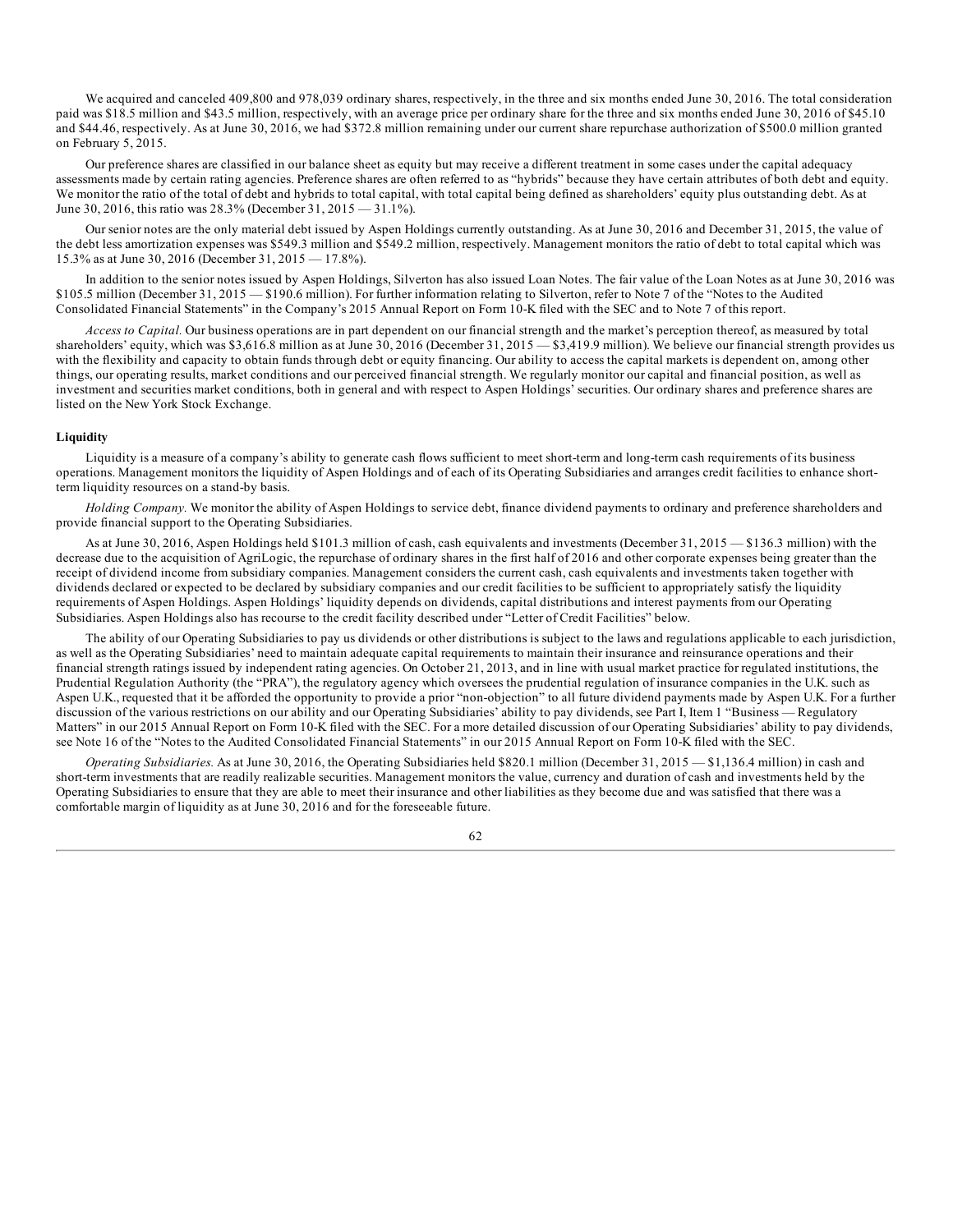On an ongoing basis, our Operating Subsidiaries' sources of funds primarily consist of premiums written, investment income and proceeds from sales and redemptions of investments. Cash is used primarily to pay reinsurance premiums, losses and loss adjustment expenses, brokerage commissions, general and administrative expenses, taxes, interest and dividends and to purchase new investments. The potential for individual large claims and for accumulations of claims from single events means that substantial and unpredictable payments may need to be made within relatively short periods of time.

We manage these risks by making regular forecasts of the timing and amount of expected cash outflows and ensuring that we maintain sufficient balances in cash and short-term investments to meet these estimates. Notwithstanding this policy, if our cash flow forecast is incorrect, we could be forced to liquidate investments prior to maturity, potentially at a significant loss.

The liquidity of our Operating Subsidiaries is also affected by the terms of our contractual obligations to policyholders and by undertakings to certain regulatory authorities to facilitate the issue of letters of credit or maintain certain balances in trust funds for the benefit of policyholders. For more information on these arrangements, including a table showing the forms of collateral or other security provided in respect of these obligations and undertakings, see Note 19(a) of the "Notes to the Audited Consolidated Financial Statements" in our 2015 Annual Report on Form 10-K filed with the SEC.

*Consolidated Cash Flows for the Six Months Ended June 30, 2016.* Total net cash flow from operations for the six months ended June 30, 2016 was \$242.2 million, a decrease of \$37.8 million from the comparative period in 2015. The decrease is mainly attributable to the acquisition of AgriLogic. For the six months ended June 30, 2016, our cash flow from operations provided us with sufficient liquidity to meet our operating requirements.

*Letter of Credit Facilities.* For information relating to our credit facilities, refer to Note 16 of the consolidated condensed unaudited financial statements contained in this report.

### **Contractual Obligations and Commitments**

The following table summarizes our contractual obligations under long-term debt, operating leases (net of subleases) and reserves relating to insurance and reinsurance contracts as at June 30, 2016:

|                                     |  |                          |  |        |  |                          |  |                  |       |       | Later  |         |
|-------------------------------------|--|--------------------------|--|--------|--|--------------------------|--|------------------|-------|-------|--------|---------|
|                                     |  | 2016                     |  | 2017   |  | 2018                     |  | 2019             | 2020  | Years |        | Total   |
|                                     |  |                          |  |        |  |                          |  | (\$ in millions) |       |       |        |         |
| <b>Operating Lease Obligations</b>  |  | 6.4                      |  | 16.3   |  | 15.6                     |  | 13.8             | 10.0  |       | 89.1   | 151.2   |
| Long-Term Debt Obligations $(1)$    |  | $\overline{\phantom{a}}$ |  |        |  | $\overline{\phantom{a}}$ |  | $\qquad \qquad$  | 250.0 |       | 300.0  | 550.0   |
| Reserves for losses and $LAE^{(2)}$ |  | 675.3                    |  | 1.03.2 |  | 812.3                    |  | 602.1            | 425.2 |       | .563.4 | 5,181.5 |
| Total                               |  | 681.7                    |  | 19.5   |  | 827.9                    |  | 615.9            | 685.2 |       | .952.5 | 5.882.7 |

(1) The long-term debt obligations disclosed above do not include the \$29.0 million annual interest payments on our outstanding senior notes or \$37.8 million dividends payable to holders of our preference shares or the Loan Notes issued by Silverton in the amount of \$105.5 million.

(2) In estimating the time intervals into which payments of our reserves for losses and loss adjustment expenses fall, as set out above, we have utilized actuarially assessed payment patterns. By the nature of the insurance and reinsurance contracts under which these liabilities are assumed, there can be no certainty that actual payments will fall in the periods shown and there could be a material acceleration or deceleration of claims payments depending on factors outside our control. The total amount of payments in respect of our reserves, as well as the timing of such payments, may differ materially from our current estimates for the reasons set out in the Company's 2015 Annual Report on Form 10-K under Item 7, "Management's Discussion and Analysis of Financial Condition and Results of Operations — Critical Accounting Policies — Reserves for Losses and Loss Expenses" filed with the SEC and due to the factors set out in this report under "Cautionary Statement Regarding Forward-Looking Statements" below.

Further information on operating leases is given in Item 2, "Properties" in our 2015 Annual Report on Form 10-K filed with the SEC.

For a discussion of our derivative instruments, refer to Note 10 to our unaudited condensed consolidated financial statements for the three and six months ended June 30, 2016 included in this report.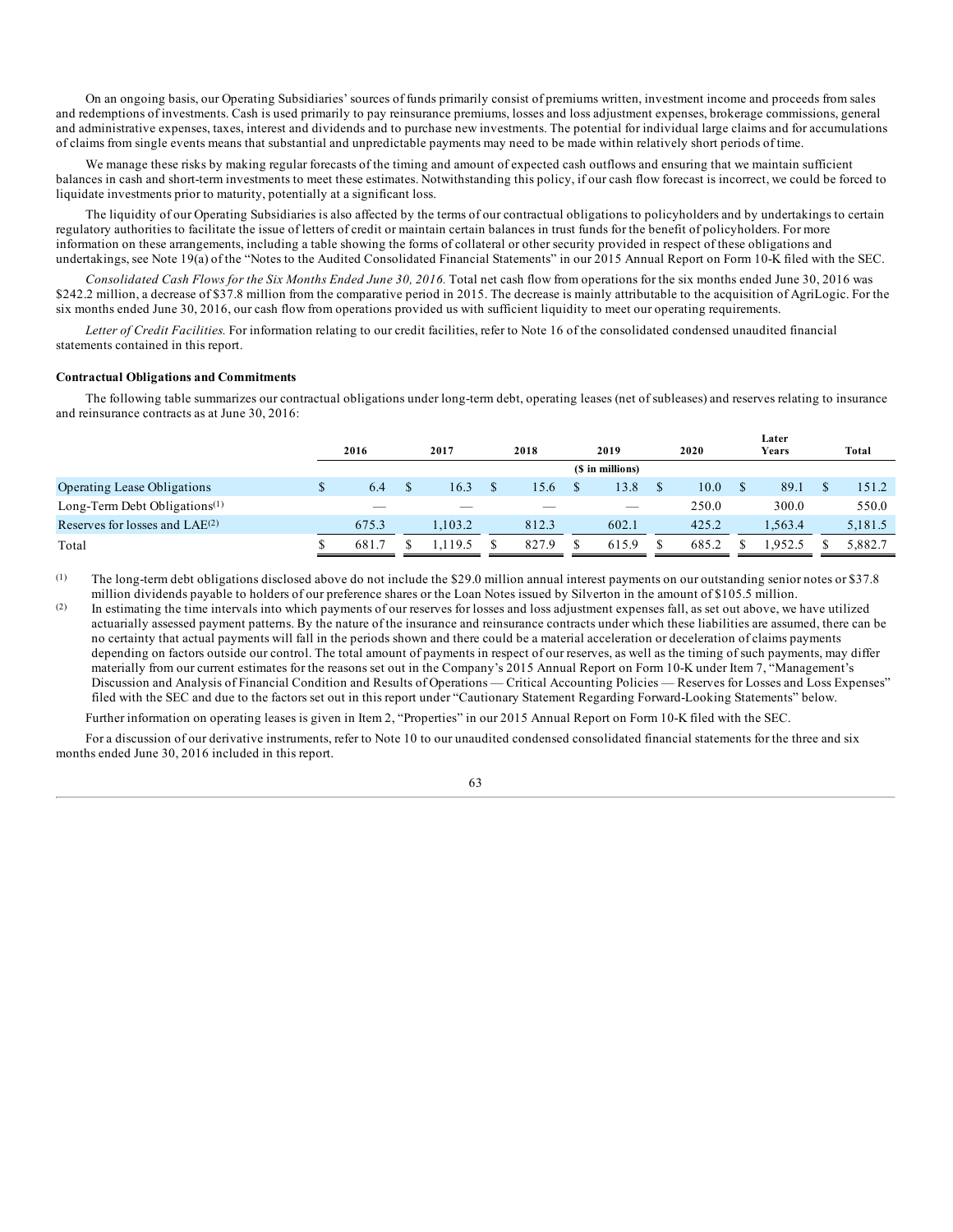## **Effects of Inflation**

Inflation may have a material effect on our consolidated results of operations by its effect on interest rates and on the cost of settling claims. The potential exists, after a catastrophe or other large property loss, for the development of inflationary pressures in a local economy as the demand for services such as construction typically surges. The cost of settling claims may also be increased by global commodity price inflation. We seek to take both these factors into account when setting reserves for any events where we think they may be material.

Our calculation of reserves for losses and loss expenses in respect of casualty business includes assumptions about future payments for settlement of claims and claims-handling expenses, such as medical treatments and litigation costs. We write casualty business in the United States, the United Kingdom and Australia and certain other territories, where claims inflation has in many years run at higher rates than general inflation. To the extent inflation causes these costs to increase above reserves established for these claims, we will be required to increase our loss reserves with a corresponding reduction in earnings. The actual effects of inflation on our results cannot be accurately known until claims are ultimately settled.

In addition to general price inflation we are exposed to a persisting long-term upwards trend in the cost of judicial awards for damages. We seek to take this into account in our pricing and reserving of casualty business.

We also seek to take into account the projected impact of inflation on the likely actions of central banks in the setting of short-term interest rates and consequent effects on the yields and prices of fixed income securities. As at June 30, 2016, we consider that although inflation is currently low, in the medium-term there is a risk that inflation, interest rates and bond yields may rise, resulting in a decrease in the market value of certain of our fixed interest investments.

#### **Cautionary Statement Regarding Forward-Looking Statements**

This report contains, and the Company may from time to time make other verbal or written, forward-looking statements within the meaning of Section 27A of the Securities Act of 1933, as amended (the "Securities Act"), and Section 21E of the Securities Exchange Act of 1934, as amended (the "Exchange Act"), that involve risks and uncertainties, including statements regarding our capital needs, business strategy, expectations and intentions. Statements that use the terms "believe," "do not believe," "anticipate," "expect," "assume," "objective," "target," "could," "would," "should," "plan," "estimate," "project," "outlook," "trends," "future," "seek," "will," "may," "aim," "likely," "continue," "intend," "guidance," "on track," and similar expressions are intended to identify forward-looking statements. These statements reflect our current views with respect to future events and because our business is subject to numerous risks, uncertainties and other factors, our actual results could differ materially from those anticipated in the forward-looking statements. The risks, uncertainties and other factors set forth in the Company's 2015 Annual Report on Form 10-K filed with the United States Securities and Exchange Commission and other cautionary statements made in this report, as well as the factors set forth below, should be read and understood as being applicable to all related forward-looking statements wherever they appear in this report.

All forward-looking statements rely on a number of assumptions, estimates and data concerning future results and events and are subject to a number of uncertainties and other factors, many of which are outside our control that could cause actual results to differ materially from such statements.

All forward-looking statements address matters that involve risks and uncertainties. Accordingly, there are or will be important factors that could cause actual results to differ materially from those indicated in these statements. We believe that these factors include, but are not limited to, those set forth under "Risk Factors" in Item 1A of our Annual Report on Form 10-K filed with the United States Securities and Exchange Commission and the following:

- our ability to successfully implement steps to further optimize the business portfolio, ensure capital efficiency and enhance investment returns;
- the possibility of greater frequency or severity of claims and loss activity, including as a result of natural or man-made (including economic and political risks) catastrophic or material loss events, than our underwriting, reserving, reinsurance purchasing or investment practices have anticipated;
- the assumptions and uncertainties underlying reserve levels that may be impacted by future payments for settlements of claims and expenses or by other factors causing adverse or favorable development, including our assumptions on inflation costs associated with long-tail casualty business which could differ materially from actual experience;
- the impact of the vote and resulting negotiations as a result of the vote by the U.K. electorate in favor of a U.K. exit from the E.U. in the recent inor-out referendum;
- the reliability of, and changes in assumptions to, natural and man-made catastrophe pricing, accumulation and estimated loss models;
- decreased demand for our insurance or reinsurance products;

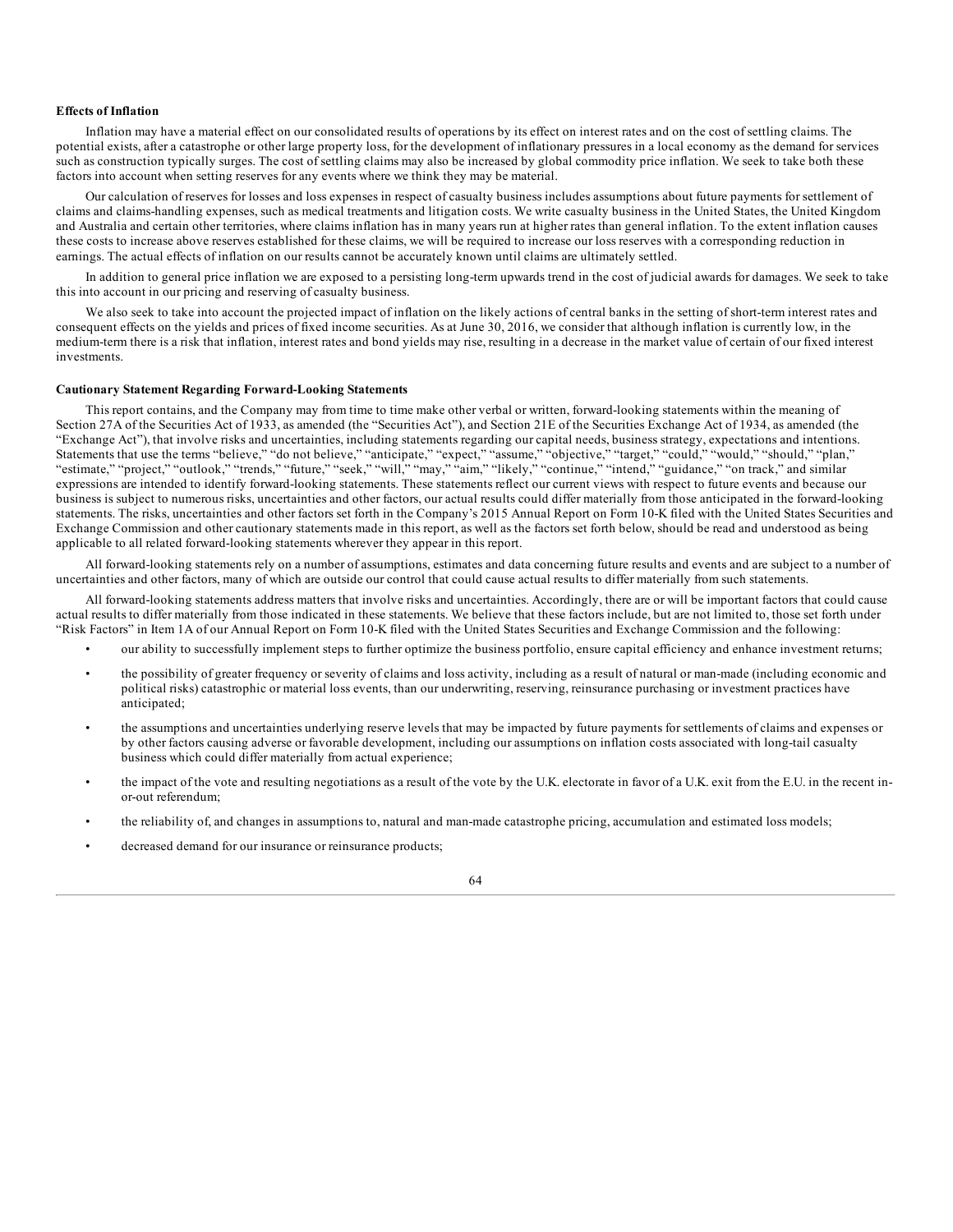- cyclical changes in the insurance and reinsurance industry;
- the models we use to assess our exposure to losses from future natural catastrophes contain inherent uncertainties and our actual losses may differ significantly from expectations;
- our capital models may provide materially different indications than actual results;
- increased competition from existing insurers and reinsurers and from alternative capital providers and insurance-linked funds and collateralized special purpose insurers on the basis of pricing, capacity, coverage terms, new capital, binding authorities to brokers or other factors and the related demand and supply dynamics as contracts come up for renewal;
- our ability to execute our business plan to enter new markets, introduce new products and teams and develop new distribution channels, including their integration into our existing operations;
- our acquisition strategy;
- changes in market conditions in the agriculture industry, which may vary depending upon demand for agricultural products, weather, commodity prices, natural disasters, and changes in legislation and policies related to agricultural products and producers;
- termination of, or changes in, the terms of the U.S. Federal Multiple Peril Crop Insurance Program or the U.S. Farm Bill, including modifications to the Standard Reinsurance Agreement put in place by the Risk Management Agency of the U.S. Department of Agriculture;
- the recent consolidation in the (re)insurance industry;
- loss of one or more of our senior underwriters or key personnel;
- changes in our ability to exercise capital management initiatives (including our share repurchase program) or to arrange banking facilities as a result of prevailing market conditions or changes in our financial results;
- changes in general economic conditions, including inflation, deflation, foreign currency exchange rates, interest rates and other factors that could affect our financial results;
- the risk of a material decline in the value or liquidity of all or parts of our investment portfolio;
- the risks associated with the management of capital on behalf of investors;
- evolving issues with respect to interpretation of coverage after major loss events;
- our ability to adequately model and price the effects of climate cycles and climate change;
- any intervening legislative or governmental action and changing judicial interpretation and judgments on insurers' liability to various risks;
- the risks related to litigation;
- the effectiveness of our risk management loss limitation methods, including our reinsurance purchasing;
- changes in the availability, cost or quality of reinsurance or retrocessional coverage;
- changes in the total industry losses or our share of total industry losses resulting from events, such as catastrophes, that have occurred in prior years or may occur and, with respect to such events, our reliance on loss reports received from cedants and loss adjustors, our reliance on industry loss estimates and those generated by modeling techniques, changes in rulings on flood damage or other exclusions as a result of prevailing lawsuits and case law;
- the impact of one or more large losses from events other than natural catastrophes or by an unexpected accumulation of attritional losses and deterioration in loss estimates;
- the impact of acts of terrorism, acts of war and related legislation;
- any changes in our reinsurers' credit quality and the amount and timing of reinsurance recoverables;
- the continuing and uncertain impact of the current depressed lower growth economic environment in many of the countries in which we operate;
- our reliance on information and technology and third-party service providers for our operations and systems;
- the level of inflation in repair costs due to limited availability of labor and materials after catastrophes;
- a decline in our Operating Subsidiaries' ratings with S&P, A.M. Best or Moody's;
- the failure of our reinsurers, policyholders, brokers or other intermediaries to honor their payment obligations;
- our reliance on the assessment and pricing of individual risks by third parties;
- our dependence on a few brokers for a large portion of our revenues;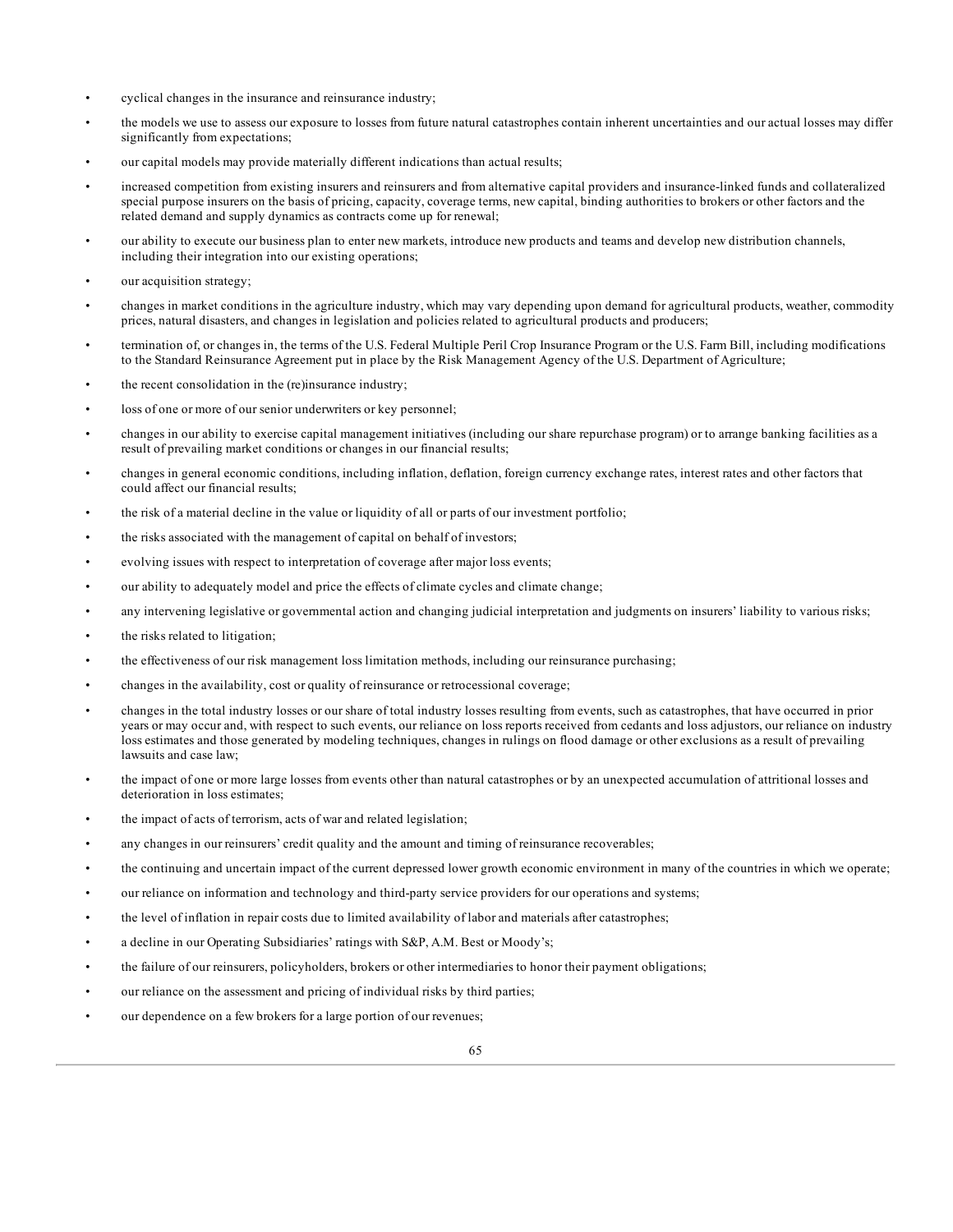- the persistence of heightened financial risks, including excess sovereign debt, the banking system and the Eurozone crisis;
- changes in government regulations or tax laws in jurisdictions where we conduct business;
- changes in accounting principles or policies or in the application of such accounting principles or policies;
- increased counterparty risk due to the credit impairment of financial institutions; and
- Aspen Holdings or Aspen Bermuda becoming subject to income taxes in the United States or the United Kingdom.

In addition, any estimates relating to loss events involve the exercise of considerable judgment and reflect a combination of ground-up evaluations, information available to date from brokers and cedants, market intelligence, initial tentative loss reports and other sources. Due to the complexity of factors contributing to losses and the preliminary nature of the information used to prepare estimates, there can be no assurance that our ultimate losses will remain within stated amounts.

The rate changes described in "Management's Discussion and Analysis of Financial Condition and Results of Operations — Outlook and Trends" reflect management's assessment of changes in exposure-adjusted rates on renewals only. This does not include contracts with fundamental changes to terms and conditions. The calculation involves a degree of judgment in relation to comparability of contracts in the different business lines. Due to changes in assumptions underlying the pricing of contracts, the trends in premium rates reflected in our outlook and trends may not be comparable over time. The future profitability of each business line is dependent upon many factors besides the trends in premium rates.

The foregoing review of important factors should not be construed as exhaustive and should be read in conjunction with the other cautionary statements that are included in this report. We undertake no obligation to publicly update or review any forward-looking statement, whether as a result of new information, future developments or otherwise or disclose any difference between our actual results and those reflected in such statements.

If one or more of these or other risks or uncertainties materialize, or if our underlying assumptions prove to be incorrect, actual results may vary materially from what we projected. All forward-looking statements in this report reflect our current views with respect to future events and are subject to these and other risks, uncertainties and assumptions relating to our operations, results of operations, growth strategy and liquidity. All subsequent written and oral forward-looking statements attributable to us or individuals acting on our behalf are expressly qualified in their entirety by the points made above. You should specifically consider the factors identified in this report which could cause actual results to differ before making an investment decision.

### **Item 3.** *Quantitative and Qualitative Disclosures about Market Risk*

*Interest rate risk.* Our investment portfolio consists primarily of fixed income securities. Accordingly, our primary market risk exposure is to changes in interest rates. Fluctuations in interest rates have a direct impact on the market valuation of these securities. As interest rates rise, the market value of our fixed income portfolio falls, and the converse is also true. Our strategy for managing interest rate risk includes maintaining a high quality portfolio with a relatively short duration to reduce the effect of interest rate changes on market value. On May 9, 2016, we terminated our interest rate swap program which aimed to partially mitigate our exposure to interest rate. For more information on the terminated interest rate swaps, refer to Item 2 "Cash and Investments — Interest rate swaps" above.

As at June 30, 2016, our fixed income portfolio had an approximate duration of 3.55 years. The table below depicts interest rates change scenarios and the effects on our interest rate sensitive invested assets: **Effect of Changes in Interest Rates on Portfolio Given a Parallel Shift in the Yield Curve**

| ETIQUE DI CHANGUS IN INICION INAUS DII I DI CIDIO CHYCH A I ATANCI SHIIU IN CHU TICHI VU I |         |                                      |                          |           |           |  |  |  |  |
|--------------------------------------------------------------------------------------------|---------|--------------------------------------|--------------------------|-----------|-----------|--|--|--|--|
| <b>Movement in Rates in Basis Points</b>                                                   | -100    | 50<br>-50                            |                          |           | 100       |  |  |  |  |
|                                                                                            |         | (\$ in millions, except percentages) |                          |           |           |  |  |  |  |
| Market value \$ in millions                                                                | 7,592.8 | 7.462.7                              | 7,332.5                  | 7,202.4   | 7,072.2   |  |  |  |  |
| $Gain/(loss)$ \$ in millions                                                               | 260.3   | 130.2                                | $\overline{\phantom{a}}$ | (130.2)   | (260.3)   |  |  |  |  |
| Percentage of portfolio                                                                    | 3.6%    | $.8\%$                               |                          | $(1.8)\%$ | $(3.6)\%$ |  |  |  |  |

*Equity risk.* We have invested in equity securities which had a fair market value of \$785.6 million as at June 30, 2016, equivalent to 8.8% of the total of investments, cash and cash equivalents at that date (December 31, 2015 — \$736.4 million, 8.4%). These equity investments are exposed to equity price risk, defined as the potential for loss in market value due to a decline in equity prices. We believe that the effects of diversification and the relatively small size of our investments in equities relative to total invested assets mitigate our exposure to equity price risk.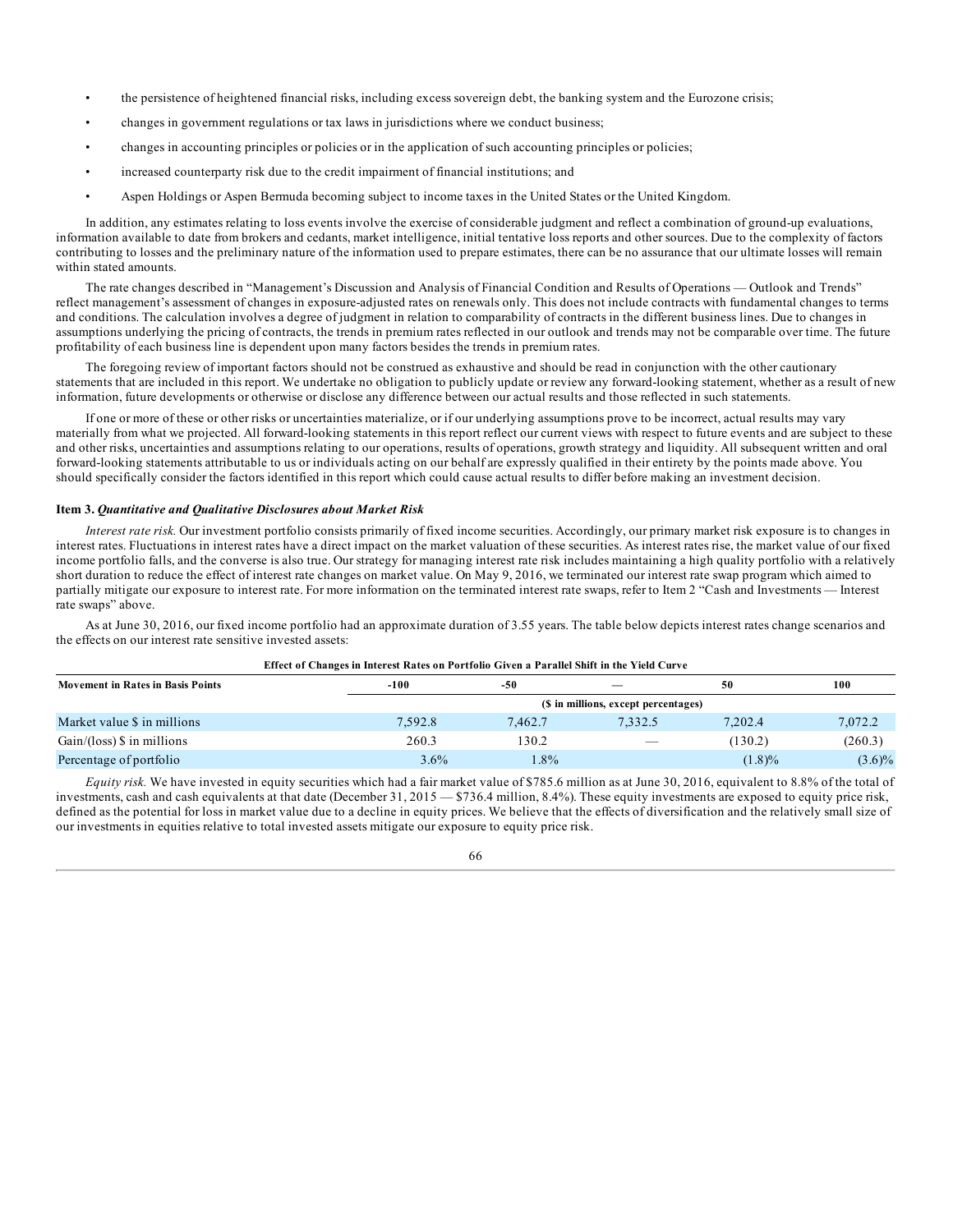*Foreign currency risk.* Our reporting currency is the U.S. Dollar. The functional currencies of our operations include U.S. Dollars, British Pounds, Euros, Canadian Dollars, Swiss Francs, Australian Dollars and Singaporean Dollars. As at June 30, 2016, 87.8% (December 31, 2015 — 88.7%) of our cash, cash equivalents and investments were held in U.S. Dollars, 5.6% (December 31, 2015 - 5.1%) were in British Pounds and 6.6% (December 31, 2015 - 6.2%) were in other currencies. For the six months ended June 30, 2016, 18.7% (December 31, 2015 — 15.3%) of our gross premiums were written in currencies other than the U.S. Dollar and the British Pound and we expect that a similar proportion will be written in currencies other than the U.S. Dollar and the British Pound in the remainder of 2016.

Other foreign currency amounts are re-measured to the appropriate functional currency and the resulting foreign exchange gains or losses are reflected in the statement of operations. Functional currency amounts of assets and liabilities are then translated into U.S. Dollars. The unrealized gain or loss from this translation, net of tax, is recorded as part of shareholders' equity. The change in unrealized foreign currency translation gain or loss during the period, net of tax, is a component of comprehensive income. Both the re-measurement and translation are calculated using current exchange rates for the balance sheets and average exchange rates for the statement of operations. We may experience exchange losses to the extent our foreign currency exposure is not hedged, which in turn would adversely affect our results of operations and financial condition. Management estimates that a 10% change in the exchange rate between British Pounds and U.S. Dollars as at June 30, 2016 would have impacted our net reportable British Pound net assets by approximately \$7.3 million for the six months ended June 30, 2016 (June 30, 2015 — approximately \$7.0 million).

We manage our foreign currency risk by seeking to match our liabilities under insurance and reinsurance policies that are payable in foreign currencies with investments that are denominated in these currencies. This may involve the use of foreign exchange contracts from time to time. A foreign exchange contract involves an obligation to purchase or sell a specified currency at a future date at a price set at the time of the contract. Foreign exchange contracts will not eliminate fluctuations in the value of our assets and liabilities denominated in foreign currencies, but rather allow us to establish a rate of exchange for a future point in time. For a discussion of our derivative instruments including foreign exchange contracts, refer to Note 10 to our unaudited condensed consolidated financial statements for the three and six months ended June 30, 2016 included in this report.

*Credit risk.* We have exposure to credit risk primarily as a holder of fixed income securities. Our risk management strategy and investment policy is to invest predominantly in debt instruments of high credit quality issuers and to limit the amount of credit exposure with respect to particular ratings categories, business sectors and any one issuer. As at June 30, 2016, the average rating of fixed income securities in our investment portfolio was "AA-" (December 31,  $2015 -$  "AA-").

In addition, we are exposed to the credit risk of our insurance and reinsurance brokers to whom we make claims payments for our policyholders, as well as to the credit risk of our reinsurers and retrocessionaires who assume business from us. Other than fully collateralized reinsurance, the substantial majority of our reinsurers have a rating of "A" (Excellent), the third highest of fifteen rating levels, or better by A.M. Best and the minimum rating of any of our material reinsurers is "A-" (Excellent), the fourth highest of fifteen rating levels, by A.M. Best.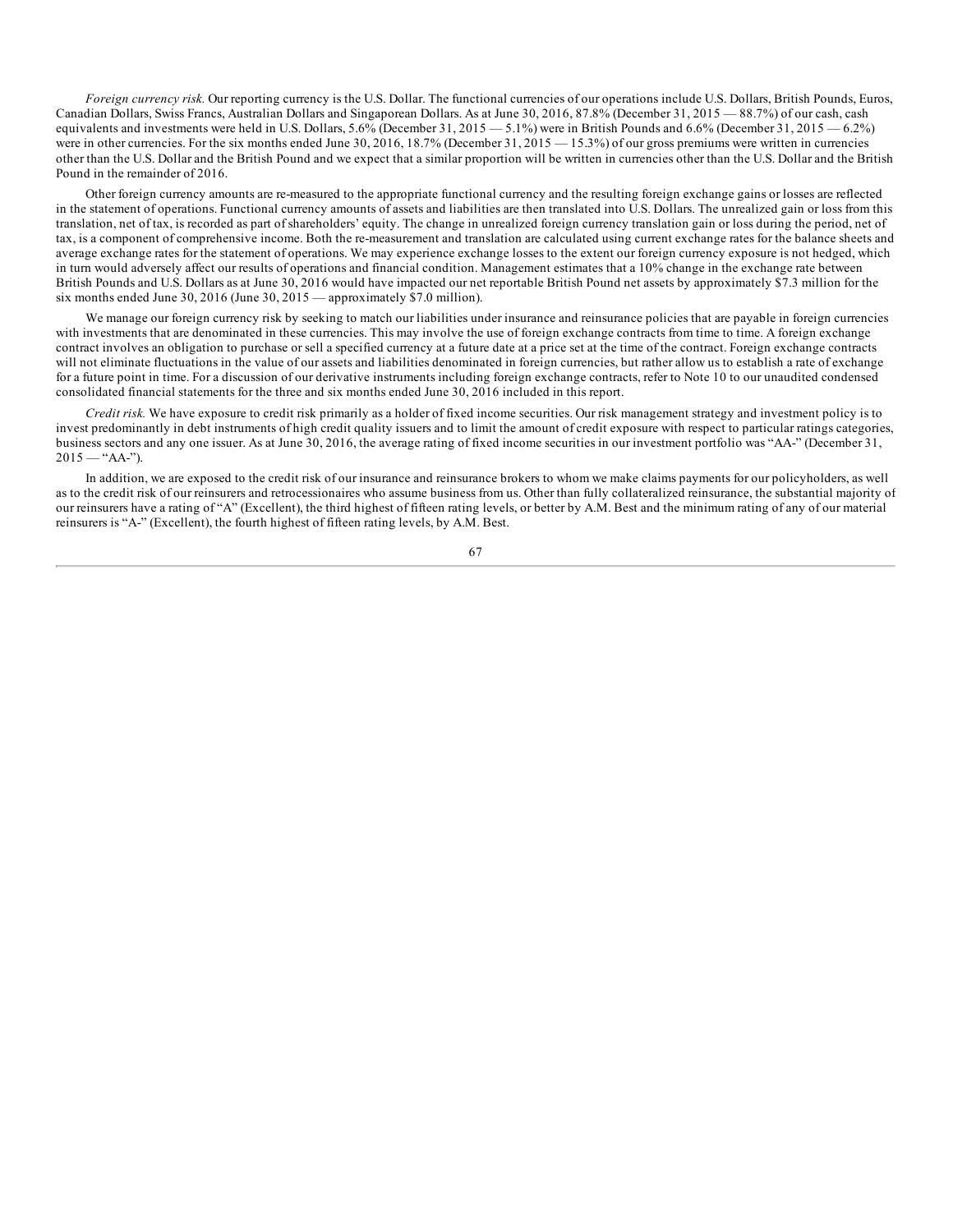## **Item 4.** *Controls and Procedures*

### **Evaluation of Disclosure Controls and Procedures**

The Company, under the supervision and with the participation of the Company's management, including the Company's Chief Executive Officer and Chief Financial Officer, has evaluated the design and operation of the Company's disclosure controls and procedures as of the end of the period of this report. Our management does not expect that our disclosure controls or our internal controls will prevent all errors and all fraud. A control system, no matter how well conceived and operated, can provide only reasonable, not absolute, assurance that the objectives of the control system are met. Further, the design of a control system must reflect the fact that there are resource constraints, and the benefits of controls must be considered relative to their costs. As a result of the inherent limitations in all control systems, no evaluation of controls can provide absolute assurance that all control issues and instances of fraud, if any, within the Company have been detected. These inherent limitations include the realities that judgments in decision-making can be faulty, and that breakdowns can occur because of simple error or mistake. Additionally, controls can be circumvented by the individual acts of some persons or by collusion of two or more people. The design of any system of controls also is based in part upon certain assumptions about the likelihood of future events, and there can be no assurance that any design will succeed in achieving its stated goals under all potential future conditions; over time, controls may become inadequate because of changes in conditions, or the degree of compliance with the policies or procedures may deteriorate. As a result of the inherent limitations in a cost-effective control system, misstatement due to error or fraud may occur and not be detected. Accordingly, our disclosure controls and procedures are designed to provide reasonable, not absolute, assurance that the disclosure requirements are met. Based on the evaluation of the disclosure controls and procedures, the Chief Executive Officer and Chief Financial Officer have concluded that the Company's disclosure controls and procedures were effective in ensuring that information required to be disclosed in the reports filed or submitted to the Commission under the Exchange Act by the Company is recorded, processed, summarized and reported in a timely fashion, and is accumulated and communicated to management, including the Company's Chief Executive Officer and Chief Financial Officer, to allow timely decisions regarding required disclosure.

#### **Changes in Internal Control over Financial Reporting**

The Company's management has performed an evaluation, with the participation of the Company's Chief Executive Officer and the Company's Chief Financial Officer, of changes in the Company's internal control over financial reporting that occurred during the three and six months ended June 30, 2016. Based upon that evaluation, the Company's management is not aware of any change in its internal control over financial reporting that occurred during the three and six months ended June 30, 2016 that has materially affected, or is reasonably likely to materially affect, the effectiveness of the Company's internal control over financial reporting.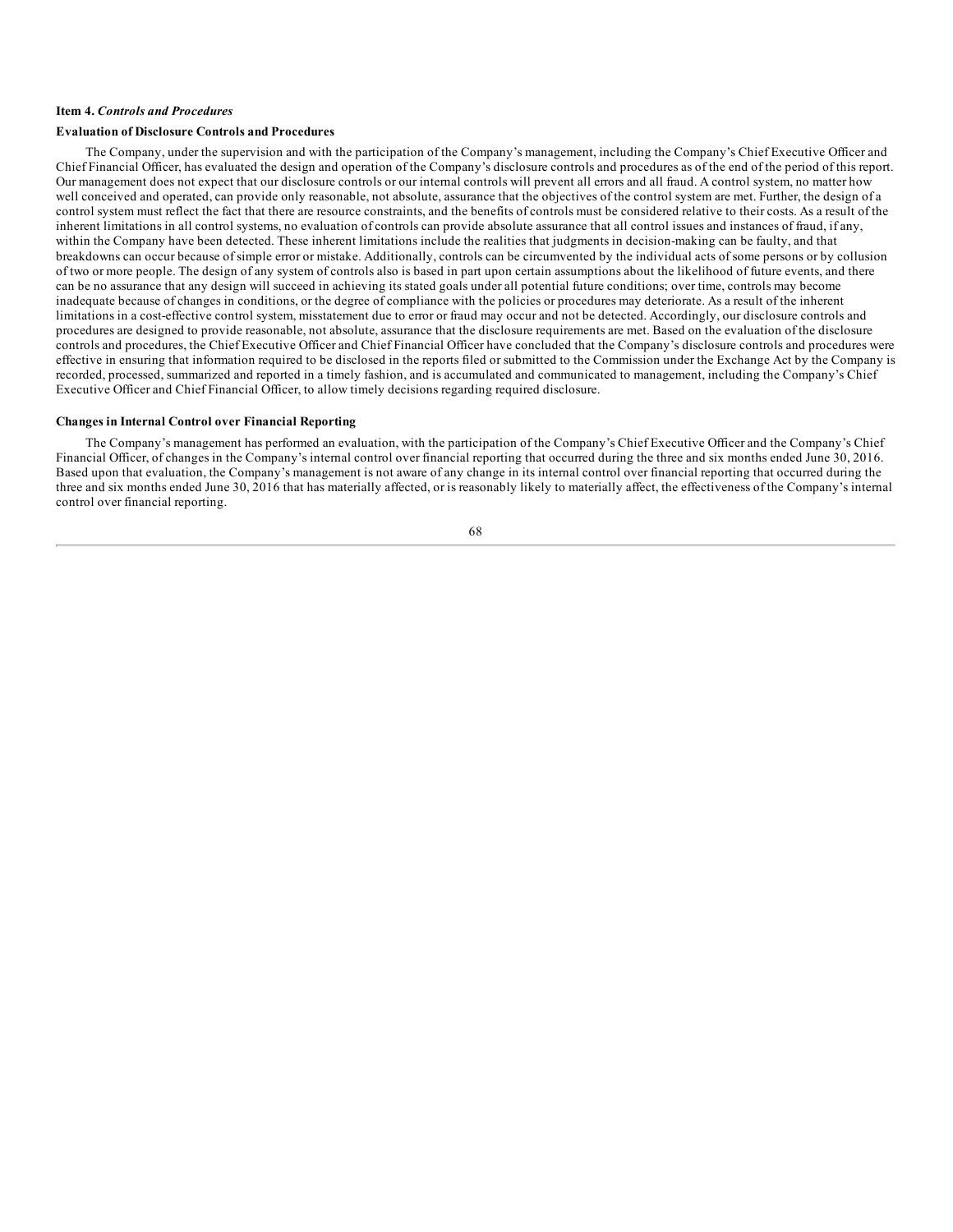## **PART II OTHER INFORMATION**

#### **Item 1.** *Legal Proceedings*

Similar to the rest of the insurance and reinsurance industry, we are subject to litigation and arbitration in the ordinary course of our business. Our operating subsidiaries are regularly engaged in the investigation, conduct and defense of disputes, or potential disputes, resulting from questions of insurance or reinsurance coverage or claims activities. Pursuant to our insurance and reinsurance arrangements, many of these disputes are resolved by arbitration or other forms of alternative dispute resolution. In some jurisdictions, noticeably the U.S., a failure to deal with such disputes or potential disputes in an appropriate manner could result in an award of "bad faith" punitive damages against our operating subsidiaries. In addition, we may be subject to lawsuits and regulatory actions in the normal course of business that do not arise from, or directly relate to, insurance and reinsurance coverage or claims. This category of litigation typically involves, among other things, allegations of underwriting errors or omissions, employment claims or regulatory activity.

While any legal or arbitration proceedings contain an element of uncertainty, we do not believe that the eventual outcome of any specific litigation, arbitration or alternative dispute resolution proceedings to which we are currently a party will have a material adverse effect on the financial condition of our business as a whole.

### **Item 1A.** *Risk Factors*

You should carefully consider the risk factors and all other information set forth in our Annual Report on Form 10-K for the year ended December 31, 2015 filed with the SEC, as supplemented by the following risk factor and other information in this report. These risks could materially affect our business, results of operations or financial condition. Please refer to the "Cautionary Statement Regarding Forward-Looking Statements" provided above in this report.

### The vote by the U.K. electorate in favor of a U.K. exit from the European Union (the "E.U.") in the recent in-or-out referendum could adversely impact **our business, results of operations and financial condition.**

The referendum on the United Kingdom's membership in the E.U. was held on June 23, 2016 and resulted in a vote in favor of the withdrawal for the United Kingdom from the E.U. ("Brexit"). Brexit can, however, only be formally implemented by a notification to the E.U. under Article 50 of the Treaty on European Union ("Article 50 Notification"). The United Kingdom will remain a member state of the E.U. until it negotiates and reaches an agreement in relation to the withdrawal from the E.U., or, if earlier, upon the expiration of a two year period following the Article 50 Notification. It is currently unclear when the Article 50 Notification will be submitted to the European Council and what type of agreements will be concluded between the United Kingdom and the E.U., and in particular, if the United Kingdom will continue to have access to the single economic market of the E.U. It is possible that the withdrawal process may last significantly longer than the two year period envisaged by the European Treaty.

The uncertainty surrounding the implementation and effect of Brexit, including the commencement of the exit negotiation period, the terms and conditions of such exit, the uncertainty in relation to the legal and regulatory framework that would apply to the United Kingdom and its relationship with the remaining members of the E.U. (including in relation to trade) during a withdrawal process and after any Brexit is effected, has caused and is likely to cause increased economic volatility and market uncertainty globally, in particular volatility of currency exchange rates, interest rates and credit spreads. It has already led, and may continue to lead, to disruptions for the European and global financial markets, such as the decrease of the pound sterling and of market values of listed E.U. companies, in particular from the financial services and insurance sector, and the recent downgrade of the credit ratings for the U.K. by Standard & Poor's, Moody's and Fitch (all with negative outlook).

The long-term effect of Brexit on the value of our investment portfolio at this time is uncertain and such volatility and uncertainty will likely continue as negotiations progress to determine the future terms of the United Kingdom's relationship with the E.U.

Brexit could lead to potentially divergent national laws and regulations as the United Kingdom determines which European Union laws to replace or replicate. We may have to review our underwriting platforms and incur additional regulatory costs as a result. For example, depending on the outcome of the negotiations referred to above, our U.K. operations could lose their E.U. financial services passport which provides them the license to operate across borders within the single E.U. market without obtaining local regulatory approval where insurers and cedants are located. In addition, depending on the terms of Brexit, the U.K.'s regulatory regime in terms of Solvency II regulation and governance could also diverge and no longer be equivalent. See "The E.U. Directive on Solvency II may affect the way in which Aspen U.K. and AMAL manage their businesses and may, among other things, lead to Aspen Bermuda posting collateral in respect of its EEA cedants" in our 2015 Annual Report on Form 10-K for more information.

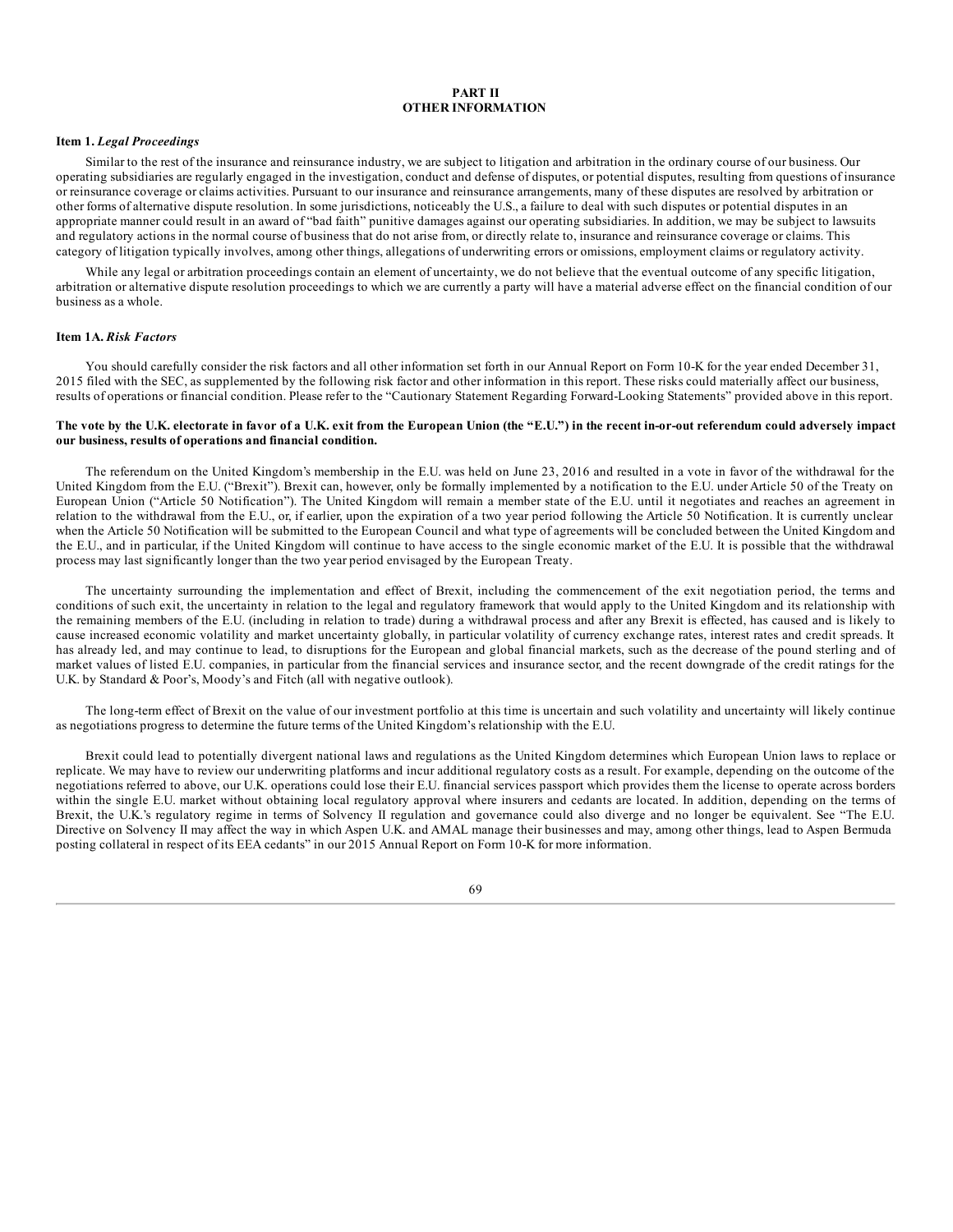Depending on the terms of Brexit, the U.K. could also lose access to the single E.U. market and to the global trade deals negotiated by the E.U. on behalf of its members. Such a decline in trade could affect the attractiveness of the U.K. as a global investment center and, as a result, could have a detrimental impact on U.K. growth. Although we have an international customer base, we could be adversely affected by reduced growth and greater volatility in the U.K. economy.

Changes to U.K. immigration policy could likewise occur as a result of Brexit, including by restricting the free travel of employees from and to the United Kingdom. Although the U.K. will likely seek to retain its diverse pool of talent, London's role as a global center for specialty (re)insurance business may decline, particularly if financial services entities shift their headquarters to the E.U. and the E.U. financial services passport is not maintained.

Any of the above effects of Brexit, and others which cannot be anticipated, could adversely affect our business, results of operations, financial condition.

### **Item 2.** *Unregistered Sales of Equity Securities and Use of Proceeds*

The following table provides information about purchases by the Company during the quarter ended June 30, 2016 of the Company's ordinary shares.

|                                 | Total<br>Number of<br><b>Shares (or Units)</b><br>Purchased | Weighted<br>Average<br>Price Paid<br>per Share<br>(or Unit) |       | Total<br>Number of<br><b>Shares (or Units)</b><br>Purchased as<br>Part of<br><b>Publicly Announced</b><br>Plans or<br><b>Programs</b> |              | <b>Maximum</b><br>Number (or<br>Approximate<br><b>Dollar Value</b> )<br>of Shares<br>(or Units) That<br>May Yet Be<br>Purchased<br><b>Under the Plans</b><br>or Programs<br>(\$ in millions) |  |
|---------------------------------|-------------------------------------------------------------|-------------------------------------------------------------|-------|---------------------------------------------------------------------------------------------------------------------------------------|--------------|----------------------------------------------------------------------------------------------------------------------------------------------------------------------------------------------|--|
| April 1, 2016 to April 30, 2016 | $\overline{\phantom{m}}$                                    |                                                             | --    | $\overline{\phantom{m}}$                                                                                                              |              |                                                                                                                                                                                              |  |
| May 1, 2016 to May 31, 2016     | $\qquad \qquad$                                             | S                                                           |       | $\qquad \qquad$                                                                                                                       | S            |                                                                                                                                                                                              |  |
| June 1, 2016 to June 30, 2016   | 409,800                                                     | $\mathcal{S}$                                               | 45.10 | 409,800                                                                                                                               | $\mathbb{S}$ | 372.8                                                                                                                                                                                        |  |
| Total <sup>(1)</sup>            | 409,800                                                     | S                                                           |       | 409,800                                                                                                                               | \$.          | 372.8                                                                                                                                                                                        |  |

(1) During the second quarter of 2016, the Company repurchased 409,800 ordinary shares in the open market pursuant to a 10b5-1 plan. The Company had \$372.8 million remaining under its current share buyback authorization as at June 30, 2016.

#### **Item 3.** *Defaults Upon Senior Securities*

None.

**\_\_\_\_\_\_\_\_\_\_\_\_\_\_\_**

### **Item 4.** *Mine Safety Disclosures*

None.

#### **Item 5.** *Other Information*

Disclosure of Certain Activities Relating to Iran

Section 13(r) of the Securities Exchange Act of 1934, as amended ("Section 13(r)"), requires all issuers that file annual or quarterly reports with the SEC to disclose certain activities, transactions or dealings with Iran. Many of the activities, transactions and dealings that Section  $13(r)$  requires to be reported were previously subject to U.S. sanctions or prohibited by applicable local law. On January 16, 2016, the United States and the E.U. eased sanctions against Iran pursuant to the Joint Comprehensive Plan of Action, and many of the reportable activities, transactions and dealings under Section 13(r) are no longer subject to U.S. sanctions and no longer prohibited by applicable local law.

Certain of our operations located outside the United States underwrite marine and energy treaties on a worldwide basis and, as a result, the underlying insurance and reinsurance portfolios may have exposure to the Iranian petroleum resources, refined petroleum, and petrochemical industries. For example, certain of our operations underwrite global marine hull and cargo policies that provide coverage for vessels navigating into and out of ports worldwide, including Iran. We do not believe

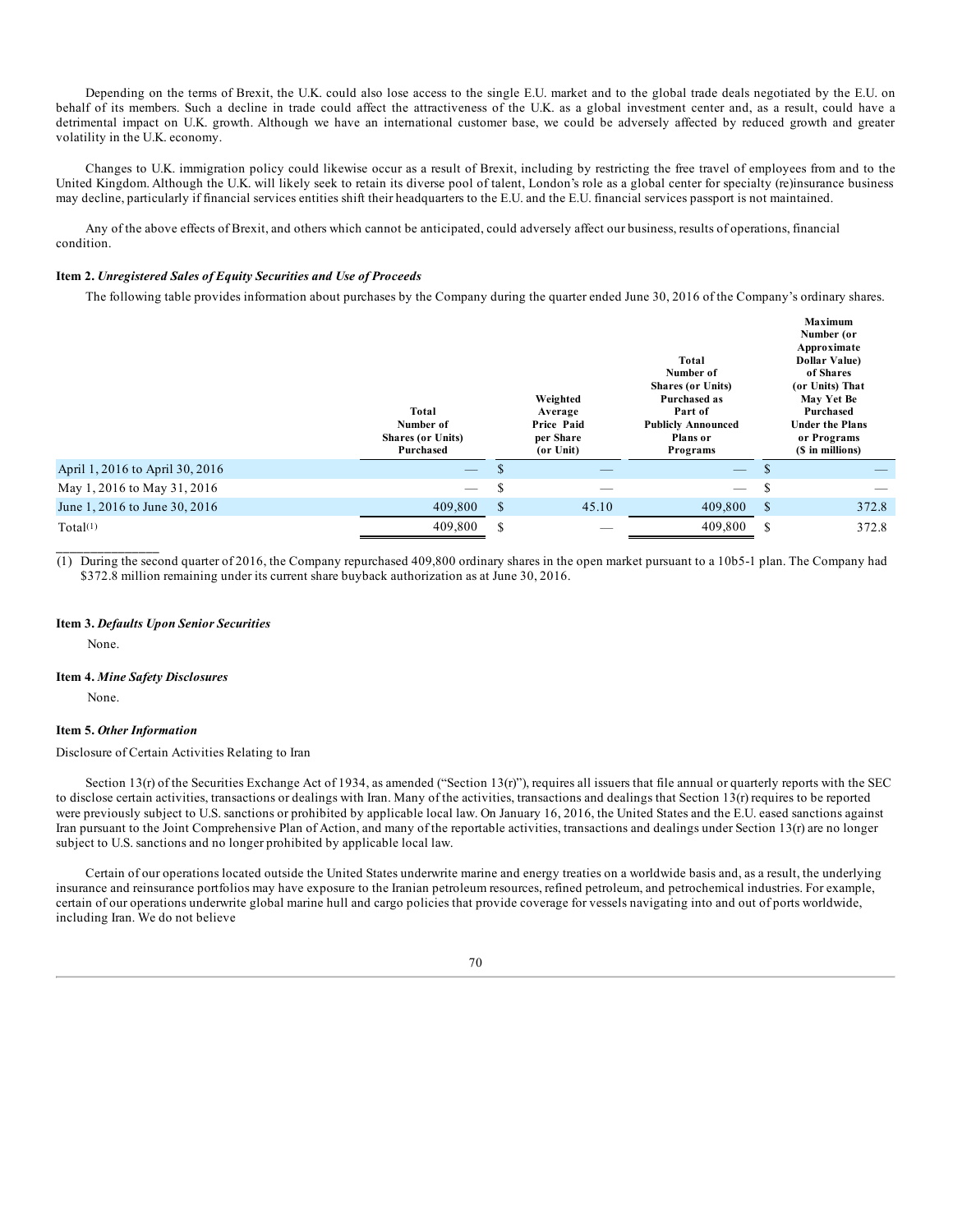that any coverage we have provided has directly or significantly facilitated or contributed to the Iranian petroleum resources, refined petroleum, or petrochemical industry.

For the quarter ended June 30, 2016, we are not aware of any premium apportionment with respect to underwriting insurance or reinsurance activities reportable under Section 13(r). Should any such risks have entered into the stream of commerce covered by the insurance and reinsurance portfolios underlying our treaties, we believe that the premiums associated with such business would be immaterial.

<sup>71</sup>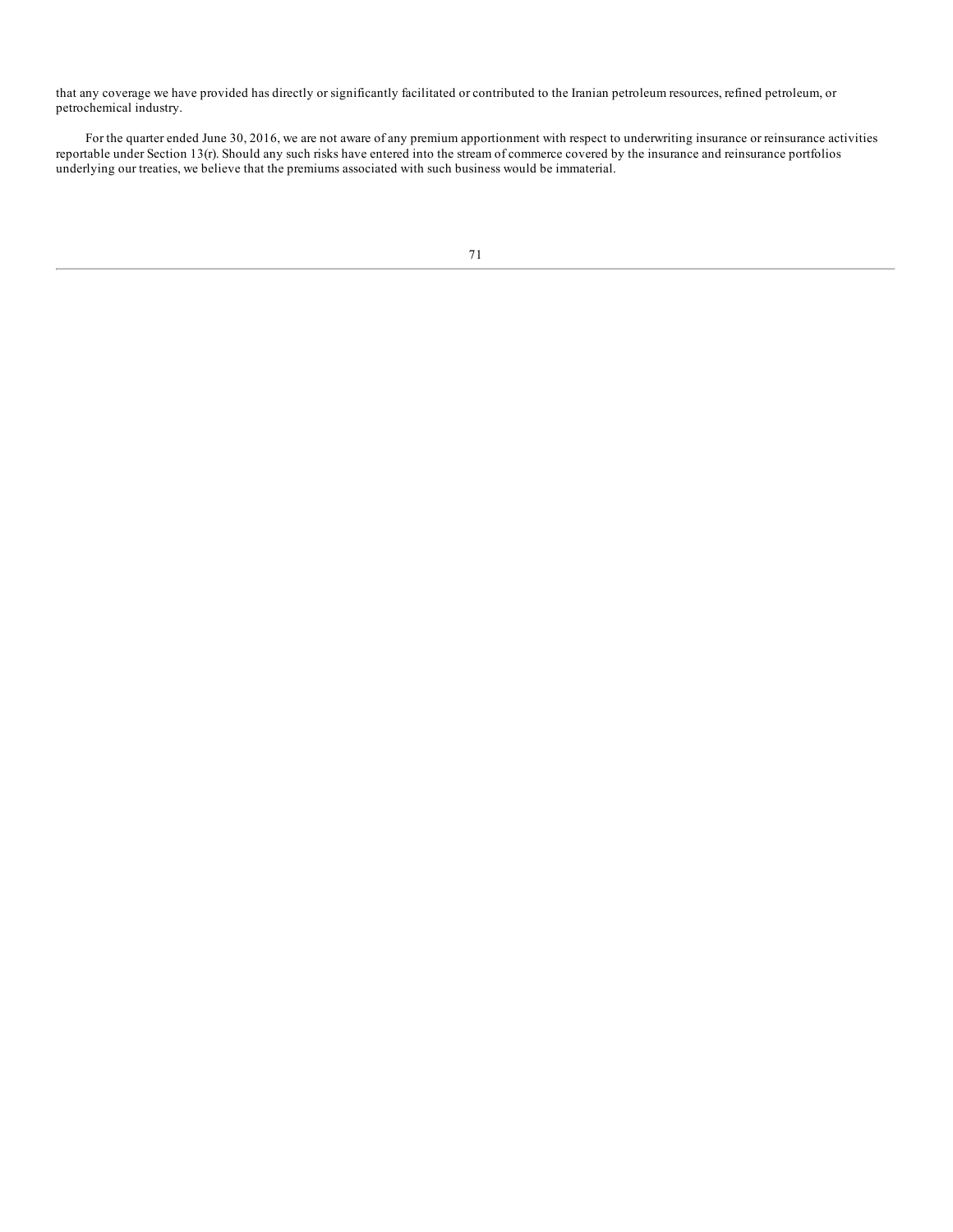## **Item 6.** *Exhibits*

(a) The following sets forth those exhibits filed pursuant to Item 601 of Regulation S-K:

# **Exhibit**

## **Number Description**

- 10.1 Aspen Insurance Holdings Limited 2016 Stock Incentive Plan for Non-Employee Directors, filed with this report.
- 10.2 Amendment to Letter of Credit Facility between Aspen Bermuda Limited and Citibank Europe plc, dated June 30, 2016 (incorporated herein by reference to exhibit 10.1 to the Company's Current Report on Form 8-K, filed on June 30, 2016).
- 31.1 Officer Certification of Christopher O'Kane, Chief Executive Officer of Aspen Insurance Holdings Limited, as adopted pursuant to Section 302 of the Sarbanes-Oxley Act of 2002, filed with this report.
- 31.2 Officer Certification of Scott Kirk, Chief Financial Officer of Aspen Insurance Holdings Limited, as adopted pursuant to Section 302 of the Sarbanes-Oxley Act of 2002, filed with this report.
- 32.1 Officer Certification of Christopher O'Kane, Chief Executive Officer of Aspen Insurance Holdings Limited, and Scott Kirk, Chief Financial Officer of Aspen Insurance Holdings Limited, pursuant to 18 U.S.C. Section 1350, as adopted pursuant to Section 906 of the Sarbanes-Oxley Act of 2002, submitted with this report.
- 101 The following financial information from Aspen Insurance Holdings Limited's quarterly report on Form 10-Q for the quarter and six months ended June 30, 2016 formatted in XBRL: (i) Unaudited Condensed Consolidated Balance Sheets at June 30, 2016 and December 31, 2015; (ii) Unaudited Condensed Consolidated Statements of Operations and Other Comprehensive Income for the three and six months ended June 30, 2016 and 2015; (iii) Unaudited Condensed Consolidated Statements of Shareholders' Equity for the six months ended June 30, 2016 and 2015; (iv) Unaudited Condensed Consolidated Statements of Cash Flows for the six months ended June 30, 2016 and 2015; and (v) Notes to Unaudited Condensed Consolidated Financial Statements, tagged as blocks of text and in detail.\*

\* As provided in Rule 406T of Regulation S-T, this information is "furnished" herewith and not "filed" for purposes of Sections 11 and 12 of the Securities Act and Section 18 of the Exchange Act. Such exhibit will not be deemed to be incorporated by reference into any filing under the Securities Act or the Exchange Act unless Aspen Holdings specifically incorporates it by reference.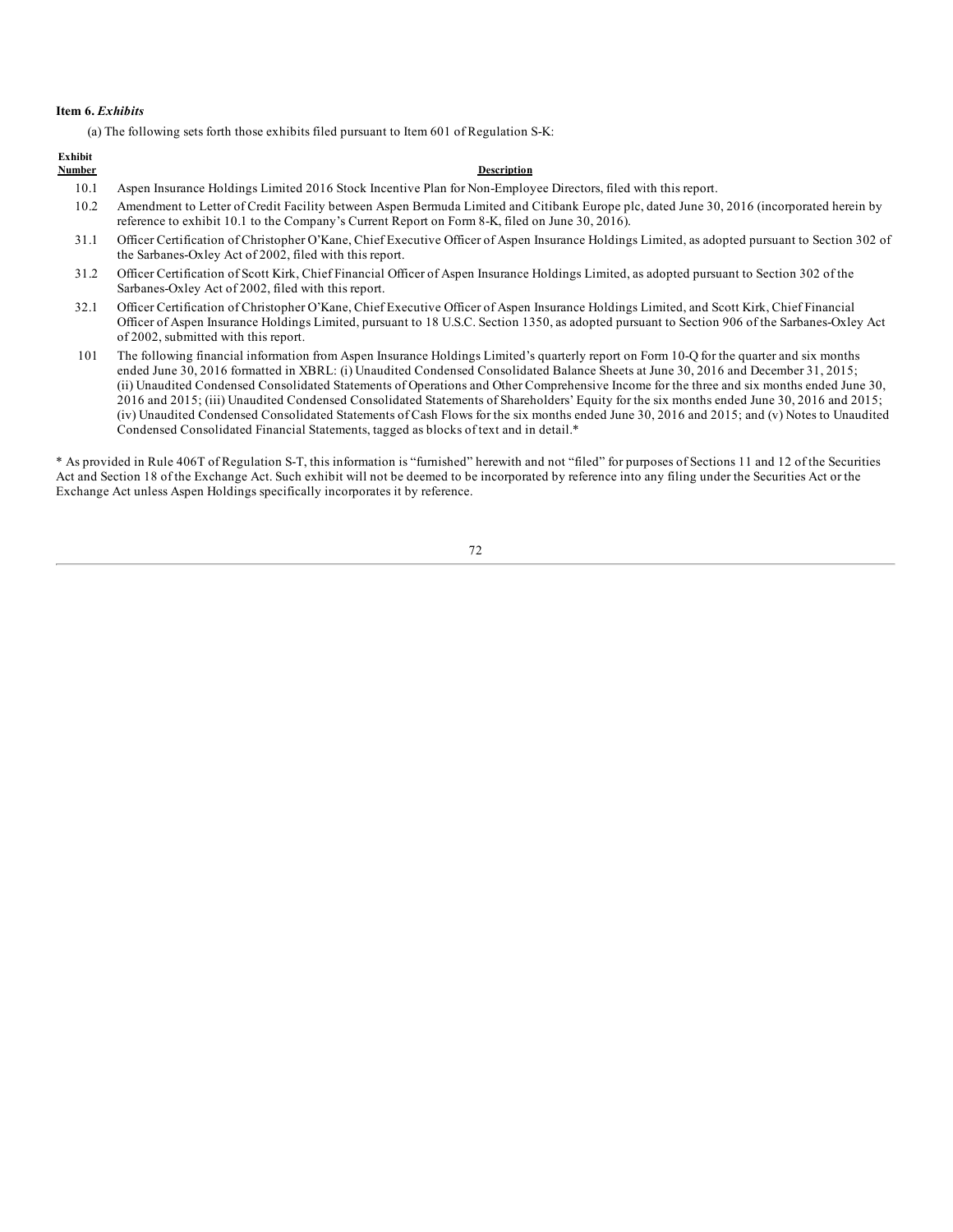### **SIGNATURES**

Pursuant to the requirements of Section 13 or 15(d) of the Securities Exchange Act of 1934, the Registrant has duly caused this report to be signed on its behalf by the undersigned, thereunto duly authorized.

| ASPEN INSURANCE HOLDINGS LIMITED |  |
|----------------------------------|--|
| (Registrant)                     |  |

Date: August 4, 2016 By: /s/ Scott Kirk

Date: August 4, 2016 By: /s/ Christopher O'Kane Christopher O'Kane

Chief Executive Officer

Scott Kirk Chief Financial Officer

73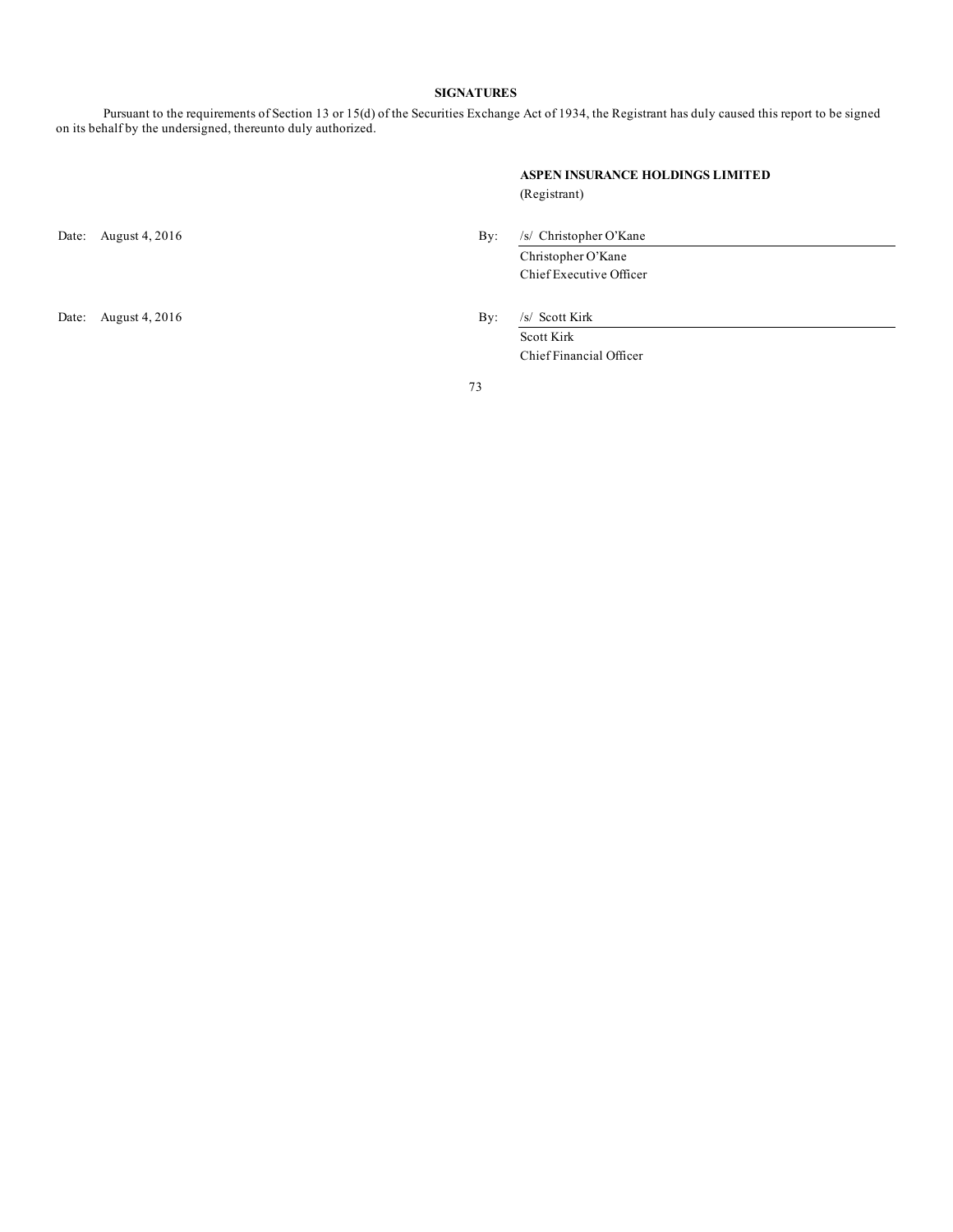# **ASPEN INSURANCE HOLDINGS LIMITED**

# **2016 STOCK INCENTIVE PLAN FOR NON-EMPLOYEE DIRECTORS**

### **1. Purpose of the Plan**

The purpose of the Plan is to provide ownership of the Company's shares to non-employee members of the Board in order to improve the Company's ability to attract and retain highly qualified individuals to serve as directors of the Company and to strengthen the commonality of interest between directors and shareholders.

The Plan replaces the Prior Plan for Awards granted on or after the Effective Date. Awards may not be granted under the Prior Plan beginning on the Effective Date, but the adoption and effectiveness of the Plan will not affect the terms or conditions of any awards granted under the Prior Plan prior to the Effective Date.

# **2. Definitions**

The following capitalized terms used in the Plan shall have the respective meanings set forth in this section:

- (a) "Act" means the U.S. Securities Exchange Act of 1934, as amended, or any successor thereto.
- (b) "Affiliate" means any entity directly or indirectly controlling, controlled by, or under common control with, the Company or any other entity designated by the Board in which the Company or an Affiliate has an interest.
- (c) "Award" means an Option, Restricted Share Unit or other Share-based award granted pursuant to the Plan.
- (d) "Beneficial Owner" means a "beneficial owner," as such term is defined in Rule 13d-3 under the Act (or any successor rule thereto) (except that a Person shall be deemed to have "beneficial ownership" of all Shares that such Person has the right to acquire, whether such right is exercisable immediately or only after the passage of time).
- (e) "Board" means the Board of Directors of the Company.
- (f) "Change in Control" means the occurrence of any of the following events:
	- (i) the sale or disposition, in one or a series of related transactions, of all or substantially all of the assets of the Company to any Person or Group (other than  $(x)$  any subsidiary of the Company or  $(y)$  any entity that is a holding company of the Company (other than any holding company which became a holding company in a transaction that resulted in a Change in Control) or any subsidiary of such holding company);
	- (ii) any Person or Group is or becomes the Beneficial Owner, directly or indirectly, of more than 30% of the combined voting power of the voting shares of the Company (or any entity which is the Beneficial Owner of more than 50% of the combined voting power of the voting shares of the Company), including by way of merger, consolidation, tender or exchange offer or otherwise; excluding, however, the following: (A) any acquisition directly from the Company, (B) any acquisition by the Company, (C) any acquisition by any employee benefit plan (or related trust) sponsored or maintained by the Company or any corporation controlled by the Company or (D) any acquisition by a Person or Group if immediately after such acquisition a Person or Group who is a shareholder of the Company on the Effective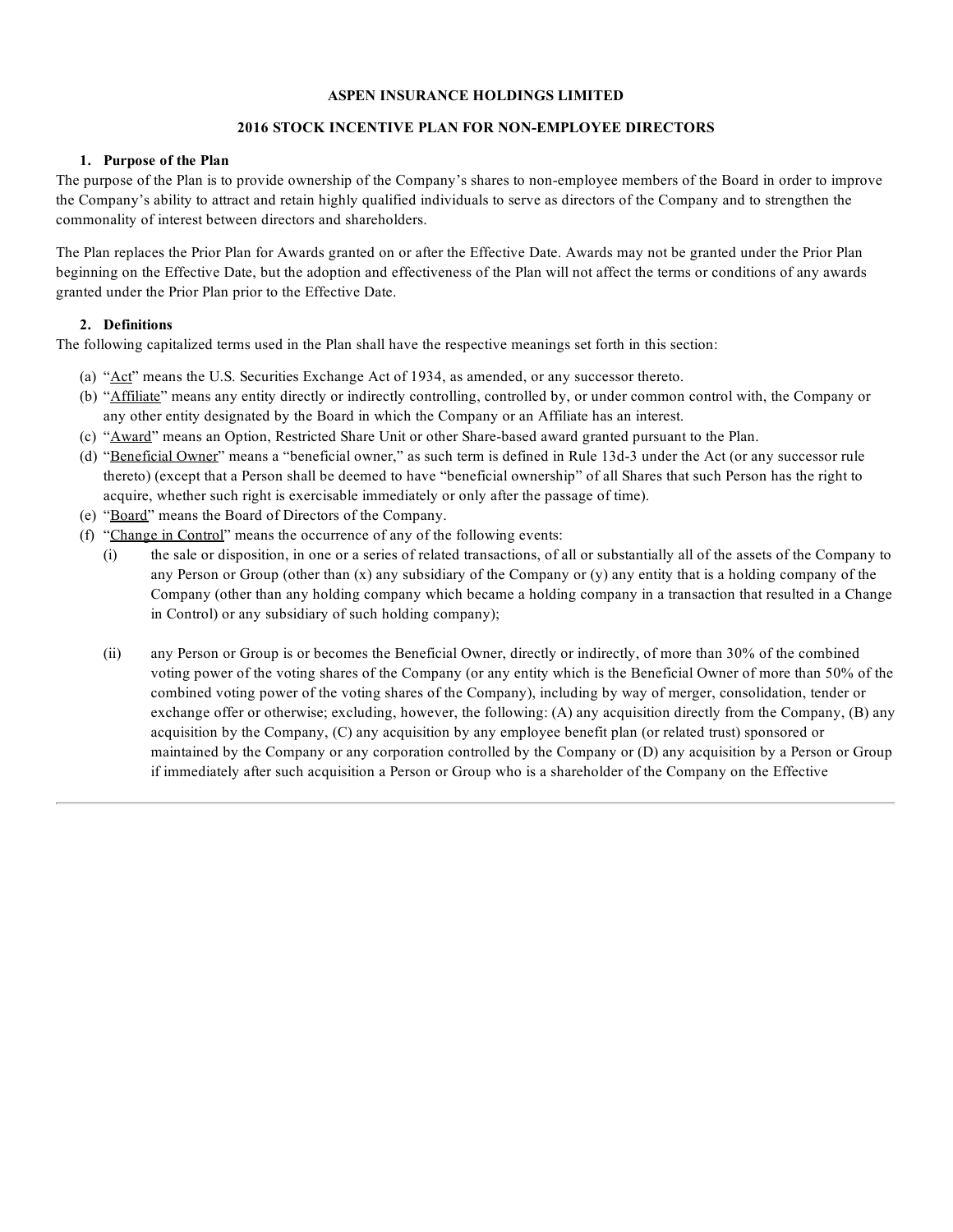Date continues to own voting power of the voting shares of the Company that is greater than the voting power owned by such acquiring Person or Group;

- (iii) the [consummation](#page-2-0) of any transaction or series of transactions resulting in a merger, consolidation or amalgamation, in which the Company is involved, other than a merger, consolidation or amalgamation which would result in the shareholders of the Company immediately prior thereto continuing to own (either by remaining outstanding or by being converted into voting securities of the surviving entity), in the same proportion as immediately prior to the transaction(s), more than 50% of the combined voting power of the voting shares of the Company or such surviving entity outstanding immediately after such merger, consolidation or amalgamation; or
- (iv) a change in the composition of the Board such that the individuals who, as of the Effective Date, constitute the Board (such Board shall be referred to for [purposes](#page-65-0) [o](#page-65-0)f this Section  $2(f)(iv)$  as the "Incumbent Board") cease for any reason to [constitute](#page-66-0) at least a majority of the Board; provided, however, that for purposes of this definition, any individual who [becomes](#page-67-0) a member of the Board subsequent to the Effective Date, whose election by the Board, or nomination for [election](#page-68-0) by the Company's shareholders, was approved by a majority of those individuals who are members of the Board and who were also [members](#page-69-0) of the Incumbent Board (or deemed to be such pursuant to this proviso) shall be [considered](#page-69-0) as though such individual were a member of the Incumbent Board; and, provided further, however, that a[ny](#page-69-0) such [individual](#page-69-0) whose initial assumption of office occurs as the result of or in connection with either an actual or [threatened](#page-69-0) election contest or other actual or threatened solicitation of proxies or consents by or on behalf of an entity [oth](#page-71-0)er than the Board shall not be so considered as a member of the Incumbent Board.

For purposes of this definition of Change in Control, (i) "subsidiary" shall mean, in respect of any entity, any other entity that is, directly or indirectly, wholly owned by the first entity; and (ii) "holding company" shall mean, in respect of any entity, any other entity that, directly or indirectly, wholly owns such first entity.

- (g) "Code" means the U.S. Internal Revenue Code of 1986, as amended, or any successor thereto.
- (h) "Committee" means the Committee, as specified in Section 4, appointed by the Board.
- (i) "Company" means Aspen Insurance Holdings Limited, a Bermuda corporation, and its successors by operation of law.
- (j) "Effective Date" means April 21, 2016.
- (k) "Fair Market Value" means, on a given date, (i) if there is a public market for the Shares on such date, the closing price of the Shares as reported on such date on the principal national securities exchange on which such Shares are listed or admitted to trading, or if no sale of Shares shall have been reported on such date, then the immediately preceding date on which sales of the Shares have been so reported shall be used; and (ii) if there is not a public market for the Shares on such date, the Fair Market Value shall be the value established by the Committee in good faith and in a manner consistent with Section 409A of the Code.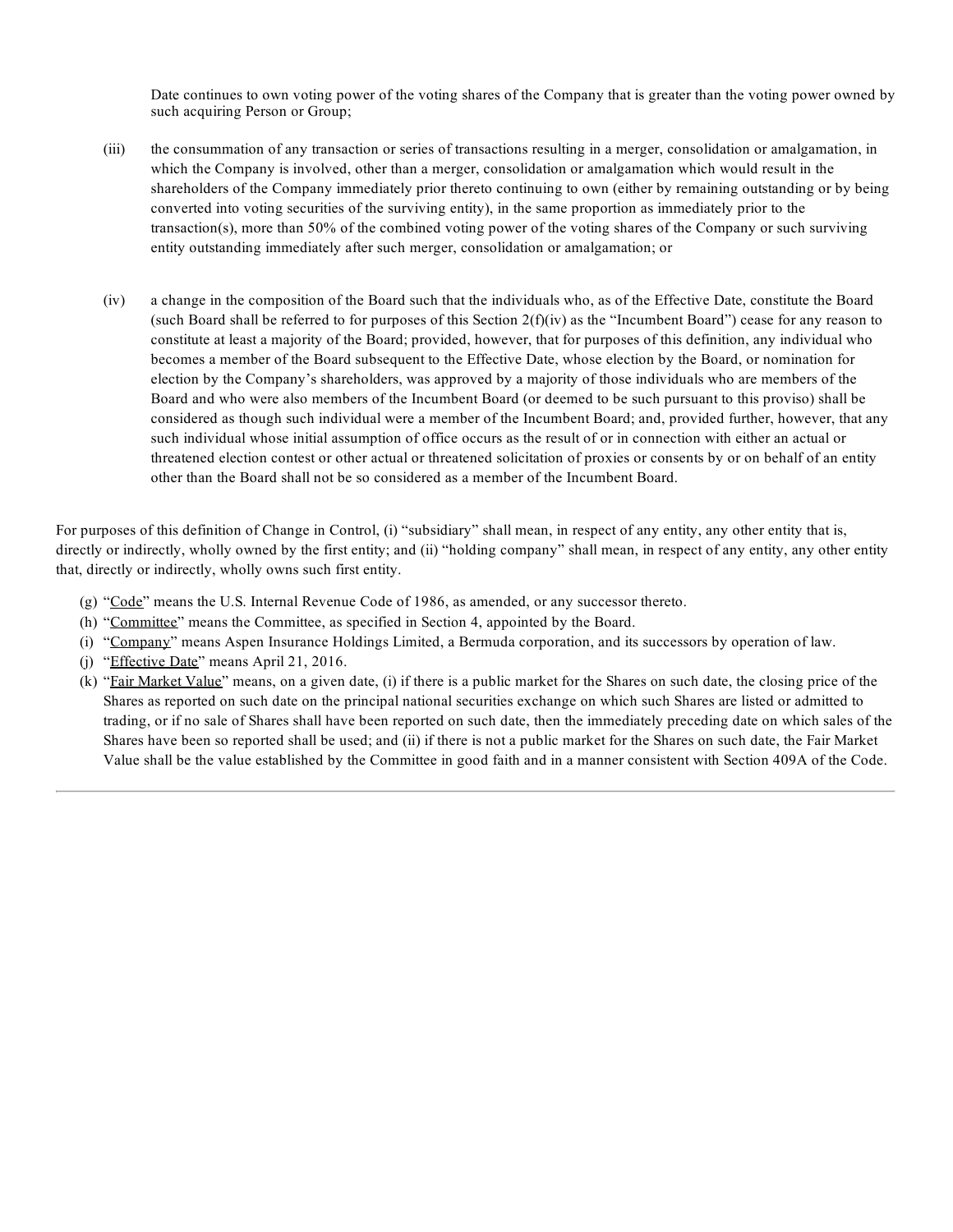- (l) "Group" means a "group," as such term is used for purposes of Section  $13(d)(3)$  or  $14(d)(2)$  of the Act (or any successor section thereto).
- (m) "Option" means a share option granted pursuant to Section 6.
- (n) "Option Price" means the purchase price per Share of an Option, as determined pursuant to Section 6(a).
- (o) "Participant" means a non-employee member of the Board who is selected by the Committee to participate in the Plan. To the extent that the Committee determines it is necessary or desirable to grant an Award directly to the employer of a non-employee director pursuant to Section 12, such employer will be deemed to be the Participant.
- (p) "Person" means a "person," as such term is used for purposes of Section 13(d) or 14(d) of the Act (or any successor section thereto).
- (q) "Plan" means this Aspen Insurance Holdings Limited 2016 Stock Incentive Plan for Non-Employee Directors, and all amendments thereto.
- (r) "Prior Plan" means the Aspen Insurance Holdings Limited 2006 Stock Incentive Plan for Non-Employee Directors, and all amendments thereto.
- (s) "Restricted Share Unit" means a restricted share unit granted pursuant to Section 7.
- (t) "Service" means a Participant's service as a non-employee member of the Board. With respect to any Award subject to Section 409A of the Code (and not exempt therefrom), a Participant's termination of Service means a Participant's "separation from service" (as such term is defined and used in Section 409A of the Code).
- (u) "Shares" means ordinary shares, par value U.S. \$0.15144558 per share, in the capital of the Company.

### **3. Shares Subject to the Plan**

Subject to adjustment pursuant to the provisions of Section 9(a), the total number of Shares that may be issued under the Plan is 263,695. The Shares delivered by the Company pursuant to the Plan may consist, in whole or in part, of unissued Shares or previously issued Shares. The number of Shares that may be issued under the Plan shall be reduced by (i) the gross number of Shares for which Options are exercised, regardless of whether any of the Shares underlying such Awards are not actually issued to the Participant as the result of a net settlement and (ii) any Shares that may be withheld to satisfy any tax withholding obligation with respect to any Award. Shares shall not be deemed to have been issued pursuant to the Plan with respect to any portion of an Award that is settled in cash. Shares that are subject to Awards (or portions thereof) that are forfeited, are cancelled, expire, terminate or lapse without the payment of consideration may be granted again under the Plan.

### **4. Administration**

- (a) The Plan shall be administered by the full Board or such committee as the Board shall select consisting solely of two or more members of the Board who, during any period the Company is subject to Section 16 of the Act, are intended to qualify as "nonemployee directors" within the meaning of Rule 16b-3 under the Act (or any successor rule thereto). The Board or any such committee, as the case may be, shall be referred to as the "Committee" for purposes of the Plan and any Award agreement. To the extent a Committee other than the Board administers the Plan, the members of such Committee shall be appointed, from time to time by and shall serve at the discretion of, the Board.
- (b) Subject to the provisions of the Plan, the Committee shall have the full power and authority to grant, and establish the terms and conditions of, any Award to any person eligible to be a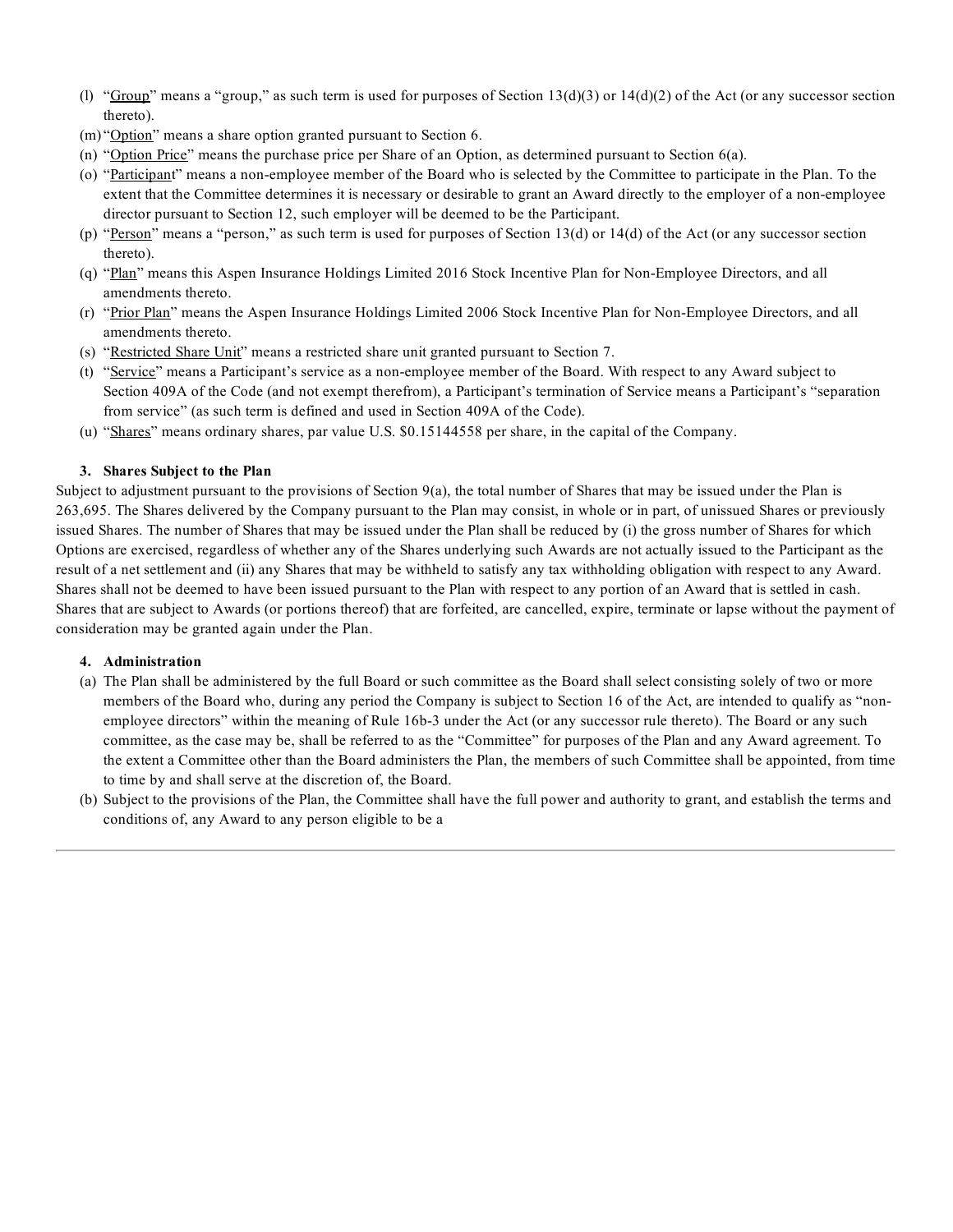Participant. The Committee may amend the terms and conditions of outstanding Awards; provided, however, that no amendment that would adversely affect a Participant's rights with respect to an Award may be made without the prior written consent of the Participant.

- (c) The Committee is authorized to interpret the Plan, to establish, amend and rescind any rules and regulations relating to the Plan, and to make any other determinations that it deems necessary or desirable for the administration of the Plan, and may delegate such authority, as it deems appropriate. The Committee may correct any defect or supply any omission or reconcile any inconsistency in the Plan in the manner and to the extent the Committee deems necessary or desirable. Any decision of the Committee in the interpretation and administration of the Plan, as described herein, shall lie within its sole and absolute discretion and shall be final, conclusive and binding on all parties concerned (including, but not limited to, Participants and their beneficiaries or successors).
- (d) To the extent legally required, as a condition to the delivery of any Shares, cash or other securities or property pursuant to any Award or the lifting or lapse of restrictions on any Award, or in connection with any other event that gives rise to a federal or other governmental tax withholding obligation on the part of the Company relating to an Award, the Committee shall require payment of any amount it may determine to be necessary to withhold for federal, state, local or other taxes as a result of the exercise, grant or vesting of an Award. Unless the Committee specifies otherwise, (i) the Company may deduct or withhold (or cause to be deducted or withheld) from any payment or distribution to a Participant whether or not pursuant to the Plan (including Shares otherwise deliverable), (ii) the Committee will be entitled to require that the Participant remit cash to the Company (through payroll deduction or otherwise) or (iii) the Company may enter into any other suitable arrangements to withhold, in each case in an amount not to exceed, in the opinion of the Company, the minimum statutory amounts of such taxes required by law to be withheld (or such other rate that will not result in a negative accounting impact).
- (e) Each Award granted under the Plan will be evidenced by an Award agreement (which may include an electronic writing to the extent permitted by applicable law) that will contain such provisions and conditions as the Committee deems appropriate. No Award or purported Award shall be a valid and binding obligation of the Company unless evidenced by a fully executed Award agreement, which execution may be evidenced by electronic means. By accepting an Award pursuant to the Plan, a Participant thereby agrees that the Award will be subject to all of the terms and provisions of the Plan and the applicable Award agreement.
- (f) Awards will, to the extent reasonably practicable, be aggregated in order to eliminate any fractional Shares. Fractional Shares may, in the discretion of the Committee, be forfeited for no consideration or settled in cash or otherwise as the Committee may determine.

# **5. Limitations**

- (a) No Award may be granted under the Plan after the tenth anniversary of the Effective Date, but Awards theretofore granted may extend beyond that date.
- (b) Except as otherwise permitted by Section 9(a), the Company may not, without obtaining shareholder approval: (i) amend the terms of outstanding Options to reduce the Option Price of such outstanding Options; (ii) cancel outstanding Options in exchange for Options with an Option Price that is less than the Option Price of the original Options; or (iii) cancel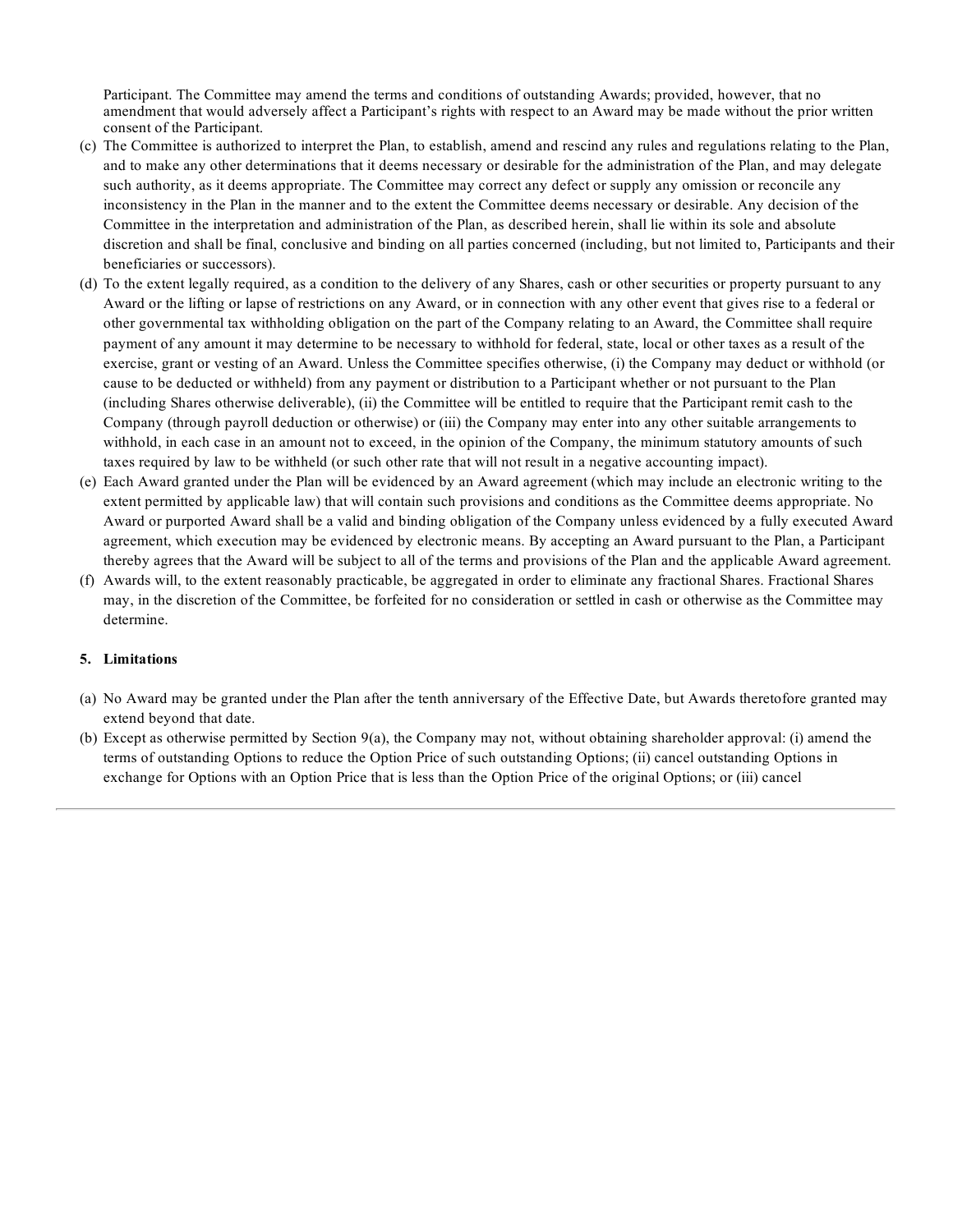outstanding Options with an Option Price above the current share price in exchange for cash or other securities.

(c) Notwithstanding anything to the contrary herein, the maximum number of Shares that may be subject to Awards granted to any Participant in any one calendar year shall not exceed 50,000 Shares (as adjusted pursuant to the provisions of Section 9(a)).

# **6. Terms and Conditions of Options**

Options granted under the Plan shall be nonqualified stock options for U.S. federal income tax purposes, and shall be subject to the foregoing and the following terms and conditions and to such other terms and conditions, not inconsistent therewith, as the Committee shall determine:

- (a) Option Price. The Option Price per Share shall be determined by the Committee, but shall not be less than 100% of the Fair Market Value of the Shares on the date an Option is granted.
- (b) Exercisability. Options granted under the Plan shall be exercisable at such time and upon such terms and conditions as may be determined by the Committee, but in no event shall an Option be exercisable more than ten years after the date it is granted, except as may be provided pursuant to Section 18(c).
- (c) Exercise of Options. Except as otherwise provided in the Plan or in an Award agreement, an Option may be exercised for all, or from time to time any part, of the Shares for which it is then exercisable. For purposes of this Section 6, the exercise date of an Option shall be the date a notice of exercise is received by the Company, together with payment (or, to the extent permitted by applicable law, provision for payment) of the full purchase price in accordance with this Section  $6(c)$ . The Option Price for the Shares as to which an Option is exercised shall be paid to the Company, as designated by the Committee, pursuant to one or more of the following methods: (i) in cash or its equivalent (e.g., by check); (ii) in Shares having a Fair Market Value as of the exercise date equal to the aggregate Option Price for the Shares being purchased and satisfying such other requirements as may be imposed by the Committee; (iii) partly in cash and partly in such Shares; (iv) if there is a public market for the Shares at such time, through the delivery of irrevocable instructions to a broker to sell Shares obtained upon the exercise of the Option and to deliver promptly to the Company an amount out of the proceeds of such sale equal to the aggregate Option Price for the Shares being purchased; (v) by such other means as the Committee may prescribe.
- (d) Attestation. Wherever in the Plan or any Award agreement evidencing an Option, a Participant is permitted to pay the Option Price or taxes relating to the exercise of an Option by delivering Shares, the Participant may, subject to procedures satisfactory to the Committee, satisfy such delivery requirement by presenting proof of beneficial ownership of such Shares, in which case the Company shall treat the Option Price as satisfied without further payment and/or shall withhold such number of Shares from the Shares acquired by the exercise of the Option, as appropriate.

### **7. Terms and Conditions of Restricted Share Units**

(a) Generally. Subject to the provisions of the Plan, the Committee shall determine the number of Restricted Share Units to be granted to a Participant, the duration of the period during which, and the conditions, if any, under which, the Restricted Share Units may be forfeited to the Company, and the other terms and conditions of such Awards. An Award of Restricted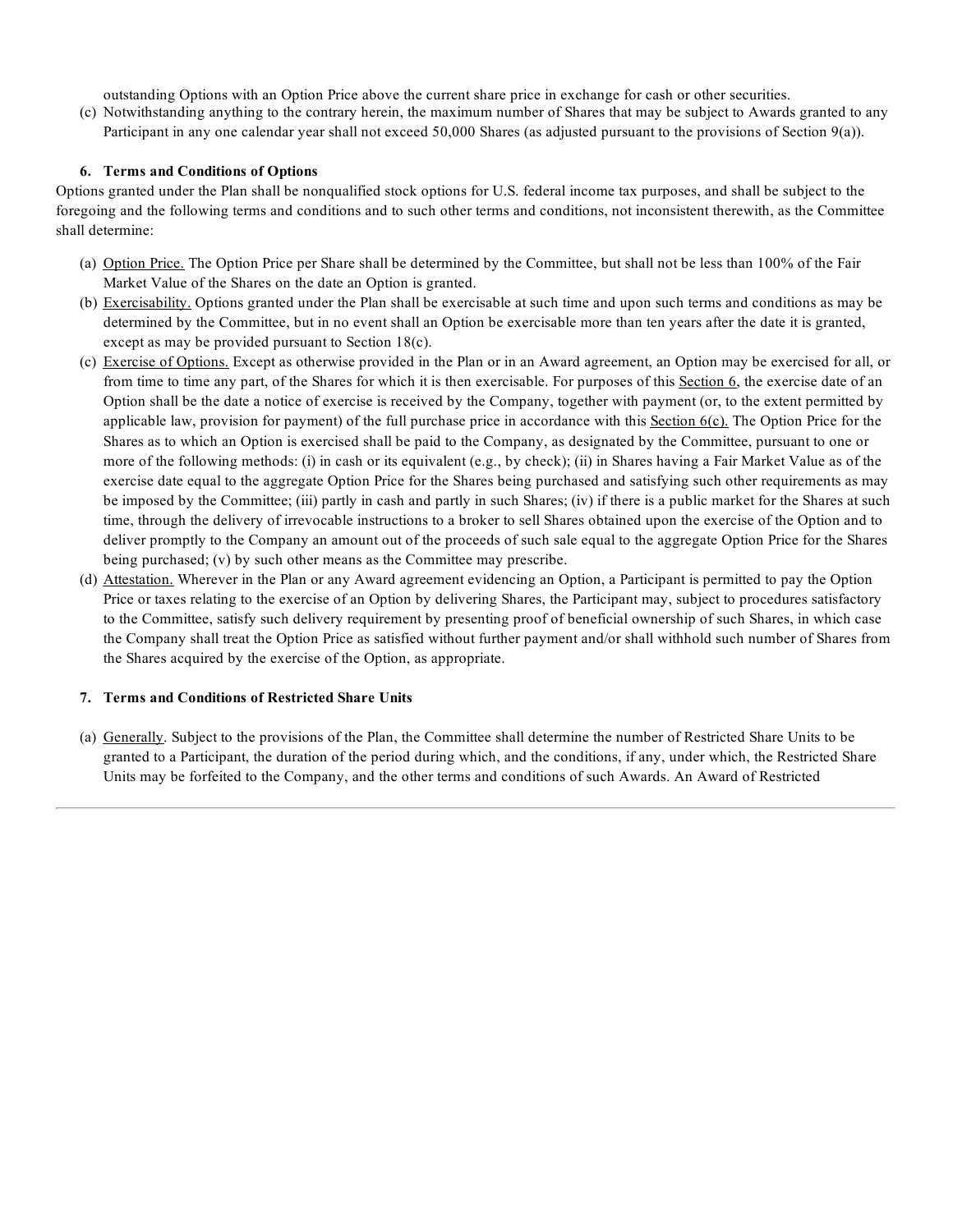Share Units shall consist of a grant of units, each of which represents the right of the Participant to receive one Share, subject to the terms and conditions established by the Committee in connection with the Award and set forth in the applicable Award agreement. Upon satisfaction of the conditions to vesting and payment specified in the applicable Award agreement, Restricted Share Units will be payable in Shares or, if the Committee so determines, in cash, equal to the Fair Market Value of the Shares subject to such Restricted Share Units.

(b) Dividend Equivalents. Dividend equivalents paid on any Restricted Share Units may be paid directly to the Participant, withheld by the Company subject to vesting of the Restricted Share Units pursuant to the terms of the applicable Award agreement, or may be reinvested in additional Restricted Share Units, as determined by the Committee in its sole discretion.

# **8. Other Share-Based Awards**

The Committee is authorized, subject to limitations under applicable law, to grant to Participants such other Awards that may be denominated or payable in, valued in whole or in part by reference to, or otherwise based upon or related to Shares, as deemed by the Committee to be consistent with the purposes of the Plan. The terms and conditions applicable to such Awards shall be determined by the Committee and evidenced by Award agreements, which agreements need not be identical.

# **9. Adjustments Upon Certain Events**

Notwithstanding any other provisions in the Plan to the contrary, the following provisions shall apply to all Awards granted under the Plan:

- (a) Generally. In the event of any change in the outstanding Shares after the Effective Date by reason of any Share dividend or split, reorganization, recapitalization, merger, consolidation, spin-off, combination, reclassification or exchange of Shares or other corporate exchange, or any distribution to shareholders of Shares, other than regular cash dividends, or any change in the corporate structure similar to the foregoing, the Committee shall make such substitutions or adjustments as it deems to be equitable, in its sole discretion, and necessary to preserve the benefits or potential benefits intended to be made available under the Plan as to (i) the number or kind of Shares or other securities issued or reserved for issuance pursuant to the Plan or pursuant to outstanding Awards, (ii) the maximum number of Shares for which Awards may be granted pursuant to Section 5, (iii) the Option Price of any outstanding Option, and (iv) any other affected terms of any outstanding Awards; provided that no such adjustment shall be made if or to the extent that it would cause an outstanding Award to cease to be exempt from, or to fail to comply with, Section 409A of the Code.
- (b) Change in Control.
	- (i) In the event of a Change in Control, the Committee may, but shall not be obligated to, (A) accelerate, vest or cause the restrictions to lapse with respect to, all or any portion of an Award, (B) cancel Awards for fair value (as determined in the sole discretion of the Committee) which, in the case of Options, may equal, but in any event shall not be less than, the excess, if any, of value of the consideration to be paid in the Change in Control transaction to holders of the same number of Shares subject to such Options (or, if no consideration is paid in any such transaction, the Fair Market Value of the Shares subject to such Options) over the aggregate exercise price of such Options or (C) provide for the issuance of substitute Awards that will substantially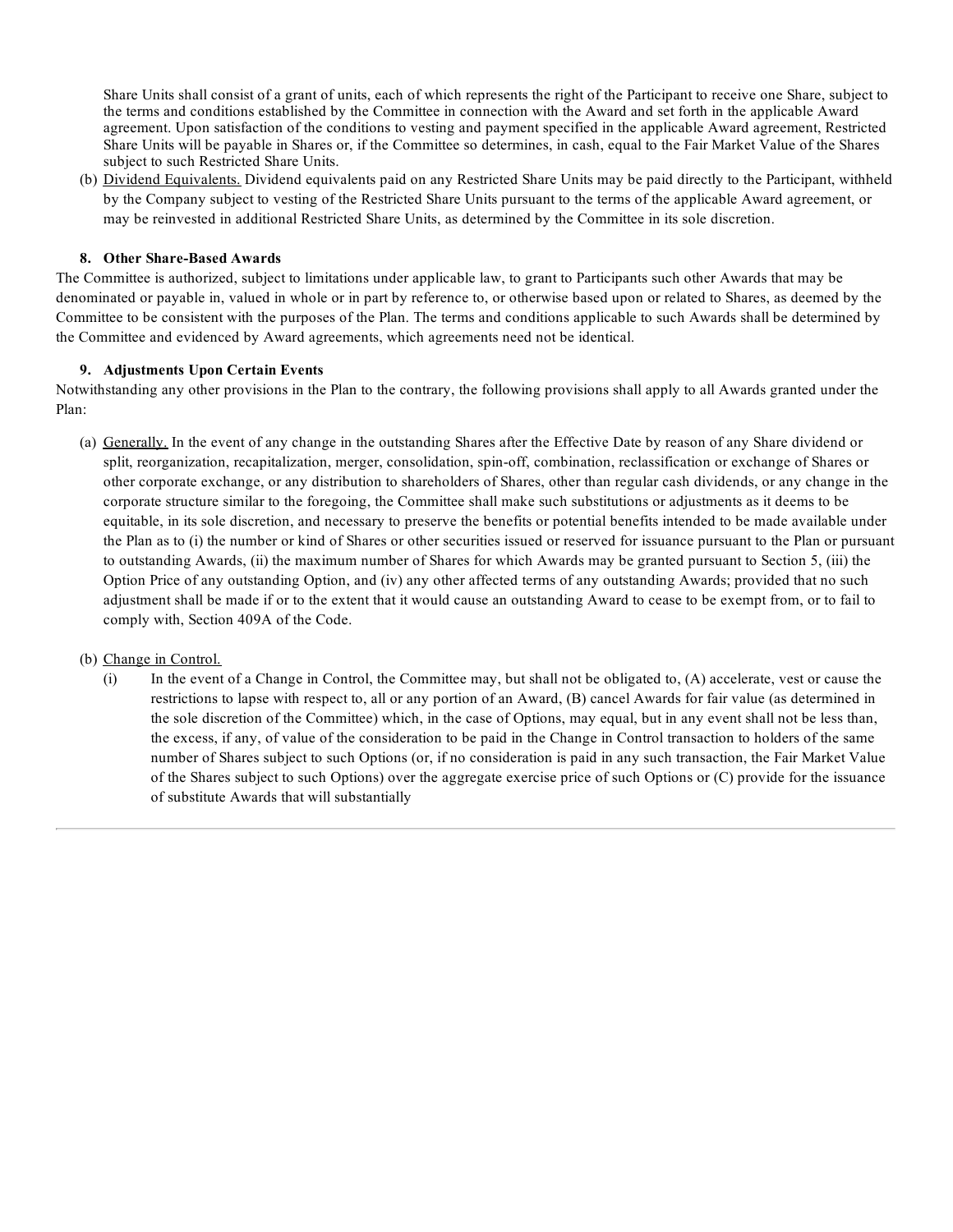preserve the otherwise applicable terms of any affected Awards previously granted hereunder as determined by the Committee in its sole discretion or (D) provide that for a period of at least 15 days prior to the Change in Control, Options that would not otherwise become exercisable prior to the Change in Control shall be exercisable as to all Shares subject thereto (but that any such exercise will be contingent upon and subject to the occurrence of the Change in Control, and if the Change in Control does not take place within a specified period after giving such notice for any reason whatsoever, such exercise will be null and void) and that any Options not exercised prior to the consummation of the Change in Control shall terminate and be of no further force and effect as of the consummation of the Change in Control. For the avoidance of doubt, in the event of a Change in Control, the Committee may, in its sole discretion, terminate any Option for which the Option Price is equal to or exceeds the per share value of the consideration to be paid in the Change in Control transaction (or, if no consideration is paid in the Change in Control, the Fair Market Value of the Shares subject to such Options) without payment of consideration therefor.

(ii) Notwithstanding the provisions of Section  $9(b)(i)$ , (A) in the event of a Change in Control, no payment shall be accelerated for any Award which constitutes "deferred compensation" under Section 409A of the Code unless such Change in Control is a "change in control event" as defined in Section  $1.409A-3(i)(5)$  of the U.S. Treasury Department Regulations and (B) to the extent that a Change in Control does constitute a "change in control event" as defined in Section 1.409A-3(i)(5) of the U.S. Treasury Department Regulations, then, with respect to any Award which would be considered "deferred compensation" under Section 409A of the Code on the date of such Change in Control, the restrictions and other conditions applicable to any such Award shall lapse, and such Award shall become vested, payable in full and immediately settled and distributed.

### **10. No Right to Service or Awards**

The granting of an Award under the Plan shall impose no obligation on the Company or any Affiliate to continue the Service of a Participant and shall not lessen or affect the Company's or Affiliate's right to terminate the Service of such Participant. No Participant or other Person shall have any claim to be granted any Award, and there is no obligation for uniformity of treatment of Participants, or holders or beneficiaries of Awards. The terms and conditions of Awards and the Committee's determinations and interpretations with respect thereto need not be the same with respect to each Participant (whether or not such Participants are similarly situated).

### **11. Successors and Assigns**

The Plan shall be binding on all successors and assigns of the Company and a Participant, including without limitation, the estate of such Participant and the executor, administrator or trustee of such estate, or any receiver or trustee in bankruptcy or representative of the Participant's creditors.

### **12. Transferability of Awards**

Unless otherwise determined by the Committee, an Award shall not be transferable or assignable; provided, however, that (a) an Award may be transferred or assigned by will or by the laws of descent and distribution, and, (b) if permitted by the Committee in its sole discretion, an Award may be granted directly or transferred to the employer of a non-employee director if such non-employee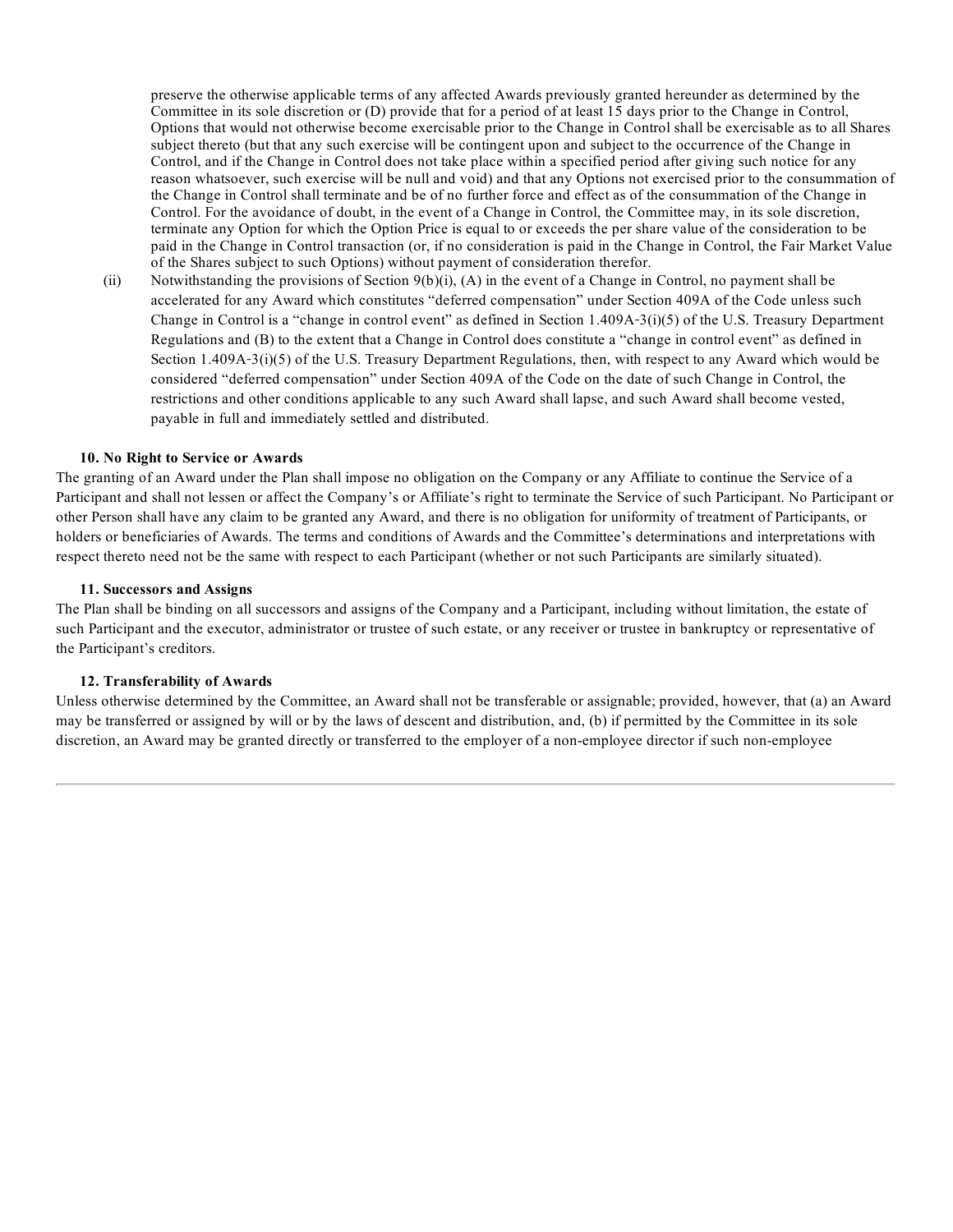director is obligated to transfer any compensation received as a non-employee director to his or her employer. An Option exercisable after the death of a Participant may be exercised by the legatees, personal representatives or distributees of the Participant.

### **13. Amendments or Termination**

The Board or the Committee may amend, alter or discontinue the Plan, but no amendment, alteration or discontinuation shall be made (a) without the approval of the shareholders of the Company to the extent necessary to comply with any applicable laws, regulations or rules, including the rules of a securities exchange or self-regulatory agency, including if such action would (except as is provided in Section 9(a)) increase the total number of Shares reserved for the purposes of the Plan, (b) without the consent of a Participant, if such action would diminish any of the rights of the Participant under any Award theretofore granted to such Participant under the Plan or (c) without the approval of the shareholders of the Company, subject to Section 5(b), relating to repricing of Options, to permit such repricing.

# **14. Conflicts of Law**

The Committee may, in its sole discretion, amend the terms of the Plan or Awards in order to comply with U.S. federal law or the rules of any securities exchange in the United States.

# **15. Choice of Law**

The Plan shall be governed by and construed in accordance with the laws of Bermuda, without regard to conflicts of laws principles.

# **16. Arbitration**

In the event of any controversy between a Participant and the Company arising out of, or relating to, the Plan or an Award granted hereunder which cannot be settled amicably by the parties, such controversy shall be finally, exclusively and conclusively settled by mandatory arbitration conducted expeditiously in accordance with the American Arbitration Association rules, by a single independent arbitrator. If the parties are unable to agree on the selection of an arbitrator, then either the Participant or the Company may petition the American Arbitration Association for the appointment of the arbitrator, which appointment shall be made within ten (10) days of the petition therefor. Either party to the dispute may institute such arbitration proceeding by giving written notice to the other party. A hearing shall be held by the arbitrator in New York, London or Bermuda as agreed by the parties (or, failing such agreement, in Bermuda) within thirty (30) days of his or her appointment. The decision of the arbitrator shall be final and binding upon the parties and shall be rendered pursuant to a written decision that contains a detailed recital of the arbitrator's reasoning. Judgment upon the award rendered may be entered in any court having jurisdiction thereof.

### **17. Section 409A Compliance**

The provisions of the Plan and any Awards made herein that are intended to be "deferred compensation" subject to Section 409A of the Code are intended to comply with, and should be interpreted, administered, and construed consistent with the requirements of Section 409A of the Code, and any related regulations or other effective guidance promulgated thereunder by the U.S. Department of the Treasury or the U.S. Internal Revenue Service and all Awards made under the Plan that are intended to be exempt from Section 409A of the Code shall be interpreted, administered and construed to comply with and preserve such exemption.

### **18. Miscellaneous**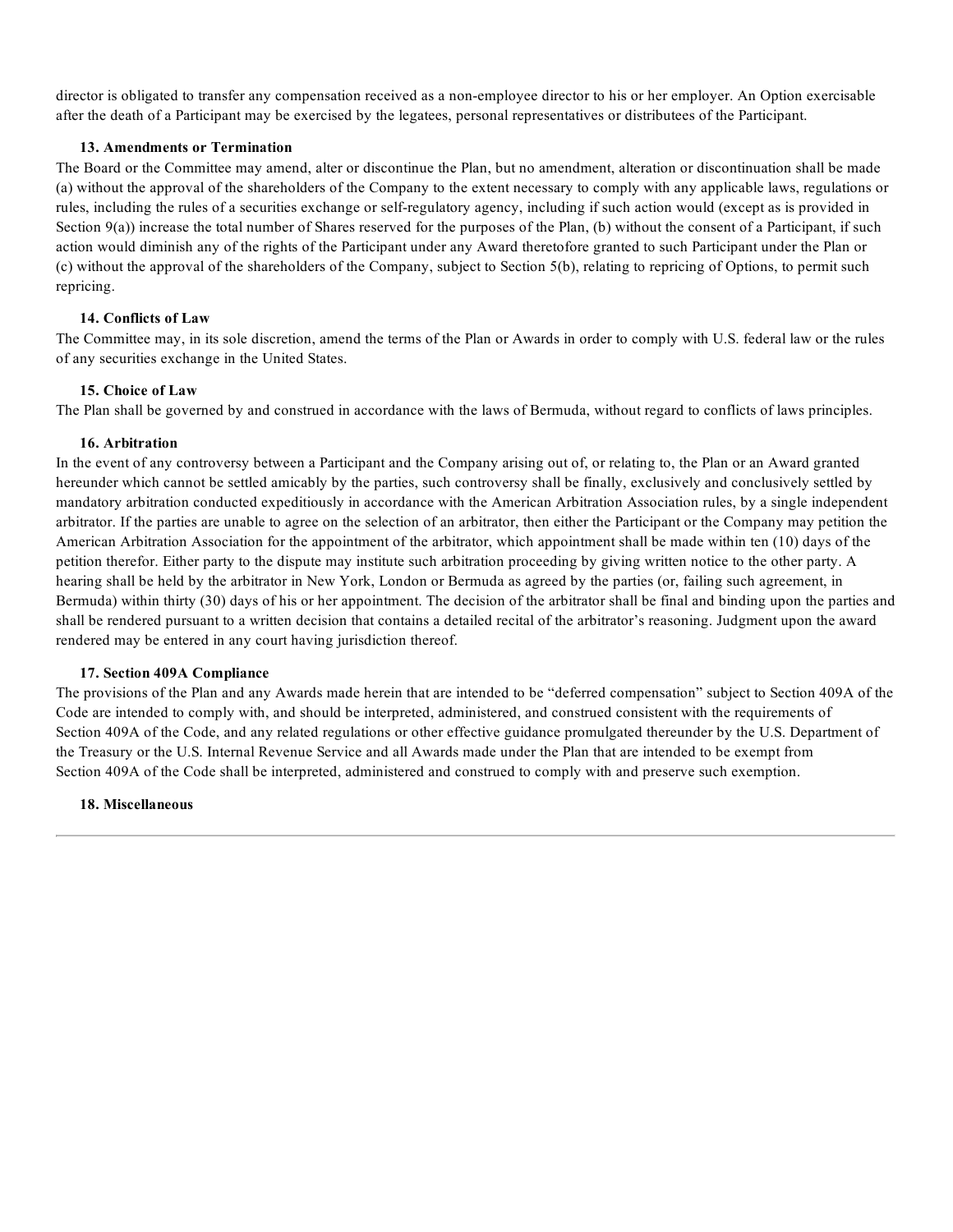- (a) Rights as a Shareholder. No Participant (or other person having rights pursuant to an Award) will have any of the rights of a shareholder of the Company with respect to Shares subject to an Award until the delivery of such Shares. Except as otherwise provided in Section 9(a), no adjustments will be made for dividends, distributions or other rights (whether ordinary or extraordinary, and whether in cash, Shares, other securities or other property) for which the record date is before the date the Shares are delivered.
- (b) Data Privacy. As a condition of receipt of any Award, each Participant explicitly and unambiguously consents to the collection, use, and transfer, in electronic or other form, of personal data as described in this section by and among, as applicable, the Company and its Affiliates for the exclusive purpose of implementing, administering, and managing the Plan and Awards and the Participant's participation in the Plan. In furtherance of such implementation, administration, and management, the Company and its Affiliates may hold certain personal information about a Participant, including, but not limited to, the Participant's name, home address, telephone number, date of birth, social security or insurance number or other identification number, compensation, nationality, job title(s), information regarding any securities of the Company or any of its Affiliates, and details of all Awards (the "Data"). In addition to transferring the Data amongst themselves as necessary for the purpose of implementation, administration, and management of the Plan and Awards and the Participant's participation in the Plan, the Company and its Affiliates may each transfer the Data to any third parties assisting the Company in the implementation, administration, and management of the Plan and Awards and the Participant's participation in the Plan. Recipients of the Data may be located in the Participant's country or elsewhere, and the Participant's country and any given recipient's country may have different data privacy laws and protections. By accepting an Award, each Participant authorizes such recipients to receive, possess, use, retain, and transfer the Data, in electronic or other form, for the purposes of assisting the Company in the implementation, administration, and management of the Plan and Awards and the Participant's participation in the Plan, including any requisite transfer of such Data as may be required to a broker or other third party with whom the Company or the Participant may elect to deposit any Shares. The Data related to a Participant will be held only as long as is necessary to implement, administer, and manage the Plan and Awards and the Participant's participation in the Plan. A Participant may, at any time, view the Data held by the Company with respect to such Participant, request additional information about the storage and processing of the Data with respect to such Participant, recommend any necessary corrections to the Data with respect to the Participant, or refuse or withdraw the consents herein in writing, in any case without cost, by contacting his or her local human resources representative. The Company may cancel the Participant's eligibility to participate in the Plan, and in the Committee's discretion, the Participant may forfeit any outstanding Awards if the Participant refuses or withdraws the consents described herein. For more information on the consequences of refusal to consent or withdrawal of consent, Participants may contact their local human resources representative.
- (c) Participants Outside of the United States. The Committee may amend or modify the terms of the Plan or Awards with respect to Participants who reside or work outside the United States in order to conform such terms with the requirements of local law or tax law for a Participant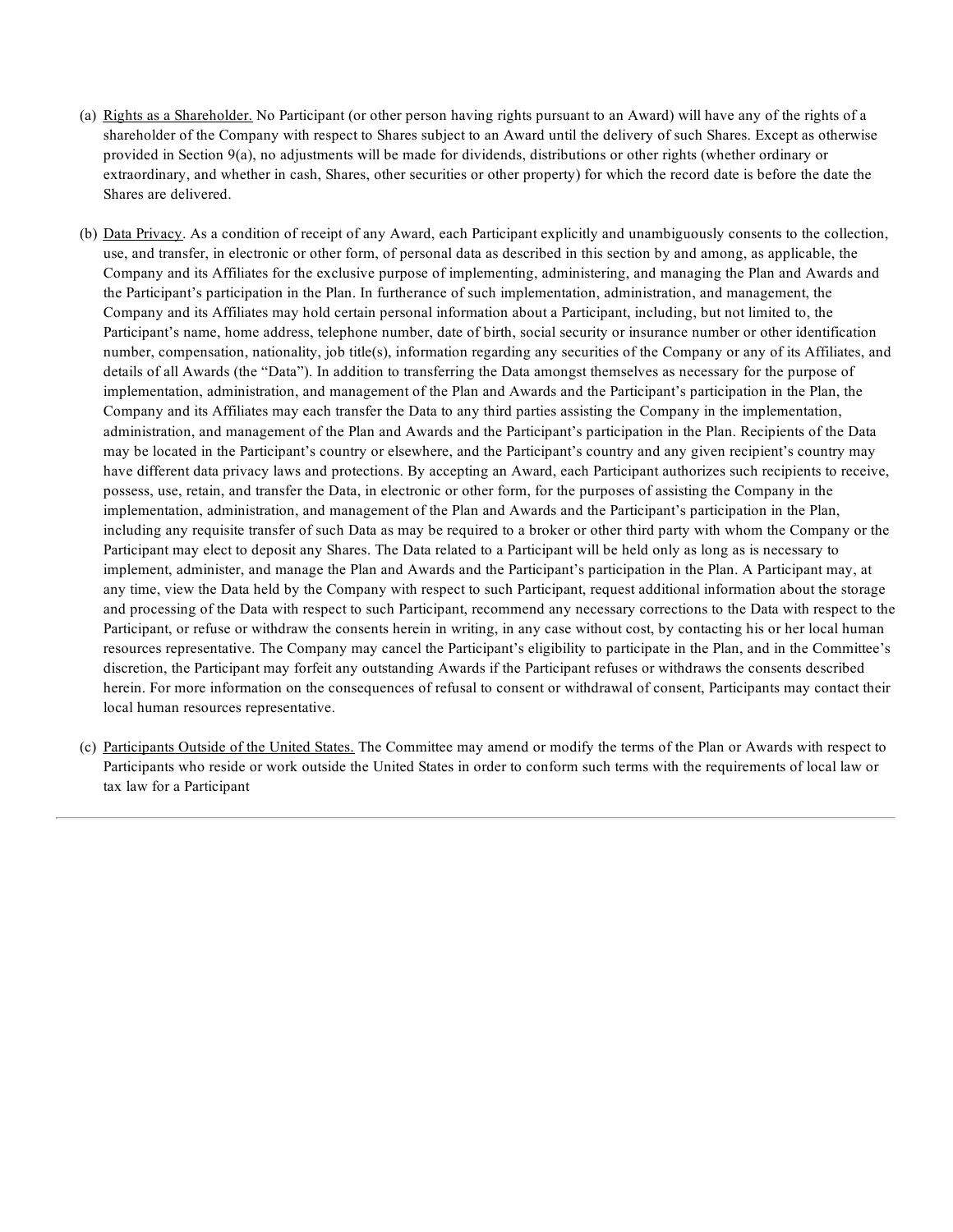and the Company. An Award may be modified under this Section  $18(c)$  in a manner that is inconsistent with the express terms of the Plan, so long as such modifications will not contravene any applicable law or regulation or result in actual liability under Section 16(b) of the Act for the Participant whose Award is modified. Additionally, the Committee may adopt such procedures and sub-plans as are necessary or appropriate to permit individuals eligible to participate in the Plan who are non-U.S. nationals or who reside or work outside the United States to participate in the Plan.

(d) No Liability of Committee Members. Neither any member of the Committee nor any of the Committee's permitted delegates shall be liable personally by reason of any contract or other instrument executed by such member or on his behalf in his capacity as a member of the Committee or for any mistake of judgment made in good faith, and the Company shall indemnify and hold harmless each member of the Committee and each other employee, officer, or director of the Company to whom any duty or power relating to the administration or interpretation of the Plan may be allocated or delegated, against all costs and expenses (including counsel fees) and liabilities (including sums paid in settlement of a claim) arising out of any act or omission to act in connection with the Plan, unless arising out of such person's own fraud or willful misconduct; provided, however, that approval of the Board shall be required for the payment of any amount in settlement of a claim against any such person. The foregoing right of indemnification shall not be exclusive of any other rights of indemnification to which such persons may be entitled under the Company's certificate or articles of incorporation or bylaws, each as may be amended from time to time, as a matter of law, or otherwise, or any power that the Company may have to indemnify them or hold them harmless.

# **19. Effectiveness of the Plan**

The Plan shall be effective as of the Effective Date, subject to the approval of the shareholders of the Company.

\* \* \*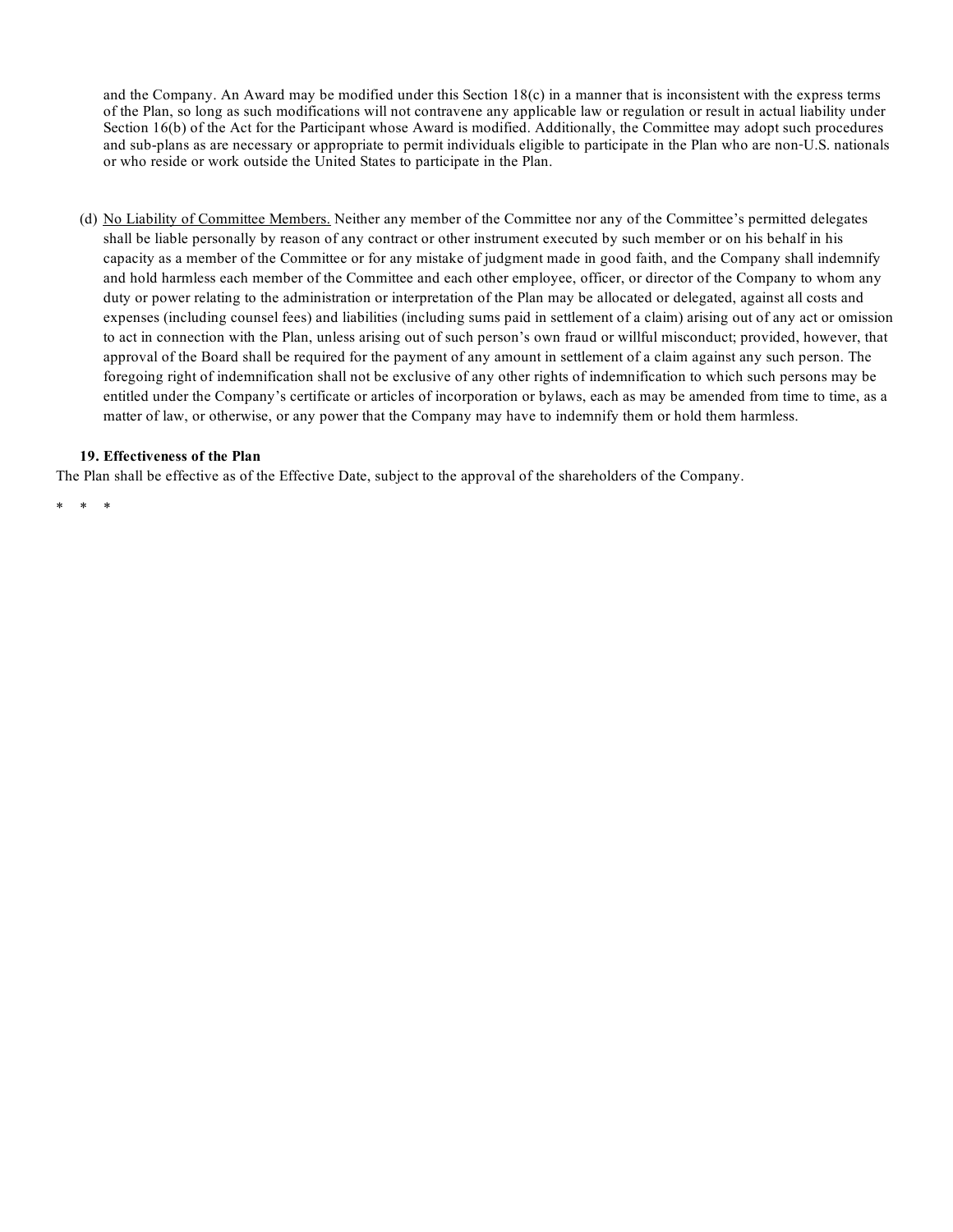#### **CERTIFICATIONS**

I, Christopher O'Kane, certify that:

- 1. I have reviewed this quarterly report on Form 10-Q of Aspen Insurance Holdings Limited;
- 2. Based on my knowledge, this report does not contain any untrue statement of a material fact or omit to state a material fact necessary to make the statements made, in light of the circumstances under which such statements were made, not misleading with respect to the period covered by this report;
- 3. Based on my knowledge, the financial statements, and other financial information included in this report, fairly present in all material respects the financial condition, results of operations and cash flows of the registrant as of, and for, the periods presented in this report;
- 4. The registrant's other certifying officer and I are responsible for establishing and maintaining disclosure controls and procedures (as defined in Exchange Act Rules 13a-15(e) and 15d-15(e)) and internal control over financial reporting (as defined in Exchange Act Rules 13a-15(f) and 15d-15(f)) for the registrant and have:
	- a) designed such disclosure controls and procedures, or caused such disclosure controls and procedures to be designed under our supervision, to ensure that material information relating to the registrant, including its consolidated subsidiaries, is made known to us by others within those entities, particularly during the period in which this report is being prepared;
	- b) designed such internal control over financial reporting, or caused such internal control over financial reporting to be designed under our supervision, to provide reasonable assurance regarding the reliability of financial reporting and the preparation of financial statements for external purposes in accordance with generally accepted accounting principles;
	- c) evaluated the effectiveness of the registrant's disclosure controls and procedures and presented in this report our conclusions about the effectiveness of the disclosure controls and procedures as of the end of the period covered by this report based on such evaluation; and
	- d) disclosed in this report any change in the registrant's internal control over financial reporting that occurred during the registrant's most recent fiscal quarter (the registrant's fourth fiscal quarter in the case of an annual report) that has materially affected, or is reasonably likely to materially affect, the registrant's internal control over financial reporting.
- 5. The registrant's other certifying officer and I have disclosed, based on our most recent evaluation of internal control over financial reporting, to the registrant's auditors and the audit committee of registrant's board of directors (or persons performing the equivalent functions):
	- a) all significant deficiencies and material weaknesses in the design or operation of internal control over financial reporting which are reasonably likely to adversely affect the registrant's ability to record, process, summarize and report financial information; and
	- b) any fraud, whether or not material, that involves management or other employees who have a significant role in the registrant's internal control over financial reporting.

By: /s/ Christopher O'Kane

Name: Christopher O'Kane Date: August 4, 2016 Title: Chief Executive Officer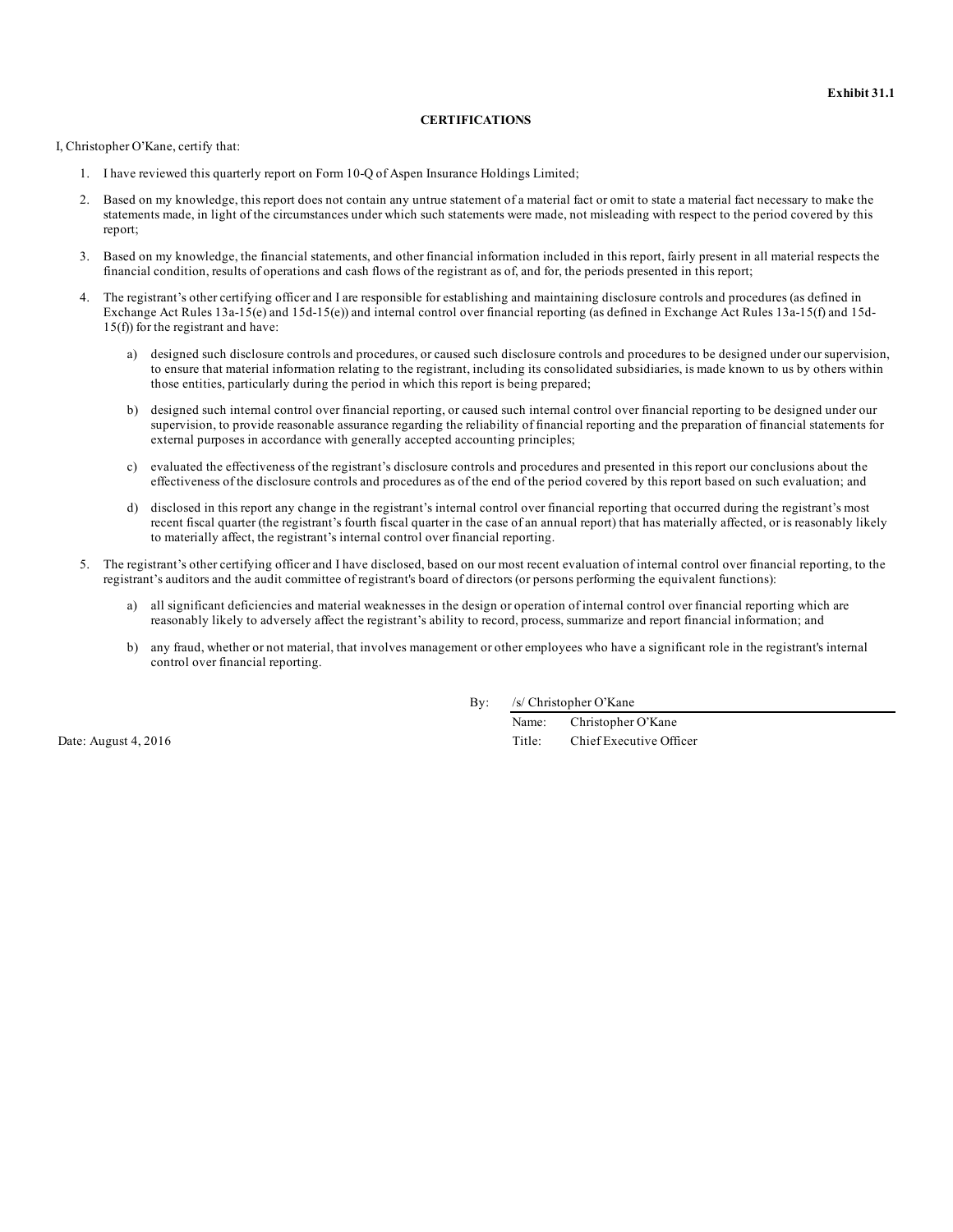#### **CERTIFICATIONS**

I, Scott Kirk, certify that:

- 1. I have reviewed this quarterly report on Form 10-Q of Aspen Insurance Holdings Limited;
- 2. Based on my knowledge, this report does not contain any untrue statement of a material fact or omit to state a material fact necessary to make the statements made, in light of the circumstances under which such statements were made, not misleading with respect to the period covered by this report;
- 3. Based on my knowledge, the financial statements, and other financial information included in this report, fairly present in all material respects the financial condition, results of operations and cash flows of the registrant as of, and for, the periods presented in this report;
- 4. The registrant's other certifying officer and I are responsible for establishing and maintaining disclosure controls and procedures (as defined in Exchange Act Rules 13a-15(e) and 15d-15(e)) and internal control over financial reporting (as defined in Exchange Act Rules 13a-15(f) and 15d-15(f)) for the registrant and have:
	- a) designed such disclosure controls and procedures, or caused such disclosure controls and procedures to be designed under our supervision, to ensure that material information relating to the registrant, including its consolidated subsidiaries, is made known to us by others within those entities, particularly during the period in which this report is being prepared;
	- b) designed such internal control over financial reporting, or caused such internal control over financial reporting to be designed under our supervision, to provide reasonable assurance regarding the reliability of financial reporting and the preparation of financial statements for external purposes in accordance with generally accepted accounting principles;
	- c) evaluated the effectiveness of the registrant's disclosure controls and procedures and presented in this report our conclusions about the effectiveness of the disclosure controls and procedures as of the end of the period covered by this report based on such evaluation; and
	- d) disclosed in this report any change in the registrant's internal control over financial reporting that occurred during the registrant's most recent fiscal quarter (the registrant's fourth fiscal quarter in the case of an annual report) that has materially affected, or is reasonably likely to materially affect, the registrant's internal control over financial reporting.
- 5. The registrant's other certifying officer and I have disclosed, based on our most recent evaluation of internal control over financial reporting, to the registrant's auditors and the audit committee of registrant's board of directors (or persons performing the equivalent functions):
	- a) all significant deficiencies and material weaknesses in the design or operation of internal control over financial reporting which are reasonably likely to adversely affect the registrant's ability to record, process, summarize and report financial information; and
	- b) any fraud, whether or not material, that involves management or other employees who have a significant role in the registrant's internal control over financial reporting.

By: /s/ Scott Kirk

Name: Scott Kirk Date: August 4, 2016 Title: Chief Financial Officer